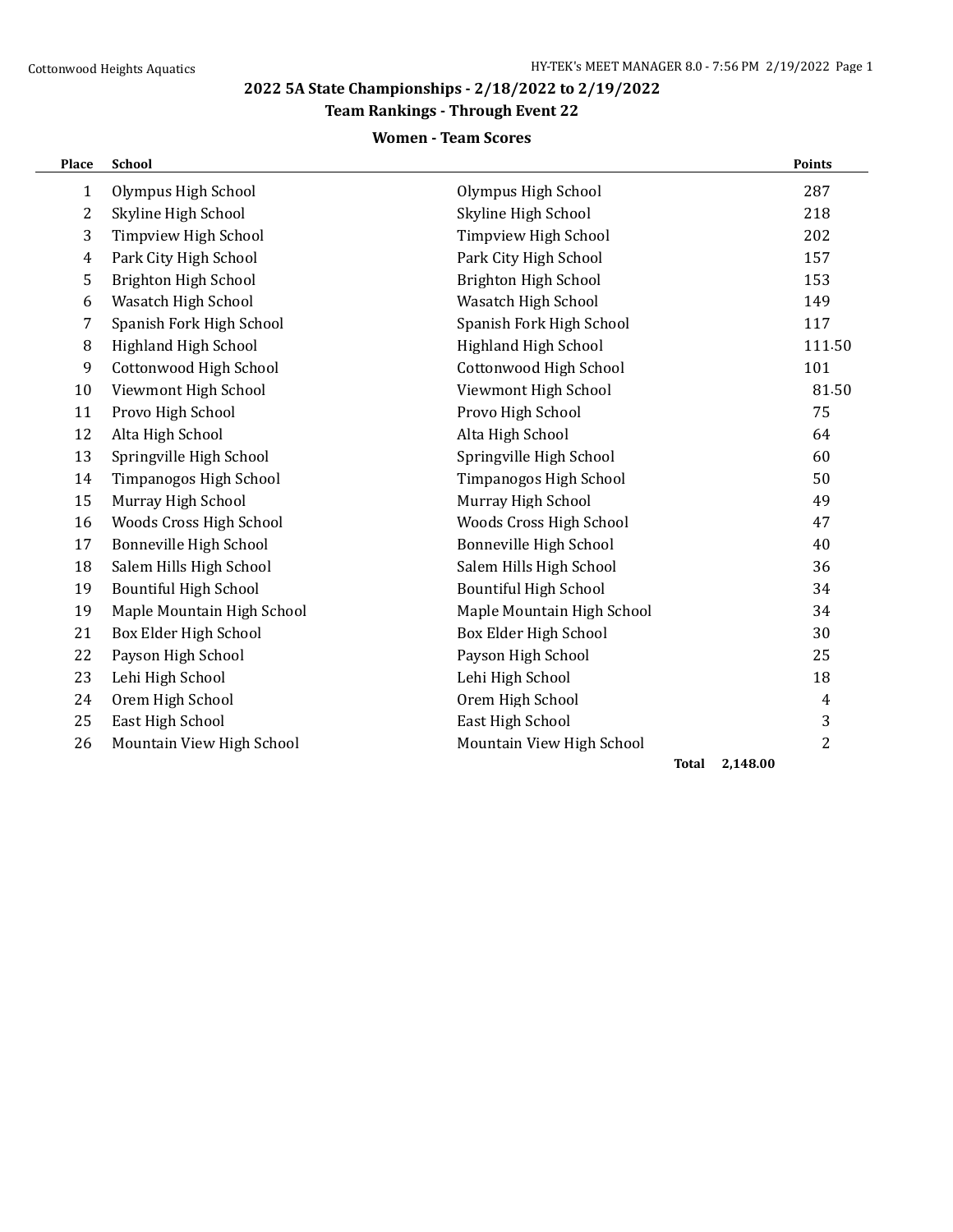# **Team Rankings - Through Event 22**

# **Men - Team Scores**

| Place          | <b>School</b>                   |                                 |                          | <b>Points</b> |
|----------------|---------------------------------|---------------------------------|--------------------------|---------------|
| $\mathbf{1}$   | Olympus High School             | Olympus High School             |                          | 427.50        |
| 2              | Skyline High School             | Skyline High School             |                          | 301           |
| 3              | Brighton High School            | Brighton High School            |                          | 180           |
| $\overline{4}$ | Spanish Fork High School        | Spanish Fork High School        |                          | 121           |
| 4              | Timpview High School            | Timpview High School            |                          | 121           |
| 6              | Park City High School           | Park City High School           |                          | 111           |
| 7              | Lehi High School                | Lehi High School                |                          | 101           |
| 8              | Wasatch High School             | Wasatch High School             |                          | 93            |
| 8              | Springville High School         | Springville High School         |                          | 93            |
| 10             | Alta High School                | Alta High School                |                          | 77            |
| 11             | Highland High School            | Highland High School            |                          | 68            |
| 12             | Jordan High School              | Jordan High School              |                          | 67            |
| 13             | Provo High School               | Provo High School               |                          | 58            |
| 14             | Cottonwood High School          | Cottonwood High School          |                          | 55            |
| 15             | Payson High School              | Payson High School              |                          | 50            |
| 16             | Box Elder High School           | Box Elder High School           |                          | 43            |
| 16             | Woods Cross High School         | Woods Cross High School         |                          | 43            |
| 18             | Murray High School              | Murray High School              |                          | 34            |
| 19             | <b>Cedar Valley High School</b> | <b>Cedar Valley High School</b> |                          | 33.50         |
| 20             | Mountain View High School       | Mountain View High School       |                          | 11            |
| 20             | Hillcrest High School           | Hillcrest High School           |                          | 11            |
| 22             | Viewmont High School            | Viewmont High School            |                          | 9             |
| 23             | <b>Stansbury High School</b>    | <b>Stansbury High School</b>    |                          | 8             |
| 24             | <b>Bountiful High School</b>    | <b>Bountiful High School</b>    |                          | 6             |
|                |                                 |                                 | 2,122.00<br><b>Total</b> |               |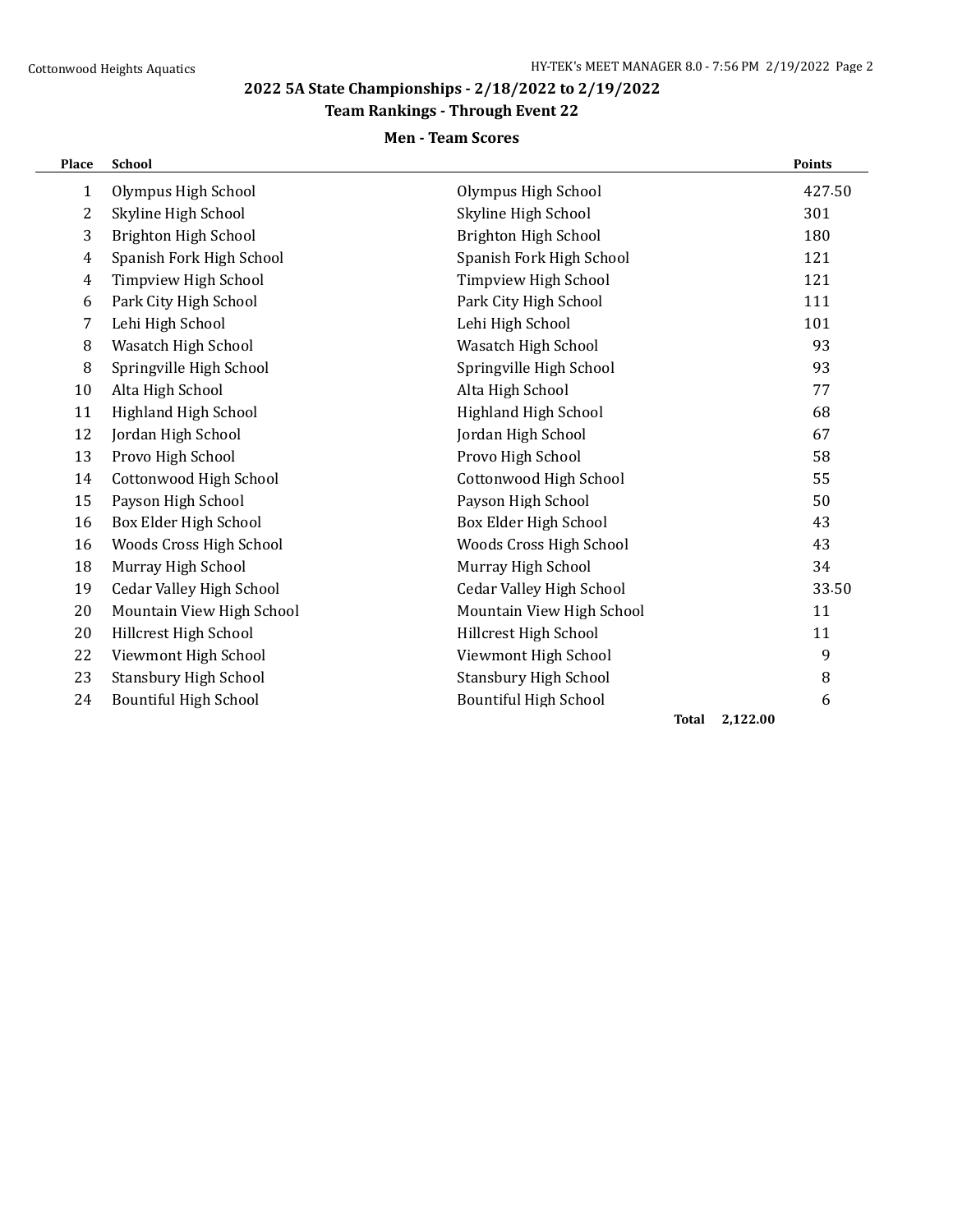|                  | <b>Event 1 Women 200 Yard Medley Relay</b><br>UT HS State: | $1:46.81$ # | 2/10/2006                        | <b>Skyline High School</b><br>A. Crandall, S. Nicponski, M. Knoop, K. Evans | <b>Skyline</b>                              |                             |
|------------------|------------------------------------------------------------|-------------|----------------------------------|-----------------------------------------------------------------------------|---------------------------------------------|-----------------------------|
|                  | <b>5A HS State:</b><br>1:46.81                             | $\ast$      | 2/10/2006                        | <b>Skyline High School</b><br>A. Crandall, S. Nicponski, M. Knoop, K. Evans | <b>Skyline</b>                              |                             |
|                  |                                                            |             | 1:44.21 ALLA All-American Auto   |                                                                             |                                             |                             |
|                  |                                                            |             | 1:46.21 ALLC All-American Consid |                                                                             |                                             |                             |
|                  | Team                                                       |             |                                  | <b>Relay</b>                                                                | <b>Prelim Time</b>                          | <b>Finals Time</b>          |
| A - Final        |                                                            |             |                                  |                                                                             |                                             |                             |
|                  | 1 Olympus High School                                      |             |                                  |                                                                             | 1:49.91                                     | 1:47.32                     |
|                  | 1) Hooton, Taylar A SO<br>26.41                            |             | 55.13 (28.72)                    | 2) Moran, Madeleine G SR<br>1:22.11 (26.98)                                 | 3) Matsumori, Malia J SO<br>1:47.32 (25.21) | 4) Arveseth, Eliza K JR     |
|                  | 2 Skyline High School                                      |             |                                  |                                                                             | 1:48.21                                     | 1:47.56                     |
|                  | 1) Sweney, Allison K SR<br>29.17                           |             | 59.31 (30.14)                    | 2) Johnson, Lucy SR<br>1:23.26 (23.95)                                      | 3) Garstang, Jade D FR<br>1:47.56 (24.30)   | 4) Dalton, Rachel E JR      |
| 3                | Timpview High School                                       |             |                                  |                                                                             | 1:50.70                                     | 1:50.52                     |
|                  | 1) Reichner, Annie R JR<br>27.28                           |             | 58.61 (31.33)                    | 2) Robinson, Annie L SR<br>1:25.31 (26.70)                                  | 3) Reichner, Kate S FR<br>1:50.52 (25.21)   | 4) Kelly, Maren L SR        |
| 4                | Spanish Fork High School                                   |             |                                  |                                                                             | 1:55.15                                     | 1:54.05                     |
|                  | 1) Riding, Coco I FR<br>28.98                              |             | 59.39 (30.41)                    | 2) Parker, Maddy R JR<br>1:27.93 (28.54)                                    | 3) Thomas, Kaitlyn JR<br>1:54.05 (26.12)    | 4) Erickson, Mara JR        |
| 5.               | Wasatch High School                                        |             |                                  |                                                                             | 1:55.42                                     | 1:55.94                     |
|                  | 1) Brodigan, Anna L SR<br>33.07                            |             | 1:03.94 (30.87)                  | 2) Brooks, Emercynn L SO<br>1:30.32 (26.38)                                 | 3) Haynes, Jaeden D SR<br>1:55.94 (25.62)   | 4) Ferguson, Ellie R JR     |
| 6                | Springville High School                                    |             |                                  |                                                                             | 1:56.27                                     | 1:56.10                     |
|                  | 1) Weight, Brinley SO<br>29.39                             |             | 1:01.91 (32.52)                  | 2) Brower, Lilly JR<br>1:29.46 (27.55)                                      | 3) Boyer, Ellie P SO<br>1:56.10 (26.64)     | 4) Maccabee, Madelyn M SO   |
| 7                | Viewmont High School                                       |             |                                  |                                                                             | 1:57.49                                     | 1:57.53                     |
|                  | 1) Allen, Reese E SR<br>32.91                              |             | 1:04.10 (31.19)                  | 2) Howe, Malin J FR<br>1:31.86 (27.76)                                      | 3) Decker, Elle A SR<br>1:57.53 (25.67)     | 4) Spangenberg, Sarah SR    |
|                  | Park City High School                                      |             |                                  |                                                                             | 1:54.15                                     | DQ 1:54.17                  |
|                  | Early take-off swimmer #3                                  |             |                                  |                                                                             |                                             |                             |
|                  | 1) Biglow, Lauren M SO<br>29.63                            |             |                                  | 2) Greenwell, Lauren N SO                                                   | 3) Dietrichson, Abby A JR                   | 4) Djunic, Sofia JR         |
| <b>B</b> - Final |                                                            |             | 1:00.66 (31.03)                  | 1:28.62 (27.96)                                                             | DQ 1:54.17 (25.55)                          |                             |
| 9.               | Maple Mountain High School                                 |             |                                  |                                                                             | 1:58.06                                     | 1:57.47                     |
|                  | 1) Christensen, Anna SO<br>30.83                           |             | 1:03.30 (32.47)                  | 2) Perrins, Alaina SR<br>1:32.10 (28.80)                                    | 3) Cook, Loryn E SR<br>1:57.47 (25.37)      | 4) Bassett, Addi SR         |
| 10               | Cottonwood High School                                     |             |                                  |                                                                             | 1:57.74                                     | 1:57.54                     |
|                  | 1) Alonso, Natty L SO<br>28.69                             |             | 1:05.00 (36.31)                  | 2) Gonzaga, Caitlin FR<br>1:32.42 (27.42)                                   | 3) Talbot, Adessa D SO<br>1:57.54 (25.12)   | 4) Cole, Lily M JR          |
|                  | 11 Bountiful High School                                   |             |                                  |                                                                             | 1:58.29                                     | 1:57.78                     |
|                  | 1) Fenwick, Madelynn SO<br>31.03                           |             | 1:02.06 (31.03)                  | 2) Duke, Sadie J SR<br>1:31.21 (29.15)                                      | 3) Miller, Jaelyn JR<br>1:57.78 (26.57)     | 4) Tippetts, Loni H JR      |
|                  | 12 Salem Hills High School                                 |             |                                  |                                                                             | 1:58.78                                     | 1:58.45                     |
|                  | 1) Graham, Madi A JR<br>29.62                              |             | 1:03.26 (33.64)                  | 2) Nelson, Linnea S FR<br>1:33.23 (29.97)                                   | 3) Nelson, Eva JR<br>1:58.45 (25.22)        | 4) Stout, Olivia G SO       |
| 13               | Brighton High School                                       |             |                                  |                                                                             | 1:57.93                                     | 1:58.56                     |
|                  | 1) Zurias, Andrea A SO<br>30.85                            |             | 1:03.15 (32.30)                  | 2) Kokeny, Lucy K SO<br>1:31.25 (28.10)                                     | 3) Tho, Tayler A JR<br>1:58.56 (27.31)      | 4) Nye, Amy M FR            |
|                  | 14 Woods Cross High School                                 |             |                                  |                                                                             | 1:58.86                                     | 1:59.29                     |
|                  | 1) Hall, Elle N SR<br>30.83                                |             | 1:04.84 (34.01)                  | 2) Holzer, Alanna J SO<br>1:31.70 (26.86)                                   | 3) Kamauu, Nohea E SR<br>1:59.29 (27.59)    | 4) Neuenschwander, Haley JR |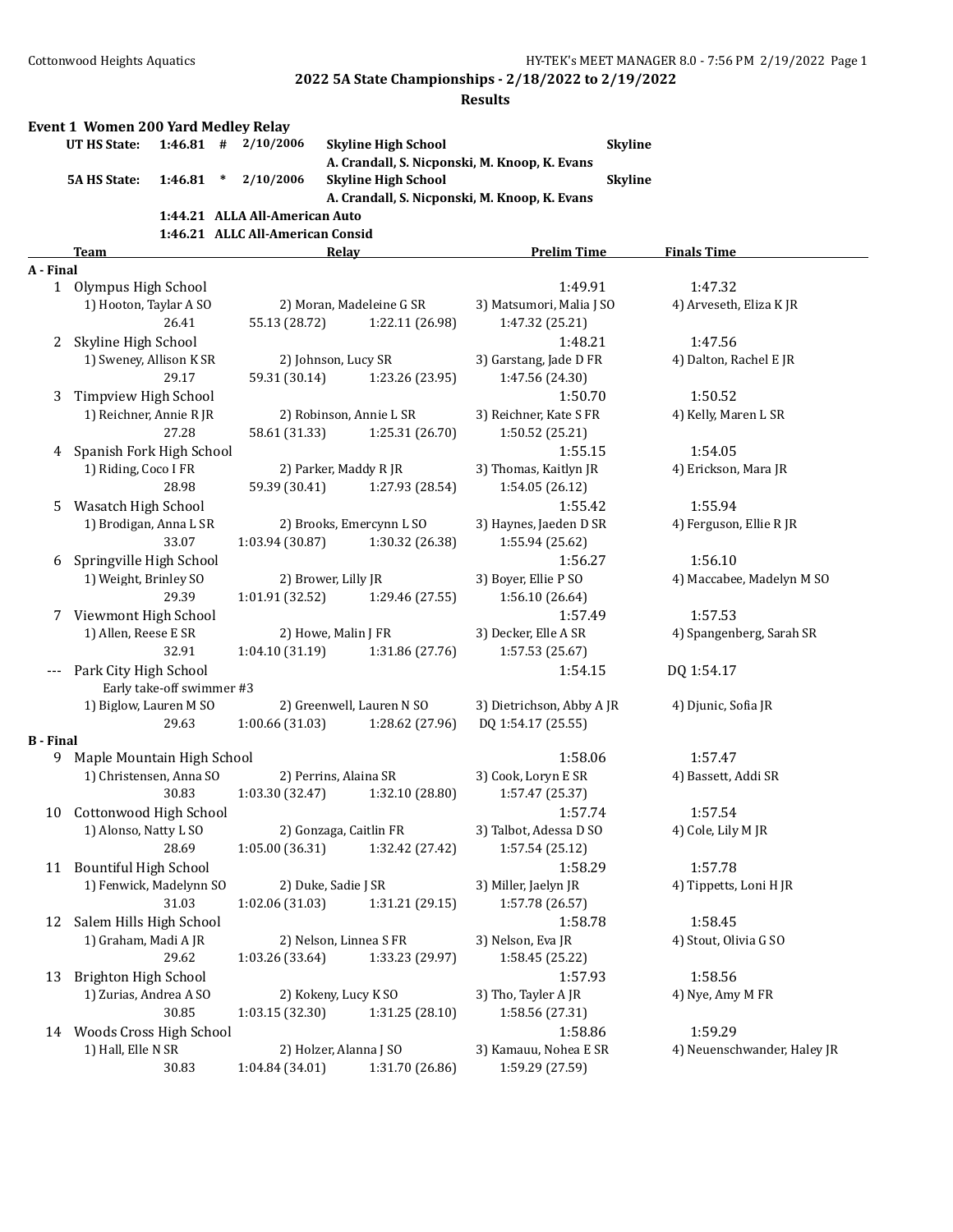|    | <b>Team</b>                         |                                  | Relay                                         | <b>Prelim Time</b>        | <b>Finals Time</b>        |
|----|-------------------------------------|----------------------------------|-----------------------------------------------|---------------------------|---------------------------|
|    | 15 Box Elder High School            |                                  |                                               | 1:59.33                   | 1:59.61                   |
|    | 1) Weyand, Ashlynn JR               |                                  | 2) Nelson, Taylee D FR                        | 3) Hodgkinson, Bailey SR  | 4) Dixon, Ellie SR        |
|    | 31.63                               | 1:04.26 (32.63)                  | 1:34.94 (30.68)                               | 1:59.61 (24.67)           |                           |
|    |                                     |                                  |                                               | 1:59.54                   | 2:00.17                   |
| 16 | Timpanogos High School              |                                  |                                               |                           |                           |
|    | 1) Harris, Raiden R FR              |                                  | 2) Khountham, Kassia M SR                     | 3) Murdock, Evie R SO     | 4) Riser, Taya J SR       |
|    | 30.85                               | 1:06.06(35.21)                   | 1:35.06 (29.00)                               | 2:00.17(25.11)            |                           |
|    | Event 1 Women 200 Yard Medley Relay |                                  |                                               |                           |                           |
|    | UT HS State:                        | $1:46.81$ # $2/10/2006$          | <b>Skyline High School</b>                    | <b>Skyline</b>            |                           |
|    |                                     |                                  | A. Crandall, S. Nicponski, M. Knoop, K. Evans |                           |                           |
|    | <b>5A HS State:</b><br>1:46.81      | 2/10/2006<br>$\ast$              | <b>Skyline High School</b>                    | <b>Skyline</b>            |                           |
|    |                                     |                                  | A. Crandall, S. Nicponski, M. Knoop, K. Evans |                           |                           |
|    |                                     | 1:44.21 ALLA All-American Auto   |                                               |                           |                           |
|    |                                     | 1:46.21 ALLC All-American Consid |                                               |                           |                           |
|    | Team                                |                                  | <b>Relay</b>                                  | <b>Seed Time</b>          | <b>Prelim Time</b>        |
|    | <b>Preliminaries</b>                |                                  |                                               |                           |                           |
|    | 1 Skyline High School               |                                  |                                               | 1:49.94                   | 1:48.21<br>$\mathbf q$    |
|    | 1) Sweney, Allison K SR             |                                  | 2) Johnson, Lucy SR                           | 3) Garstang, Jade D FR    | 4) Dalton, Rachel E JR    |
|    | 29.49                               | 59.28 (29.79)                    | 1:23.50 (24.22)                               | 1:48.21 (24.71)           |                           |
| 2  | Olympus High School                 |                                  |                                               | 1:47.01                   | 1:49.91                   |
|    |                                     |                                  |                                               |                           | q                         |
|    | 1) Hooton, Taylar A SO              |                                  | 2) Moran, Madeleine G SR                      | 3) Matsumori, Malia J SO  | 4) Arveseth, Eliza K JR   |
|    | 26.88                               | 56.75 (29.87)                    | 1:24.48 (27.73)                               | 1:49.91 (25.43)           |                           |
| 3  | Timpview High School                |                                  |                                               | 1:52.15                   | 1:50.70<br>$\mathsf{q}$   |
|    | 1) Reichner, Annie R JR             |                                  | 2) Robinson, Annie L SR                       | 3) Reichner, Kate S FR    | 4) Kelly, Maren L SR      |
|    | 26.82                               | 58.79 (31.97)                    | 1:25.42 (26.63)                               | 1:50.70 (25.28)           |                           |
|    | 4 Park City High School             |                                  |                                               | 1:52.11                   | 1:54.15<br>$\mathbf q$    |
|    | 1) Biglow, Lauren M SO              |                                  | 2) Greenwell, Lauren N SO                     | 3) Dietrichson, Abby A JR | 4) Djunic, Sofia JR       |
|    | 29.84                               | 1:00.65(30.81)                   | 1:28.43 (27.78)                               | 1:54.15 (25.72)           |                           |
| 5. | Spanish Fork High School            |                                  |                                               | 1:54.63                   | 1:55.15<br>q              |
|    | 1) Riding, Coco I FR                |                                  | 2) Parker, Maddy R JR                         | 3) Thomas, Kaitlyn JR     | 4) Erickson, Mara JR      |
|    | 29.09                               | 59.96 (30.87)                    | 1:28.75 (28.79)                               | 1:55.15 (26.40)           |                           |
| 6  | Wasatch High School                 |                                  |                                               | 1:55.01                   | 1:55.42<br>q              |
|    | 1) Brodigan, Anna L SR              |                                  | 2) Brooks, Emercynn L SO                      | 3) Haynes, Jaeden D SR    | 4) Ferguson, Ellie R JR   |
|    | 29.82                               | 1:03.49 (33.67)                  | 1:30.12 (26.63)                               | 1:55.42 (25.30)           |                           |
| 7  | Springville High School             |                                  |                                               | 1:57.62                   | 1:56.27<br>q              |
|    | 1) Weight, Brinley SO               |                                  | 2) Brower, Lilly JR                           | 3) Boyer, Ellie P SO      | 4) Maccabee, Madelyn M SO |
|    | 29.58                               | 1:02.72 (33.14)                  | 1:29.82 (27.10)                               | 1:56.27 (26.45)           |                           |
|    | Viewmont High School                |                                  |                                               | 1:59.75                   | $1:57.49$ q               |
| 8  | 1) Allen, Reese E SR                |                                  | 2) Howe, Malin J FR                           | 3) Decker, Elle A SR      | 4) Spangenberg, Sarah SR  |
|    |                                     |                                  |                                               |                           |                           |
|    | 32.30                               | 1:03.64 (31.34)                  | 1:31.53 (27.89)                               | 1:57.49 (25.96)           |                           |
| 9  | Cottonwood High School              |                                  |                                               | 1:59.17                   | 1:57.74<br>q              |
|    | 1) Alonso, Natty L SO               |                                  | 2) Gonzaga, Caitlin FR                        | 3) Talbot, Adessa D SO    | 4) Cole, Lily M JR        |
|    | 29.01                               | 1:05.39 (36.38)                  | 1:32.64 (27.25)                               | 1:57.74 (25.10)           |                           |
| 10 | Brighton High School                |                                  |                                               | 1:57.34                   | 1:57.93<br>q              |
|    | 1) Zurias, Andrea A SO              |                                  | 2) Kokeny, Lucy K SO                          | 3) Tho, Tayler A JR       | 4) Nye, Amy M FR          |
|    | 30.01                               | 1:02.79 (32.78)                  | 1:30.94(28.15)                                | 1:57.93 (26.99)           |                           |
| 11 | Maple Mountain High School          |                                  |                                               | 1:56.79                   | 1:58.06<br>q              |
|    | 1) Christensen, Anna SO             |                                  | 2) Perrins, Alaina SR                         | 3) Cook, Loryn E SR       | 4) Bassett, Addi SR       |
|    | 30.81                               | 1:03.44 (32.63)                  | 1:32.12 (28.68)                               | 1:58.06 (25.94)           |                           |
|    | 12 Bountiful High School            |                                  |                                               | 1:58.31                   | 1:58.29<br>q              |
|    |                                     |                                  |                                               |                           |                           |
|    | 1) Fenwick, Madelynn SO             |                                  | 2) Duke, Sadie J SR                           | 3) Miller, Jaelyn JR      | 4) Tippetts, Loni H JR    |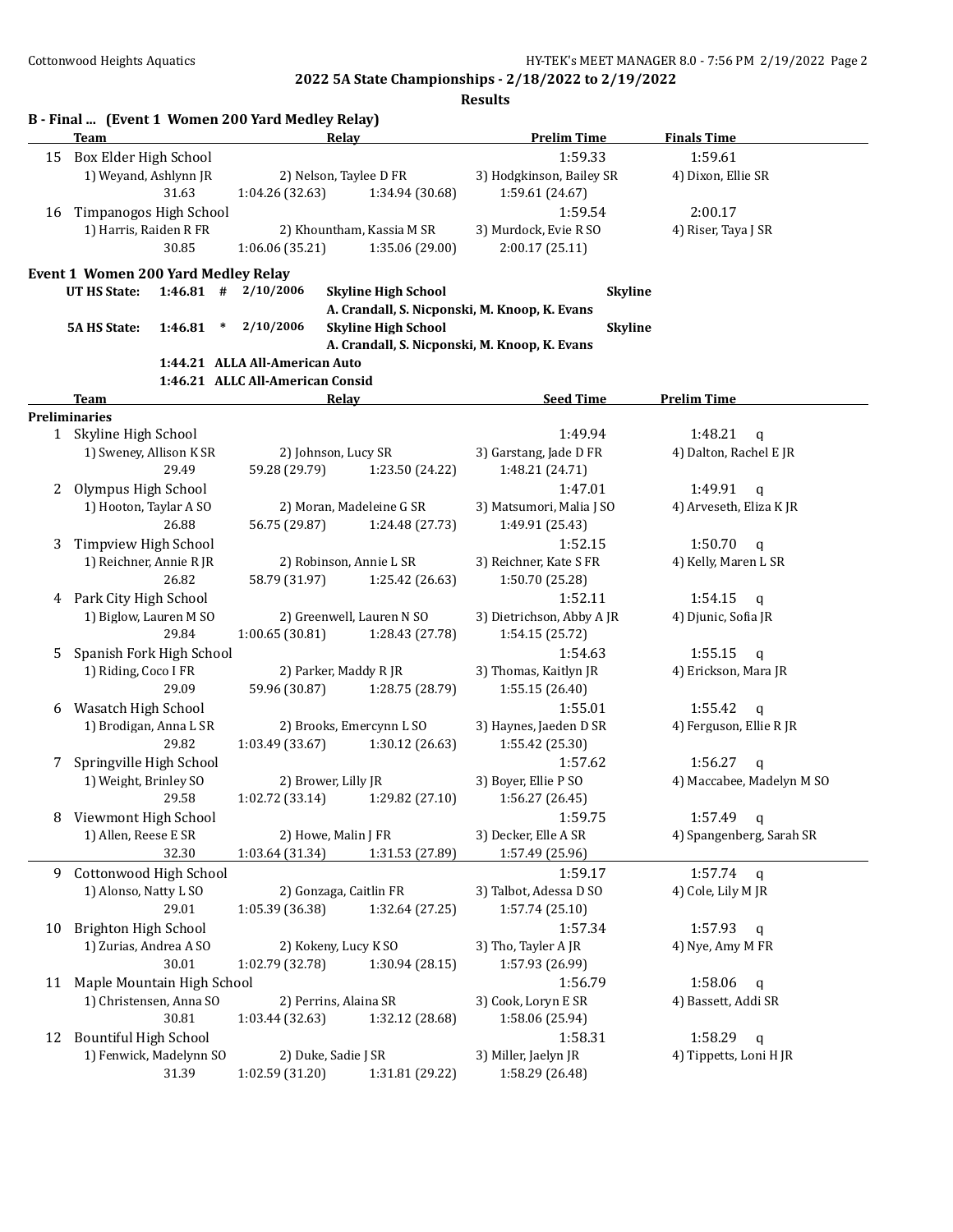|           | <b>Team</b>                              | Relay                                 |                                           | <b>Seed Time</b>                       | <b>Prelim Time</b>          |
|-----------|------------------------------------------|---------------------------------------|-------------------------------------------|----------------------------------------|-----------------------------|
|           | 13 Salem Hills High School               |                                       |                                           | 1:57.59                                | 1:58.78<br>$\mathbf q$      |
|           | 1) Graham, Madi A JR                     | 2) Nelson, Linnea S FR                |                                           | 3) Nelson, Eva JR                      | 4) Stout, Olivia G SO       |
|           | 29.63                                    | 1:03.23 (33.60)                       | 1:33.10 (29.87)                           | 1:58.78 (25.68)                        |                             |
|           | 14 Woods Cross High School               |                                       |                                           | 1:59.08                                | 1:58.86<br>$\mathbf q$      |
|           | 1) Hall, Elle N SR                       | 2) Holzer, Alanna J SO                |                                           | 3) Kamauu, Nohea E SR                  | 4) Neuenschwander, Haley JR |
|           | 30.58                                    | 1:04.10 (33.52)                       | 1:31.54 (27.44)                           | 1:58.86 (27.32)                        |                             |
| 15        | Box Elder High School                    |                                       |                                           | 1:57.31                                | 1:59.33<br>q                |
|           | 1) Weyand, Ashlynn JR                    | 2) Nelson, Taylee D FR                |                                           | 3) Hodgkinson, Bailey SR               | 4) Dixon, Ellie SR          |
|           | 31.08                                    | 1:03.25 (32.17)                       | 1:34.37(31.12)                            | 1:59.33 (24.96)                        |                             |
| 16        | Timpanogos High School                   |                                       |                                           | 2:01.55                                | 1:59.54<br>$\mathbf q$      |
|           | 1) Harris, Raiden R FR                   |                                       | 2) Khountham, Kassia M SR                 | 3) Murdock, Evie R SO                  | 4) Riser, Taya J SR         |
|           | 30.61                                    | 1:05.57 (34.96)                       | 1:34.67 (29.10)                           |                                        |                             |
|           |                                          |                                       |                                           | 1:59.54 (24.87)                        |                             |
|           | 17 Alta High School                      |                                       |                                           | 2:02.04                                | 2:01.73                     |
|           | 1) Degering, Kate A JR                   | 2) Wetzel, Jane SR                    |                                           | 3) Gassman, Lauren SR                  | 4) Watt, Maddie SO          |
|           | 29.57                                    | 1:05.57(36.00)                        | 1:32.96 (27.39)                           | 2:01.73 (28.77)                        |                             |
| 18        | Murray High School                       |                                       |                                           | 1:58.73                                | 2:02.68                     |
|           | 1) Brimley, Emma SR                      | 2) Taylor, Alice SO                   |                                           | 3) Stone, Maryn JR                     | 4) Bernstein, Lauren JR     |
|           | 32.41                                    | 1:07.03 (34.62)                       | 1:36.31 (29.28)                           | 2:02.68 (26.37)                        |                             |
| ---       | Highland High School                     |                                       |                                           | 1:55.90                                | DQ 1:56.77                  |
|           | Early take-off swimmer #2                |                                       |                                           |                                        |                             |
|           | 1) Humbert, Grace M SR                   |                                       | 2) Harward, Madilyn R JR                  | 3) Plant, Ellinor S FR                 | 4) Counterman, Eden SR      |
|           | 30.07                                    | 1:02.38(32.31)                        | 1:31.19 (28.81)                           | DQ 1:56.77 (25.58)                     |                             |
|           | Provo High School                        |                                       |                                           | 1:58.67                                | DQ 2:18.52                  |
|           | 1) Weeks, Savannah JR                    | 2) Snow, Sadie FR                     |                                           | 3) Mendez, Connie FR                   | 4) Abraham, Rachel JR       |
|           | 36.54                                    | 1:17.03 (40.49)                       | 1:49.36 (32.33)                           | DQ 2:18.52 (29.16)                     |                             |
|           | <b>Event 2 Men 200 Yard Medley Relay</b> |                                       |                                           |                                        |                             |
|           | $1:34.08$ #<br>UT HS State:              | 2/18/2022                             | <b>Olympus High School</b>                |                                        | <b>Olympus</b> -HS          |
|           |                                          |                                       | W de la Garza, B Sink, A Turney, I Conner |                                        |                             |
|           | <b>5A HS State:</b><br>1:34.08<br>$\ast$ | 2/18/2022                             | <b>Olympus High School</b>                |                                        | <b>Olympus</b> -HS          |
|           |                                          |                                       | W de la Garza, B Sink, A Turney, I Conner |                                        |                             |
|           |                                          | 1:33.21 ALLA All-American Auto        |                                           |                                        |                             |
|           |                                          | 1:34.74 ALLC All-American Consid      |                                           |                                        |                             |
|           | <b>Team</b>                              | <b>Relay</b>                          |                                           | <b>Prelim Time</b>                     | <b>Finals Time</b>          |
|           |                                          |                                       |                                           |                                        |                             |
|           | 1 Olympus High School                    |                                       |                                           | 1:34.08                                | 1:33.64# ALLC               |
|           | 1) de la Garza, Will M SO                | 2) Sink, Bridger J SR                 |                                           | 3) Turney, Alexander J SR              | 4) Conner, Ian D JR         |
|           | 24.79                                    | 50.19 (25.40)                         | 1:12.19 (22.00)                           | 1:33.64 (21.45)                        |                             |
| 2         | Skyline High School                      |                                       |                                           | 1:37.62                                | 1:36.16                     |
|           | 1) Tu, Kevin FR                          |                                       | 2) Skamnes, Nicholas D JR                 | 3) Springmeyer, Daschiel JR            | 4) Williams, Noah D SR      |
|           | 24.87                                    | 52.28 (27.41)                         | 1:15.11 (22.83)                           | 1:36.16 (21.05)                        |                             |
| 3         | Spanish Fork High School                 |                                       |                                           | 1:38.77                                |                             |
|           |                                          |                                       |                                           |                                        | 1:39.05                     |
|           | 1) Czarnecki, Feliks G JR                | 2) Nielson, Alex JR                   |                                           | 3) Feland, Kaleb B SR                  | 4) Hansen, Ben P JR         |
|           | 24.76                                    | 53.10 (28.34)                         | 1:15.86 (22.76)                           | 1:39.05 (23.19)                        |                             |
| 4         | Lehi High School                         |                                       |                                           | 1:39.26                                | 1:39.68                     |
|           | 1) Broadhead, Bryce P JR                 | 2) Smith, Bridger A JR                |                                           | 3) Pendleton, Matthew N JR             | 4) Bergstrom, Tanner C SR   |
|           | 24.12                                    | 50.34 (26.22)                         | 1:16.06 (25.72)                           | 1:39.68 (23.62)                        |                             |
| 5         | Park City High School                    |                                       |                                           | 1:40.97                                | 1:40.22                     |
|           | 1) Fiscus, Ralph M JR                    | 2) Yoked, Reef S JR                   |                                           | 3) Wrona, Sebastian FR                 | 4) Hardy, Kyle G JR         |
|           | 26.46                                    | 53.84 (27.38)                         | 1:17.56 (23.72)                           | 1:40.22 (22.66)                        |                             |
| 6         | Wasatch High School                      |                                       |                                           | 1:39.81                                | 1:41.01                     |
| A - Final | 1) Orr, Stockton T JR<br>27.53           | 2) Hicken, Jayden SR<br>52.82 (25.29) | 1:17.84 (25.02)                           | 3) Staples, Rhys SR<br>1:41.01 (23.17) | 4) Webb, Parker D SR        |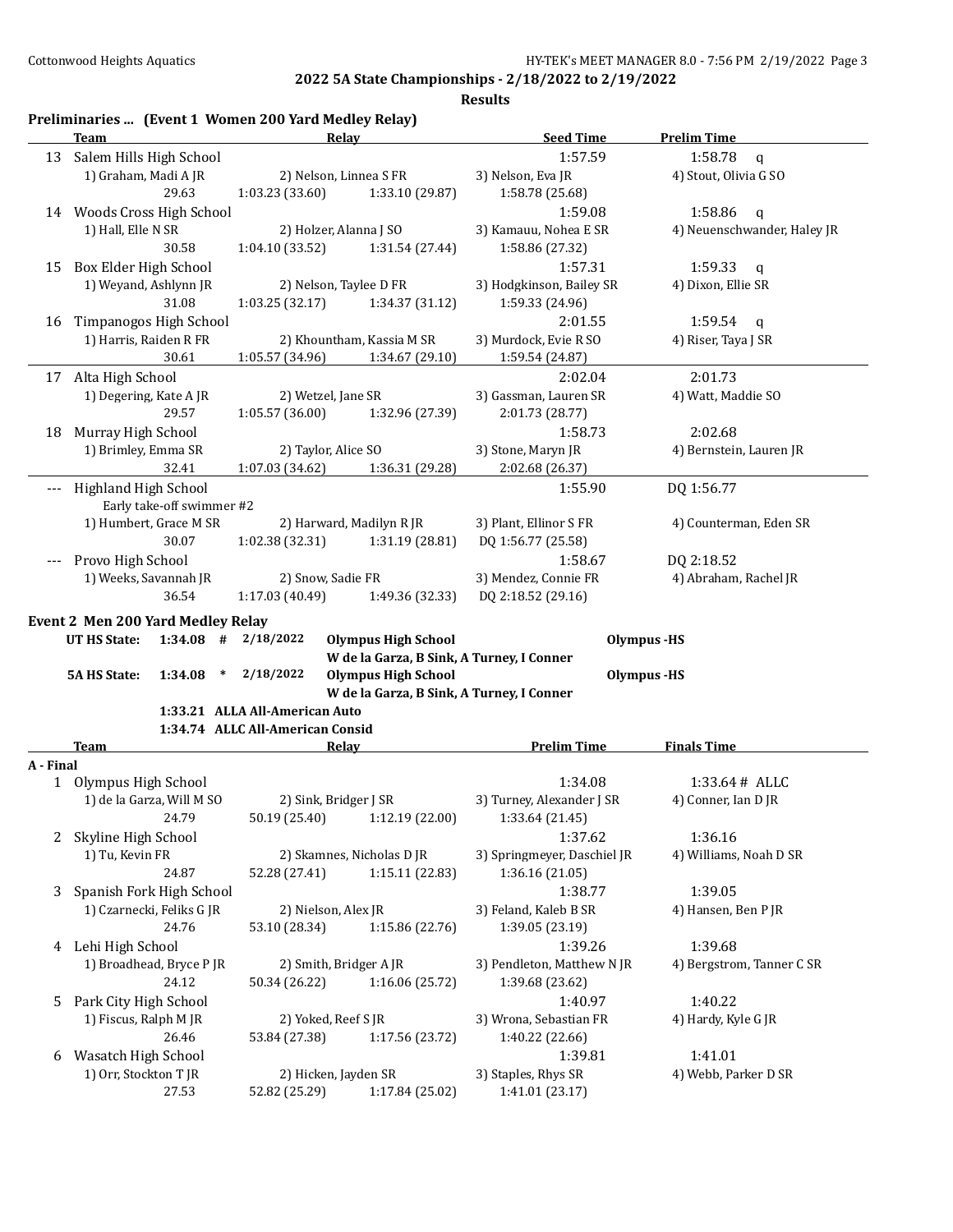|                  | Team                                          |         |                                                                    | Relay                                     | <b>Prelim Time</b>          | <b>Finals Time</b>        |
|------------------|-----------------------------------------------|---------|--------------------------------------------------------------------|-------------------------------------------|-----------------------------|---------------------------|
|                  | 7 Cottonwood High School                      |         |                                                                    |                                           | 1:40.97                     | 1:42.72                   |
|                  | 1) Lokan, Collen M JR                         |         |                                                                    | 2) Salisbury, Aidan F SR                  | 3) Anders, Bode O FR        | 4) Lewon, Packard JR      |
|                  |                                               | 26.59   | 53.55 (26.96)                                                      | 1:18.00 (24.45)                           | 1:42.72 (24.72)             |                           |
| $---$            | Timpview High School                          |         |                                                                    |                                           | 1:39.82                     | DQ 1:39.01                |
|                  | Early take-off swimmer #4                     |         |                                                                    |                                           |                             |                           |
|                  | 1) Honey, Sean N JR                           |         |                                                                    | 2) Matsu, Brady N SR                      | 3) Whitney, Alijah T SR     | 4) McFarland, Sebi X SR   |
|                  |                                               | 24.51   | 53.67 (29.16)                                                      | 1:17.18(23.51)                            | DQ 1:39.01 (21.83)          |                           |
| <b>B</b> - Final |                                               |         |                                                                    |                                           |                             |                           |
|                  | 9 Brighton High School                        |         |                                                                    |                                           | 1:41.89                     | 1:40.43                   |
|                  | 1) Taylor, Harrison J SO                      |         |                                                                    | 2) Fillmore, Parker J JR                  | 3) Smith, Gavin P FR        | 4) Doyle, Drake M FR      |
|                  |                                               | 26.93   | 54.30 (27.37)                                                      | 1:17.98 (23.68)                           | 1:40.43 (22.45)             |                           |
|                  | 10 Provo High School                          |         |                                                                    |                                           | 1:42.27                     | 1:41.56                   |
|                  | 1) Johnson, Luke JR                           |         |                                                                    | 2) Ibarra, Ludwig M FR                    | 3) Wiechmann, Phil SO       | 4) Okawa, Noah T FR       |
|                  |                                               | 25.36   | 53.17 (27.81)                                                      | 1:19.41 (26.24)                           | 1:41.56 (22.15)             |                           |
|                  | 11 Alta High School                           |         |                                                                    |                                           | 1:43.14                     | 1:42.98                   |
|                  | 1) Tasker, Griffin SO                         |         | 2) Tu, Jaden SR                                                    |                                           | 3) Smith, Josh SO           | 4) Hansen, Tyler SR       |
|                  |                                               | 27.16   | 55.44 (28.28)                                                      | 1:19.25 (23.81)                           | 1:42.98 (23.73)             |                           |
| 12               | Woods Cross High School                       |         |                                                                    |                                           | 1:42.16                     | 1:43.05                   |
|                  | 1) Chomjak, Abel R SR                         |         |                                                                    | 2) Chamberlain, Justin SO                 | 3) Chomjak, Isaac R SO      | 4) Hunter, Lee G SR       |
|                  |                                               | 25.88   | 54.06 (28.18)                                                      | 1:20.10(26.04)                            | 1:43.05 (22.95)             |                           |
| 13               | Springville High School                       |         |                                                                    |                                           | 1:46.21                     | 1:44.92                   |
|                  | 1) Anderson, Nathan J FR                      |         |                                                                    | 2) Ruiz, Isaac SO                         | 3) Jepperson, Kolby SO      | 4) Houser, Sean SO        |
|                  |                                               | 27.04   | 57.13 (30.09)                                                      | 1:21.77 (24.64)                           | 1:44.92 (23.15)             |                           |
| 14               | Murray High School                            |         |                                                                    |                                           | 1:46.07                     | 1:45.17                   |
|                  | 1) Holmberg, Gavin SR                         |         |                                                                    | 2) Morris, Liam SR                        | 3) Hughes, Rustie SO        | 4) Gale, Porter SO        |
|                  |                                               | 25.96   | 56.20 (30.24)                                                      | 1:22.14 (25.94)                           | 1:45.17 (23.03)             |                           |
| 15               | Highland High School                          |         |                                                                    |                                           | 1:44.82                     | 1:45.85                   |
|                  | 1) Wright, Isaac JR                           |         |                                                                    | 2) Murakami, Bennett SR                   | 3) Mayeda, Joshua SR        | 4) Vorwaller, Finnegan FR |
|                  |                                               | 27.09   | 55.38 (28.29)                                                      | 1:21.14 (25.76)                           | 1:45.85 (24.71)             |                           |
| $---$            | <b>Bountiful High School</b>                  |         |                                                                    |                                           | 1:43.87                     | DQ 1:42.04                |
|                  | Stroke Infraction swimmer #4                  |         |                                                                    |                                           |                             |                           |
|                  | 1) Orme, Tyler SR                             |         |                                                                    | 2) Duke, Andy M FR                        | 3) Gunn, Tyler R JR         | 4) Monson, Spencer A JR   |
|                  |                                               | 26.18   | 54.73 (28.55)                                                      | 1:19.11 (24.38)                           | DQ 1:42.04 (22.93)          |                           |
|                  |                                               |         |                                                                    |                                           |                             |                           |
|                  | Event 2 Men 200 Yard Medley Relay             |         |                                                                    |                                           |                             |                           |
|                  | <b>UT HS State:</b>                           |         | $1:34.08$ # $2/18/2022$                                            | <b>Olympus High School</b>                |                             | <b>Olympus</b> -HS        |
|                  |                                               |         |                                                                    | W de la Garza, B Sink, A Turney, I Conner |                             |                           |
|                  | 5A HS State:                                  | 1:34.08 | $*$ 2/18/2022                                                      | Olympus High School                       |                             | Olympus -HS               |
|                  |                                               |         |                                                                    | W de la Garza, B Sink, A Turney, I Conner |                             |                           |
|                  |                                               |         | 1:33.21 ALLA All-American Auto<br>1:34.74 ALLC All-American Consid |                                           |                             |                           |
|                  |                                               |         |                                                                    |                                           |                             |                           |
|                  | Team                                          |         |                                                                    | <b>Relay</b>                              | <b>Seed Time</b>            | <b>Prelim Time</b>        |
|                  | <b>Preliminaries</b><br>1 Olympus High School |         |                                                                    |                                           | 1:34.44                     |                           |
|                  |                                               |         |                                                                    |                                           |                             | $1:34.08#$ qALLC          |
|                  | 1) de la Garza, Will M SO                     | 24.69   |                                                                    | 2) Sink, Bridger J SR                     | 3) Turney, Alexander J SR   | 4) Conner, Ian D JR       |
|                  |                                               |         | 50.58 (25.89)                                                      | 1:12.62 (22.04)                           | 1:34.08 (21.46)             |                           |
| 2                | Skyline High School                           |         |                                                                    |                                           | 1:37.55                     | 1:37.62<br>$\mathbf q$    |
|                  | 1) Tu, Kevin FR                               |         |                                                                    | 2) Skamnes, Nicholas D JR                 | 3) Springmeyer, Daschiel JR | 4) Williams, Noah D SR    |
|                  |                                               | 25.25   | 52.96 (27.71)                                                      | 1:16.27 (23.31)                           | 1:37.62 (21.35)             |                           |
| 3                | Spanish Fork High School                      |         |                                                                    |                                           | 1:39.09                     | 1:38.77<br>q              |
|                  | 1) Czarnecki, Feliks G JR                     |         |                                                                    | 2) Nielson, Alex JR                       | 3) Feland, Kaleb B SR       | 4) Hansen, Ben P JR       |
|                  |                                               | 24.53   | 52.56 (28.03)                                                      | 1:15.85 (23.29)                           | 1:38.77 (22.92)             |                           |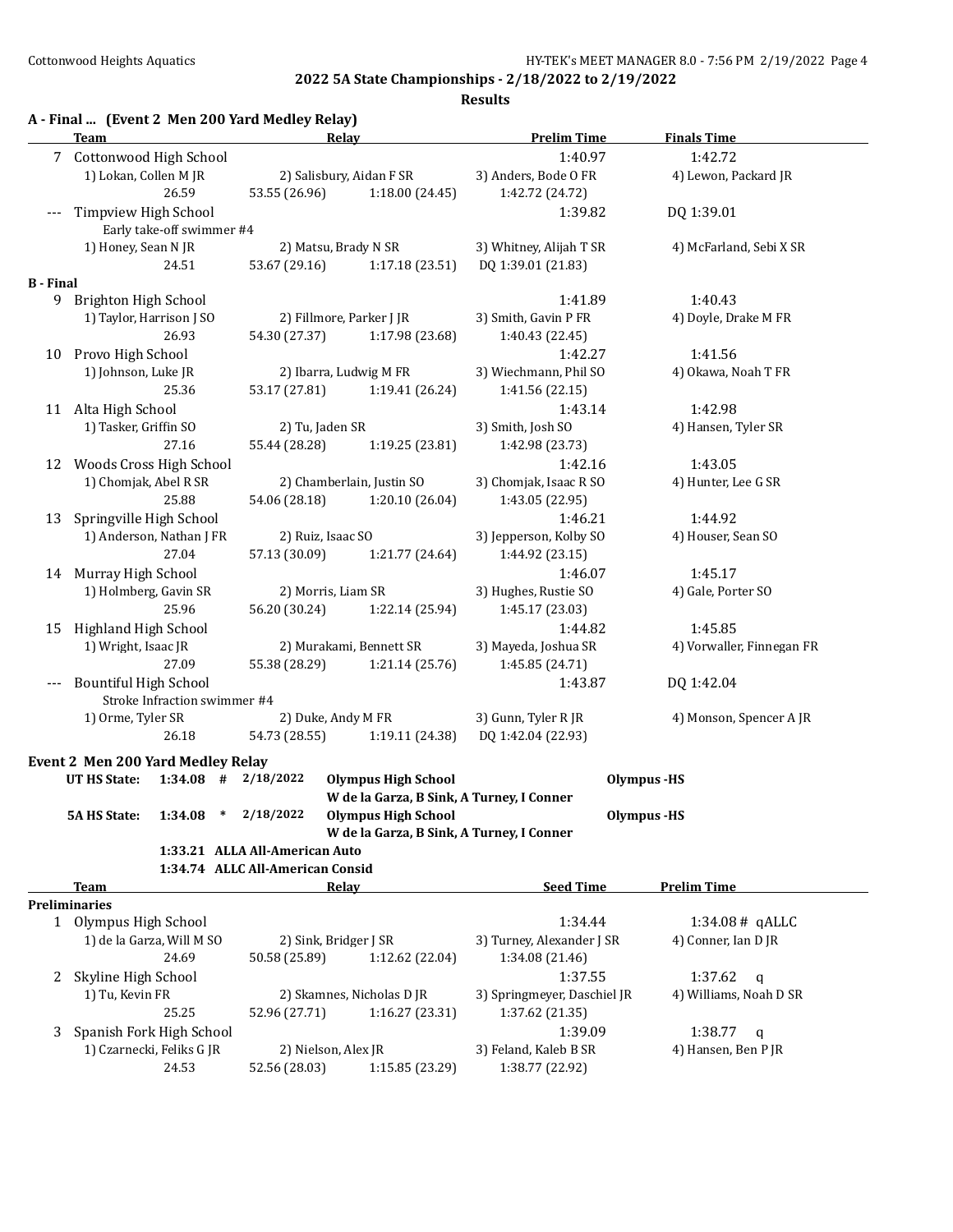|  | Preliminaries  (Event 2 Men 200 Yard Medley Relay) |
|--|----------------------------------------------------|
|  |                                                    |

|      | <b>Team</b>                  | Relay                                 |                            | <b>Seed Time</b>         | <b>Prelim Time</b>         |  |
|------|------------------------------|---------------------------------------|----------------------------|--------------------------|----------------------------|--|
|      | 4 Lehi High School           |                                       |                            | 1:40.15                  | 1:39.26<br>$\mathfrak{q}$  |  |
|      | 1) Pulham, Andrew D JR       | 2) Smith, Bridger A JR                |                            | 3) Broadhead, Bryce P JR | 4) Pendleton, Matthew N JR |  |
|      | 26.96                        | 53.05 (26.09)                         | 1:15.76 (22.71)            | 1:39.26 (23.50)          |                            |  |
| 5    | Wasatch High School          |                                       |                            | 1:41.02                  | 1:39.81<br>$\mathbf q$     |  |
|      | 1) Orr, Stockton T JR        | 2) Hicken, Jayden SR                  |                            | 3) Staples, Rhys SR      | 4) Webb, Parker D SR       |  |
|      | 27.73                        | 52.43 (24.70)                         | 1:16.87 (24.44)            | 1:39.81 (22.94)          |                            |  |
|      | Timpview High School         |                                       |                            | 1:39.10                  | 1:39.82                    |  |
| 6    |                              |                                       |                            | 3) Whitney, Alijah T SR  | $\mathbf{q}$               |  |
|      | 1) Honey, Sean N JR          | 2) Matsu, Brady N SR<br>54.26 (29.43) |                            |                          | 4) McFarland, Sebi X SR    |  |
|      | 24.83                        |                                       | 1:17.70 (23.44)            | 1:39.82 (22.12)          |                            |  |
| $*7$ | Park City High School        |                                       |                            | 1:41.82                  | 1:40.97<br>$\mathsf{q}$    |  |
|      | 1) Fiscus, Ralph M JR        | 2) Yoked, Reef S JR                   |                            | 3) Wrona, Sebastian FR   | 4) Hardy, Kyle G JR        |  |
|      | 26.19                        | 54.17 (27.98)                         | 1:17.73 (23.56)            | 1:40.97 (23.24)          |                            |  |
| $*7$ | Cottonwood High School       |                                       |                            | 1:42.31                  | 1:40.97 $q$                |  |
|      | 1) Lokan, Collen M JR        | 2) Salisbury, Aidan F SR              |                            | 3) Anders, Bode O FR     | 4) Lewon, Packard JR       |  |
|      | 26.36                        | 52.27 (25.91)                         | 1:16.79 (24.52)            | 1:40.97 (24.18)          |                            |  |
| 9    | Brighton High School         |                                       |                            | 1:39.13                  | 1:41.89<br>$\mathbf q$     |  |
|      | 1) Taylor, Harrison J SO     | 2) Fillmore, Parker J JR              |                            | 3) Smith, Gavin P FR     | 4) Doyle, Drake M FR       |  |
|      | 27.09                        | 55.02 (27.93)                         | 1:18.92 (23.90)            | 1:41.89 (22.97)          |                            |  |
| 10   | Woods Cross High School      |                                       |                            | 1:42.24                  | 1:42.16<br>$\mathsf{q}$    |  |
|      | 1) Chomjak, Abel R SR        |                                       | 2) Chamberlain, Justin SO  | 3) Chomjak, Isaac R SO   | 4) Hunter, Lee G SR        |  |
|      | 25.36                        | 53.78 (28.42)                         | 1:19.69 (25.91)            | 1:42.16 (22.47)          |                            |  |
|      |                              |                                       |                            |                          |                            |  |
|      | 11 Provo High School         |                                       |                            | 1:41.25                  | 1:42.27<br>$\mathsf{q}$    |  |
|      | 1) Johnson, Luke JR          | 2) Ibarra, Ludwig M FR                |                            | 3) Wiechmann, Phil SO    | 4) Okawa, Noah T FR        |  |
|      | 25.46                        | 53.65 (28.19)                         | 1:19.69 (26.04)            | 1:42.27 (22.58)          |                            |  |
|      | 12 Alta High School          |                                       |                            | 1:45.38                  | 1:43.14<br>$\mathbf{q}$    |  |
|      | 1) Tasker, Griffin SO        | 2) Tu, Jaden SR                       |                            | 3) Smith, Josh SO        | 4) Hansen, Tyler SR        |  |
|      | 27.05                        | 55.70 (28.65)                         | 1:19.35 (23.65)            | 1:43.14 (23.79)          |                            |  |
| 13   | <b>Bountiful High School</b> |                                       |                            | 1:42.41                  | 1:43.87 $q$                |  |
|      | 1) Orme, Tyler SR            | 2) Duke, Andy M FR                    |                            | 3) Gunn, Tyler R JR      | 4) Monson, Spencer A JR    |  |
|      | 26.94                        | 55.68 (28.74)                         | 1:20.66 (24.98)            | 1:43.87 (23.21)          |                            |  |
| 14   | <b>Highland High School</b>  |                                       |                            | 1:43.73                  | 1:44.82<br>q               |  |
|      | 1) Wright, Isaac JR          |                                       | 2) Murakami, Bennett SR    | 3) Mayeda, Joshua SR     | 4) Vorwaller, Finnegan FR  |  |
|      | 27.15                        | 54.61 (27.46)                         | 1:20.17 (25.56)            | 1:44.82 (24.65)          |                            |  |
| 15   | Murray High School           |                                       |                            | 1:44.09                  | 1:46.07<br>$\mathsf{q}$    |  |
|      | 1) Holmberg, Gavin SR        | 2) Morris, Liam SR                    |                            | 3) Hughes, Rustie SO     | 4) Richter, Zach SO        |  |
|      | 25.82                        | 56.17 (30.35)                         | 1:22.55 (26.38)            | 1:46.07 (23.52)          |                            |  |
| 16   | Springville High School      |                                       |                            | 1:45.44                  | 1:46.21                    |  |
|      |                              |                                       |                            |                          | q                          |  |
|      | 1) Anderson, Nathan J FR     | 2) Ruiz, Isaac SO                     |                            | 3) Jepperson, Kolby SO   | 4) Houser, Sean SO         |  |
|      | 27.11                        | 58.35 (31.24)                         | 1:22.92 (24.57)            | 1:46.21 (23.29)          |                            |  |
| 17   | Uintah High School           |                                       |                            | 1:46.84                  | 1:47.45                    |  |
|      | 1) Morton, Jagger SO         | 2) Darii, Artur JR                    |                            | 3) Morton, Maddox SR     | 4) Kiever, Wyatt SO        |  |
|      | 28.01                        | 57.50 (29.49)                         | 1:22.93 (25.43)            | 1:47.45 (24.52)          |                            |  |
| 18   | Hillcrest High School        |                                       |                            | 1:45.82                  | 1:47.51                    |  |
|      | 1) Iyengar, Abhi SO          | 2) Arevalo, Josh SR                   |                            | 3) Bolster, Lucas SR     | 4) Fessenden, Evan SO      |  |
|      | 29.41                        | 57.06 (27.65)                         | 1:23.43 (26.37)            | 1:47.51 (24.08)          |                            |  |
|      | 19 Viewmont High School      |                                       |                            | 1:46.17                  | 1:47.72                    |  |
|      | 1) Hale, Isaac J FR          |                                       | 2) Chamberlain, Eric A SO  | 3) Chamberlain, Jared SR | 4) Webster, Andrew FR      |  |
|      | 27.30                        | 56.99 (29.69)                         | 1:23.18 (26.19)            | 1:47.72 (24.54)          |                            |  |
| 20   | Box Elder High School        |                                       |                            | 1:45.30                  | 1:48.09                    |  |
|      | 1) McKee, Dallin R FR        |                                       | 2) Hodgkinson, Cooper T SO | 3) Ferguson, Jacob D SR  | 4) Berry, Logan K SR       |  |
|      | 27.40                        | 57.12 (29.72)                         | 1:23.55 (26.43)            | 1:48.09 (24.54)          |                            |  |
|      |                              |                                       |                            |                          |                            |  |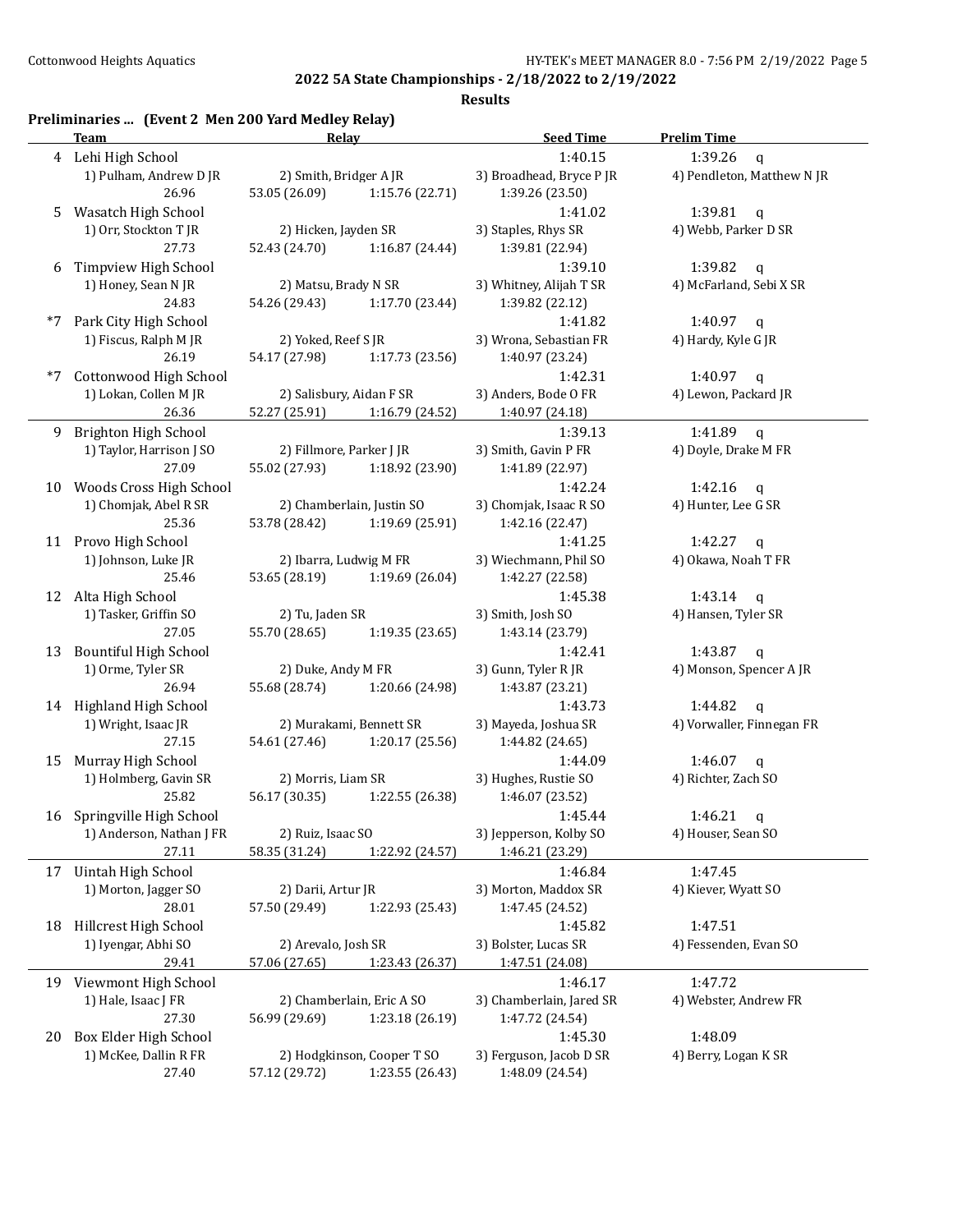|                  | <b>Event 3 Women 200 Yard Freestyle</b><br>UT HS State: |         | $1:50.32$ # $2/11/2011$                                   | <b>Amanda A Barrett</b>      |                    | <b>Brighton</b>                    |   |
|------------------|---------------------------------------------------------|---------|-----------------------------------------------------------|------------------------------|--------------------|------------------------------------|---|
|                  | <b>5A HS State:</b>                                     |         | $1:50.32$ * $2/11/2011$<br>1:48.74 ALLA All-American Auto | <b>Amanda A Barrett</b>      |                    | <b>Brighton</b>                    |   |
|                  |                                                         |         | 1:50.57 ALLC All-American Consid                          |                              |                    |                                    |   |
|                  | Name                                                    |         |                                                           | Yr School                    | <b>Prelim Time</b> | <b>Finals Time</b>                 |   |
| A - Final        |                                                         |         |                                                           |                              |                    |                                    |   |
|                  | 1 Parker, Maddy R                                       |         |                                                           | JR Spanish Fork High School  | 1:55.51            | 1:53.18                            |   |
|                  |                                                         | 25.87   | 53.74 (27.87)                                             | 1:23.61 (29.87)              | 1:53.18 (29.57)    |                                    |   |
| 2                | Sasivarevic, Hanna                                      |         |                                                           | JR Brighton High School      | 1:57.09            | 1:55.86                            |   |
|                  |                                                         | 26.76   | 55.87 (29.11)                                             | 1:25.53 (29.66)              | 1:55.86 (30.33)    |                                    |   |
|                  | 3 Lane, Gretchen D                                      |         |                                                           | FR Park City High School     | 1:59.99            | 1:58.21                            |   |
|                  |                                                         | 27.89   | 58.05 (30.16)                                             | 1:28.71 (30.66)              | 1:58.21 (29.50)    |                                    |   |
|                  | 4 Patterson, Sage                                       |         |                                                           | SR Bonneville High School    | 2:01.46            | 1:59.87                            |   |
|                  |                                                         | 27.81   | 58.25 (30.44)                                             | 1:29.59 (31.34)              | 1:59.87 (30.28)    |                                    |   |
| 5                | Bradley, Audrey M                                       |         |                                                           | SO Brighton High School      | 1:59.42            | 1:59.90                            |   |
|                  |                                                         | 27.81   | 57.88 (30.07)                                             | 1:29.10 (31.22)              | 1:59.90 (30.80)    |                                    |   |
| 6                | Bulkley, Avery Q                                        |         |                                                           | FR Payson High School        | 1:59.58            | 2:00.16                            |   |
|                  |                                                         | 28.22   | 58.56 (30.34)                                             | 1:29.61 (31.05)              | 2:00.16 (30.55)    |                                    |   |
|                  | 7 Eatough, Savannah L                                   |         |                                                           | JR Provo High School         | 2:00.17            | 2:01.42                            |   |
|                  |                                                         | 28.27   | 58.95 (30.68)                                             | 1:30.48 (31.53)              | 2:01.42 (30.94)    |                                    |   |
|                  | 8 Harris, Meg E                                         |         |                                                           | JR Wasatch High School       | 2:00.33            | 2:02.95                            |   |
|                  |                                                         | 27.18   | 57.55 (30.37)                                             | 1:30.18 (32.63)              | 2:02.95 (32.77)    |                                    |   |
| <b>B</b> - Final |                                                         |         |                                                           |                              |                    |                                    |   |
|                  | 9 Bringard, Beca J                                      |         |                                                           | SO Skyline High School       | 2:01.76            | 2:00.47                            |   |
|                  |                                                         | 28.28   | 59.10 (30.82)                                             | 1:30.47 (31.37)              | 2:00.47 (30.00)    |                                    |   |
|                  | 10 Henry, Gabby P                                       |         |                                                           | SO Viewmont High School      | 2:02.90            | 2:00.76                            |   |
|                  |                                                         | 27.48   | 58.33 (30.85)                                             | 1:29.45 (31.12)              | 2:00.76 (31.31)    |                                    |   |
|                  | 11 Maccabee, Madelyn M                                  |         |                                                           | SO Springville High School   | 2:04.22            | 2:04.41                            |   |
|                  |                                                         | 29.51   | 1:00.99 (31.48)                                           | 1:33.00 (32.01)              | 2:04.41 (31.41)    |                                    |   |
|                  | 12 Snyder, Lauren S                                     |         |                                                           | SR Wasatch High School       | 2:04.44            | 2:04.74                            |   |
|                  |                                                         | 28.98   | 1:00.55 (31.57)                                           | 1:33.14 (32.59)              | 2:04.74 (31.60)    |                                    |   |
|                  | 13 Lawson, Leila J                                      |         |                                                           | SO Orem High School          | 2:03.23            | 2:05.05                            |   |
|                  |                                                         | 28.71   | 1:00.91 (32.20)                                           | 1:32.90 (31.99)              | 2:05.05 (32.15)    |                                    |   |
|                  | 14 Bell, Lainie                                         |         |                                                           | SR East High School          | 2:04.61            | 2:05.33                            |   |
|                  |                                                         | 29.13   | 1:01.19(32.06)                                            | 1:33.17 (31.98)              | 2:05.33 (32.16)    |                                    |   |
| 15               | Bahr, Kaylee M                                          |         |                                                           | SR Mountain View High School | 2:04.88            | 2:06.74                            |   |
|                  |                                                         | 28.87   | 1:00.67(31.80)                                            | 1:33.33 (32.66)              | 2:06.74 (33.41)    |                                    |   |
|                  | 16 Hicken, Ashlyn                                       |         |                                                           | SR Wasatch High School       | 2:04.43            | 2:06.77                            |   |
|                  |                                                         | 28.73   | 1:00.67 (31.94)                                           | 1:33.59 (32.92)              | 2:06.77 (33.18)    |                                    |   |
|                  |                                                         |         |                                                           |                              |                    |                                    |   |
|                  | <b>Event 3 Women 200 Yard Freestyle</b>                 |         | 2/11/2011<br>#                                            | <b>Amanda A Barrett</b>      |                    |                                    |   |
|                  | <b>UT HS State:</b>                                     | 1:50.32 | $\ast$<br>2/11/2011                                       | <b>Amanda A Barrett</b>      |                    | <b>Brighton</b><br><b>Brighton</b> |   |
|                  | <b>5A HS State:</b>                                     | 1:50.32 | 1:48.74 ALLA All-American Auto                            |                              |                    |                                    |   |
|                  |                                                         |         | 1:50.57 ALLC All-American Consid                          |                              |                    |                                    |   |
|                  | Name                                                    |         |                                                           | Yr School                    | <b>Seed Time</b>   | <b>Prelim Time</b>                 |   |
|                  | Preliminaries                                           |         |                                                           |                              |                    |                                    |   |
|                  | 1 Parker, Maddy R                                       |         |                                                           | JR Spanish Fork High School  | 1:52.28            | 1:55.51                            | q |
|                  |                                                         | 26.59   | 55.17 (28.58)                                             | 1:25.79 (30.62)              | 1:55.51 (29.72)    |                                    |   |
| 2                | Sasivarevic, Hanna                                      |         |                                                           | JR Brighton High School      | 1:54.95            | 1:57.09                            | q |
|                  |                                                         | 27.59   | 57.24 (29.65)                                             | 1:26.92 (29.68)              | 1:57.09 (30.17)    |                                    |   |
| 3                | Bradley, Audrey M                                       |         |                                                           | SO Brighton High School      | 1:59.42            | 1:59.42                            | q |
|                  |                                                         | 27.89   | 58.06 (30.17)                                             | 1:28.99 (30.93)              | 1:59.42 (30.43)    |                                    |   |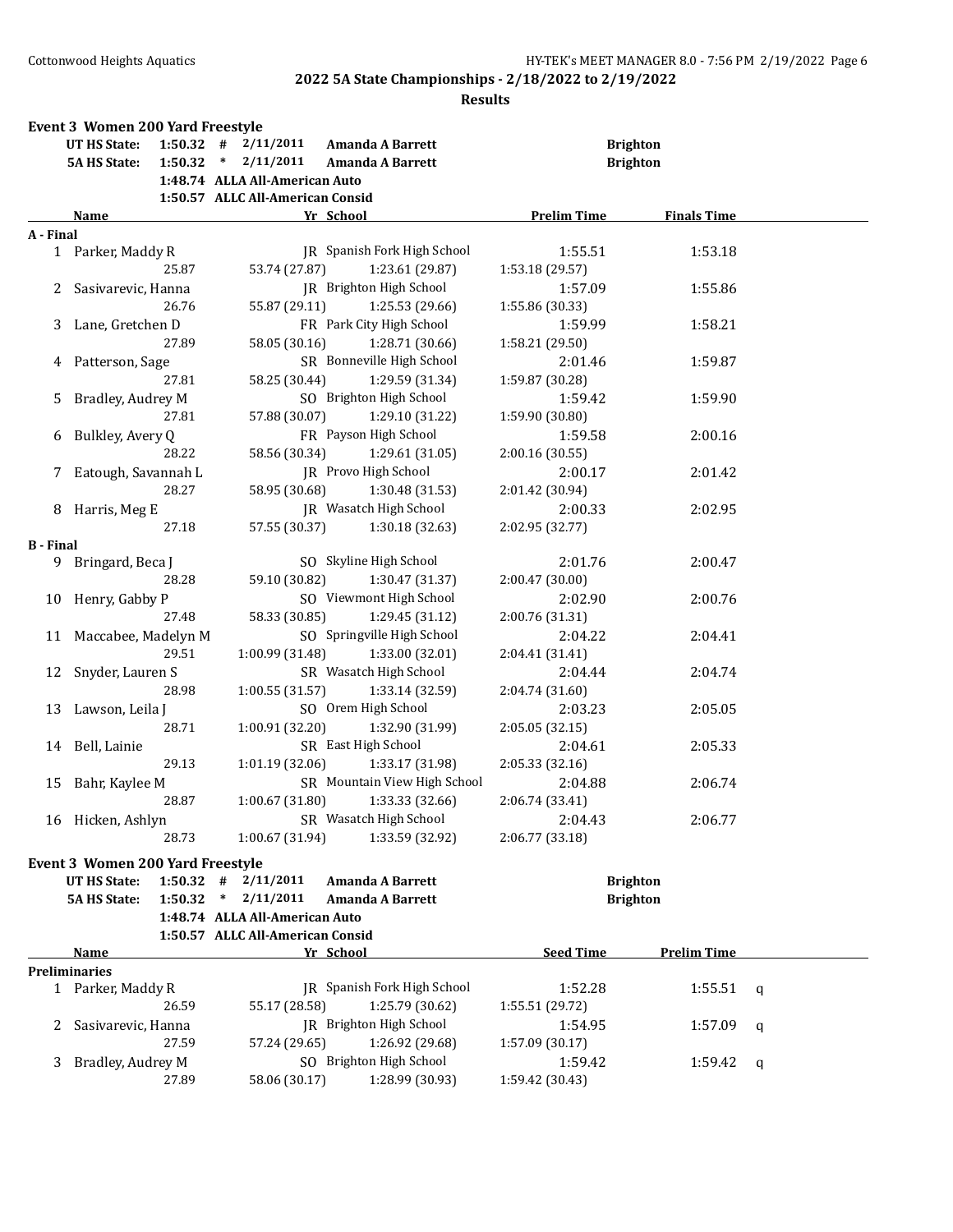| Preliminaries  (Event 3 Women 200 Yard Freestyle) |  |  |  |
|---------------------------------------------------|--|--|--|
|---------------------------------------------------|--|--|--|

|    | <b>Name</b>            | Yr School                          | <b>Seed Time</b> | <b>Prelim Time</b> |              |
|----|------------------------|------------------------------------|------------------|--------------------|--------------|
|    | 4 Bulkley, Avery Q     | FR Payson High School              | 1:59.90          | 1:59.58            | q            |
|    | 28.58                  | 59.20 (30.62)<br>1:29.71 (30.51)   | 1:59.58 (29.87)  |                    |              |
|    | 5 Lane, Gretchen D     | FR Park City High School           | 1:59.09          | 1:59.99            | q            |
|    | 28.81                  | 59.73 (30.92)<br>1:30.45 (30.72)   | 1:59.99 (29.54)  |                    |              |
|    | 6 Eatough, Savannah L  | JR Provo High School               | 2:01.72          | 2:00.17            | q            |
|    | 28.19                  | 59.04 (30.85)<br>1:30.34 (31.30)   | 2:00.17 (29.83)  |                    |              |
|    | 7 Harris, Meg E        | JR Wasatch High School             | 1:59.72          | 2:00.33            | $\mathbf{q}$ |
|    | 27.05                  | 57.47 (30.42)<br>1:28.63 (31.16)   | 2:00.33 (31.70)  |                    |              |
|    | 8 Patterson, Sage      | SR Bonneville High School          | 2:00.47          | 2:01.46            |              |
|    | 26.93                  | 56.39 (29.46)<br>1:28.39 (32.00)   | 2:01.46 (33.07)  |                    | q            |
|    |                        | SO Skyline High School             |                  |                    |              |
|    | 9 Bringard, Beca J     |                                    | 2:02.29          | 2:01.76            | q            |
|    | 28.25                  | 59.38 (31.13)<br>1:30.93 (31.55)   | 2:01.76 (30.83)  |                    |              |
|    | 10 Henry, Gabby P      | SO Viewmont High School            | 2:00.78          | 2:02.90            | $\mathbf{q}$ |
|    | 27.95                  | 58.60 (30.65)<br>1:30.68 (32.08)   | 2:02.90 (32.22)  |                    |              |
|    | 11 Lawson, Leila J     | SO Orem High School                | 2:05.89          | 2:03.23            | q            |
|    | 29.02                  | 1:00.87(31.85)<br>1:32.38 (31.51)  | 2:03.23 (30.85)  |                    |              |
|    | 12 Maccabee, Madelyn M | SO Springville High School         | 2:04.67          | 2:04.22            | q            |
|    | 28.77                  | 59.78 (31.01)<br>1:31.85 (32.07)   | 2:04.22 (32.37)  |                    |              |
|    | 13 Hicken, Ashlyn      | SR Wasatch High School             | 2:04.64          | 2:04.43            | q            |
|    | 28.16                  | 59.43 (31.27)<br>1:31.92 (32.49)   | 2:04.43 (32.51)  |                    |              |
|    | 14 Snyder, Lauren S    | SR Wasatch High School             | 2:03.40          | 2:04.44            | q            |
|    | 28.59                  | 59.81 (31.22)<br>1:32.11 (32.30)   | 2:04.44 (32.33)  |                    |              |
|    | 15 Bell, Lainie        | SR East High School                | 2:03.74          | 2:04.61            | q            |
|    | 29.24                  | 1:00.93(31.69)<br>1:32.36 (31.43)  | 2:04.61 (32.25)  |                    |              |
|    | 16 Bahr, Kaylee M      | SR Mountain View High School       | 2:05.56          | 2:04.88            | q            |
|    | 28.65                  | 1:00.37(31.72)<br>1:32.38 (32.01)  | 2:04.88 (32.50)  |                    |              |
|    | 17 Troxel, Calla R     | JR Park City High School           | 2:05.98          | 2:05.87            |              |
|    | 28.85                  | 1:00.88(32.03)<br>1:33.50 (32.62)  | 2:05.87 (32.37)  |                    |              |
|    | 18 Knight, Penelope J  | FR Olympus High School             | 2:08.17          | 2:06.04            |              |
|    | 28.56                  | $1:00.49(31.93)$ $1:33.00(32.51)$  | 2:06.04 (33.04)  |                    |              |
|    |                        |                                    |                  |                    |              |
|    | 19 Haynes, Avery M     | FR Wasatch High School             | 2:06.73          | 2:06.54            |              |
|    | 28.98                  | 1:00.25(31.27)<br>1:32.96 (32.71)  | 2:06.54 (33.58)  |                    |              |
|    | 20 Phillips, Sydney    | SR Timpview High School            | 2:07.36          | 2:06.78            |              |
|    | 29.07                  | 1:00.81(31.74)<br>1:33.63 (32.82)  | 2:06.78 (33.15)  |                    |              |
|    | 21 Walton, Maren       | SO Murray High School              | 2:07.38          | 2:07.02            |              |
|    | 28.88                  | 1:01.28 (32.40)<br>1:34.57 (33.29) | 2:07.02 (32.45)  |                    |              |
|    | 22 Biglow, Lauren M    | SO Park City High School           | 2:04.24          | 2:07.69            |              |
|    | 28.88                  | 1:34.18 (33.11)<br>1:01.07(32.19)  | 2:07.69 (33.51)  |                    |              |
| 23 | Cazier, Megan N        | SO Maple Mountain High School      | 2:06.41          | 2:07.75            |              |
|    | 28.79                  | 1:00.64(31.85)<br>1:34.10 (33.46)  | 2:07.75 (33.65)  |                    |              |
|    | 24 Pierce, Aurora S    | SO Maple Mountain High School      | 2:10.29          | 2:07.87            |              |
|    | 29.13                  | 1:01.35 (32.22)<br>1:34.80 (33.45) | 2:07.87 (33.07)  |                    |              |
| 25 | Van Patten, Denver     | SR Jordan High School              | 2:06.80          | 2:08.15            |              |
|    | 28.67                  | 1:33.18 (33.10)<br>1:00.08 (31.41) | 2:08.15 (34.97)  |                    |              |
| 26 | Swenson, Tayte E       | FR Park City High School           | 2:06.24          | 2:08.99            |              |
|    | 29.50                  | 1:35.70 (33.77)<br>1:01.93 (32.43) | 2:08.99 (33.29)  |                    |              |
| 27 | Davis, Rebecca L       | SR Skyline High School             | 2:08.05          | 2:09.02            |              |
|    | 29.26                  | 1:01.26 (32.00)<br>1:34.72 (33.46) | 2:09.02 (34.30)  |                    |              |
| 28 | Swenson, Amy J         | FR Box Elder High School           | 2:10.66          | 2:09.08            |              |
|    | 29.09                  | 1:01.53 (32.44)<br>1:35.47 (33.94) | 2:09.08 (33.61)  |                    |              |
| 29 | Gover, Andelyn R       | FR Northridge High School          |                  |                    |              |
|    | 30.30                  | 1:35.97 (33.51)                    | 2:09.36          | 2:09.84            |              |
|    |                        | 1:02.46 (32.16)                    | 2:09.84 (33.87)  |                    |              |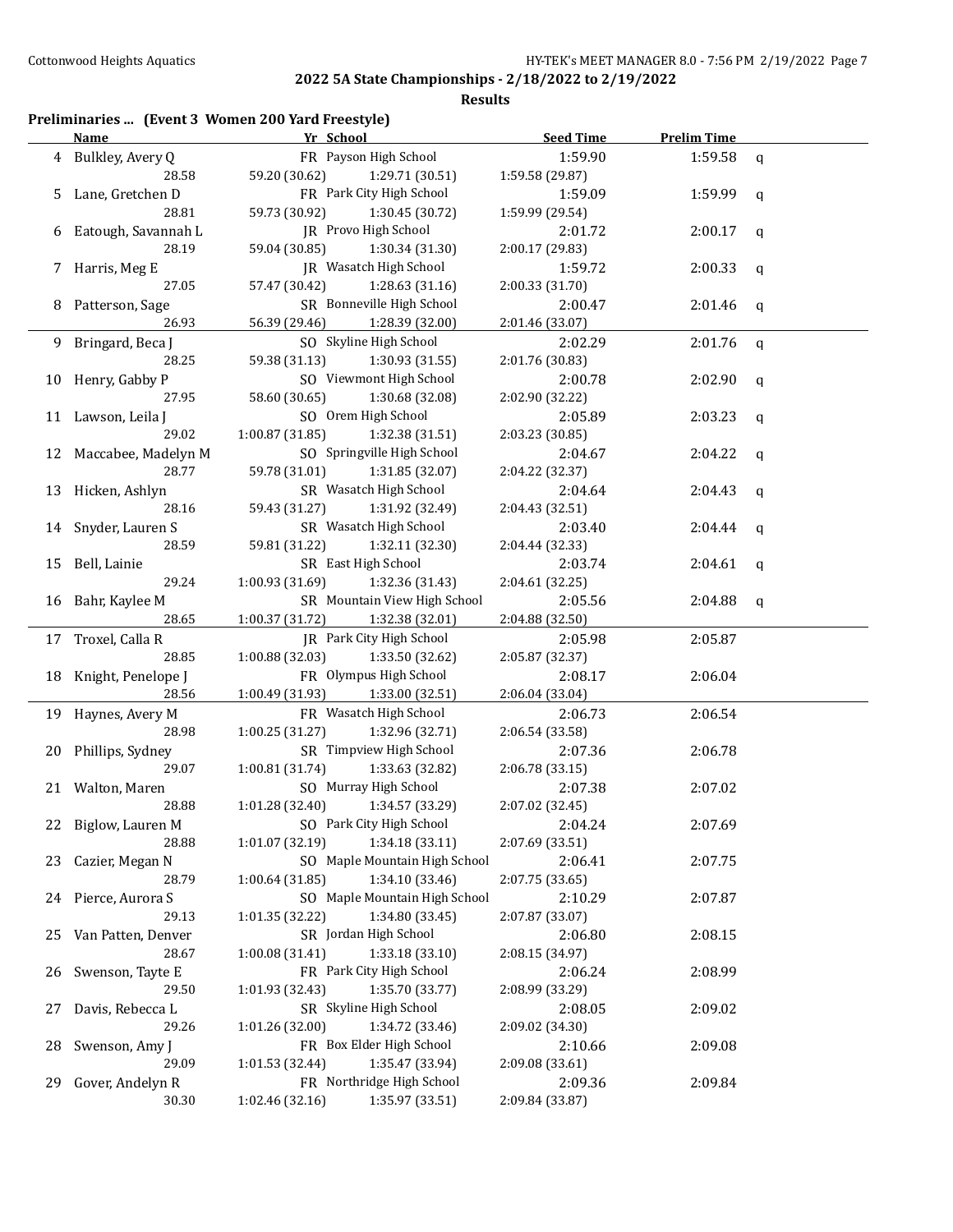|                  | Preliminaries  (Event 3 Women 200 Yard Freestyle) |                                  |                                    |                    |                    |  |
|------------------|---------------------------------------------------|----------------------------------|------------------------------------|--------------------|--------------------|--|
|                  | Name                                              | Yr School                        |                                    | <b>Seed Time</b>   | <b>Prelim Time</b> |  |
| 30 -             | Smith, Rilynn M                                   |                                  | SO Lehi High School                | 2:10.68            | 2:10.08            |  |
|                  | 29.08                                             | 1:02.36 (33.28)                  | 1:36.30 (33.94)                    | 2:10.08 (33.78)    |                    |  |
| 31               | Tanner, Angie                                     |                                  | JR East High School                | 2:07.73            | 2:11.48            |  |
|                  | 28.88                                             | 1:01.65(32.77)                   | 1:36.50 (34.85)                    | 2:11.48 (34.98)    |                    |  |
|                  | 32 Jonart, Sage                                   |                                  | SR Skyline High School             | 2:10.33            | 2:13.75            |  |
|                  | 31.49                                             | 1:05.60(34.11)                   | 1:39.86 (34.26)                    | 2:13.75 (33.89)    |                    |  |
|                  | Event 4 Men 200 Yard Freestyle                    |                                  |                                    |                    |                    |  |
|                  | UT HS State:                                      | $1:38.39$ # $2/20/2021$          | <b>Tanner Nelson</b>               | <b>Bigham</b>      |                    |  |
|                  | <b>5A HS State:</b>                               | $1:39.07$ * $1/29/2013$          | <b>Long M Gutierrez</b>            |                    | <b>Brighton</b>    |  |
|                  |                                                   | 1:38.40 ALLA All-American Auto   |                                    |                    |                    |  |
|                  |                                                   | 1:40.13 ALLC All-American Consid |                                    |                    |                    |  |
|                  | Name                                              | Yr School                        |                                    | <b>Prelim Time</b> | <b>Finals Time</b> |  |
| A - Final        |                                                   |                                  |                                    |                    |                    |  |
|                  | 1 Detjen, Daniel p                                |                                  | SR Brighton High School            | 1:43.61            | 1:41.72            |  |
|                  | 23.55                                             | 49.12 (25.57)                    | 1:15.47(26.35)                     | 1:41.72 (26.25)    |                    |  |
|                  | Kunz, Tallin G                                    |                                  | JR Payson High School              | 1:44.87            | 1:43.25            |  |
|                  | 23.66                                             | 49.54 (25.88)                    | 1:16.29 (26.75)                    | 1:43.25 (26.96)    |                    |  |
|                  | Stewart, Alexander D                              |                                  | SO Skyline High School             | 1:45.40            | 1:44.09            |  |
|                  | 24.56                                             | 51.10 (26.54)                    | 1:17.29 (26.19)                    | 1:44.09 (26.80)    |                    |  |
|                  | Scott, Braedon T                                  |                                  | <b>IR</b> Cedar Valley High School | 1:45.10            | 1:44.32            |  |
|                  | 24.58                                             | 51.45 (26.87)                    | 1:18.21 (26.76)                    | 1:44.32 (26.11)    |                    |  |
| 5                | Browne, Logan H                                   |                                  | SR Highland High School            | 1:44.36            | 1:44.62            |  |
|                  | 24.54                                             | 50.87 (26.33)                    | 1:17.93 (27.06)                    | 1:44.62 (26.69)    |                    |  |
|                  |                                                   |                                  |                                    |                    |                    |  |
| 6                | Quackenbush, Matt D                               |                                  | SR Olympus High School             | 1:44.89            | 1:45.06            |  |
|                  | 24.47                                             | 50.69 (26.22)                    | 1:17.58 (26.89)                    | 1:45.06 (27.48)    |                    |  |
| 7                | Ridge, Isaac                                      |                                  | SO Alta High School                | 1:46.80            | 1:47.01            |  |
|                  | 24.55                                             | 51.74 (27.19)                    | 1:19.43 (27.69)                    | 1:47.01 (27.58)    |                    |  |
| 8                | Broadhead, Bryce P                                |                                  | JR Lehi High School                | 1:44.87            | 1:47.29            |  |
|                  | 23.99                                             | 50.40 (26.41)                    | 1:18.50(28.10)                     | 1:47.29 (28.79)    |                    |  |
| <b>B</b> - Final |                                                   |                                  |                                    |                    |                    |  |
|                  | 9 de la Garza, Will M                             |                                  | SO Olympus High School             | 1:46.95            | 1:45.54            |  |
|                  | 24.82                                             | 51.79 (26.97)                    | 1:18.95(27.16)                     | 1:45.54 (26.59)    |                    |  |
|                  | 10 Sinclair, Adam J                               |                                  | JR Skyline High School             | 1:46.82            | 1:46.15            |  |
|                  | 24.74                                             | 51.78 (27.04)                    | 1:18.77 (26.99)                    | 1:46.15 (27.38)    |                    |  |
|                  | 11 Richter, Zach                                  |                                  | SO Murray High School              | 1:50.46            | 1:47.99            |  |
|                  | 24.71                                             |                                  | 51.42 (26.71) 1:19.60 (28.18)      | 1:47.99 (28.39)    |                    |  |
| 12               | Doyle, Drake M                                    |                                  | FR Brighton High School            | 1:48.02            | 1:48.01            |  |
|                  | 24.86                                             | 52.19 (27.33)                    | 1:20.31 (28.12)                    | 1:48.01 (27.70)    |                    |  |
| 13               | Sanft, Isaac                                      |                                  | SR Timpview High School            | 1:49.14            | 1:49.40            |  |
|                  | 25.32                                             | 52.87 (27.55)                    | 1:21.19 (28.32)                    | 1:49.40 (28.21)    |                    |  |
| 14               | Brace, Harper Q                                   |                                  | JR Skyline High School             | 1:52.29            | 1:50.14            |  |
|                  | 25.46                                             | 53.04 (27.58)                    | 1:21.38 (28.34)                    | 1:50.14 (28.76)    |                    |  |
| 15               | Vorwaller, Asher                                  |                                  | SO Highland High School            | 1:52.05            | 1:51.37            |  |
|                  | 25.19                                             | 52.84 (27.65)                    | 1:22.07 (29.23)                    | 1:51.37 (29.30)    |                    |  |
| 16               | Mousser, Easton R                                 |                                  | FR Springville High School         | 1:50.85            | 1:53.47            |  |
|                  | 25.29                                             | 53.22 (27.93)                    | 1:22.95 (29.73)                    | 1:53.47 (30.52)    |                    |  |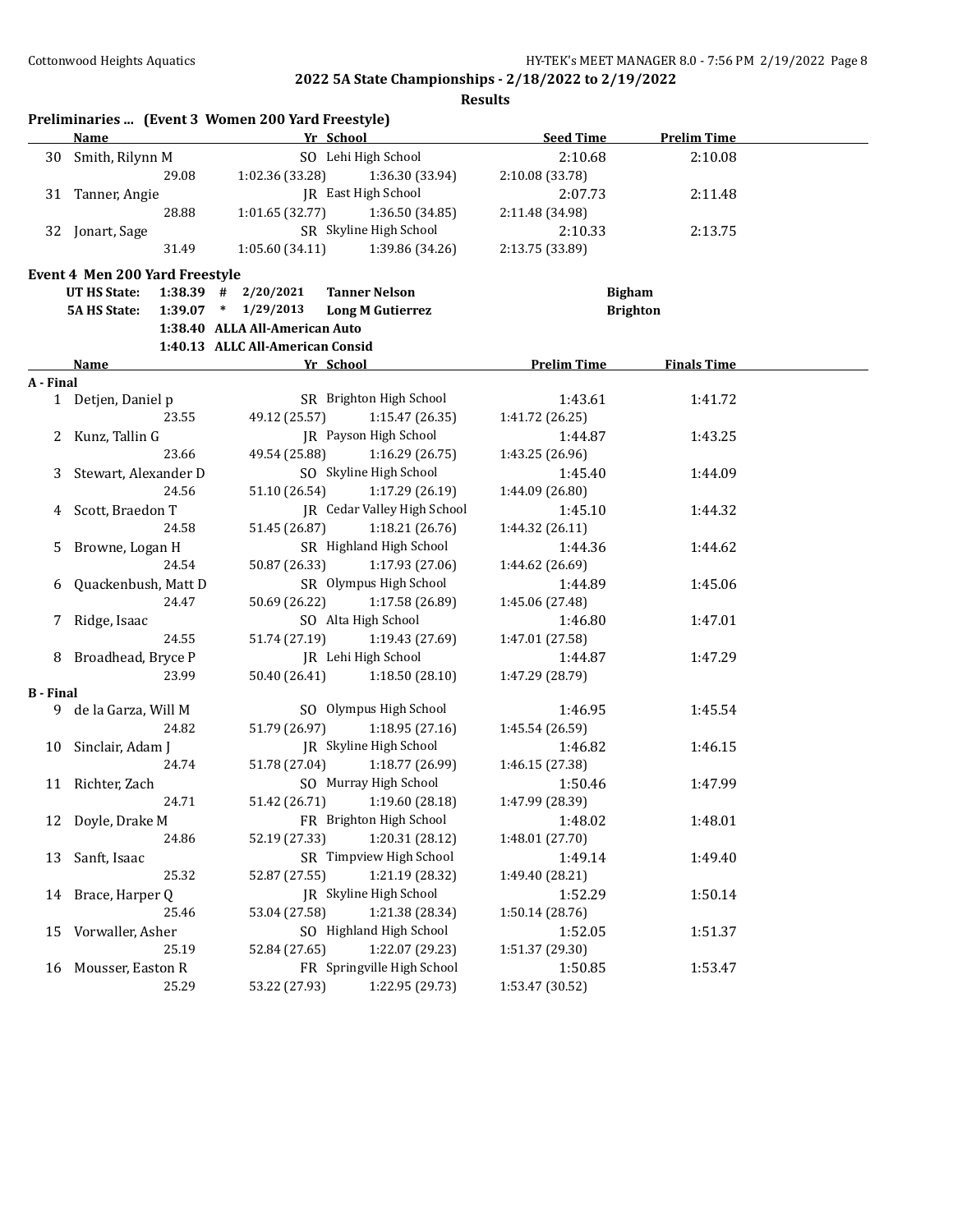|      | Event 4 Men 200 Yard Freestyle<br>UT HS State: |       | $1:38.39$ # $2/20/2021$          | <b>Tanner Nelson</b>            |                  | <b>Bigham</b>      |              |
|------|------------------------------------------------|-------|----------------------------------|---------------------------------|------------------|--------------------|--------------|
|      | <b>5A HS State:</b>                            |       | $1:39.07$ * $1/29/2013$          | <b>Long M Gutierrez</b>         |                  | <b>Brighton</b>    |              |
|      |                                                |       | 1:38.40 ALLA All-American Auto   |                                 |                  |                    |              |
|      |                                                |       | 1:40.13 ALLC All-American Consid |                                 |                  |                    |              |
|      | Name                                           |       |                                  | Yr School                       | <b>Seed Time</b> | <b>Prelim Time</b> |              |
|      | <b>Preliminaries</b>                           |       |                                  |                                 |                  |                    |              |
|      | 1 Detjen, Daniel p                             |       |                                  | SR Brighton High School         | 1:44.18          | 1:43.61            | q            |
|      |                                                | 24.21 | 50.39 (26.18)                    | 1:16.97 (26.58)                 | 1:43.61 (26.64)  |                    |              |
|      | 2 Browne, Logan H                              |       |                                  | SR Highland High School         | 1:47.23          | 1:44.36            | $\mathbf q$  |
|      |                                                | 24.20 | 50.47 (26.27)                    | 1:17.37 (26.90)                 | 1:44.36 (26.99)  |                    |              |
|      | *3 Broadhead, Bryce P                          |       |                                  | JR Lehi High School             | 1:46.85          | 1:44.87            | $\mathbf q$  |
|      |                                                | 24.55 | 51.48 (26.93)                    | 1:18.56 (27.08)                 | 1:44.87 (26.31)  |                    |              |
| $*3$ | Kunz, Tallin G                                 |       |                                  | JR Payson High School           | 1:46.54          | 1:44.87            | q            |
|      |                                                | 24.47 | 50.70 (26.23)                    | 1:17.91 (27.21)                 | 1:44.87 (26.96)  |                    |              |
| 5.   | Quackenbush, Matt D                            |       |                                  | SR Olympus High School          | 1:45.88          | 1:44.89            | q            |
|      |                                                | 24.63 | 51.31 (26.68)                    | 1:18.21 (26.90)                 | 1:44.89 (26.68)  |                    |              |
|      | Scott, Braedon T                               |       |                                  | JR Cedar Valley High School     | 1:49.84          | 1:45.10            | q            |
|      |                                                | 24.65 | 52.10 (27.45)                    | 1:19.03 (26.93)                 | 1:45.10 (26.07)  |                    |              |
| 7.   | Stewart, Alexander D                           |       |                                  | SO Skyline High School          | 1:45.04          | 1:45.40            | $\mathbf q$  |
|      |                                                | 24.51 | 51.37 (26.86)                    | 1:18.45 (27.08)                 | 1:45.40 (26.95)  |                    |              |
| 8    | Ridge, Isaac                                   |       |                                  | SO Alta High School             | 1:45.64          | 1:46.80            | q            |
|      |                                                | 24.41 |                                  | 51.16 (26.75) 1:18.76 (27.60)   | 1:46.80 (28.04)  |                    |              |
| 9.   | Sinclair, Adam J                               |       |                                  | JR Skyline High School          | 1:50.90          | 1:46.82            | $\mathsf{q}$ |
|      |                                                | 25.09 | 52.35 (27.26)                    | 1:20.02 (27.67)                 | 1:46.82 (26.80)  |                    |              |
| 10   | de la Garza, Will M                            |       |                                  | SO Olympus High School          | 1:45.53          | 1:46.95            | q            |
|      |                                                | 24.55 | 51.76 (27.21)                    | 1:19.56 (27.80)                 | 1:46.95 (27.39)  |                    |              |
| 11   | Doyle, Drake M                                 |       |                                  | FR Brighton High School         | 1:48.75          | 1:48.02            | $\mathbf q$  |
|      |                                                | 24.75 | 52.15 (27.40)                    | 1:20.69 (28.54)                 | 1:48.02 (27.33)  |                    |              |
| 12   | Sanft, Isaac                                   |       |                                  | SR Timpview High School         | 1:52.15          | 1:49.14            | $\mathbf q$  |
|      |                                                | 25.38 | 52.62 (27.24)                    | 1:20.92 (28.30)                 | 1:49.14 (28.22)  |                    |              |
| 13   | Richter, Zach                                  |       |                                  | SO Murray High School           | 1:46.49          | 1:50.46            | q            |
|      |                                                | 24.86 | 51.99 (27.13)                    | 1:20.77 (28.78)                 | 1:50.46 (29.69)  |                    |              |
|      | 14 Mousser, Easton R                           |       |                                  | FR Springville High School      | 1:52.18          | 1:50.85            | $\mathbf q$  |
|      |                                                | 24.93 | 52.47 (27.54)                    | 1:21.63 (29.16)                 | 1:50.85 (29.22)  |                    |              |
|      | 15 Vorwaller, Asher                            |       |                                  | SO Highland High School         | 1:52.03          | 1:52.05            |              |
|      |                                                | 25.02 | 52.39 (27.37)                    | 1:21.77 (29.38)                 | 1:52.05 (30.28)  |                    | q            |
|      | 16 Brace, Harper Q                             |       |                                  | JR Skyline High School          | 1:52.22          | 1:52.29            |              |
|      |                                                | 25.08 | 52.34 (27.26)                    | 1:21.25 (28.91)                 | 1:52.29 (31.04)  |                    | q            |
|      |                                                |       |                                  |                                 |                  |                    |              |
| 17   | Taylor, Jaimeson O                             |       |                                  | FR Park City High School        | 1:52.46          | 1:52.34            |              |
|      |                                                | 26.29 | 54.49 (28.20)                    | 1:23.57 (29.08)                 | 1:52.34 (28.77)  |                    |              |
| 18   | Bangerter, Ethan                               |       |                                  | JR Brighton High School         | 1:54.79          | 1:52.58            |              |
|      |                                                | 25.06 | 52.41 (27.35)                    | 1:21.85 (29.44)                 | 1:52.58 (30.73)  |                    |              |
| 19   | Hirschi, Owen                                  |       |                                  | SO Jordan High School           | 1:54.17          | 1:52.79            |              |
|      |                                                | 25.30 | 53.47 (28.17)                    | 1:23.12 (29.65)                 | 1:52.79 (29.67)  |                    |              |
| 20   | Monson, Spencer A                              |       |                                  | <b>IR</b> Bountiful High School | 1:53.25          | 1:53.31            |              |
|      |                                                | 25.27 | 53.92 (28.65)                    | 1:23.68 (29.76)                 | 1:53.31 (29.63)  |                    |              |
| 21   | de la Garza, Collin E                          |       |                                  | SO Olympus High School          | 1:53.59          | 1:53.35            |              |
|      |                                                | 26.28 | 54.77 (28.49)                    | 1:24.53 (29.76)                 | 1:53.35 (28.82)  |                    |              |
| 22   | Anderson, Tyler G                              |       |                                  | JR Park City High School        | 1:54.21          | 1:53.67            |              |
|      |                                                | 24.99 | 53.29 (28.30)                    | 1:23.34 (30.05)                 | 1:53.67 (30.33)  |                    |              |
| 23   | Burnham, Brandon J                             |       |                                  | SR Brighton High School         | 1:53.80          | 1:54.25            |              |
|      |                                                | 26.15 | 55.05 (28.90)                    | 1:24.64 (29.59)                 | 1:54.25 (29.61)  |                    |              |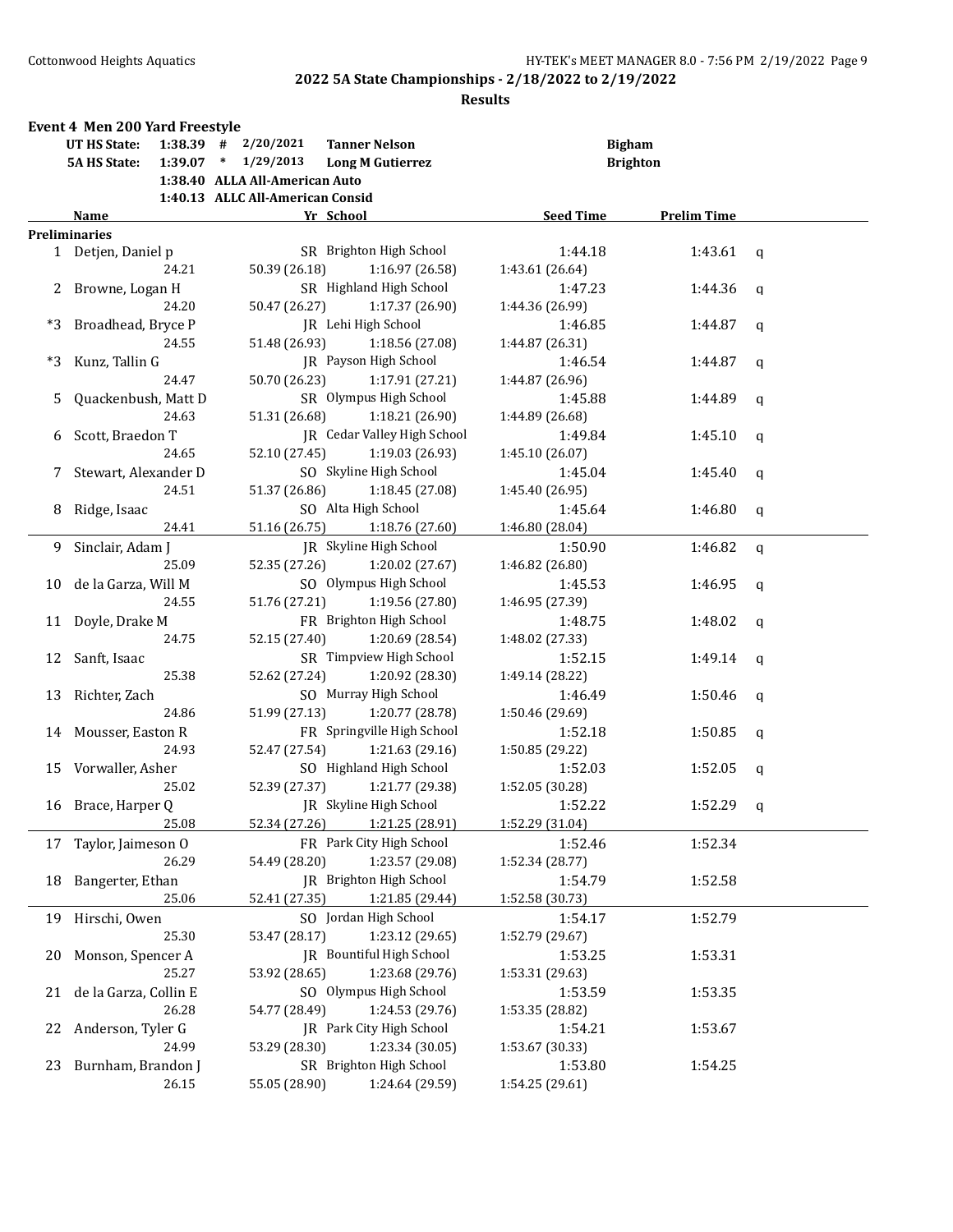#### **Results**

## **Preliminaries ... (Event 4 Men 200 Yard Freestyle)**

|                          | Name and the same state of the state of the state of the state of the state of the state of the state of the state of the state of the state of the state of the state of the state of the state of the state of the state of | Yr School                        |                                            | <b>Seed Time</b>           | <b>Prelim Time</b> |  |
|--------------------------|-------------------------------------------------------------------------------------------------------------------------------------------------------------------------------------------------------------------------------|----------------------------------|--------------------------------------------|----------------------------|--------------------|--|
|                          | 24 Fregoso, Miguel J                                                                                                                                                                                                          |                                  | SO Skyline High School                     | 1:53.81                    | 1:54.48            |  |
|                          | 25.82                                                                                                                                                                                                                         | 54.39 (28.57)                    | 1:24.35 (29.96)                            | 1:54.48 (30.13)            |                    |  |
| 25                       | Bushnell, Bryton J                                                                                                                                                                                                            |                                  | FR Wasatch High School                     | 1:54.60                    | 1:54.85            |  |
|                          | 25.86                                                                                                                                                                                                                         | 54.23 (28.37)                    | 1:24.67 (30.44)                            | 1:54.85 (30.18)            |                    |  |
| 26                       | Moran, Miles L                                                                                                                                                                                                                |                                  | JR Olympus High School                     | 1:54.47                    | 1:55.04            |  |
|                          | 26.91                                                                                                                                                                                                                         | 56.23 (29.32)                    | 1:25.87 (29.64)                            | 1:55.04 (29.17)            |                    |  |
| 27                       | Bodily, Cale J                                                                                                                                                                                                                |                                  | SR Box Elder High School                   | 1:55.13                    | 1:57.18            |  |
|                          | 25.59                                                                                                                                                                                                                         | 55.52 (29.93)                    | 1:26.66 (31.14)                            | 1:57.18 (30.52)            |                    |  |
| 28                       | Orr, Stockton T                                                                                                                                                                                                               |                                  | <b>IR</b> Wasatch High School              | 1:56.13                    | 1:57.95            |  |
|                          | 25.77                                                                                                                                                                                                                         | 54.89 (29.12)                    | 1:25.87 (30.98)                            | 1:57.95 (32.08)            |                    |  |
| 29                       | Ferguson, Jacob D                                                                                                                                                                                                             |                                  | SR Box Elder High School                   | 1:55.24                    | 1:58.46            |  |
|                          | 26.85                                                                                                                                                                                                                         | 56.96 (30.11)                    | 1:28.03 (31.07)                            | 1:58.46 (30.43)            |                    |  |
| 30                       | Chamberlain, Jared                                                                                                                                                                                                            |                                  | SR Viewmont High School                    | 1:54.76                    | 2:00.18            |  |
|                          | 26.54                                                                                                                                                                                                                         | 56.65 (30.11)                    | 1:28.44 (31.79)                            | 2:00.18 (31.74)            |                    |  |
| $\scriptstyle{\cdots}$ . | Robbins, Ian                                                                                                                                                                                                                  |                                  | SR East High School                        | 1:52.09                    | DQ 1:56.34         |  |
|                          | No touch on turn                                                                                                                                                                                                              |                                  |                                            |                            |                    |  |
|                          | 25.57                                                                                                                                                                                                                         | 55.10 (29.53)                    | 1:24.37 (29.27)                            | DQ 1:56.34 (31.97)         |                    |  |
|                          | Tanner, Glen                                                                                                                                                                                                                  |                                  | FR East High School                        | 1:54.10                    | DQ 1:56.90         |  |
|                          | Unsportsmanlike conduct                                                                                                                                                                                                       |                                  |                                            |                            |                    |  |
|                          | 26.36                                                                                                                                                                                                                         | 55.53 (29.17)                    | 1:26.15 (30.62)                            | DQ 1:56.90 (30.75)         |                    |  |
|                          | Event 5 Women 200 Yard IM                                                                                                                                                                                                     |                                  |                                            |                            |                    |  |
|                          | <b>UT HS State:</b><br>$2:03.41$ #                                                                                                                                                                                            | 2/9/2019                         | <b>Rachel E Butler</b>                     |                            | <b>Brighton</b>    |  |
|                          | <b>5A HS State:</b>                                                                                                                                                                                                           | $2:03.41$ * $2/9/2019$           | <b>Rachel E Butler</b>                     |                            | <b>Brighton</b>    |  |
|                          |                                                                                                                                                                                                                               | 2:01.51 ALLA All-American Auto   |                                            |                            |                    |  |
|                          |                                                                                                                                                                                                                               | 2:03.64 ALLC All-American Consid |                                            |                            |                    |  |
|                          | Name                                                                                                                                                                                                                          |                                  |                                            |                            |                    |  |
|                          |                                                                                                                                                                                                                               |                                  |                                            |                            |                    |  |
| A - Final                |                                                                                                                                                                                                                               | Yr School                        |                                            | <b>Prelim Time</b>         | <b>Finals Time</b> |  |
|                          | 1 MacWilliams, Colleen J                                                                                                                                                                                                      |                                  | SR Olympus High School                     | 2:08.31                    | 2:07.13            |  |
|                          | 27.27                                                                                                                                                                                                                         | 58.07 (30.80)                    | 1:36.50 (38.43)                            | 2:07.13 (30.63)            |                    |  |
|                          | 2 Black, Veronica J                                                                                                                                                                                                           |                                  | FR Highland High School                    | 2:11.62                    | 2:09.58            |  |
|                          | 28.41                                                                                                                                                                                                                         | 1:00.16(31.75)                   | 1:38.70 (38.54)                            | 2:09.58 (30.88)            |                    |  |
|                          | 3 Liu, Elaine                                                                                                                                                                                                                 |                                  | FR Skyline High School                     | 2:12.94                    | 2:10.75            |  |
|                          | 28.56                                                                                                                                                                                                                         | 1:02.90(34.34)                   | 1:39.47 (36.57)                            | 2:10.75 (31.28)            |                    |  |
|                          | 4 Kamauu, Nohea E                                                                                                                                                                                                             |                                  | SR Woods Cross High School                 | 2:12.58                    | 2:11.49            |  |
|                          | 28.70                                                                                                                                                                                                                         | 1:02.43(33.73)                   | 1:41.59 (39.16)                            | 2:11.49 (29.90)            |                    |  |
| 5.                       | Lawson, Kaiya L                                                                                                                                                                                                               |                                  | SR Olympus High School                     | 2:12.28                    | 2:11.58            |  |
|                          | 28.67                                                                                                                                                                                                                         |                                  | $1:02.15(33.48)$ $1:40.67(38.52)$          | 2:11.58 (30.91)            |                    |  |
| 6                        | Richter, Kathleen C                                                                                                                                                                                                           |                                  | FR Murray High School                      | 2:12.05                    | 2:11.78            |  |
|                          | 28.41                                                                                                                                                                                                                         | 1:00.66 (32.25)                  | 1:41.41(40.75)                             | 2:11.78 (30.37)            |                    |  |
| 7                        | Reichner, Annie R                                                                                                                                                                                                             |                                  | JR Timpview High School                    | 2:11.60                    | 2:12.06            |  |
|                          | 28.71                                                                                                                                                                                                                         | 1:02.42 (33.71)                  | 1:41.64 (39.22)                            | 2:12.06 (30.42)            |                    |  |
| 8                        | Greenwell, Lauren N                                                                                                                                                                                                           |                                  | SO Park City High School                   | 2:14.69                    | 2:16.43            |  |
|                          | 28.69                                                                                                                                                                                                                         | 1:03.29 (34.60)                  | 1:42.16 (38.87)                            | 2:16.43 (34.27)            |                    |  |
| <b>B</b> - Final         |                                                                                                                                                                                                                               |                                  |                                            |                            |                    |  |
|                          | 9 Talbot, Adessa D                                                                                                                                                                                                            |                                  | SO Cottonwood High School                  | 2:15.69                    | 2:16.11            |  |
|                          | 28.16                                                                                                                                                                                                                         | 1:01.24 (33.08)                  | 1:43.46 (42.22)                            | 2:16.11 (32.65)            |                    |  |
| 10                       | Moulton, Isabelle                                                                                                                                                                                                             |                                  | SR Wasatch High School                     | 2:16.70                    | 2:17.20            |  |
|                          | 28.32                                                                                                                                                                                                                         | 1:02.77 (34.45)                  | 1:44.75 (41.98)                            | 2:17.20 (32.45)            |                    |  |
|                          | 11 Humbert, Grace M                                                                                                                                                                                                           |                                  | SR Highland High School                    | 2:16.92                    | 2:17.45            |  |
|                          | 29.90                                                                                                                                                                                                                         | 1:02.72 (32.82)                  | 1:43.84 (41.12)                            | 2:17.45 (33.61)            |                    |  |
|                          | 12 Kokeny, Lucy K<br>29.89                                                                                                                                                                                                    | 1:04.08 (34.19)                  | SO Brighton High School<br>1:44.35 (40.27) | 2:18.49<br>2:17.91 (33.56) | 2:17.91            |  |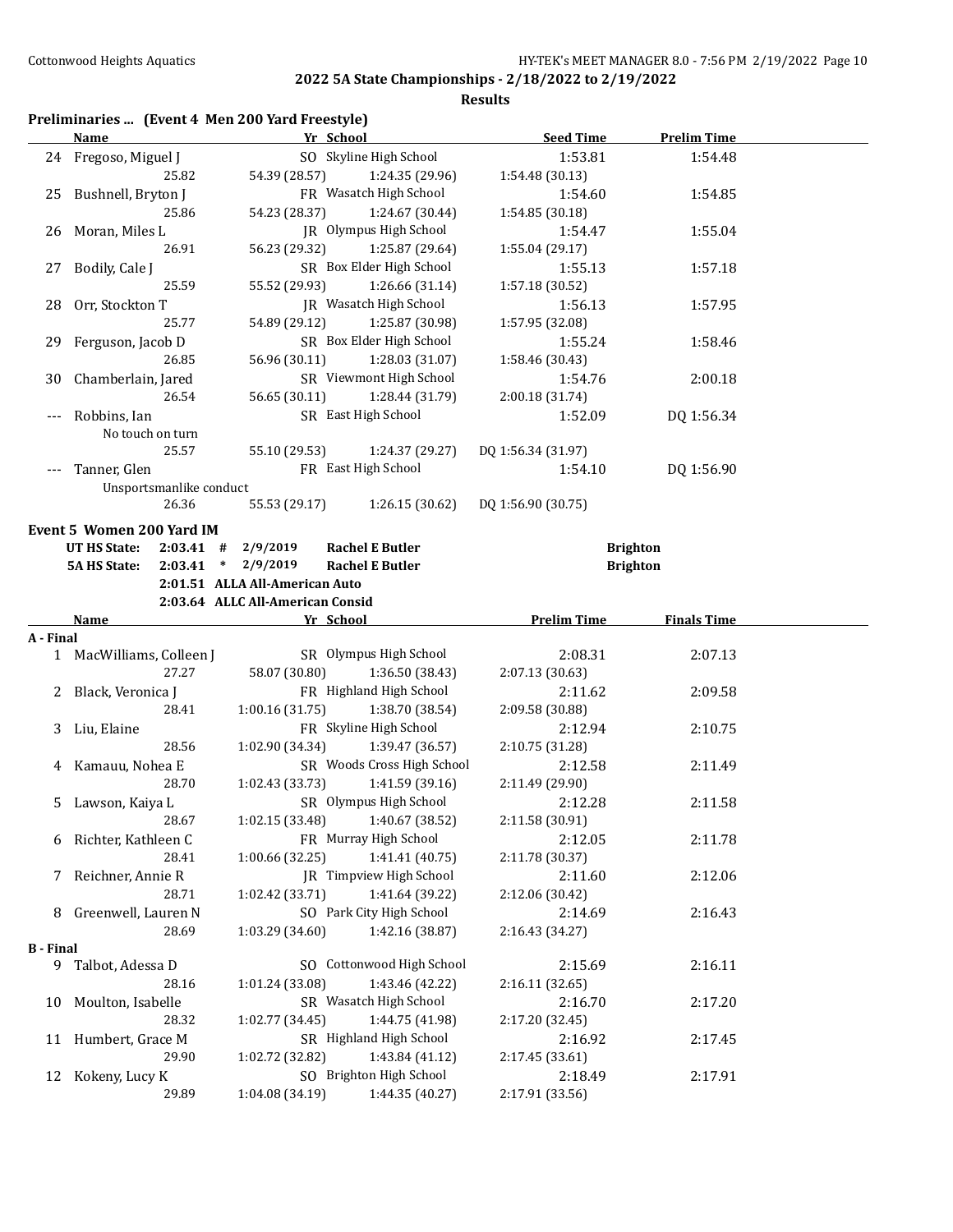|              | B - Final  (Event 5 Women 200 Yard IM)<br>Name | Yr School                                    | <b>Prelim Time</b> | <b>Finals Time</b> |              |
|--------------|------------------------------------------------|----------------------------------------------|--------------------|--------------------|--------------|
| 13           | Harward, Madilyn R                             | JR Highland High School                      | 2:20.24            | 2:19.07            |              |
|              | 29.74                                          | 1:05.53 (35.79)<br>1:45.72 (40.19)           | 2:19.07 (33.35)    |                    |              |
| 14           | Degering, Kate A                               | JR Alta High School                          | 2:19.74            | 2:19.13            |              |
|              | 30.23                                          | 1:46.41 (42.62)<br>1:03.79 (33.56)           | 2:19.13 (32.72)    |                    |              |
| 15           | Nelson, Linnea S                               | FR Salem Hills High School                   | 2:19.90            | 2:19.80            |              |
|              | 30.10                                          | 1:06.28(36.18)<br>1:47.60 (41.32)            | 2:19.80 (32.20)    |                    |              |
| 16           | Brooks, Emercynn L                             | SO Wasatch High School                       | 2:20.72            | 2:21.65            |              |
|              | 31.31                                          | 1:48.95 (44.76)<br>1:04.19 (32.88)           | 2:21.65 (32.70)    |                    |              |
|              |                                                |                                              |                    |                    |              |
|              | Event 5 Women 200 Yard IM                      |                                              |                    |                    |              |
|              | <b>UT HS State:</b><br>$2:03.41$ #             | 2/9/2019<br><b>Rachel E Butler</b>           |                    | <b>Brighton</b>    |              |
|              | 2:03.41<br><b>5A HS State:</b>                 | $\ast$<br>2/9/2019<br><b>Rachel E Butler</b> |                    | <b>Brighton</b>    |              |
|              |                                                | 2:01.51 ALLA All-American Auto               |                    |                    |              |
|              |                                                | 2:03.64 ALLC All-American Consid             |                    |                    |              |
|              | Name                                           | Yr School                                    | <b>Seed Time</b>   | <b>Prelim Time</b> |              |
|              | Preliminaries                                  |                                              |                    |                    |              |
|              | 1 MacWilliams, Colleen J                       | SR Olympus High School                       | 2:07.48            | 2:08.31            | q            |
|              | 27.73                                          | 59.07 (31.34)<br>1:37.67 (38.60)             | 2:08.31 (30.64)    |                    |              |
| $\mathbf{Z}$ | Reichner, Annie R                              | JR Timpview High School                      | 2:15.10            | 2:11.60            | q            |
|              | 29.01                                          | 1:02.18(33.17)<br>1:41.07 (38.89)            | 2:11.60 (30.53)    |                    |              |
| 3            | Black, Veronica J                              | FR Highland High School                      | 2:10.93            | 2:11.62            | q            |
|              | 28.44                                          | 1:01.50 (33.06)<br>1:40.98 (39.48)           | 2:11.62 (30.64)    |                    |              |
| 4            | Richter, Kathleen C                            | FR Murray High School                        | 2:16.05            | 2:12.05            | q            |
|              | 28.42                                          | 1:00.39 (31.97)<br>1:41.05(40.66)            | 2:12.05 (31.00)    |                    |              |
| 5            | Lawson, Kaiya L                                | SR Olympus High School                       | 2:12.34            | 2:12.28            | a            |
|              | 29.00                                          | 1:03.05(34.05)<br>1:41.21(38.16)             | 2:12.28 (31.07)    |                    |              |
| 6            | Kamauu, Nohea E                                | SR Woods Cross High School                   | 2:12.31            | 2:12.58            | q            |
|              | 28.62                                          | 1:41.28 (38.55)<br>1:02.73 (34.11)           | 2:12.58 (31.30)    |                    |              |
| 7.           | Liu, Elaine                                    | FR Skyline High School                       | 2:13.05            | 2:12.94            | q            |
|              | 29.02                                          | 1:02.49 (33.47)<br>1:40.84 (38.35)           | 2:12.94 (32.10)    |                    |              |
| 8            | Greenwell, Lauren N                            | SO Park City High School                     | 2:17.27            | 2:14.69            | $\mathbf q$  |
|              | 29.18                                          | 1:02.88 (33.70)<br>1:42.36 (39.48)           | 2:14.69 (32.33)    |                    |              |
| 9            | Talbot, Adessa D                               | SO Cottonwood High School                    | 2:16.85            | 2:15.69            | $\mathbf q$  |
|              | 28.49                                          | 1:01.37 (32.88)<br>1:43.05 (41.68)           | 2:15.69 (32.64)    |                    |              |
| 10           | Moulton, Isabelle                              | SR Wasatch High School                       | 2:15.64            | 2:16.70            | a            |
|              | 28.54                                          | 1:02.47 (33.93)<br>1:43.64(41.17)            | 2:16.70 (33.06)    |                    |              |
|              | 11 Humbert, Grace M                            | SR Highland High School                      | 2:17.23            | 2:16.92            | $\mathbf{q}$ |
|              | 30.37                                          | 1:43.63 (40.37)<br>1:03.26 (32.89)           | 2:16.92 (33.29)    |                    |              |
| 12           | Kokeny, Lucy K                                 | SO Brighton High School                      | 2:15.99            | 2:18.49            | q            |
|              | 30.21                                          | 1:44.52 (40.25)<br>1:04.27 (34.06)           | 2:18.49 (33.97)    |                    |              |
| 13           | Degering, Kate A                               | JR Alta High School                          | 2:20.84            | 2:19.74            | q            |
|              | 30.85                                          | 1:47.43 (42.53)<br>1:04.90 (34.05)           | 2:19.74 (32.31)    |                    |              |
|              | 14 Nelson, Linnea S                            | FR Salem Hills High School                   | 2:18.85            | 2:19.90            | q            |
|              | 30.22                                          | 1:47.29 (40.80)<br>1:06.49 (36.27)           | 2:19.90 (32.61)    |                    |              |
| 15           | Harward, Madilyn R                             | JR Highland High School                      | 2:19.78            | 2:20.24            | q            |
|              | 30.20                                          | 1:06.22 (36.02)<br>1:45.98 (39.76)           | 2:20.24 (34.26)    |                    |              |
| 16           | Brooks, Emercynn L                             | SO Wasatch High School                       | 2:17.82            | 2:20.72            | q            |
|              | 31.32                                          | 1:47.88 (43.00)<br>1:04.88 (33.56)           | 2:20.72 (32.84)    |                    |              |
|              | Dietrichson, Abby A                            | JR Park City High School                     | 2:22.60            | 2:20.93            |              |
| 17           | 29.71                                          | 1:47.61 (42.33)<br>1:05.28 (35.57)           | 2:20.93 (33.32)    |                    |              |
| 18           | Dunn, Olivia                                   | SR Highland High School                      | 2:23.00            | 2:22.25            |              |
|              |                                                |                                              |                    |                    |              |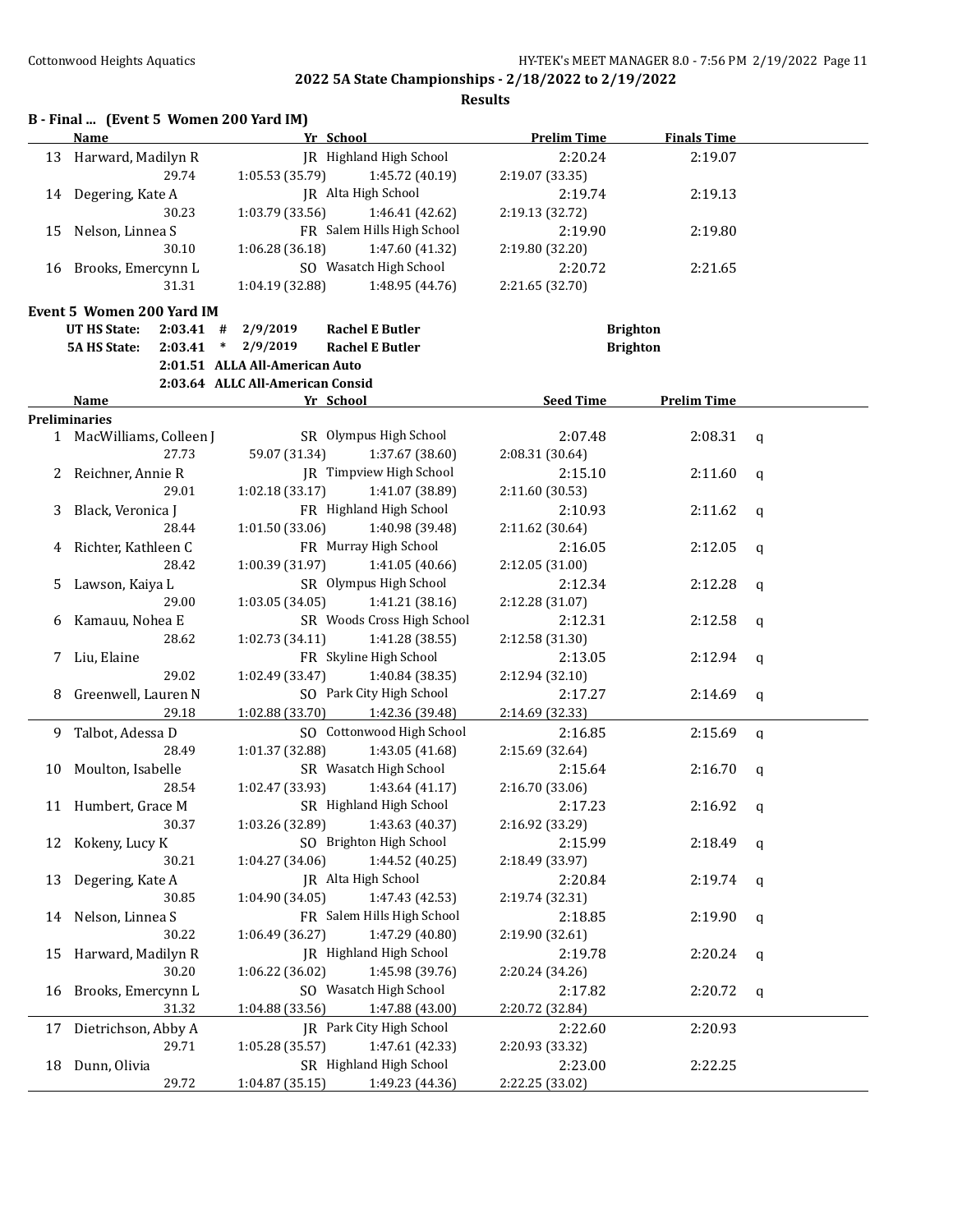**Results**

# **Preliminaries ... (Event 5 Women 200 Yard IM)**

|           | <b>Name</b>                                                                   | Yr School                                                      | <b>Seed Time</b>                    | <b>Prelim Time</b> |
|-----------|-------------------------------------------------------------------------------|----------------------------------------------------------------|-------------------------------------|--------------------|
|           | 19 Hansen, Ava                                                                | SO Timpview High School                                        | 2:23.90                             | 2:22.31            |
|           | 30.04                                                                         | 1:05.37 (35.33)<br>1:49.35 (43.98)                             | 2:22.31 (32.96)                     |                    |
| 20        | Djunic, Sofia                                                                 | JR Park City High School                                       | 2:21.63                             | 2:22.87            |
|           | 31.50                                                                         | 1:08.90 (37.40)<br>1:47.92 (39.02)                             | 2:22.87 (34.95)                     |                    |
|           | 21 Weight, Brinley                                                            | SO Springville High School                                     | 2:22.67                             | 2:23.04            |
|           | 31.57                                                                         | 1:05.66 (34.09)<br>1:50.06 (44.40)                             | 2:23.04 (32.98)                     |                    |
|           | 22 Poprzenovic, Stephanie                                                     | JR Murray High School                                          | 2:24.44                             | 2:23.98            |
|           | 29.70                                                                         | 1:06.04 (36.34)<br>1:49.07 (43.03)                             | 2:23.98 (34.91)                     |                    |
| 23        | Staples, Seren R                                                              | FR Wasatch High School                                         | 2:22.40                             | 2:24.39            |
|           | 30.11                                                                         | 1:07.45 (37.34)<br>1:48.43 (40.98)                             | 2:24.39 (35.96)                     |                    |
|           | 24 Matsumori, Malia J                                                         | SO Olympus High School                                         | 2:22.48                             | 2:24.40            |
|           | 29.60                                                                         | 1:05.18 (35.58)<br>1:48.80 (43.62)                             | 2:24.40 (35.60)                     |                    |
| 25        | Nelson, Taylee D                                                              | FR Box Elder High School                                       | 2:23.37                             | 2:24.48            |
|           | 31.19                                                                         | 1:08.72 (37.53)<br>1:48.92 (40.20)                             | 2:24.48 (35.56)                     |                    |
| 26        | Reichner, Kate S                                                              | FR Timpview High School                                        | 2:20.67                             | 2:25.02            |
|           | 29.24                                                                         | 1:06.10 (36.86)<br>1:50.78 (44.68)                             | 2:25.02 (34.24)                     |                    |
| 27        | Lay, Emma                                                                     | SR Wasatch High School                                         | 2:22.08                             | 2:25.05            |
|           | 30.37                                                                         | 1:06.97 (36.60)<br>1:51.48 (44.51)                             | 2:25.05 (33.57)                     |                    |
| 28        | Shi, Felicia                                                                  | FR Skyline High School                                         | 2:25.44                             | 2:26.39            |
|           | 30.84                                                                         | 1:06.37 (35.53)<br>1:51.24 (44.87)                             | 2:26.39 (35.15)                     |                    |
|           | 29 Perrins, Alaina                                                            | SR Maple Mountain High School                                  | 2:25.01                             | 2:26.76            |
|           | 32.30                                                                         | 1:09.08 (36.78)<br>1:51.38 (42.30)                             | 2:26.76 (35.38)                     |                    |
| 30        | Lane, Bridget J                                                               | SO Park City High School                                       | 2:25.49                             | 2:27.91            |
|           | 31.15                                                                         | 1:09.54 (38.39)<br>1:53.44 (43.90)                             | 2:27.91 (34.47)                     |                    |
|           | 31 Riding, Sophie                                                             | JR Spanish Fork High School                                    | 2:27.55                             | 2:28.84            |
|           | 30.37                                                                         | 1:08.72(38.35)<br>1:54.86 (46.14)                              | 2:28.84 (33.98)                     |                    |
|           | 32 Brower, Lilly                                                              | JR Springville High School                                     | 2:28.03                             | 2:31.75            |
|           | 32.87                                                                         | 1:13.42 (40.55)<br>1:55.23 (41.81)                             | 2:31.75 (36.52)                     |                    |
|           |                                                                               |                                                                |                                     |                    |
|           | Event 6 Men 200 Yard IM                                                       |                                                                |                                     |                    |
|           | UT HS State:<br>1:48.75<br>#<br>$1:52.57$ * $2/7/2013$<br><b>5A HS State:</b> | 2/9/2019<br><b>Jordan R Tiffany</b><br><b>Long M Gutierrez</b> | <b>Lone Peak</b><br><b>Brighton</b> |                    |
|           |                                                                               | 1:49.57 ALLA All-American Auto                                 |                                     |                    |
|           |                                                                               | 1:51.57 ALLC All-American Consid                               |                                     |                    |
|           | <b>Name</b>                                                                   | Yr School                                                      | <b>Prelim Time</b>                  | <b>Finals Time</b> |
| A - Final |                                                                               |                                                                |                                     |                    |
|           | 1 VanBrocklin, Evan M                                                         | SR Olympus High School                                         | 1:55.76                             | 1:49.79 * ALLC     |
|           | 23.43                                                                         | 51.23 (27.80) 1:23.59 (32.36)                                  | 1:49.79 (26.20)                     |                    |
|           | 2 Feland, Kaleb B                                                             | SR Spanish Fork High School                                    | 1:57.01                             | 1:54.47            |
|           | 23.98                                                                         | 52.45 (28.47)<br>1:26.71 (34.26)                               | 1:54.47 (27.76)                     |                    |
| 3         | Conner, Ian D                                                                 | JR Olympus High School                                         | 1:54.89                             | 1:55.12            |
|           | 24.74                                                                         | 1:28.14 (34.99)<br>53.15 (28.41)                               | 1:55.12 (26.98)                     |                    |
| 4         | Honey, Sean N                                                                 | JR Timpview High School                                        | 1:57.42                             | 1:55.18            |
|           | 25.17                                                                         | 1:27.44 (34.64)<br>52.80 (27.63)                               | 1:55.18 (27.74)                     |                    |
| 5         | Keele, Lukas A                                                                | JR Skyline High School                                         | 1:57.07                             | 1:56.96            |
|           | 24.36                                                                         | 1:28.42 (34.59)<br>53.83 (29.47)                               | 1:56.96 (28.54)                     |                    |
| 6         | Astle, Abe D                                                                  | SO Olympus High School                                         | 1:59.09                             | 1:58.28            |
|           | 26.24                                                                         | 1:29.51 (33.85)<br>55.66 (29.42)                               | 1:58.28 (28.77)                     |                    |
| 7         | Smith, Bridger A                                                              | JR Lehi High School                                            | 2:00.57                             | 1:58.69            |
|           | 25.87                                                                         | 57.30 (31.43)<br>1:30.38 (33.08)                               | 1:58.69 (28.31)                     |                    |
| 8         | Barton, Robs P                                                                | SO Jordan High School                                          | 1:58.79                             | 1:59.43            |
|           | 25.49                                                                         | 1:31.08 (35.60)<br>55.48 (29.99)                               | 1:59.43 (28.35)                     |                    |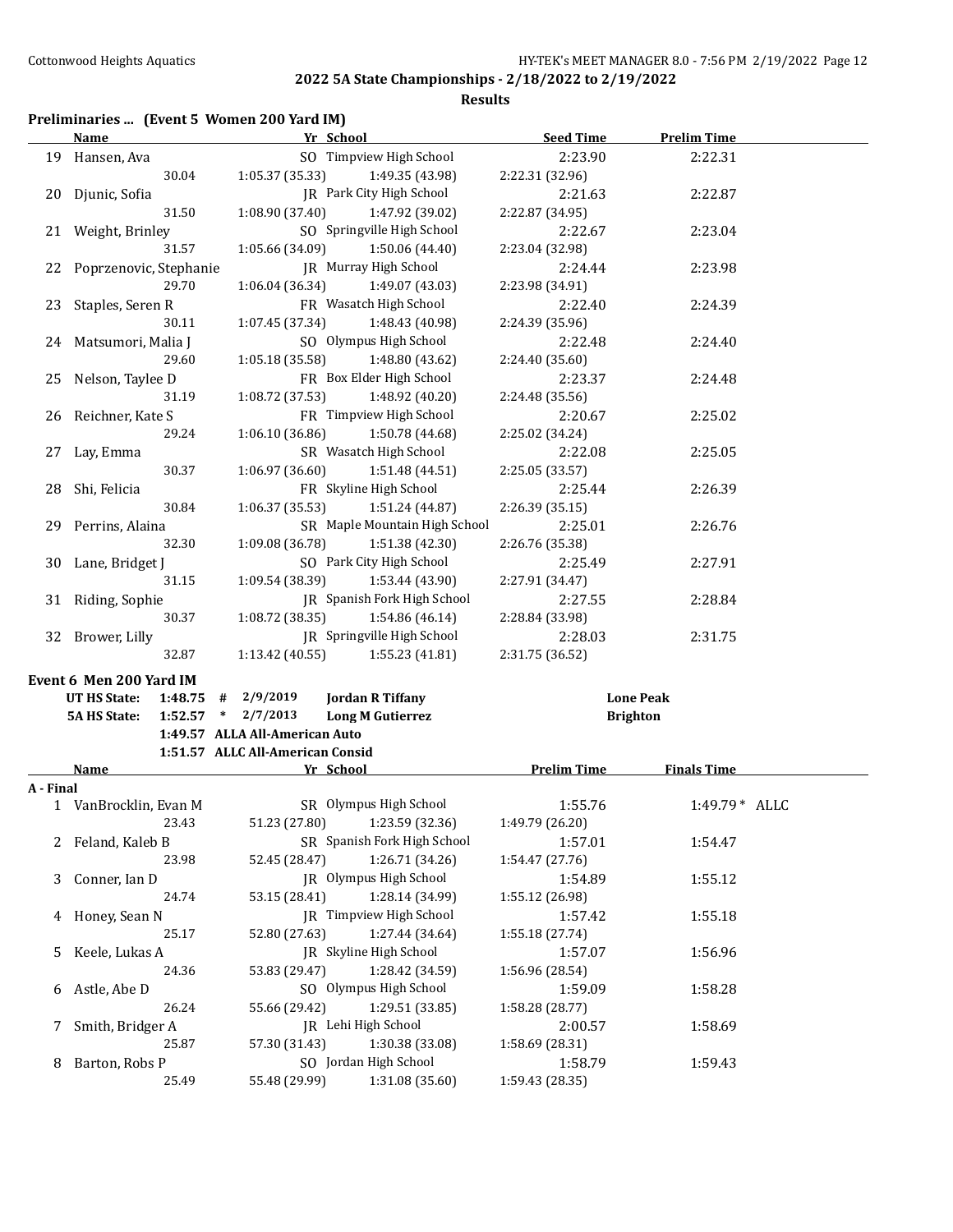**Results**

#### **B - Final ... (Event 6 Men 200 Yard IM)**

|                  | Name                    |             |                                  | Yr School                   | <b>Prelim Time</b>         | <b>Finals Time</b> |              |
|------------------|-------------------------|-------------|----------------------------------|-----------------------------|----------------------------|--------------------|--------------|
| <b>B</b> - Final |                         |             |                                  |                             |                            |                    |              |
| 9                | Skamnes, Nicholas D     |             |                                  | JR Skyline High School      | 2:00.85                    | 2:00.46            |              |
|                  |                         | 26.27       | 56.98 (30.71)                    | 1:31.16 (34.18)             | 2:00.46 (29.30)            |                    |              |
|                  | 10 Brockbank, Isaac     |             |                                  | SR Jordan High School       | 2:02.36                    | 2:00.99            |              |
|                  |                         | 25.67       | 55.69 (30.02)                    | 1:31.63 (35.94)             | 2:00.99 (29.36)            |                    |              |
|                  | 11 Fiscus, Ralph M      |             |                                  | JR Park City High School    | 2:01.29                    | 2:01.45            |              |
|                  |                         | 26.30       | 57.28 (30.98)                    | 1:32.78 (35.50)             | 2:01.45 (28.67)            |                    |              |
|                  | 12 Bishop, Jacob M      |             |                                  | SR Skyline High School      | 2:02.18                    | 2:02.21            |              |
|                  |                         | 27.19       | 59.94 (32.75)                    | 1:32.21 (32.27)             | 2:02.21 (30.00)            |                    |              |
| 13               |                         |             |                                  | FR Cottonwood High School   | 2:04.31                    | 2:02.22            |              |
|                  | Anders, Bode O          | 25.51       | 56.52 (31.01)                    | 1:32.80 (36.28)             |                            |                    |              |
|                  |                         |             |                                  | SO Viewmont High School     | 2:02.22 (29.42)            |                    |              |
|                  | 14 Chamberlain, Eric A  |             |                                  |                             | 2:06.20                    | 2:04.37            |              |
|                  |                         | 25.76       | 57.20 (31.44)                    | 1:35.53 (38.33)             | 2:04.37 (28.84)            |                    |              |
|                  | 15 Leavitt, Ethan       |             |                                  | JR Jordan High School       | 2:03.14                    | 2:05.65            |              |
|                  |                         | 27.76       | 57.00 (29.24)                    | 1:35.37 (38.37)             | 2:05.65 (30.28)            |                    |              |
|                  | 16 Hartman, Owen F      |             |                                  | SO Olympus High School      | 2:04.28                    | 2:06.42            |              |
|                  |                         | 27.12       | 58.06 (30.94)                    | 1:35.55 (37.49)             | 2:06.42 (30.87)            |                    |              |
|                  | Event 6 Men 200 Yard IM |             |                                  |                             |                            |                    |              |
|                  | UT HS State:            | 1:48.75     | #<br>2/9/2019                    | <b>Jordan R Tiffany</b>     |                            | <b>Lone Peak</b>   |              |
|                  | <b>5A HS State:</b>     | $1:52.57$ * | 2/7/2013                         | <b>Long M Gutierrez</b>     |                            | <b>Brighton</b>    |              |
|                  |                         |             | 1:49.57 ALLA All-American Auto   |                             |                            |                    |              |
|                  |                         |             | 1:51.57 ALLC All-American Consid |                             |                            |                    |              |
|                  | Name                    |             |                                  | Yr School                   | <b>Seed Time</b>           | <b>Prelim Time</b> |              |
|                  | <b>Preliminaries</b>    |             |                                  |                             |                            |                    |              |
|                  | 1 Conner, Ian D         |             |                                  | JR Olympus High School      | 1:56.36                    | 1:54.89            | q            |
|                  |                         | 24.46       | 52.69 (28.23)                    | 1:27.87 (35.18)             | 1:54.89 (27.02)            |                    |              |
|                  | 2 VanBrocklin, Evan M   |             |                                  | SR Olympus High School      | 1:51.85                    | 1:55.76            | $\mathsf{q}$ |
|                  |                         | 24.18       | 53.96 (29.78)                    | 1:27.58 (33.62)             | 1:55.76 (28.18)            |                    |              |
| 3                | Feland, Kaleb B         |             |                                  | SR Spanish Fork High School | 1:57.82                    | 1:57.01            | $\mathsf{q}$ |
|                  |                         | 24.87       | 54.67 (29.80)                    | 1:29.58 (34.91)             | 1:57.01 (27.43)            |                    |              |
|                  | 4 Keele, Lukas A        |             |                                  | JR Skyline High School      | 1:59.61                    | 1:57.07            | q            |
|                  |                         | 24.85       | 54.06 (29.21)                    | 1:28.43 (34.37)             | 1:57.07 (28.64)            |                    |              |
| 5.               | Honey, Sean N           |             |                                  | JR Timpview High School     | 1:57.18                    | 1:57.42            | $\mathbf q$  |
|                  |                         | 25.33       | 54.57 (29.24)                    | 1:30.28 (35.71)             | 1:57.42 (27.14)            |                    |              |
|                  | 6 Barton, Robs P        |             |                                  | SO Jordan High School       | 2:00.18                    | 1:58.79            | q            |
|                  |                         | 25.68       | 55.92 (30.24)                    | 1:30.51 (34.59)             | 1:58.79 (28.28)            |                    |              |
|                  | 7 Astle, Abe D          |             |                                  | SO Olympus High School      | 1:59.62                    | 1:59.09            |              |
|                  |                         | 26.31       | 56.30 (29.99)                    | 1:30.12 (33.82)             |                            |                    | q            |
|                  | 8 Smith, Bridger A      |             |                                  | JR Lehi High School         | 1:59.09 (28.97)<br>2:02.07 | 2:00.57            |              |
|                  |                         | 26.94       | 57.62 (30.68)                    | 1:31.76 (34.14)             | 2:00.57 (28.81)            |                    | q            |
|                  |                         |             |                                  | IR Skyline High School      |                            |                    |              |
| 9.               | Skamnes, Nicholas D     |             |                                  |                             | 2:00.48                    | 2:00.85            | $\mathsf{q}$ |
|                  |                         | 26.74       | 57.63 (30.89)                    | 1:31.45 (33.82)             | 2:00.85 (29.40)            |                    |              |
| 10               | Fiscus, Ralph M         |             |                                  | JR Park City High School    | 2:00.83                    | 2:01.29            | q            |
|                  |                         | 26.37       | 57.66 (31.29)                    | 1:32.79 (35.13)             | 2:01.29 (28.50)            |                    |              |
| 11               | Bishop, Jacob M         |             |                                  | SR Skyline High School      | 2:04.75                    | 2:02.18            | q            |
|                  |                         | 26.85       | 58.21 (31.36)                    | 1:32.14 (33.93)             | 2:02.18 (30.04)            |                    |              |
| 12               | Brockbank, Isaac        |             |                                  | SR Jordan High School       | 2:08.54                    | 2:02.36            | q            |
|                  |                         | 26.16       | 57.41 (31.25)                    | 1:33.32 (35.91)             | 2:02.36 (29.04)            |                    |              |
| 13               | Leavitt, Ethan          |             |                                  | JR Jordan High School       | 2:07.29                    | 2:03.14            | q            |
|                  |                         | 27.34       | 57.27 (29.93)                    | 1:34.24 (36.97)             | 2:03.14 (28.90)            |                    |              |
|                  | 14 Hartman, Owen F      |             |                                  | SO Olympus High School      | 2:06.59                    | 2:04.28            | q            |
|                  |                         | 26.82       | 57.17 (30.35)                    | 1:33.84 (36.67)             | 2:04.28 (30.44)            |                    |              |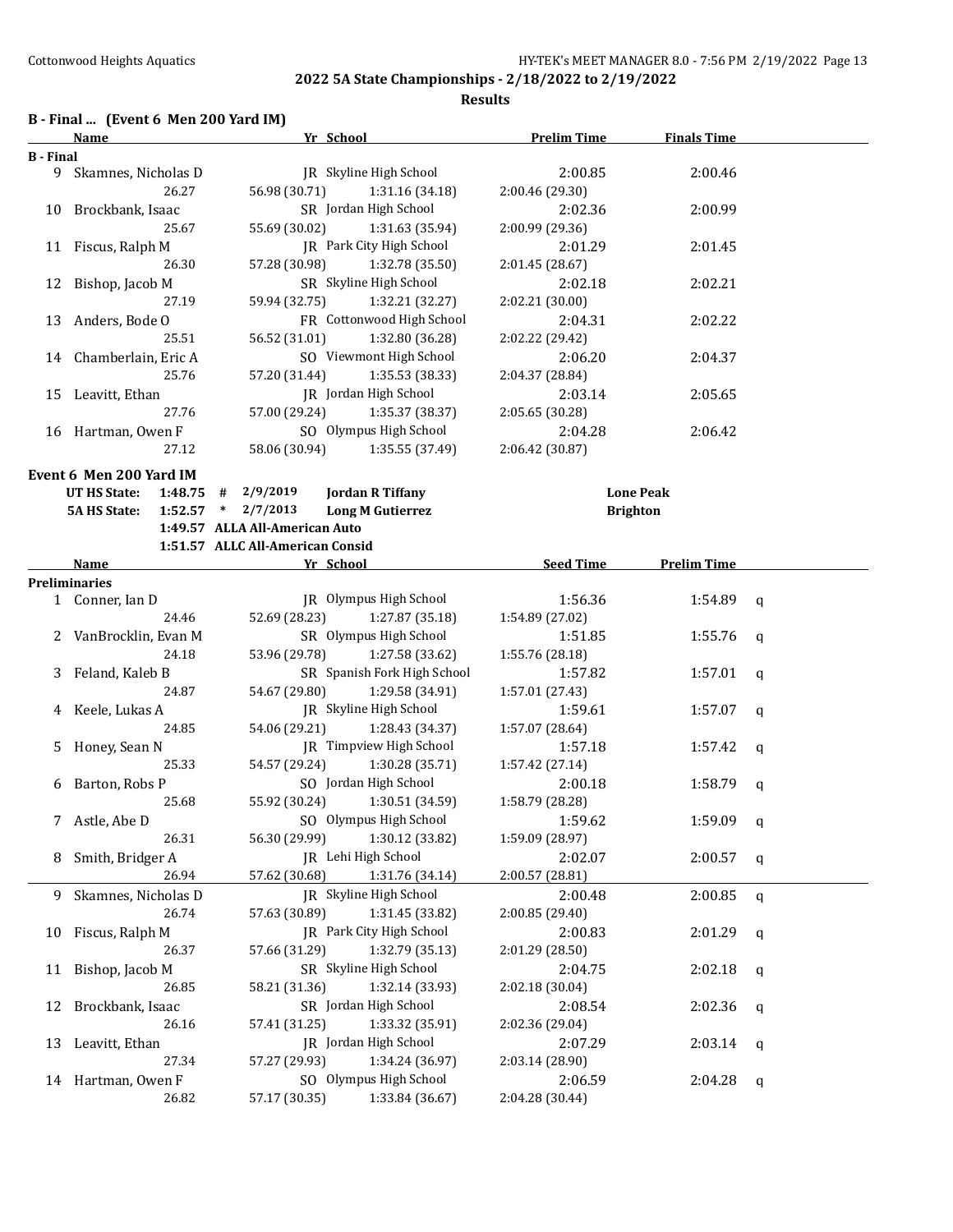|  |  |  | Preliminaries  (Event 6 Men 200 Yard IM) |
|--|--|--|------------------------------------------|
|--|--|--|------------------------------------------|

|             | <b>Name</b>                                  |                                | Yr School                     | <b>Seed Time</b>   | <b>Prelim Time</b> |             |
|-------------|----------------------------------------------|--------------------------------|-------------------------------|--------------------|--------------------|-------------|
|             | 15 Anders, Bode O                            |                                | FR Cottonwood High School     | 2:03.89            | 2:04.31            | $\mathbf q$ |
|             | 25.77                                        | 57.96 (32.19)                  | 1:34.52 (36.56)               | 2:04.31 (29.79)    |                    |             |
| 16          | Chamberlain, Eric A                          |                                | SO Viewmont High School       | 2:02.69            | 2:06.20            | q           |
|             | 25.78                                        | 56.88 (31.10)                  | 1:36.22 (39.34)               | 2:06.20 (29.98)    |                    |             |
|             | 17 Nowell, Roman                             |                                | JR Box Elder High School      | 2:07.74            | 2:06.36            |             |
|             | 25.69                                        | 57.89 (32.20)                  | 1:37.54 (39.65)               | 2:06.36 (28.82)    |                    |             |
| 18          | Draney, David                                |                                | SR Box Elder High School      | 2:07.34            | 2:06.68            |             |
|             | 26.53                                        | 58.80 (32.27)                  | 1:36.30 (37.50)               | 2:06.68 (30.38)    |                    |             |
| 19          | Chamberlain, Justin                          |                                | SO Woods Cross High School    | 2:09.85            | 2:07.00            |             |
|             | 27.65                                        | 1:00.15 (32.50)                | 1:35.85 (35.70)               | 2:07.00 (31.15)    |                    |             |
| 20          | Halbersleben, Jack                           |                                | SR Skyline High School        | 2:05.19            | 2:07.09            |             |
|             | 27.24                                        | 58.47 (31.23)                  | 1:36.04 (37.57)               | 2:07.09 (31.05)    |                    |             |
|             | 21 Darii, Artur                              |                                | JR Uintah High School         | 2:04.67            | 2:07.94            |             |
|             | 26.36                                        | 58.27 (31.91)                  | 1:36.32 (38.05)               | 2:07.94 (31.62)    |                    |             |
|             | 22 Stevens, Josh G                           |                                | SO Salem Hills High School    | 2:08.32            | 2:08.94            |             |
|             | 25.83                                        | 59.78 (33.95)                  | 1:37.97 (38.19)               | 2:08.94 (30.97)    |                    |             |
|             | 23 Ibarra, Ludwig M                          |                                | FR Provo High School          | 2:08.60            | 2:09.53            |             |
|             | 29.29                                        | 1:38.16 (1:08.87)              | 2:09.71 (31.55)               | 2:09.53()          |                    |             |
|             | 24 Watt, Ryan m                              |                                | SR Alta High School           | 2:10.15            | 2:10.61            |             |
|             | 27.63                                        | 1:01.75(34.12)                 | 1:40.97 (39.22)               | 2:10.61 (29.64)    |                    |             |
| 25          | Edwards, Parker D                            |                                | FR Wasatch High School        | 2:11.95            | 2:10.81            |             |
|             | 27.78                                        | 1:02.84(35.06)                 | 1:41.58 (38.74)               | 2:10.81 (29.23)    |                    |             |
| 26          | Arevalo, Josh                                |                                | SR Hillcrest High School      | 2:11.45            | 2:10.95            |             |
|             | 28.18                                        | 1:02.46 (34.28)                | 1:40.04 (37.58)               | 2:10.95 (30.91)    |                    |             |
| 27          | Christensen, James S                         |                                | FR Orem High School           | 2:14.39            | 2:13.30            |             |
|             | 29.26                                        | 1:03.77 (34.51)                | 1:42.87 (39.10)               | 2:13.30 (30.43)    |                    |             |
| 28          | Sonomura, Shion E                            |                                | FR Orem High School           | 2:14.16            | 2:14.05            |             |
|             | 27.41                                        | 1:01.33 (33.92)                | 1:40.89 (39.56)               | 2:14.05 (33.16)    |                    |             |
| 29          | Haycock, Enoch                               |                                | SR Maple Mountain High School | 2:12.03            | 2:16.32            |             |
|             | 28.04                                        | 1:01.59(33.55)                 | 1:44.69 (43.10)               | 2:16.32 (31.63)    |                    |             |
| 30          | Rodriguez, Carlos A                          |                                | JR Orem High School           | 2:13.53            | 2:19.85            |             |
|             | 28.38                                        | 1:04.89 (36.51)                | 1:45.83 (40.94)               | 2:19.85 (34.02)    |                    |             |
| $-\, -\, -$ | Hodgkinson, Cooper T                         |                                | SO Box Elder High School      | 2:14.20            | DQ 2:13.53         |             |
|             | Alternating Kick - fly                       |                                |                               |                    |                    |             |
|             | 28.14                                        | 1:02.24(34.10)                 | 1:42.53 (40.29)               | DQ 2:13.53 (31.00) |                    |             |
| $---$       | Chen, Michael                                |                                | JR Hillcrest High School      | 2:13.72            | DQ 2:14.02         |             |
|             | Shoulders past vertical toward breast - back |                                |                               |                    |                    |             |
|             | 28.77                                        | 1:05.46 (36.69)                | 1:42.24 (36.78)               | DQ 2:14.02 (31.78) |                    |             |
|             | Event 7 Women 50 Yard Freestyle              |                                |                               |                    |                    |             |
|             | <b>UT HS State:</b><br>$23.25$ #             | 2/11/2005                      | J. Fredsall / S. Watchorn     |                    | <b>Kearns</b>      |             |
|             | 23.25<br><b>5A HS State:</b>                 | 2/11/2005<br>$\ast$            | <b>Jennifer Fredsall</b>      |                    | <b>Kearns</b>      |             |
|             |                                              | 23.20 ALLA All-American Auto   |                               |                    |                    |             |
|             |                                              | 23.54 ALLC All-American Consid |                               |                    |                    |             |
|             | Name                                         |                                | Yr School                     | <b>Prelim Time</b> | <b>Finals Time</b> |             |
| A - Final   |                                              |                                |                               |                    |                    |             |
| 1           | Wall, Sara T                                 |                                | JR Park City High School      | 24.35              | 24.12              |             |
| 2           | Riser, Taya J                                | SR                             | Timpanogos High School        | 24.53              | 24.25              |             |
| 3           | Robinson, Annie L                            | SR                             | Timpview High School          | 24.73              | 24.80              |             |
| 4           | Dalton, Rachel E                             | IR                             | Skyline High School           | 25.13              | 24.85              |             |
| 5           | Gassman, Lauren                              |                                | SR Alta High School           | 25.19              | 25.06              |             |
| 6           | Dixon, Ellie                                 |                                | SR Box Elder High School      | 25.37              | 25.07              |             |
|             |                                              |                                |                               |                    |                    |             |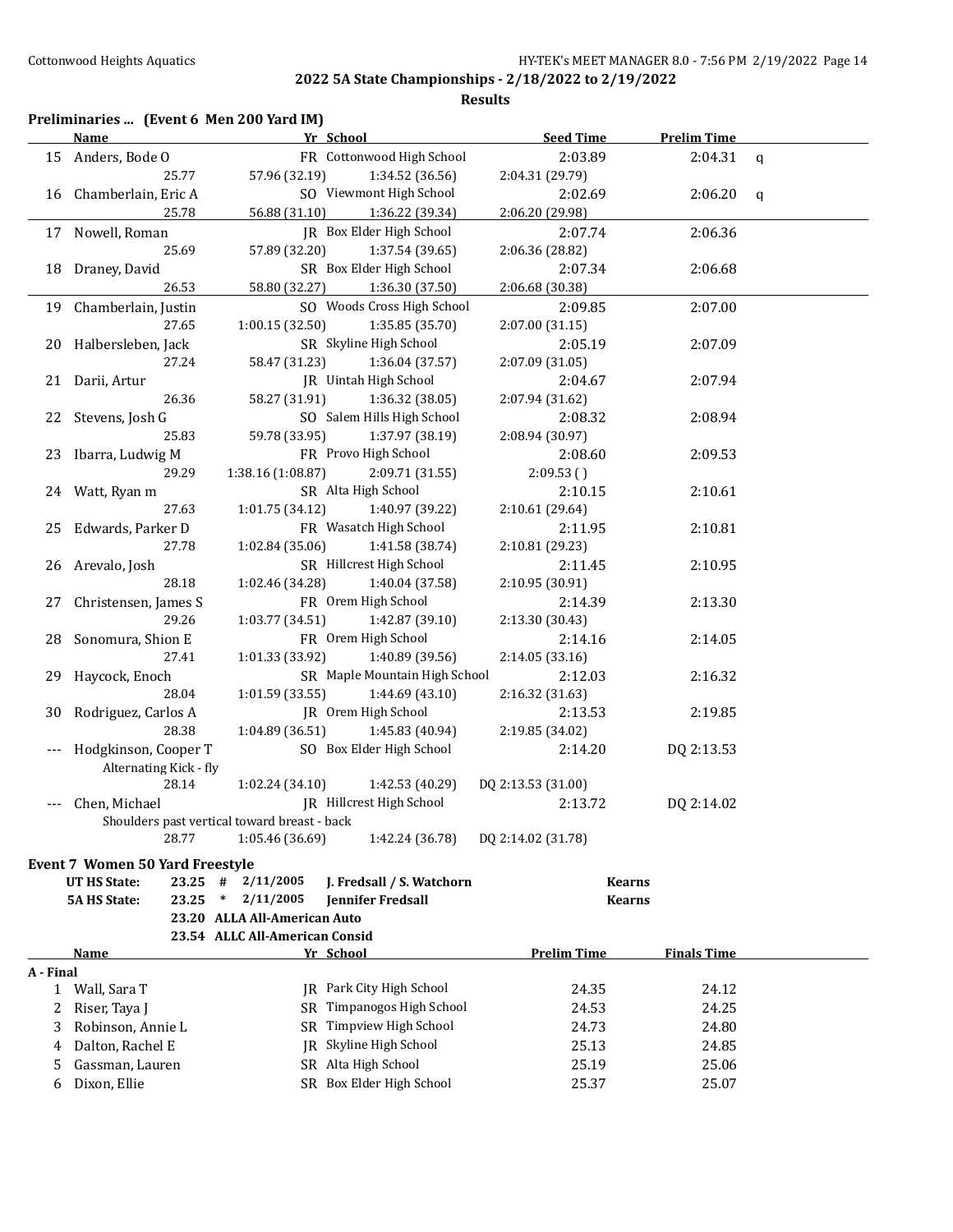|                  | A - Final  (Event 7 Women 50 Yard Freestyle)<br>Name |                                | Yr School                 | <b>Prelim Time</b> | <b>Finals Time</b> |   |
|------------------|------------------------------------------------------|--------------------------------|---------------------------|--------------------|--------------------|---|
| 7                | Patterson, Reagan                                    |                                | SO Bonneville High School | 25.57              | 25.10              |   |
| 8                | Turagavou, Lavenia M                                 |                                | JR Timpview High School   | 25.64              | 25.24              |   |
| <b>B</b> - Final |                                                      |                                |                           |                    |                    |   |
| 9                | Cole, Lily M                                         | IR                             | Cottonwood High School    | 25.88              | 25.31              |   |
| 10               | Weeks, Sydney                                        | S <sub>O</sub>                 | Provo High School         | 25.69              | 25.52              |   |
| 11               | Howe, Malin J                                        | FR                             | Viewmont High School      | 25.98              | 25.64              |   |
| 12               | Kelly, Maren L                                       | SR                             | Timpview High School      | 25.71              | 25.68              |   |
| 13               | Haynes, Jaeden D                                     | SR                             | Wasatch High School       | 25.85              | 25.87              |   |
| 14               | Williams, Isabella C                                 | FR                             | Skyline High School       | 25.97              | 26.21              |   |
| 15               | Holzer, Alanna J                                     | SO.                            | Woods Cross High School   | 25.98              | 26.26              |   |
| 16               | Ferguson, Ellie R                                    |                                | JR Wasatch High School    | 25.86              | 26.50              |   |
|                  | <b>Event 7 Women 50 Yard Freestyle</b>               |                                |                           |                    |                    |   |
|                  | <b>UT HS State:</b><br>23.25                         | $\#$<br>2/11/2005              | J. Fredsall / S. Watchorn | <b>Kearns</b>      |                    |   |
|                  | <b>5A HS State:</b><br>23.25                         | $\ast$<br>2/11/2005            | <b>Jennifer Fredsall</b>  | <b>Kearns</b>      |                    |   |
|                  |                                                      | 23.20 ALLA All-American Auto   |                           |                    |                    |   |
|                  |                                                      | 23.54 ALLC All-American Consid |                           |                    |                    |   |
|                  | Name                                                 |                                | Yr School                 | <b>Seed Time</b>   | <b>Prelim Time</b> |   |
|                  | <b>Preliminaries</b>                                 |                                |                           |                    |                    |   |
|                  | 1 Wall, Sara T                                       |                                | JR Park City High School  | 24.70              | 24.35              | q |
| 2                | Riser, Taya J                                        | SR                             | Timpanogos High School    | 25.08              | 24.53              | q |
| 3                | Robinson, Annie L                                    | SR                             | Timpview High School      | 24.90              | 24.73              | q |
| 4                | Dalton, Rachel E                                     | IR                             | Skyline High School       | 24.90              | 25.13              | q |
| 5.               | Gassman, Lauren                                      |                                | SR Alta High School       | 25.82              | 25.19              | q |
| 6                | Dixon, Ellie                                         | SR                             | Box Elder High School     | 25.15              | 25.37              | q |
| 7                | Patterson, Reagan                                    | SO.                            | Bonneville High School    | 25.46              | 25.57              | q |
| 8                | Turagavou, Lavenia M                                 | IR                             | Timpview High School      | 25.53              | 25.64              | a |
| 9                | Weeks, Sydney                                        |                                | SO Provo High School      | 25.47              | 25.69              | q |
| 10               | Kelly, Maren L                                       | <b>SR</b>                      | Timpview High School      | 25.89              | 25.71              | q |
| 11               | Haynes, Jaeden D                                     |                                | SR Wasatch High School    | 25.53              | 25.85              | q |
| 12               | Ferguson, Ellie R                                    | IR                             | Wasatch High School       | 25.57              | 25.86              | q |
| 13               | Cole, Lily M                                         | IR                             | Cottonwood High School    | 25.68              | 25.88              | q |
| 14               | Williams, Isabella C                                 | FR                             | Skyline High School       | 26.19              | 25.97              | q |
| $*15$            | Howe, Malin J                                        |                                | FR Viewmont High School   | 25.53              | 25.98              | q |
| $*15$            | Holzer, Alanna J                                     | SO.                            | Woods Cross High School   | 26.02              | 25.98              | a |
| 17               | Zobrist, Addison M                                   |                                | SO Lehi High School       | 26.24              | 26.04              |   |
| 18               | Arveseth, Eliza K                                    |                                | JR Olympus High School    | 25.89              | 26.09              |   |
| 19               | Spangenberg, Sarah                                   |                                | SR Viewmont High School   | 26.04              | 26.10              |   |
| 20               | North, Elle                                          | IR                             | Alta High School          | 26.15              | 26.15              |   |
| 21               | Counterman, Eden                                     | SR                             | Highland High School      | 26.46              | 26.22              |   |
| 22               | Pikus, Kaylee                                        | IR                             | Payson High School        | 26.33              | 26.28              |   |
| 23               | Johnson, Lucy                                        | SR                             | Skyline High School       | 26.32              | 26.30              |   |
| 24               | Evans, Kathleen L                                    | IR                             | Park City High School     | 26.26              | 26.40              |   |
| 25               | Bonnett, Kaitlyn                                     | <b>FR</b>                      | Provo High School         | 26.19              | 26.45              |   |
| 26               | McDonough, Clara                                     | FR                             | Alta High School          | 26.63              | 26.49              |   |
| 27               | Turney, Olivia L                                     | S <sub>0</sub>                 | Skyline High School       | 26.41              | 26.51              |   |
| 28               | Troxel, Calla R                                      | IR                             | Park City High School     | 26.67              | 26.62              |   |
| 29               | Tippetts, Loni H                                     | IR                             | Bountiful High School     | 26.69              | 26.71              |   |
| 30               | Brodigan, Anna L                                     | SR                             | Wasatch High School       | 26.78              | 26.78              |   |
|                  |                                                      |                                |                           |                    |                    |   |
| 31               | Tho, Tayler A                                        | IR                             | Brighton High School      | 26.95              | 27.14              |   |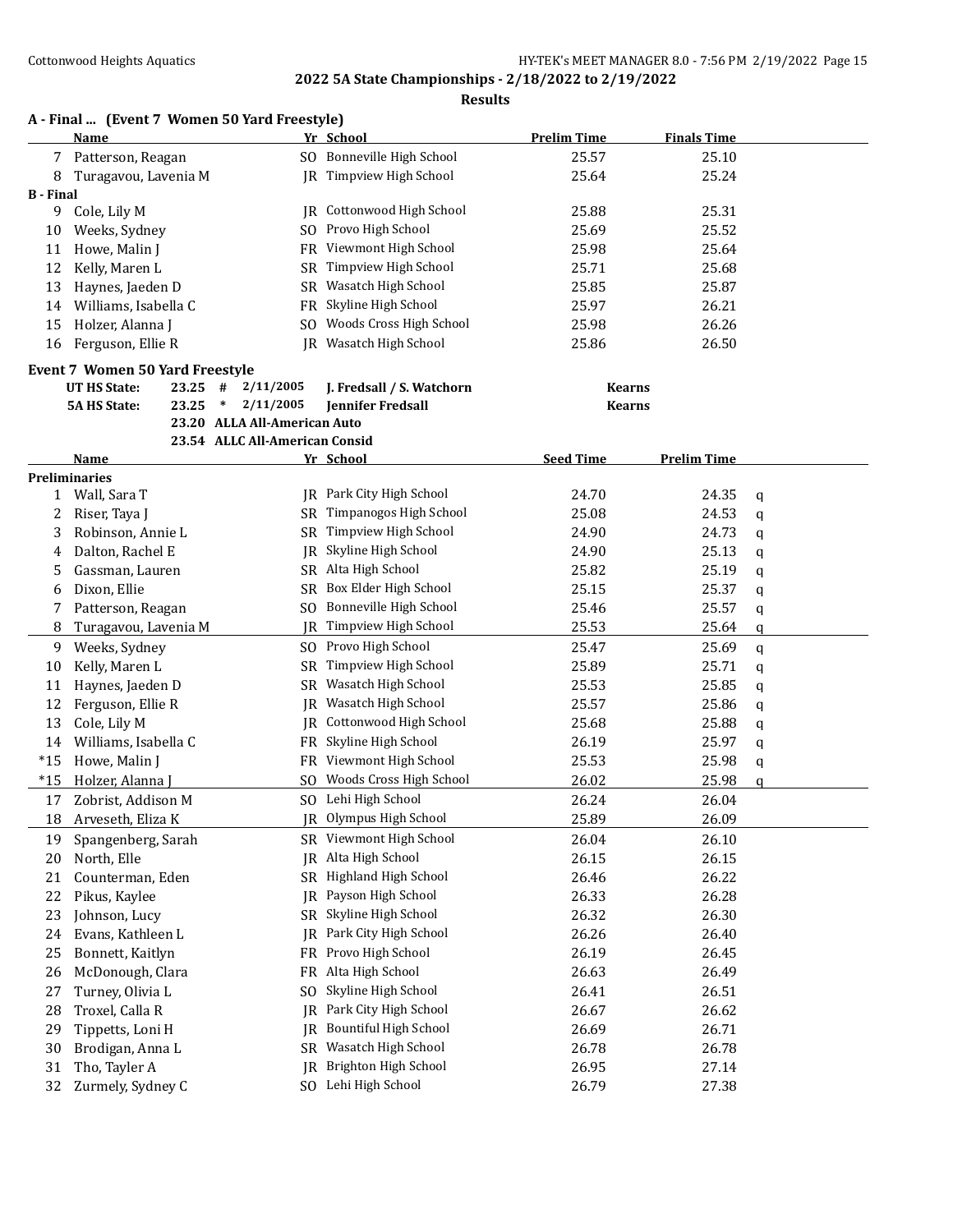|                  | Preliminaries  (Event 7 Women 50 Yard Freestyle) |                                |                                    |                    |                    |   |
|------------------|--------------------------------------------------|--------------------------------|------------------------------------|--------------------|--------------------|---|
|                  | Name                                             |                                | Yr School                          | <b>Seed Time</b>   | <b>Prelim Time</b> |   |
| $---$            | Kim, Audrey H                                    |                                | SO Unattached                      | 26.18              | X26.05             |   |
|                  | <b>Event 8 Men 50 Yard Freestyle</b>             |                                |                                    |                    |                    |   |
|                  | <b>UT HS State:</b><br>20.60                     | 2/8/1997<br>#                  | <b>Billy Betz</b>                  | Logan              |                    |   |
|                  | <b>5A HS State:</b><br>20.69                     | 2/14/2020<br>$\ast$            | <b>Cameron Green</b>               |                    | Springville        |   |
|                  |                                                  | 20.54 ALLA All-American Auto   |                                    |                    |                    |   |
|                  |                                                  | 20.91 ALLC All-American Consid |                                    |                    |                    |   |
|                  | Name                                             |                                | Yr School                          | <b>Prelim Time</b> | <b>Finals Time</b> |   |
| A - Final        |                                                  |                                |                                    |                    |                    |   |
| $\mathbf{1}$     | Saber, Jack A                                    |                                | SR Olympus High School             | 21.37              | 21.18              |   |
| 2                | Astle, Ethan J                                   |                                | SR Olympus High School             | 21.55              | 21.41              |   |
| 3                | Hicken, Jayden                                   |                                | SR Wasatch High School             | 21.79              | 21.55              |   |
| 4                | Williams, Noah D                                 |                                | SR Skyline High School             | 21.88              | 21.62              |   |
| 5                | Czarnecki, Feliks G                              |                                | <b>IR</b> Spanish Fork High School | 21.88              | 21.95              |   |
| 6                | Nielson, Bridger G                               |                                | JR Brighton High School            | 22.36              | 22.06              |   |
| 7                | Kim, Bruce J                                     |                                | SR Brighton High School            | 22.11              | 22.23              |   |
| 8                | Sorensen, Drew C                                 |                                | JR Skyline High School             | 22.30              | 22.32              |   |
| <b>B</b> - Final |                                                  |                                |                                    |                    |                    |   |
| 9.               | Mertz, Austin                                    |                                | <b>IR</b> Springville High School  | 22.50              | 22.18              |   |
| 10               | Salisbury, Aidan F                               |                                | SR Cottonwood High School          | 22.39              | 22.21              |   |
| 11               | Johnson, Luke                                    |                                | <b>IR</b> Provo High School        | 22.45              | 22.53              |   |
| 12               | Springmeyer, Daschiel                            |                                | JR Skyline High School             | 22.78              | 22.54              |   |
| 13               | Hunter, Lee G                                    |                                | SR Woods Cross High School         | 22.73              | 22.60              |   |
| 14               | Nelson, Xander W                                 |                                | SR Brighton High School            | 22.40              | 22.64              |   |
| 15               | McFarland, Sebi X                                |                                | SR Timpview High School            | 22.66              | 22.69              |   |
| 16               | Chomjak, Abel R                                  |                                | SR Woods Cross High School         | 22.69              | 22.98              |   |
|                  | <b>Event 8 Men 50 Yard Freestyle</b>             |                                |                                    |                    |                    |   |
|                  | <b>UT HS State:</b><br>20.60                     | 2/8/1997<br>#                  | <b>Billy Betz</b>                  | Logan              |                    |   |
|                  | <b>5A HS State:</b><br>20.69                     | 2/14/2020<br>$\ast$            | <b>Cameron Green</b>               |                    | Springville        |   |
|                  |                                                  | 20.54 ALLA All-American Auto   |                                    |                    |                    |   |
|                  |                                                  | 20.91 ALLC All-American Consid |                                    |                    |                    |   |
|                  | Name                                             |                                | Yr School                          | <b>Seed Time</b>   | <b>Prelim Time</b> |   |
|                  | <b>Preliminaries</b>                             |                                |                                    |                    |                    |   |
| 1                | Saber, Jack A                                    |                                | SR Olympus High School             | 21.50              | 21.37              | q |
| 2                | Astle, Ethan J                                   |                                | SR Olympus High School             | 21.60              | 21.55              | q |
| 3                | Hicken, Jayden                                   |                                | SR Wasatch High School             | 21.82              | 21.79              | q |
| $*4$             | Czarnecki, Feliks G                              | IR                             | Spanish Fork High School           | 22.09              | 21.88              | q |
| $*4$             | Williams, Noah D                                 | SR                             | Skyline High School                | 22.05              | 21.88              | q |
| 6                | Kim, Bruce J                                     | <b>SR</b>                      | Brighton High School               | 22.60              | 22.11              | q |
| 7                | Sorensen, Drew C                                 | IR                             | Skyline High School                | 22.59              | 22.30              | q |
| 8                | Nielson, Bridger G                               | IR                             | Brighton High School               | 22.50              | 22.36              | q |
| 9                | Salisbury, Aidan F                               | SR                             | Cottonwood High School             | 22.30              | 22.39              | q |
| 10               | Nelson, Xander W                                 | SR                             | Brighton High School               | 22.68              | 22.40              | q |
| 11               | Johnson, Luke                                    | IR                             | Provo High School                  | 22.70              | 22.45              | q |
| 12               | Mertz, Austin                                    | IR                             | Springville High School            | 22.28              | 22.50              | q |
| 13               | McFarland, Sebi X                                | <b>SR</b>                      | Timpview High School               | 22.91              | 22.66              | q |
| 14               | Chomjak, Abel R                                  | <b>SR</b>                      | Woods Cross High School            | 22.71              | 22.69              | q |
| 15               | Hunter, Lee G                                    | SR                             | Woods Cross High School            | 22.70              | 22.73              | q |
| 16               | Springmeyer, Daschiel                            | IR                             | Skyline High School                | 22.93              | 22.78              | q |
| 17               | Jepperson, Kolby                                 |                                | SO Springville High School         | 22.85              | 22.82              |   |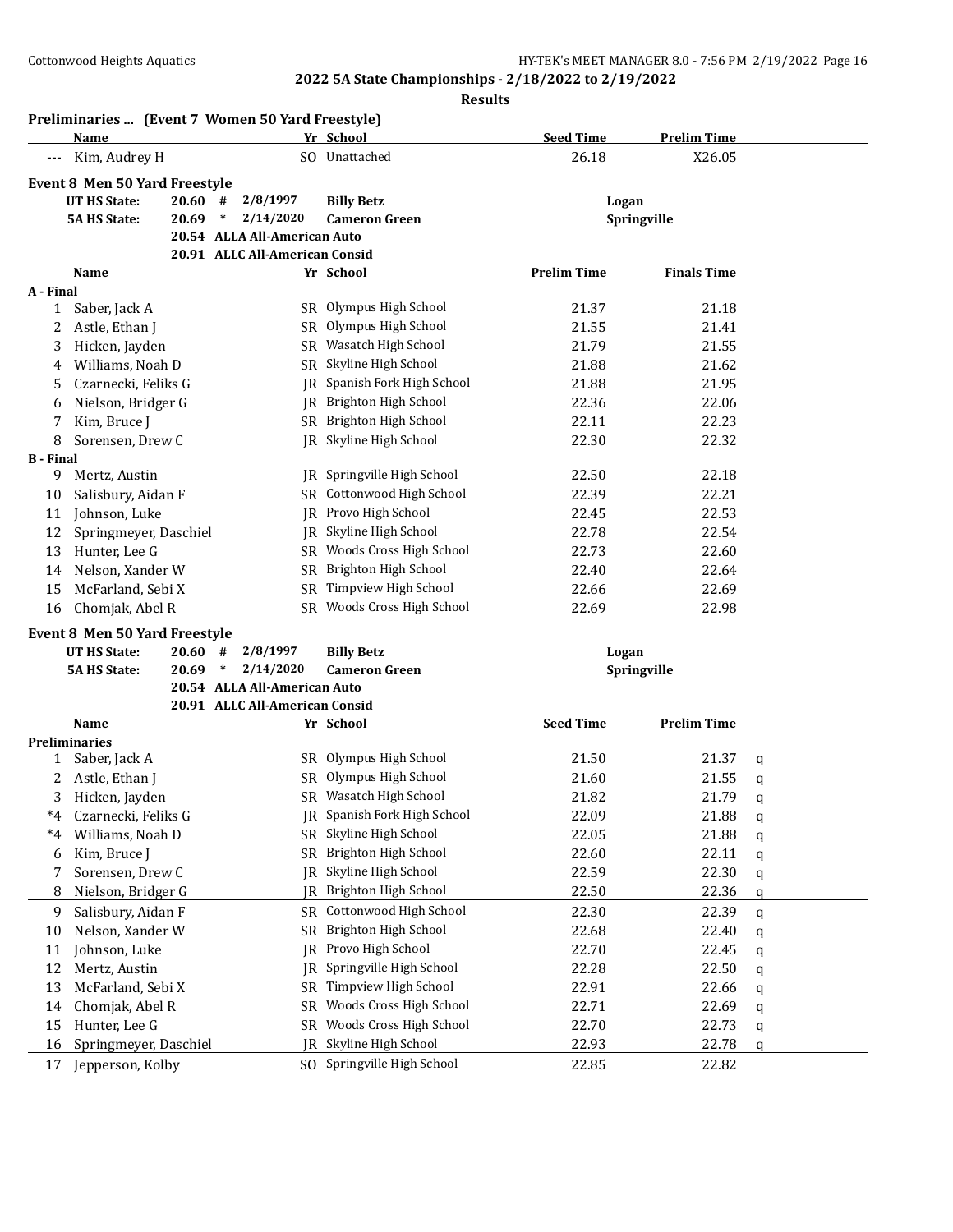**Results**

## **Preliminaries ... (Event 8 Men 50 Yard Freestyle)**

|                  | <b>Name</b>                             |                                | Yr School                   | <b>Seed Time</b>   | <b>Prelim Time</b> |      |
|------------------|-----------------------------------------|--------------------------------|-----------------------------|--------------------|--------------------|------|
| 18               | Simis, Morgan M                         |                                | SR Wasatch High School      | 22.83              | 22.96              |      |
| 19               | Ward, Ethan                             |                                | SR Box Elder High School    | 22.71              | 23.05              |      |
| 20               | James, Max E                            |                                | SO Wasatch High School      | 22.78              | 23.06              |      |
| 21               | Mo, Alan                                |                                | SR Skyline High School      | 23.02              | 23.12              |      |
| 22               | Hardy, Kyle G                           |                                | JR Park City High School    | 23.53              | 23.25              |      |
| 23               | Okawa, Noah T                           |                                | FR Provo High School        | 23.08              | 23.26              |      |
| 24               | Smith, Gavin P                          |                                | FR Brighton High School     | 22.91              | 23.27              |      |
| 25               | Hansen, Ben P                           |                                | JR Spanish Fork High School | 23.02              | 23.44              |      |
| 26               | Murakami, Bennett                       |                                | SR Highland High School     | 23.48              | 23.50              |      |
| 27               | Behrend, Spencer                        |                                | SR Payson High School       | 23.76              | 23.53              |      |
| 28               | Courtney, Jaydon M                      | SO.                            | Olympus High School         | 23.64              | 23.64              |      |
| 29               | Murdock, Max C                          |                                | SR Orem High School         | 23.59              | 23.68              |      |
| 30               | Webb, Parker D                          |                                | SR Wasatch High School      | 23.47              | 23.80              |      |
| 31               | Bunker, Hudson                          |                                | SR Timpview High School     | 23.74              | 23.84              |      |
| 32               | Barry, Wyatt                            |                                | SR Stansbury High School    | 23.62              | 24.32              |      |
|                  | <b>Event 9 Women 100 Yard Butterfly</b> |                                |                             |                    |                    |      |
|                  | <b>UT HS State:</b><br>54.61            | 2/14/2014<br>#                 | <b>Lillian F Moore</b>      | <b>Skyline</b>     |                    |      |
|                  | <b>5A HS State:</b><br>54.86            | $\ast$<br>2/10/2006            | Ana Agy                     |                    | <b>Brighton</b>    |      |
|                  |                                         | 54.42 ALLA All-American Auto   |                             |                    |                    |      |
|                  |                                         | 55.49 ALLC All-American Consid |                             |                    |                    |      |
|                  | <b>Name</b>                             |                                | Yr School                   | <b>Prelim Time</b> | <b>Finals Time</b> |      |
| A - Final        |                                         |                                |                             |                    |                    |      |
|                  | 1 Garstang, Jade D                      |                                | FR Skyline High School      | 55.95              | 55.24              | ALLC |
|                  | 25.41                                   | 55.24 (29.83)                  |                             |                    |                    |      |
| 2                | Moran, Madeleine G                      |                                | SR Olympus High School      | 1:00.11            | 58.33              |      |
|                  | 27.09                                   | 58.33 (31.24)                  |                             |                    |                    |      |
| 3                | Wall, Sara T                            |                                | JR Park City High School    | 59.02              | 59.25              |      |
|                  | 27.79                                   | 59.25 (31.46)                  |                             |                    |                    |      |
| 4                | Kamauu, Nohea E                         |                                | SR Woods Cross High School  | 1:00.49            | 59.65              |      |
|                  | 28.08                                   | 59.65 (31.57)                  |                             |                    |                    |      |
| 5                | Reichner, Kate S                        |                                | FR Timpview High School     | 1:00.47            | 59.96              |      |
|                  | 28.04                                   | 59.96 (31.92)                  | SR Bonneville High School   |                    |                    |      |
| 6                | Patterson, Sage<br>28.65                |                                |                             | 1:01.13            | 1:00.81            |      |
| 7                | Talbot, Adessa D                        | 1:00.81 (32.16)                | SO Cottonwood High School   | 1:00.89            | 1:01.04            |      |
|                  | 28.66                                   | 1:01.04 (32.38)                |                             |                    |                    |      |
|                  | 8 Graham, Madi A                        |                                | JR Salem Hills High School  | 1:00.97            | 1:02.11            |      |
|                  | 28.59                                   | 1:02.11 (33.52)                |                             |                    |                    |      |
| <b>B</b> - Final |                                         |                                |                             |                    |                    |      |
|                  | 9 Matsumori, Malia J                    |                                | SO Olympus High School      | 1:03.55            | 1:01.48            |      |
|                  | 28.82                                   | 1:01.48 (32.66)                |                             |                    |                    |      |
|                  | 10 Holzer, Alanna J                     |                                | SO Woods Cross High School  | 1:03.46            | 1:01.49            |      |
|                  | 28.34                                   | 1:01.49 (33.15)                |                             |                    |                    |      |
|                  | 11 Hansen, Ava                          |                                | SO Timpview High School     | 1:01.40            | 1:01.80            |      |
|                  | 28.46                                   | 1:01.80 (33.34)                |                             |                    |                    |      |
| 12               | Moulton, Isabelle                       |                                | SR Wasatch High School      | 1:02.51            | 1:02.19            |      |
|                  | 28.64                                   | 1:02.19 (33.55)                |                             |                    |                    |      |
| 13               | Pan, Rachel                             |                                | SO Skyline High School      | 1:01.82            | 1:02.34            |      |
|                  | 29.90                                   | 1:02.34 (32.44)                |                             |                    |                    |      |
|                  | 14 Haynes, Jaeden D                     |                                | SR Wasatch High School      | 1:02.25            | 1:02.53            |      |
|                  | 28.59                                   | 1:02.53 (33.94)                |                             |                    |                    |      |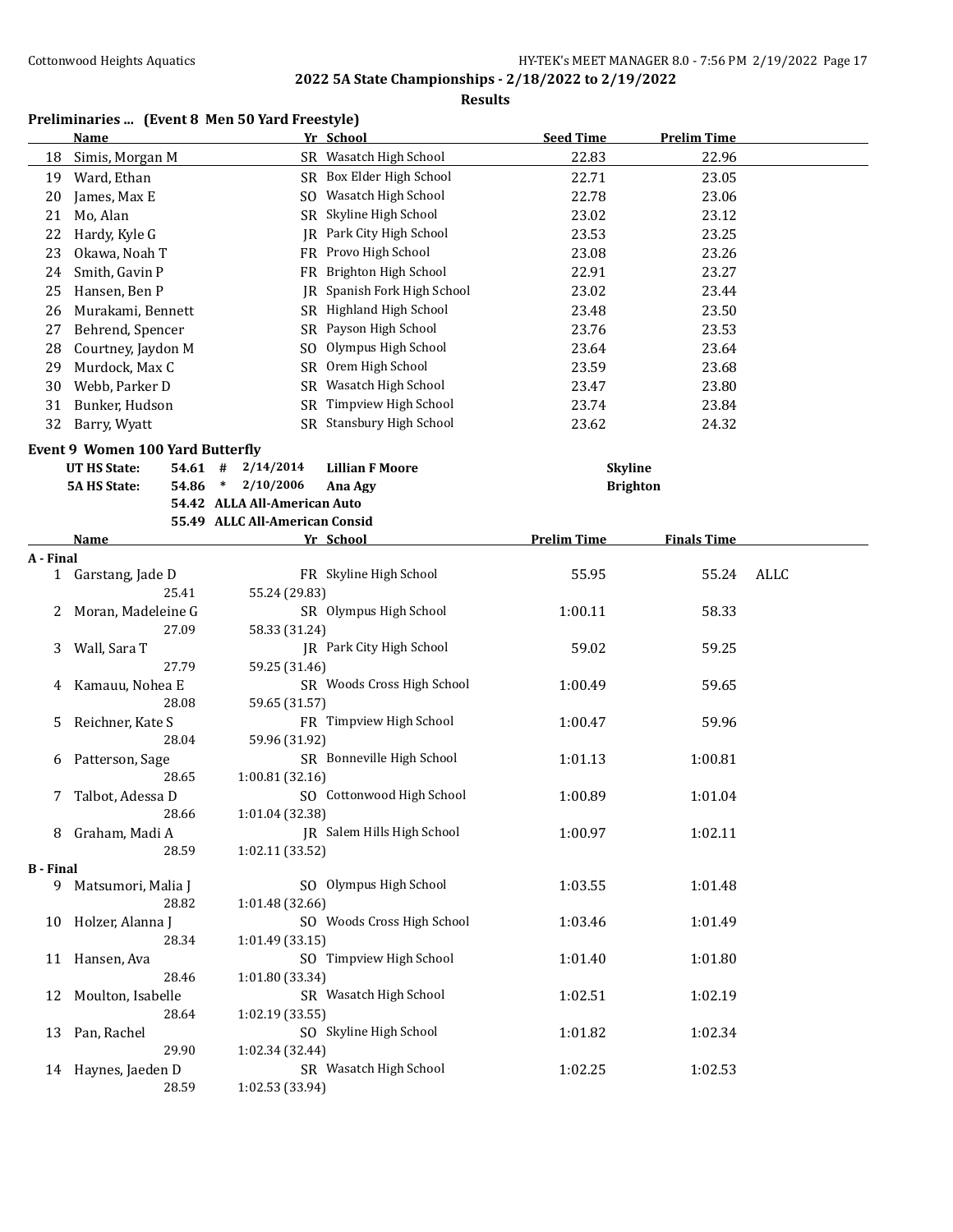|    | B - Final  (Event 9 Women 100 Yard Butterfly)<br>Name |                                | Yr School                       | <b>Prelim Time</b> | <b>Finals Time</b> |   |
|----|-------------------------------------------------------|--------------------------------|---------------------------------|--------------------|--------------------|---|
| 15 | Boyer, Ellie P                                        |                                | SO Springville High School      | 1:02.01            | 1:02.63            |   |
|    | 29.10                                                 | 1:02.63 (33.53)                |                                 |                    |                    |   |
|    | 16 Sweney, Allison K                                  |                                | SR Skyline High School          | 1:02.38            | 1:04.06            |   |
|    | 29.52                                                 | 1:04.06 (34.54)                |                                 |                    |                    |   |
|    |                                                       |                                |                                 |                    |                    |   |
|    | Event 9 Women 100 Yard Butterfly                      |                                |                                 |                    |                    |   |
|    | UT HS State:                                          | $54.61$ # $2/14/2014$          | <b>Lillian F Moore</b>          |                    | <b>Skyline</b>     |   |
|    | <b>5A HS State:</b>                                   | $54.86$ * $2/10/2006$          | Ana Agy                         |                    | <b>Brighton</b>    |   |
|    |                                                       | 54.42 ALLA All-American Auto   |                                 |                    |                    |   |
|    |                                                       | 55.49 ALLC All-American Consid |                                 |                    |                    |   |
|    | Name                                                  |                                | Yr School                       | <b>Seed Time</b>   | <b>Prelim Time</b> |   |
|    | <b>Preliminaries</b>                                  |                                |                                 |                    |                    |   |
|    | 1 Garstang, Jade D                                    |                                | FR Skyline High School          | 57.08              | 55.95              | q |
|    | 26.04                                                 | 55.95 (29.91)                  |                                 |                    |                    |   |
|    | Wall, Sara T                                          |                                | JR Park City High School        | 59.67              | 59.02              | q |
|    | 27.35                                                 | 59.02 (31.67)                  |                                 |                    |                    |   |
|    | Moran, Madeleine G                                    |                                | SR Olympus High School          | 59.92              | 1:00.11            | a |
|    | 27.97                                                 | 1:00.11 (32.14)                |                                 |                    |                    |   |
|    | Reichner, Kate S                                      |                                | FR Timpview High School         | 1:01.49            | 1:00.47            | a |
|    | 28.38                                                 | 1:00.47 (32.09)                |                                 |                    |                    |   |
| 5  | Kamauu, Nohea E                                       |                                | SR Woods Cross High School      | 1:01.33            | 1:00.49            | q |
|    | 28.53                                                 | 1:00.49 (31.96)                |                                 |                    |                    |   |
| 6  | Talbot, Adessa D                                      |                                | SO Cottonwood High School       | 1:00.46            | 1:00.89            | q |
|    | 28.37                                                 | 1:00.89 (32.52)                |                                 |                    |                    |   |
|    | Graham, Madi A                                        |                                | JR Salem Hills High School      | 1:02.56            | 1:00.97            | q |
|    | 28.63                                                 | 1:00.97 (32.34)                |                                 |                    |                    |   |
| 8  | Patterson, Sage                                       |                                | SR Bonneville High School       | 1:00.92            | 1:01.13            | q |
|    | 28.73                                                 | 1:01.13 (32.40)                |                                 |                    |                    |   |
| 9. | Hansen, Ava                                           |                                | SO Timpview High School         | 1:00.77            | 1:01.40            | q |
|    | 29.68                                                 | 1:01.40 (31.72)                |                                 |                    |                    |   |
| 10 | Pan, Rachel                                           |                                | SO Skyline High School          | 1:03.07            | 1:01.82            | q |
|    | 29.44                                                 | 1:01.82 (32.38)                |                                 |                    |                    |   |
| 11 | Boyer, Ellie P                                        |                                | SO Springville High School      | 1:02.52            | 1:02.01            |   |
|    | 28.64                                                 | 1:02.01 (33.37)                |                                 |                    |                    | q |
|    |                                                       |                                | SR Wasatch High School          |                    |                    |   |
| 12 | Haynes, Jaeden D                                      |                                |                                 | 1:01.94            | 1:02.25            | q |
|    | 28.45                                                 | 1:02.25 (33.80)                | SR Skyline High School          |                    |                    |   |
|    | 13 Sweney, Allison K                                  |                                |                                 | 1:03.66            | $1:02.38$ q        |   |
|    | 28.78                                                 | 1:02.38 (33.60)                |                                 |                    |                    |   |
| 14 | Moulton, Isabelle                                     |                                | SR Wasatch High School          | 1:01.83            | 1:02.51            | q |
|    | 29.15                                                 | 1:02.51 (33.36)                |                                 |                    |                    |   |
| 15 | Holzer, Alanna J                                      |                                | SO Woods Cross High School      | 1:01.99            | 1:03.46            | q |
|    | 28.98                                                 | 1:03.46 (34.48)                |                                 |                    |                    |   |
| 16 | Matsumori, Malia J                                    |                                | SO Olympus High School          | 1:02.43            | 1:03.55            | q |
|    | 29.07                                                 | 1:03.55 (34.48)                |                                 |                    |                    |   |
| 17 | Dietrichson, Abby A                                   |                                | <b>IR</b> Park City High School | 1:03.53            | 1:03.97            |   |
|    | 30.00                                                 | 1:03.97 (33.97)                |                                 |                    |                    |   |
| 18 | Cline, Chloe M                                        |                                | FR Brighton High School         | 1:03.75            | 1:04.32            |   |
|    | 29.92                                                 | 1:04.32 (34.40)                |                                 |                    |                    |   |
| 19 | Bahr, Kaylee M                                        |                                | SR Mountain View High School    | 1:03.46            | 1:04.37            |   |
|    | 30.03                                                 | 1:04.37 (34.34)                |                                 |                    |                    |   |
| 20 | Phillips, Eva                                         |                                | FR Timpview High School         | 1:03.93            | 1:04.41            |   |
|    | 29.54                                                 | 1:04.41 (34.87)                |                                 |                    |                    |   |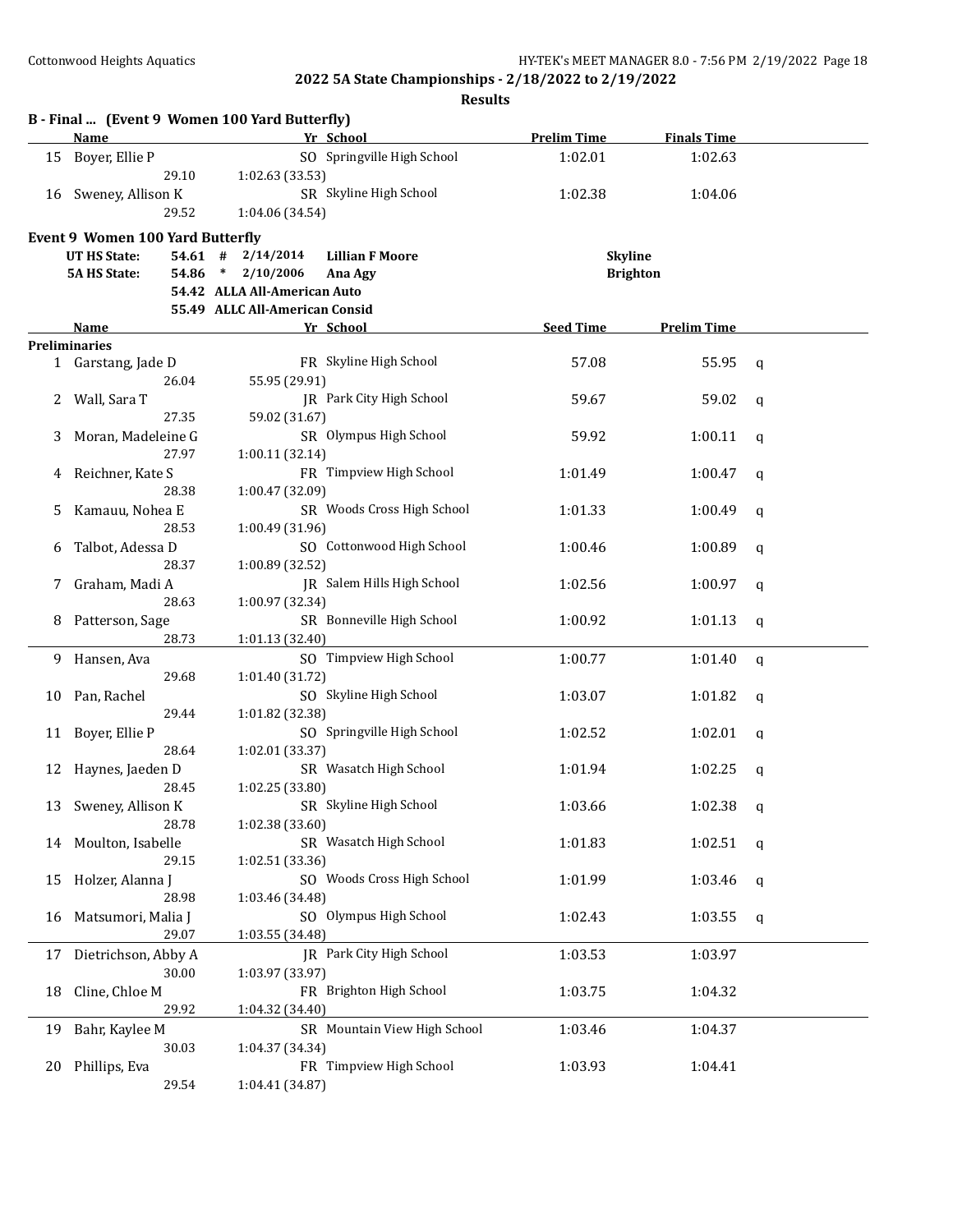**Results**

## **Preliminaries ... (Event 9 Women 100 Yard Butterfly)**

|                  | <b>Name</b>                            | Yr School                                    | <b>Seed Time</b>   | <b>Prelim Time</b> |  |
|------------------|----------------------------------------|----------------------------------------------|--------------------|--------------------|--|
|                  | 21 Wells, Katie                        | SR Highland High School                      | 1:05.74            | 1:04.48            |  |
|                  | 30.08                                  | 1:04.48 (34.40)                              |                    |                    |  |
| 22               | Fox, Magnolia S                        | JR Skyline High School                       | 1:05.62            | 1:04.65            |  |
|                  | 30.37                                  | 1:04.65 (34.28)                              |                    |                    |  |
| 23               | Plant, Ellinor S                       | FR Highland High School                      | 1:04.82            | 1:04.73            |  |
|                  | 30.11                                  | 1:04.73 (34.62)                              |                    |                    |  |
|                  | 24 Dunn, Olivia                        | SR Highland High School                      | 1:04.60            | 1:05.35            |  |
|                  | 30.63                                  | 1:05.35 (34.72)                              |                    |                    |  |
| 25               | David, Valentina A                     | SO Brighton High School                      | 1:05.29            | 1:05.48            |  |
|                  | 29.19                                  | 1:05.48 (36.29)                              |                    |                    |  |
| 26               | Barton, Edee                           | SR Jordan High School                        | 1:05.74            | 1:05.53            |  |
|                  | 30.19                                  | 1:05.53 (35.34)                              |                    |                    |  |
| 27               | Cook, Loryn E                          | SR Maple Mountain High School                | 1:05.06            | 1:05.73            |  |
|                  | 29.86                                  | 1:05.73 (35.87)                              |                    |                    |  |
| 28               | Riding, Sophie                         | JR Spanish Fork High School                  | 1:05.10            | 1:06.52            |  |
|                  | 31.88                                  | 1:06.52 (34.64)                              |                    |                    |  |
| 29               | Thomas, Kaitlyn                        | JR Spanish Fork High School                  | 1:06.16            | 1:07.10            |  |
|                  | 31.61                                  | 1:07.10 (35.49)                              |                    |                    |  |
| 30               | Taylor, Katelyn L                      | JR Stansbury High School                     | 1:05.12            | 1:07.95            |  |
|                  | 30.33                                  | 1:07.95 (37.62)                              |                    |                    |  |
| $---$            | Murdock, Evie R                        | SO Timpanogos High School                    | 1:05.84            | DQ 1:04.89         |  |
|                  | <b>Alternating Kick</b>                |                                              |                    |                    |  |
|                  | 30.33                                  | DQ 1:04.89 (34.56)                           |                    |                    |  |
| $---$            | Duke, Sadie J                          | SR Bountiful High School                     | 1:05.63            | <b>DFS</b>         |  |
|                  | Declared false start                   |                                              |                    |                    |  |
|                  | <b>Event 10 Men 100 Yard Butterfly</b> |                                              |                    |                    |  |
|                  | UT HS State:                           | 47.71 # 2/15/2020<br><b>Jordan R Tiffany</b> |                    | <b>Lone Peak</b>   |  |
|                  | <b>5A HS State:</b>                    | 48.68 * 2/8/2013<br><b>Long M Gutierrez</b>  | <b>Brighton</b>    |                    |  |
|                  |                                        | 48.92 ALLA All-American Auto                 |                    |                    |  |
|                  |                                        | 49.95 ALLC All-American Consid               |                    |                    |  |
|                  | Name                                   | Yr School                                    | <b>Prelim Time</b> | <b>Finals Time</b> |  |
| A - Final        |                                        |                                              |                    |                    |  |
|                  | 1 VanBrocklin, Evan M                  | SR Olympus High School                       | 49.12              | 48.15 * ALLA       |  |
|                  | 22.28                                  | 48.15 (25.87)                                |                    |                    |  |
| 2                | Turney, Alexander J                    | SR Olympus High School                       | 51.42              | 51.12              |  |
|                  | 23.05                                  | 51.12 (28.07)                                |                    |                    |  |
| 3                | Feland, Kaleb B                        | SR Spanish Fork High School                  | 51.26              | 51.43              |  |
|                  | 24.11                                  | 51.43 (27.32)                                |                    |                    |  |
|                  | 4 Springmeyer, Daschiel                | JR Skyline High School                       | 52.33              | 51.91              |  |
|                  | 23.80                                  | 51.91 (28.11)                                |                    |                    |  |
| 5                | Sink, Bridger J                        | SR Olympus High School                       | 51.73              | 51.92              |  |
|                  | 24.43                                  | 51.92 (27.49)                                |                    |                    |  |
| 6                | Wrona, Sebastian                       | FR Park City High School                     | 52.35              | 52.74              |  |
|                  | 24.24                                  | 52.74 (28.50)                                |                    |                    |  |
| 7                | Riley, Oggie P                         | JR Springville High School                   | 52.76              | 52.79              |  |
|                  | 24.32                                  | 52.79 (28.47)                                |                    |                    |  |
| 8                | Smith, Josh                            | SO Alta High School                          | 52.36              | 52.94              |  |
|                  | 24.57                                  | 52.94 (28.37)                                |                    |                    |  |
| <b>B</b> - Final |                                        | SR Timpview High School                      | 53.06              |                    |  |
|                  |                                        |                                              |                    |                    |  |
|                  | 9 Whitney, Alijah T<br>24.63           | 52.52 (27.89)                                |                    | 52.52              |  |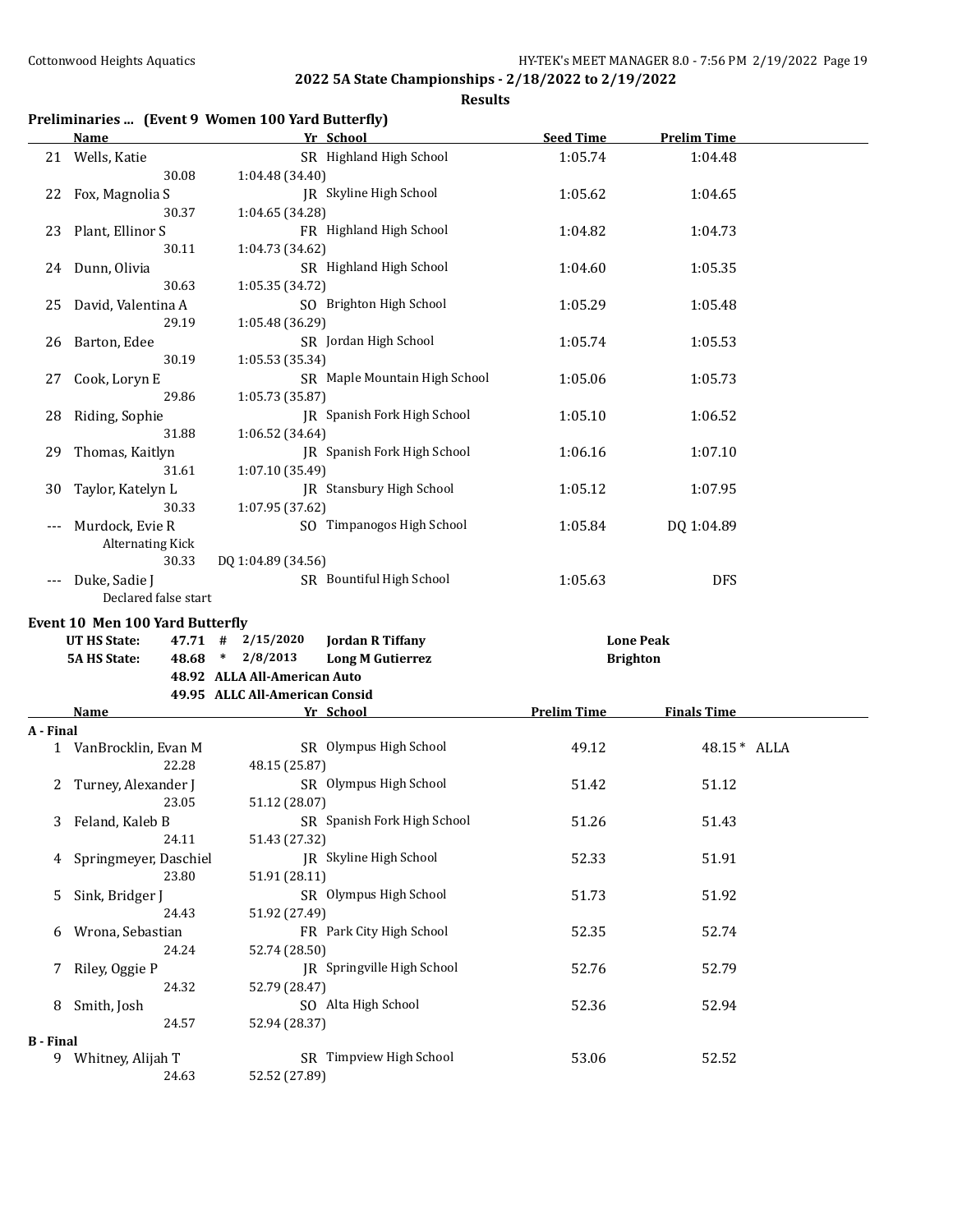| B - Final  (Event 10 Men 100 Yard Butterfly) |  |  |  |  |  |  |  |
|----------------------------------------------|--|--|--|--|--|--|--|
|----------------------------------------------|--|--|--|--|--|--|--|

|    | <b>Name</b>                     | Yr School                                        | <b>Prelim Time</b> | <b>Finals Time</b> |       |
|----|---------------------------------|--------------------------------------------------|--------------------|--------------------|-------|
|    | 10 Smith, Gavin P               | FR Brighton High School                          | 54.74              | 53.26              |       |
|    | 24.91                           | 53.26 (28.35)                                    |                    |                    |       |
|    | 11 Keele, Lukas A               | JR Skyline High School                           | 52.89              | 53.28              |       |
|    | 24.48                           | 53.28 (28.80)                                    |                    |                    |       |
| 12 | Brockbank, Isaac                | SR Jordan High School                            | 53.89              | 53.42              |       |
|    | 25.42                           | 53.42 (28.00)                                    |                    |                    |       |
| 13 | Orme, Tyler                     | SR Bountiful High School                         | 53.59              | 53.78              |       |
|    | 24.71                           | 53.78 (29.07)                                    |                    |                    |       |
|    | 14 Nowell, Roman                | JR Box Elder High School                         | 54.08              | 54.19              |       |
|    | 25.21                           | 54.19 (28.98)                                    |                    |                    |       |
|    | 15 Tobiasson, Gauge W           | SR Mountain View High School                     | 55.25              | 54.34              |       |
|    | 24.87                           | 54.34 (29.47)                                    |                    |                    |       |
|    | 16 Anders, Bode O               | FR Cottonwood High School                        | 55.22              | 55.61              |       |
|    | 25.59                           | 55.61 (30.02)                                    |                    |                    |       |
|    | Event 10 Men 100 Yard Butterfly |                                                  |                    |                    |       |
|    | UT HS State:                    | $47.71$ # $2/15/2020$<br><b>Jordan R Tiffany</b> | <b>Lone Peak</b>   |                    |       |
|    | <b>5A HS State:</b>             | 48.68 * 2/8/2013<br><b>Long M Gutierrez</b>      | <b>Brighton</b>    |                    |       |
|    |                                 | 48.92 ALLA All-American Auto                     |                    |                    |       |
|    |                                 | 49.95 ALLC All-American Consid                   |                    |                    |       |
|    | <u>Name</u>                     | Yr School                                        | Seed Time          | <b>Prelim Time</b> |       |
|    | Preliminaries                   |                                                  |                    |                    |       |
|    | 1 VanBrocklin, Evan M           | SR Olympus High School                           | 49.19              | 49.12              | qALLC |
|    | 22.66                           | 49.12 (26.46)                                    |                    |                    |       |
|    | Feland, Kaleb B                 | SR Spanish Fork High School                      | 51.35              | 51.26              | a     |
|    | 24.17                           | 51.26 (27.09)                                    |                    |                    |       |
| 3  | Turney, Alexander J             | SR Olympus High School                           | 50.85              | 51.42              | q     |
|    | 23.41                           | 51.42 (28.01)                                    |                    |                    |       |
| 4  | Sink, Bridger J                 | SR Olympus High School                           | 52.57              | 51.73              | q     |
|    | 24.47                           | 51.73 (27.26)                                    |                    |                    |       |
| 5  | Springmeyer, Daschiel           | JR Skyline High School                           | 53.22              | 52.33              | q     |
|    | 24.11                           | 52.33 (28.22)                                    |                    |                    |       |
| 6  | Wrona, Sebastian                | FR Park City High School                         | 53.62              | 52.35              | q     |
|    | 24.22                           | 52.35 (28.13)                                    |                    |                    |       |
| 7  | Smith, Josh                     | SO Alta High School                              | 53.01              | 52.36              | q     |
|    | 24.65                           | 52.36 (27.71)                                    |                    |                    |       |
| 8  | Riley, Oggie P                  | JR Springville High School                       | 54.21              | 52.76              | q     |
|    | 24.45                           | 52.76 (28.31)                                    |                    |                    |       |
| 9. | Keele, Lukas A                  | JR Skyline High School                           | 54.32              | 52.89              | q     |
|    | 24.32                           | 52.89 (28.57)                                    |                    |                    |       |
| 10 | Whitney, Alijah T               | SR Timpview High School                          | 53.39              | 53.06              | q     |
|    | 24.50                           | 53.06 (28.56)                                    |                    |                    |       |
| 11 | Orme, Tyler                     | SR Bountiful High School                         | 53.77              | 53.59              | q     |
|    | 24.54                           | 53.59 (29.05)                                    |                    |                    |       |
| 12 | Brockbank, Isaac                | SR Jordan High School                            | 56.18              | 53.89              | q     |
|    | 25.48                           | 53.89 (28.41)                                    |                    |                    |       |
| 13 | Nowell, Roman                   | JR Box Elder High School                         | 54.16              | 54.08              | q     |
|    | 25.23                           | 54.08 (28.85)                                    |                    |                    |       |
| 14 | Smith, Gavin P                  | FR Brighton High School                          | 54.73              | 54.74              | q     |
|    | 25.75                           | 54.74 (28.99)                                    |                    |                    |       |
| 15 | Anders, Bode O                  | FR Cottonwood High School                        | 54.56              | 55.22              | q     |
|    | 25.47                           | 55.22 (29.75)                                    |                    |                    |       |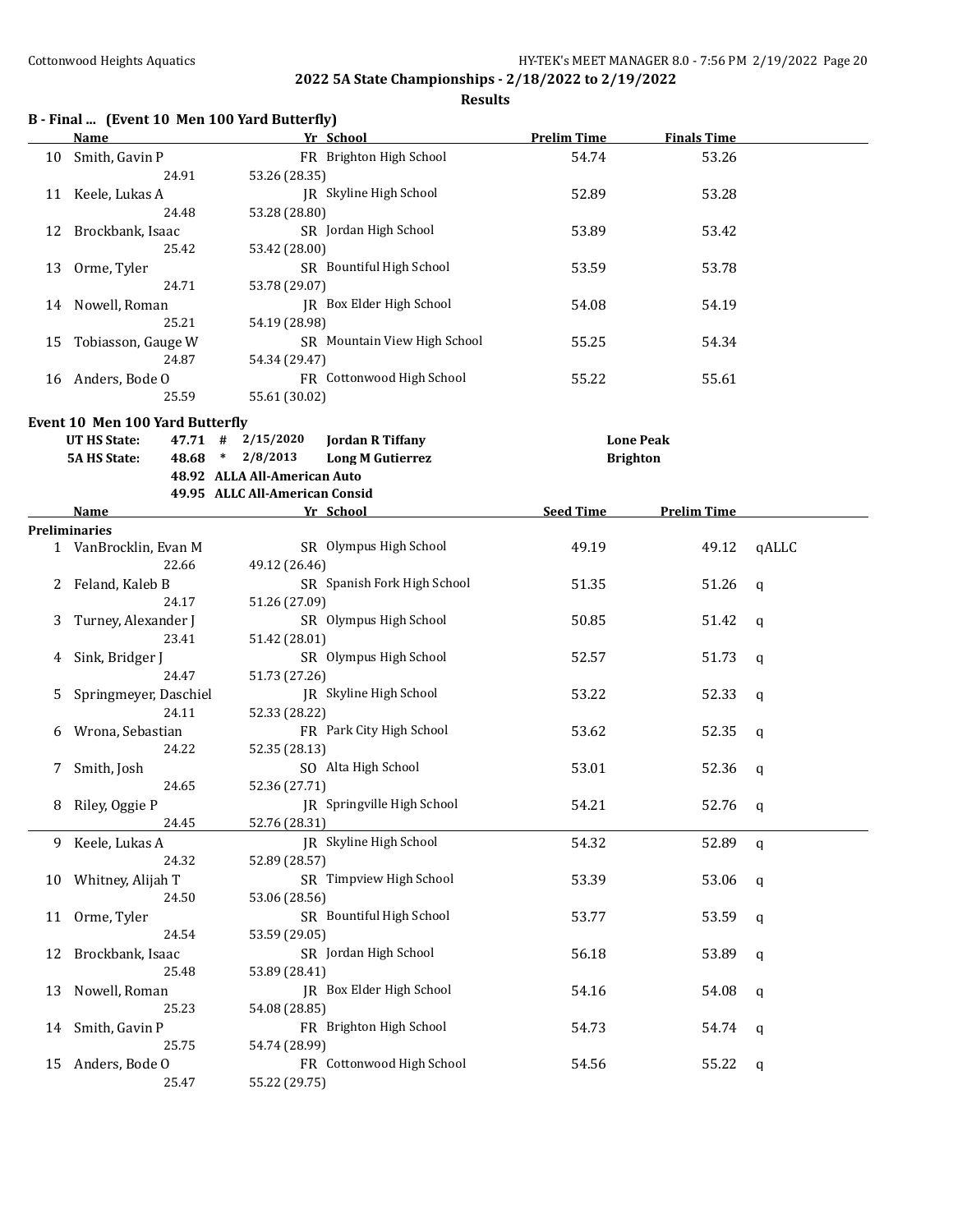|           | Preliminaries  (Event 10 Men 100 Yard Butterfly)               |                                |                              |                                    |                    |              |
|-----------|----------------------------------------------------------------|--------------------------------|------------------------------|------------------------------------|--------------------|--------------|
|           | <u>Name</u>                                                    |                                | Yr School                    | <b>Seed Time</b>                   | <b>Prelim Time</b> |              |
| 16        | Tobiasson, Gauge W                                             |                                | SR Mountain View High School | 55.19                              | 55.25              | $\mathsf{q}$ |
|           | 24.97                                                          | 55.25 (30.28)                  |                              |                                    |                    |              |
| 17        | Stevens, Josh G                                                |                                | SO Salem Hills High School   | 54.47                              | 55.33              |              |
|           | 25.68                                                          | 55.33 (29.65)                  |                              |                                    |                    |              |
| 18        | Lokan, Collen M                                                |                                | JR Cottonwood High School    | 56.92                              | 55.34              |              |
|           | 25.31                                                          | 55.34 (30.03)                  |                              |                                    |                    |              |
| 19        | Dulong, Ben                                                    |                                | JR Jordan High School        | 56.29                              | 55.60              |              |
|           | 25.77                                                          | 55.60 (29.83)                  |                              |                                    |                    |              |
| 20        | Bangerter, Ethan                                               |                                | JR Brighton High School      | 56.19                              | 55.80              |              |
|           | 25.82                                                          | 55.80 (29.98)                  |                              |                                    |                    |              |
| 21        | Bird, Jared H                                                  |                                | JR Timpview High School      | 56.75                              | 56.19              |              |
|           | 26.18                                                          | 56.19 (30.01)                  |                              |                                    |                    |              |
| 22        | Brace, Harper Q                                                |                                | JR Skyline High School       | 57.20                              | 56.22              |              |
|           | 25.86                                                          | 56.22 (30.36)                  |                              |                                    |                    |              |
| 23        | Staples, Rhys                                                  |                                | SR Wasatch High School       | 57.11                              | 56.66              |              |
|           | 25.88                                                          | 56.66 (30.78)                  |                              |                                    |                    |              |
| 24        | Morton, Jagger                                                 |                                | SO Uintah High School        | 57.71                              | 57.09              |              |
|           | 26.29                                                          | 57.09 (30.80)                  |                              |                                    |                    |              |
| 25        | Holmberg, Gavin                                                |                                | SR Murray High School        | 56.34                              | 57.38              |              |
|           | 26.84                                                          | 57.38 (30.54)                  |                              |                                    |                    |              |
| 26        | Desmond, Jack R                                                |                                | SR Brighton High School      | 57.63                              | 57.41              |              |
|           | 26.89                                                          | 57.41 (30.52)                  |                              |                                    |                    |              |
| 27        | Fambro, Jace R                                                 |                                | FR Northridge High School    | 57.50                              | 57.82              |              |
|           | 26.49                                                          | 57.82 (31.33)                  |                              |                                    |                    |              |
| 28        | Platt, Garrett D                                               |                                | JR Timpview High School      | 58.10                              | 58.04              |              |
|           | 26.34                                                          | 58.04 (31.70)                  |                              |                                    |                    |              |
| 29        | Adair, Isaac                                                   |                                | SR Stansbury High School     | 58.13                              | 58.73              |              |
|           | 26.62                                                          | 58.73 (32.11)                  |                              |                                    |                    |              |
| 30        | Chamberlain, Jared                                             |                                | SR Viewmont High School      | 57.34                              | 59.03              |              |
|           | 26.74                                                          | 59.03 (32.29)                  |                              |                                    |                    |              |
| 31        | Johnson, Kai A                                                 |                                | FR Olympus High School       | 58.42                              | 59.16              |              |
|           | 27.51                                                          | 59.16 (31.65)                  |                              |                                    |                    |              |
|           | 32 Rodriguez, Carlos A                                         |                                | JR Orem High School          | 57.31                              | 1:01.86            |              |
|           | 27.92                                                          | 1:01.86 (33.94)                |                              |                                    |                    |              |
|           |                                                                |                                |                              |                                    |                    |              |
|           | Event 11 Women 100 Yard Freestyle<br>UT HS State:<br>$50.74$ # | 2/9/2019                       | <b>Rachel Oyler</b>          |                                    |                    |              |
|           | <b>5A HS State:</b><br>50.74                                   | 2/9/2019<br>$\ast$             | <b>Rachel Oyler</b>          | <b>Timpview</b><br><b>Timpview</b> |                    |              |
|           |                                                                | 50.19 ALLA All-American Auto   |                              |                                    |                    |              |
|           |                                                                | 51.05 ALLC All-American Consid |                              |                                    |                    |              |
|           | Name                                                           |                                | Yr School                    | <b>Prelim Time</b>                 | <b>Finals Time</b> |              |
| A - Final |                                                                |                                |                              |                                    |                    |              |
|           | 1 Parker, Maddy R                                              |                                | JR Spanish Fork High School  | 51.89                              | 50.57# ALLC        |              |
|           | 24.21                                                          | 50.57 (26.36)                  |                              |                                    |                    |              |
| 2         | Riser, Taya J                                                  |                                | SR Timpanogos High School    | 52.67                              | 51.98              |              |
|           | 24.97                                                          | 51.98 (27.01)                  |                              |                                    |                    |              |
| 3         | Sasivarevic, Hanna                                             |                                | JR Brighton High School      | 54.63                              | 53.38              |              |
|           | 25.76                                                          | 53.38 (27.62)                  |                              |                                    |                    |              |
| 4         | Hooton, Taylar A                                               |                                | SO Olympus High School       | 55.07                              | 54.11              |              |
|           | 25.71                                                          | 54.11 (28.40)                  |                              |                                    |                    |              |
| 5.        | Robinson, Annie L                                              |                                | SR Timpview High School      | 54.34                              | 54.15              |              |
|           | 25.99                                                          | 54.15 (28.16)                  |                              |                                    |                    |              |
|           |                                                                |                                |                              |                                    |                    |              |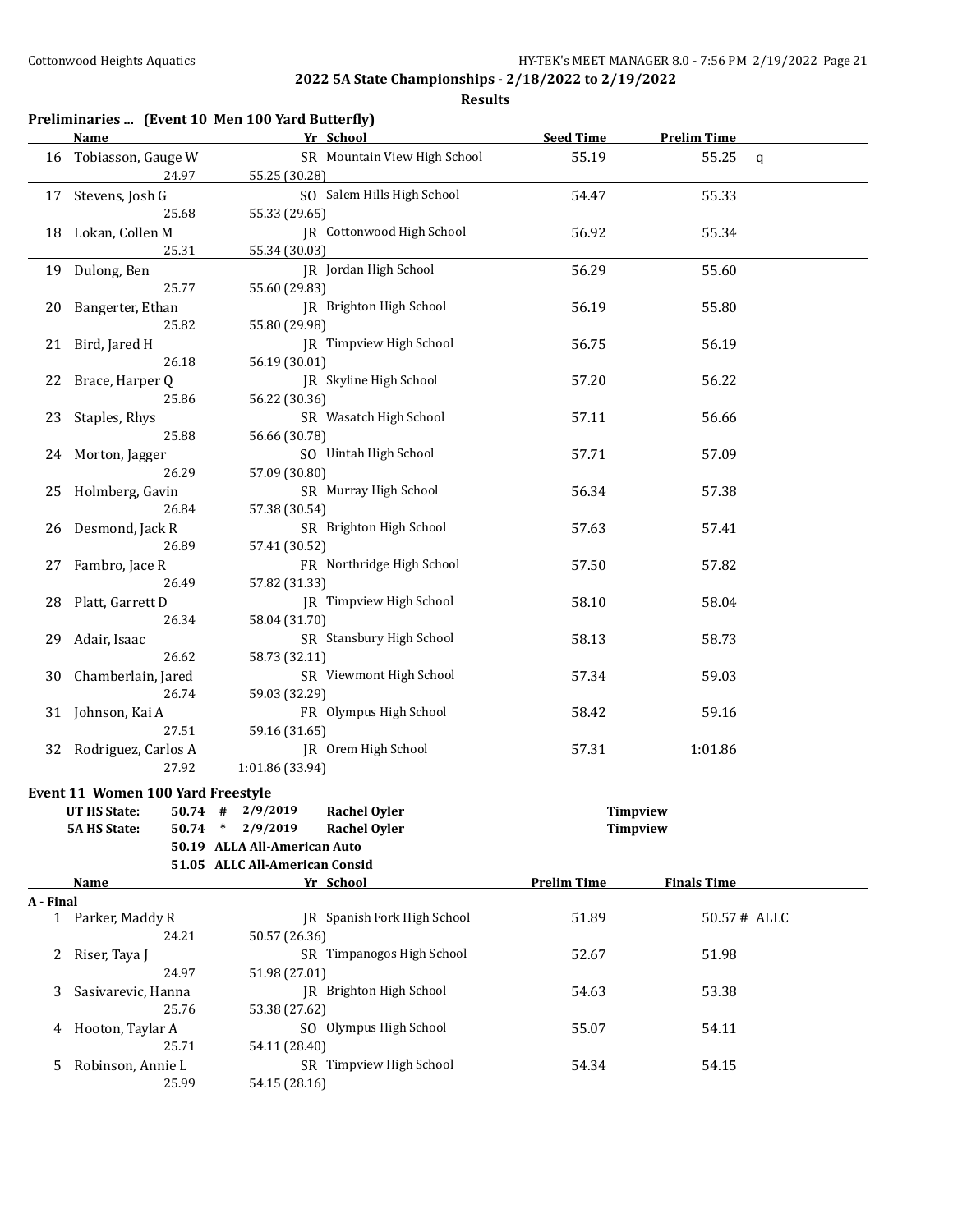|                  | A - Final  (Event 11 Women 100 Yard Freestyle)<br>Name | Yr School                                                                                                                                              | <b>Prelim Time</b>          | <b>Finals Time</b> |              |
|------------------|--------------------------------------------------------|--------------------------------------------------------------------------------------------------------------------------------------------------------|-----------------------------|--------------------|--------------|
|                  |                                                        | SO Cottonwood High School                                                                                                                              |                             |                    |              |
|                  | 6 Alonso, Natty L                                      |                                                                                                                                                        | 54.99                       | 54.63              |              |
|                  | 25.78                                                  | 54.63 (28.85)                                                                                                                                          |                             |                    |              |
|                  | Dalton, Rachel E                                       | JR Skyline High School                                                                                                                                 | 55.19                       | 54.86              |              |
|                  | 26.03                                                  | 54.86 (28.83)                                                                                                                                          |                             |                    |              |
| 8                | Gassman, Lauren                                        | SR Alta High School                                                                                                                                    | 55.04                       | 55.49              |              |
|                  | 25.86                                                  | 55.49 (29.63)                                                                                                                                          |                             |                    |              |
| <b>B</b> - Final |                                                        |                                                                                                                                                        |                             |                    |              |
|                  | 9 Cole, Lily M                                         | JR Cottonwood High School                                                                                                                              | 55.39                       | 54.86              |              |
|                  | 25.99                                                  | 54.86 (28.87)                                                                                                                                          |                             |                    |              |
| 10               | Turagavou, Lavenia M                                   | JR Timpview High School                                                                                                                                | 55.56                       | 55.46              |              |
|                  | 26.51                                                  | 55.46 (28.95)                                                                                                                                          |                             |                    |              |
|                  | 11 Dixon, Ellie                                        | SR Box Elder High School                                                                                                                               | 56.23                       | 55.74              |              |
|                  | 27.04                                                  | 55.74 (28.70)                                                                                                                                          |                             |                    |              |
|                  | 12 Harris, Meg E                                       | JR Wasatch High School                                                                                                                                 | 55.39                       | 55.75              |              |
|                  | 26.73                                                  | 55.75 (29.02)                                                                                                                                          |                             |                    |              |
| 13               | Counterman, Eden                                       | SR Highland High School                                                                                                                                | 56.61                       | 56.47              |              |
|                  | 26.99                                                  | 56.47 (29.48)                                                                                                                                          |                             |                    |              |
|                  | 14 Kelly, Maren L                                      | SR Timpview High School                                                                                                                                | 56.85                       | 56.82              |              |
|                  | 26.92                                                  | 56.82 (29.90)                                                                                                                                          |                             |                    |              |
| 15               | Hall, Elle N                                           | SR Woods Cross High School                                                                                                                             | 56.43                       | 57.01              |              |
|                  | 27.30                                                  | 57.01 (29.71)                                                                                                                                          |                             |                    |              |
|                  | 16 Bonnett, Kaitlyn                                    | FR Provo High School                                                                                                                                   | 57.00                       | 57.12              |              |
|                  | 27.29                                                  | 57.12 (29.83)                                                                                                                                          |                             |                    |              |
|                  | UT HS State:<br><b>5A HS State:</b>                    | $50.74$ # 2/9/2019<br><b>Rachel Oyler</b><br>50.74 * 2/9/2019<br><b>Rachel Oyler</b><br>50.19 ALLA All-American Auto<br>51.05 ALLC All-American Consid | Timpview<br><b>Timpview</b> |                    |              |
|                  |                                                        |                                                                                                                                                        |                             |                    |              |
|                  |                                                        |                                                                                                                                                        |                             |                    |              |
|                  | <b>Name</b>                                            | Yr School                                                                                                                                              | <b>Seed Time</b>            | <b>Prelim Time</b> |              |
|                  | Preliminaries                                          |                                                                                                                                                        |                             |                    |              |
|                  | 1 Parker, Maddy R                                      | JR Spanish Fork High School                                                                                                                            | 50.94                       | 51.89              | $\mathsf{q}$ |
|                  | 25.05                                                  | 51.89 (26.84)                                                                                                                                          |                             |                    |              |
|                  | 2 Riser, Taya J                                        | SR Timpanogos High School                                                                                                                              | 53.60                       | 52.67              | $\mathbf q$  |
|                  | 25.57                                                  | 52.67 (27.10)                                                                                                                                          |                             |                    |              |
| 3                | Robinson, Annie L                                      | SR Timpview High School                                                                                                                                | 55.43                       | 54.34              | q            |
|                  | 26.19                                                  | 54.34 (28.15)                                                                                                                                          |                             |                    |              |
|                  | Sasivarevic, Hanna                                     | JR Brighton High School                                                                                                                                | 53.87                       | 54.63              | q            |
|                  | 26.48                                                  | 54.63 (28.15)                                                                                                                                          |                             |                    |              |
| 5                | Alonso, Natty L                                        | SO Cottonwood High School                                                                                                                              | 54.73                       | 54.99              | q            |
|                  | 26.45                                                  | 54.99 (28.54)                                                                                                                                          |                             |                    |              |
| b                | Gassman, Lauren                                        | SR Alta High School                                                                                                                                    | 56.71                       | 55.04              | q            |
|                  | 26.26                                                  | 55.04 (28.78)                                                                                                                                          |                             |                    |              |
| 7.               | Hooton, Taylar A                                       | SO Olympus High School                                                                                                                                 | 55.10                       | 55.07              | q            |
|                  | 26.55                                                  | 55.07 (28.52)                                                                                                                                          |                             |                    |              |
| 8                | Dalton, Rachel E                                       | JR Skyline High School                                                                                                                                 | 54.89                       | 55.19              | q            |
|                  | 25.81                                                  | 55.19 (29.38)                                                                                                                                          |                             |                    |              |
| *9               | Harris, Meg E                                          | JR Wasatch High School                                                                                                                                 | 55.61                       | 55.39              | q            |
|                  | 26.58                                                  | 55.39 (28.81)                                                                                                                                          |                             |                    |              |
| *9               | Cole, Lily M                                           | JR Cottonwood High School                                                                                                                              | 56.58                       | 55.39              | q            |
|                  | 26.20                                                  | 55.39 (29.19)                                                                                                                                          |                             |                    |              |
| 11               | Turagavou, Lavenia M                                   | JR Timpview High School                                                                                                                                | 55.77                       | 55.56              | q            |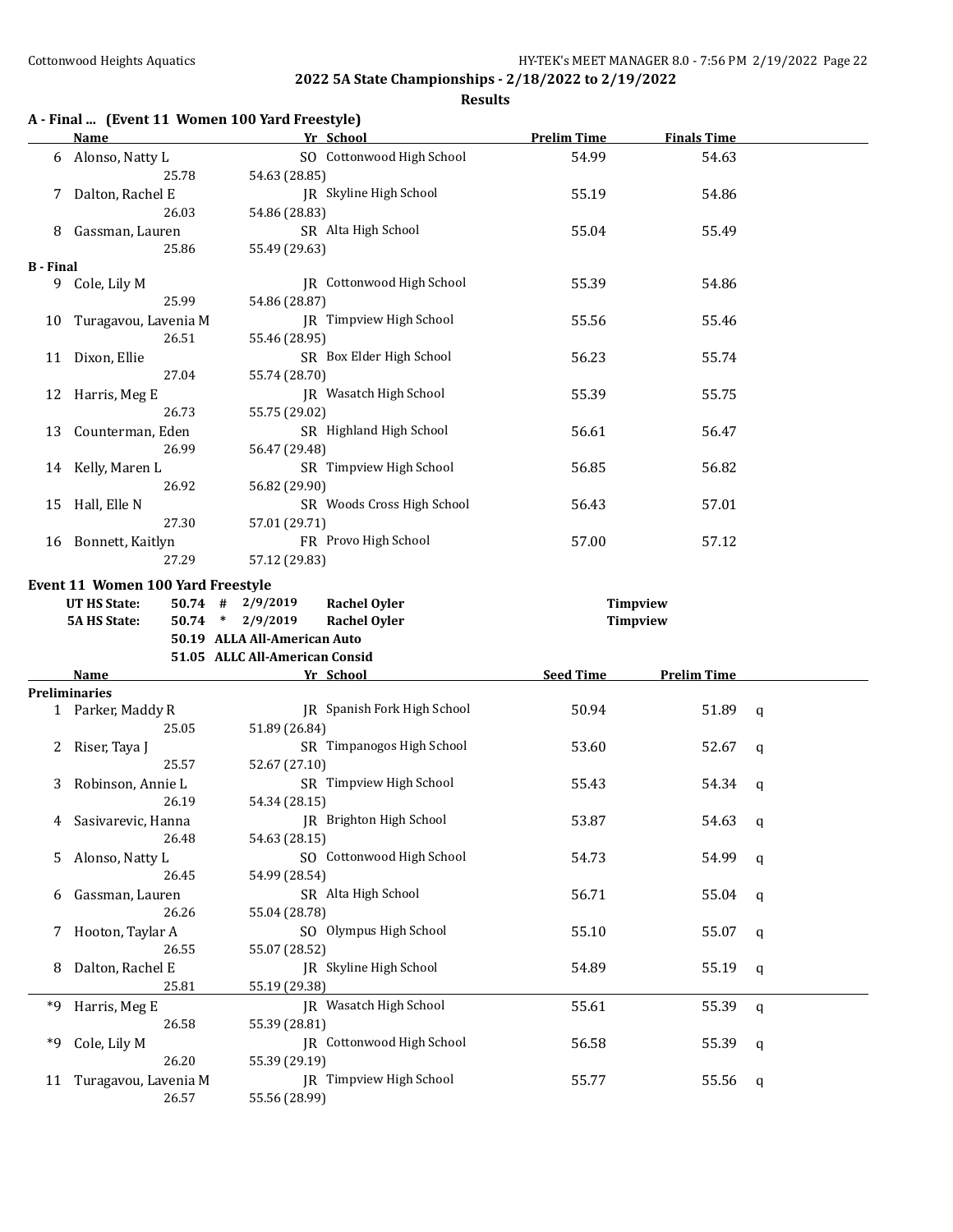|    | Preliminaries  (Event 11 Women 100 Yard Freestyle) |                               |                  |                    |   |  |  |
|----|----------------------------------------------------|-------------------------------|------------------|--------------------|---|--|--|
|    | <b>Name</b>                                        | Yr School                     | <b>Seed Time</b> | <b>Prelim Time</b> |   |  |  |
|    | 12 Dixon, Ellie                                    | SR Box Elder High School      | 55.56            | 56.23              | q |  |  |
|    | 27.09                                              | 56.23 (29.14)                 |                  |                    |   |  |  |
|    | 13 Hall, Elle N                                    | SR Woods Cross High School    | 56.69            | 56.43              | q |  |  |
|    | 26.64                                              | 56.43 (29.79)                 |                  |                    |   |  |  |
|    | 14 Counterman, Eden                                | SR Highland High School       | 57.55            | 56.61              | q |  |  |
|    | 27.08                                              | 56.61 (29.53)                 |                  |                    |   |  |  |
|    | 15 Kelly, Maren L                                  | SR Timpview High School       | 57.48            | 56.85              | q |  |  |
|    | 27.21                                              | 56.85 (29.64)                 |                  |                    |   |  |  |
|    | 16 Bonnett, Kaitlyn                                | FR Provo High School          | 57.12            | 57.00              | q |  |  |
|    | 27.38                                              | 57.00 (29.62)                 |                  |                    |   |  |  |
|    | 17 Patterson, Reagan                               | SO Bonneville High School     | 56.51            | 57.04              |   |  |  |
|    | 27.29                                              | 57.04 (29.75)                 |                  |                    |   |  |  |
|    | *18 Henry, Gabby P                                 | SO Viewmont High School       | 55.19            | 57.15              |   |  |  |
|    | 27.11                                              | 57.15 (30.04)                 |                  |                    |   |  |  |
|    | *18 Evans, Kathleen L                              | JR Park City High School      | 57.87            | 57.15              |   |  |  |
|    | 27.42                                              | 57.15 (29.73)                 |                  |                    |   |  |  |
|    | <b>Swim-Off Required</b>                           |                               |                  |                    |   |  |  |
|    | 20 Ferguson, Ellie R                               | <b>IR</b> Wasatch High School | 56.73            | 57.28              |   |  |  |
|    | 27.37                                              | 57.28 (29.91)                 |                  |                    |   |  |  |
|    | 21 Stout, Olivia G                                 | SO Salem Hills High School    | 58.18            | 57.36              |   |  |  |
|    | 27.67                                              | 57.36 (29.69)                 |                  |                    |   |  |  |
|    | 22 Pikus, Kaylee                                   | JR Payson High School         | 56.92            | 57.39              |   |  |  |
|    | 27.45                                              | 57.39 (29.94)                 |                  |                    |   |  |  |
|    | 23 McDonough, Clara                                | FR Alta High School           | 57.77            | 57.43              |   |  |  |
|    | 27.81                                              | 57.43 (29.62)                 |                  |                    |   |  |  |
|    | 24 Owens, Krysta                                   | JR Northridge High School     | 57.03            | 57.48              |   |  |  |
|    | 27.40                                              | 57.48 (30.08)                 |                  |                    |   |  |  |
| 25 | Tippetts, Loni H                                   | JR Bountiful High School      | 58.07            | 57.69              |   |  |  |
|    | 27.36                                              | 57.69 (30.33)                 |                  |                    |   |  |  |
|    | 26 Thredgold, Audrey P                             | FR Skyline High School        | 58.25            | 57.70              |   |  |  |
|    | 27.01                                              | 57.70 (30.69)                 |                  |                    |   |  |  |
|    | 27 Weyand, Ashlynn                                 | JR Box Elder High School      | 56.89            | 57.77              |   |  |  |
|    | 27.71                                              | 57.77 (30.06)                 |                  |                    |   |  |  |
|    | 28 Williams, Isabella C                            | FR Skyline High School        | 57.38            | 57.88              |   |  |  |
|    | 27.90                                              | 57.88 (29.98)                 |                  |                    |   |  |  |
|    | 29 Haynes, Avery M                                 | FR Wasatch High School        | 58.10            | 58.01              |   |  |  |
|    | 27.80                                              | 58.01 (30.21)                 |                  |                    |   |  |  |
| 30 | Arveseth, Eliza K                                  | JR Olympus High School        | 57.55            | 58.31              |   |  |  |
|    | 27.68                                              | 58.31 (30.63)                 |                  |                    |   |  |  |
| 31 | Pierce, Aurora S                                   | SO Maple Mountain High School | 57.78            | 58.50              |   |  |  |
|    | 28.04                                              | 58.50 (30.46)                 |                  |                    |   |  |  |
| 32 | Hinckley, Madelyn I                                | JR Wasatch High School        | 57.36            | 58.60              |   |  |  |
|    | 27.55                                              | 58.60 (31.05)                 |                  |                    |   |  |  |
|    | Kim, Audrey H                                      | SO Unattached                 | 57.34            | X56.99             |   |  |  |
|    | 27.12                                              | 56.99 (29.87)                 |                  |                    |   |  |  |
|    |                                                    |                               |                  |                    |   |  |  |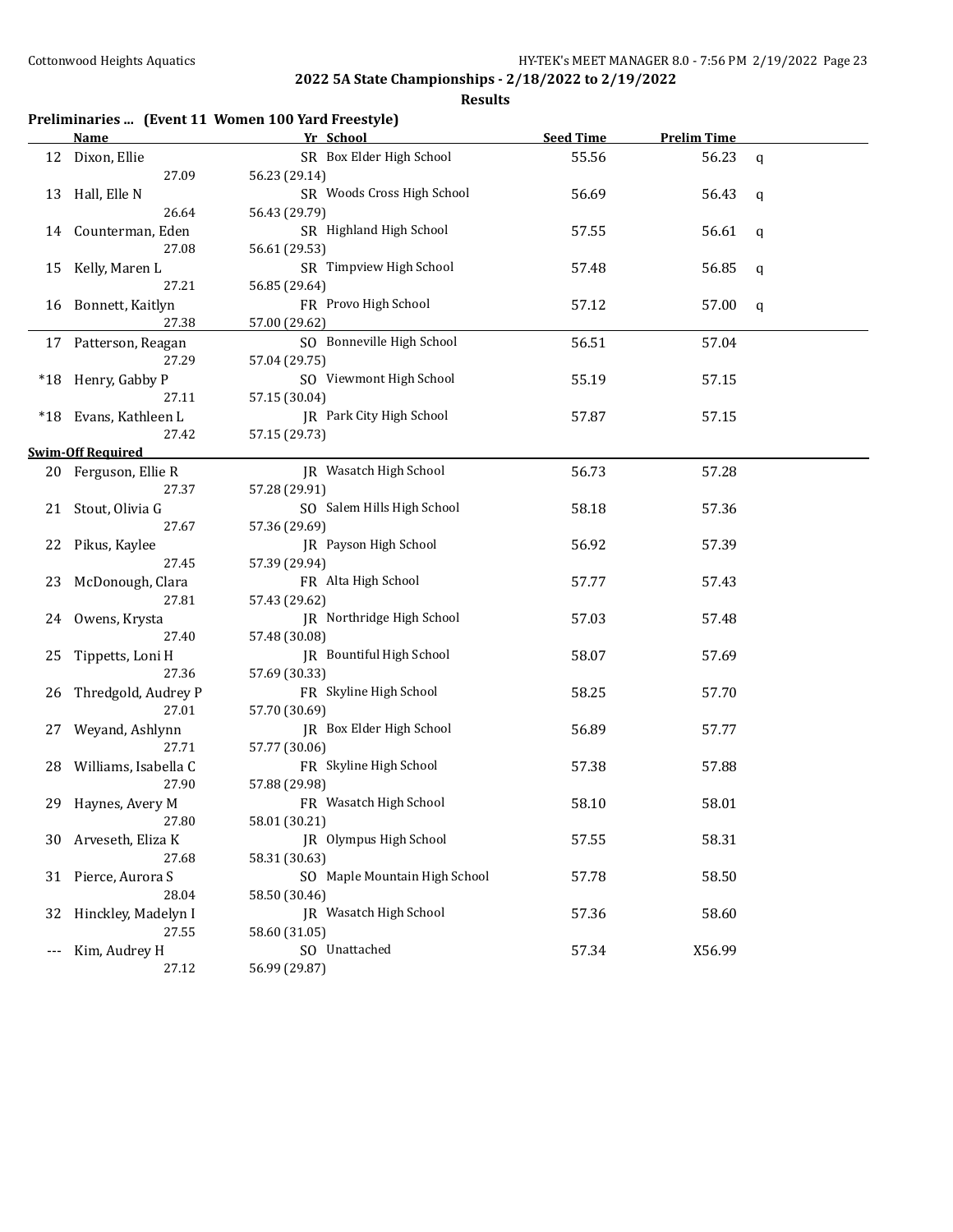|                  | Event 12 Men 100 Yard Freestyle |           |                                |                                    |                    |                    |   |
|------------------|---------------------------------|-----------|--------------------------------|------------------------------------|--------------------|--------------------|---|
|                  | <b>UT HS State:</b>             |           | $45.27$ # $2/8/2013$           | <b>Long M Gutierrez</b>            | <b>Brighton</b>    |                    |   |
|                  | <b>5A HS State:</b>             | $45.27$ * | 2/8/2013                       | <b>Long M Gutierrez</b>            | <b>Brighton</b>    |                    |   |
|                  |                                 |           | 44.95 ALLA All-American Auto   |                                    |                    |                    |   |
|                  |                                 |           | 45.73 ALLC All-American Consid |                                    |                    |                    |   |
|                  | Name                            |           |                                | Yr School                          | <b>Prelim Time</b> | <b>Finals Time</b> |   |
|                  |                                 |           |                                |                                    |                    |                    |   |
| A - Final        |                                 |           |                                |                                    |                    |                    |   |
|                  | *1 Scott, Braedon T             |           |                                | JR Cedar Valley High School        | 46.90              | 47.00              |   |
|                  |                                 | 22.33     | 47.00 (24.67)                  |                                    |                    |                    |   |
| $*1$             | Astle, Ethan J                  |           |                                | SR Olympus High School             | 47.26              | 47.00              |   |
|                  |                                 | 22.52     | 47.00 (24.48)                  |                                    |                    |                    |   |
| 3                | Czarnecki, Feliks G             |           |                                | JR Spanish Fork High School        | 48.10              | 48.09              |   |
|                  |                                 | 22.94     | 48.09 (25.15)                  |                                    |                    |                    |   |
|                  |                                 |           |                                |                                    |                    |                    |   |
| 4                | Kim, Bruce J                    |           |                                | SR Brighton High School            | 47.88              | 48.16              |   |
|                  |                                 | 22.79     | 48.16 (25.37)                  |                                    |                    |                    |   |
| 5                | Sinclair, Adam J                |           |                                | JR Skyline High School             | 48.55              | 48.32              |   |
|                  |                                 | 23.37     | 48.32 (24.95)                  |                                    |                    |                    |   |
| 6                | Nielson, Bridger G              |           |                                | JR Brighton High School            | 48.70              | 48.37              |   |
|                  |                                 | 22.87     | 48.37 (25.50)                  |                                    |                    |                    |   |
|                  |                                 |           |                                |                                    |                    |                    |   |
| 7.               | Williams, Noah D                |           |                                | SR Skyline High School             | 49.21              | 48.55              |   |
|                  |                                 | 23.25     | 48.55 (25.30)                  |                                    |                    |                    |   |
| 8                | McFarland, Sebi X               |           |                                | SR Timpview High School            | 49.33              | 49.78              |   |
|                  |                                 | 23.84     | 49.78 (25.94)                  |                                    |                    |                    |   |
| <b>B</b> - Final |                                 |           |                                |                                    |                    |                    |   |
|                  | 9 Nelson, Xander W              |           |                                | SR Brighton High School            | 49.38              | 49.49              |   |
|                  |                                 | 23.62     | 49.49 (25.87)                  |                                    |                    |                    |   |
|                  |                                 |           |                                |                                    |                    |                    |   |
| 10               | Tu, Kevin                       |           |                                | FR Skyline High School             | 49.70              | 49.51              |   |
|                  |                                 | 23.85     | 49.51 (25.66)                  |                                    |                    |                    |   |
|                  | 11 Chamberlain, Eric A          |           |                                | SO Viewmont High School            | 50.66              | 49.72              |   |
|                  |                                 | 23.82     | 49.72 (25.90)                  |                                    |                    |                    |   |
| 12               | Sorensen, Drew C                |           |                                | JR Skyline High School             | 49.84              | 49.94              |   |
|                  |                                 | 23.80     |                                |                                    |                    |                    |   |
|                  |                                 |           | 49.94 (26.14)                  |                                    |                    |                    |   |
| 13               | Ward, Ethan                     |           |                                | SR Box Elder High School           | 50.64              | 50.02              |   |
|                  |                                 | 23.27     | 50.02 (26.75)                  |                                    |                    |                    |   |
| 14               | Elgie, Keegan M                 |           |                                | FR Park City High School           | 50.47              | 50.43              |   |
|                  |                                 | 23.83     | 50.43 (26.60)                  |                                    |                    |                    |   |
|                  | 15 Vorwaller, Asher             |           |                                | SO Highland High School            | 50.06              | 50.55              |   |
|                  |                                 | 24.01     | 50.55 (26.54)                  |                                    |                    |                    |   |
|                  |                                 |           |                                |                                    |                    |                    |   |
|                  | 16 Hunter, Lee G                |           |                                | SR Woods Cross High School         | 50.51              | 51.11              |   |
|                  |                                 | 24.86     | 51.11 (26.25)                  |                                    |                    |                    |   |
|                  | Event 12 Men 100 Yard Freestyle |           |                                |                                    |                    |                    |   |
|                  | <b>UT HS State:</b>             |           | 2/8/2013<br>$\#$               |                                    |                    |                    |   |
|                  |                                 | 45.27     |                                | <b>Long M Gutierrez</b>            | <b>Brighton</b>    |                    |   |
|                  | <b>5A HS State:</b>             | $45.27$ * | 2/8/2013                       | <b>Long M Gutierrez</b>            | <b>Brighton</b>    |                    |   |
|                  |                                 |           | 44.95 ALLA All-American Auto   |                                    |                    |                    |   |
|                  |                                 |           | 45.73 ALLC All-American Consid |                                    |                    |                    |   |
|                  | <b>Name</b>                     |           |                                | Yr School                          | <b>Seed Time</b>   | <b>Prelim Time</b> |   |
|                  | <b>Preliminaries</b>            |           |                                |                                    |                    |                    |   |
|                  | 1 Scott, Braedon T              |           |                                | <b>IR</b> Cedar Valley High School | 48.73              | 46.90              | q |
|                  |                                 | 22.42     | 46.90 (24.48)                  |                                    |                    |                    |   |
|                  |                                 |           |                                |                                    |                    |                    |   |
|                  | 2 Astle, Ethan J                |           |                                | SR Olympus High School             | 47.60              | 47.26              | q |
|                  |                                 | 22.76     | 47.26 (24.50)                  |                                    |                    |                    |   |
| 3                | Kim, Bruce J                    |           |                                | SR Brighton High School            | 48.06              | 47.88              | q |
|                  |                                 | 22.63     | 47.88 (25.25)                  |                                    |                    |                    |   |
|                  |                                 |           |                                |                                    |                    |                    |   |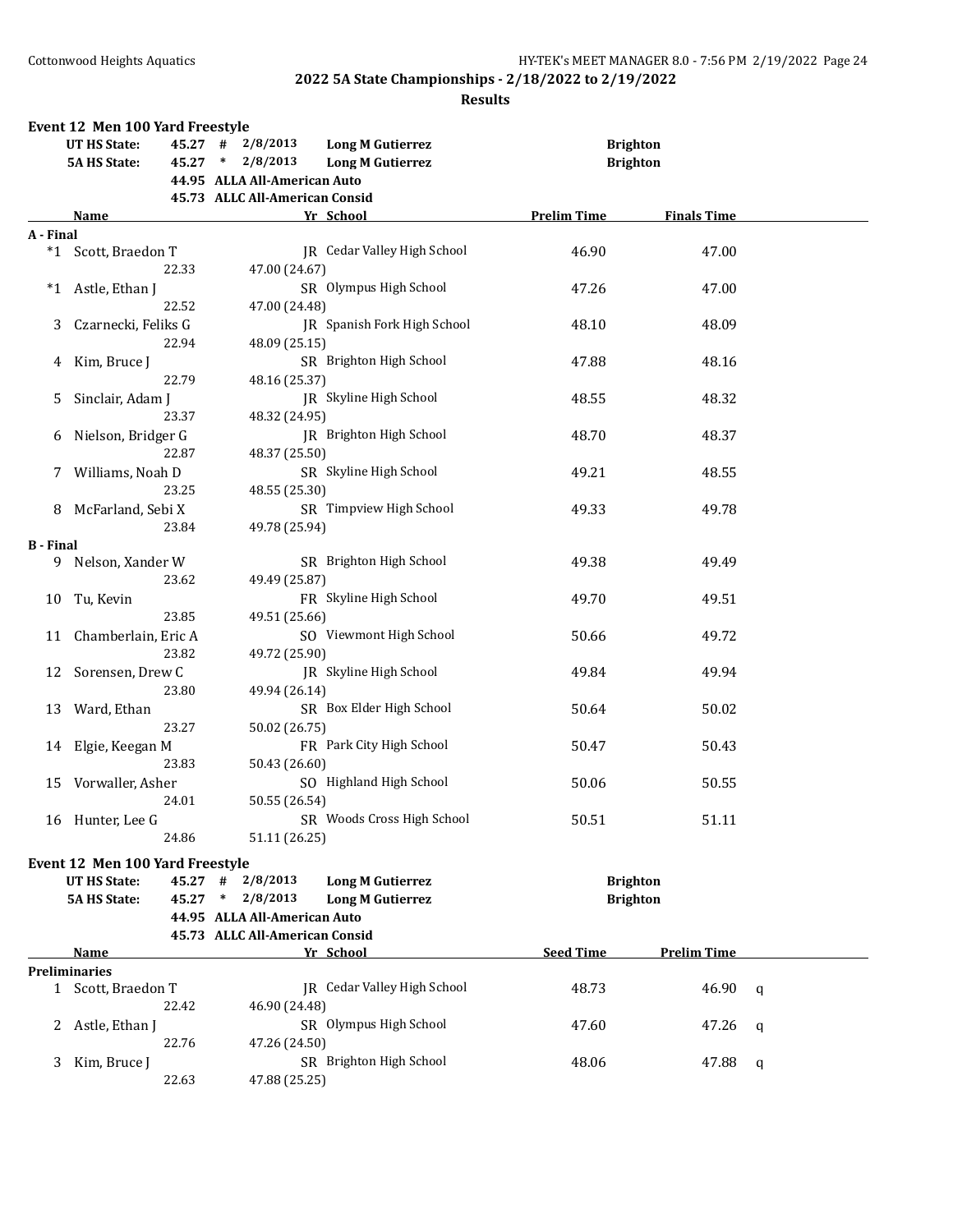**Results**

## **Preliminaries ... (Event 12 Men 100 Yard Freestyle)**

|    | <b>Name</b>                     | Yr School                                    | <b>Seed Time</b> | <b>Prelim Time</b> |             |
|----|---------------------------------|----------------------------------------------|------------------|--------------------|-------------|
| 4  | Czarnecki, Feliks G<br>23.54    | JR Spanish Fork High School<br>48.10 (24.56) | 48.46            | 48.10              | $\mathbf q$ |
| 5. | Sinclair, Adam J<br>23.21       | JR Skyline High School<br>48.55 (25.34)      | 49.52            | 48.55              | q           |
| 6  | Nielson, Bridger G<br>23.32     | JR Brighton High School<br>48.70 (25.38)     | 48.32            | 48.70              | q           |
| 7  | Williams, Noah D<br>23.38       | SR Skyline High School<br>49.21 (25.83)      | 49.71            | 49.21              | q           |
| 8  | McFarland, Sebi X<br>23.67      | SR Timpview High School<br>49.33 (25.66)     | 49.84            | 49.33              | q           |
| 9  | Nelson, Xander W<br>23.85       | SR Brighton High School<br>49.38 (25.53)     | 49.06            | 49.38              | q           |
| 10 | Riley, Oggie P<br>23.39         | JR Springville High School<br>49.51 (26.12)  | 48.86            | 49.51              | q           |
|    | 11 Tu, Kevin<br>23.87           | FR Skyline High School<br>49.70 (25.83)      | 49.38            | 49.70              | q           |
|    | 12 Sorensen, Drew C<br>23.53    | JR Skyline High School<br>49.84 (26.31)      | 51.11            | 49.84              | q           |
| 13 | Vorwaller, Asher<br>23.74       | SO Highland High School<br>50.06 (26.32)     | 50.80            | 50.06              | q           |
|    | 14 Elgie, Keegan M<br>23.86     | FR Park City High School<br>50.47 (26.61)    | 51.18            | 50.47              | q           |
| 15 | Hunter, Lee G<br>24.63          | SR Woods Cross High School<br>50.51 (25.88)  | 50.61            | 50.51              | q           |
| 16 | Ward, Ethan<br>23.85            | SR Box Elder High School<br>50.64 (26.79)    | 50.55            | 50.64              | q           |
|    | 17 Chamberlain, Eric A<br>24.20 | SO Viewmont High School<br>50.66 (26.46)     | 49.40            | 50.66              |             |
| 18 | Simis, Morgan M<br>24.31        | SR Wasatch High School<br>50.70 (26.39)      | 50.85            | 50.70              |             |
|    | 19 Richter, Zach<br>24.46       | SO Murray High School<br>50.99 (26.53)       | 48.57            | 50.99              |             |
| 20 | Anderson, Tyler G<br>24.43      | JR Park City High School<br>51.03 (26.60)    | 51.33            | 51.03              |             |
|    | 21 James, Max E<br>24.49        | SO Wasatch High School<br>51.04 (26.55)      | 50.72            | 51.04              |             |
|    | 22 Moore, Davis D<br>24.42      | SR Wasatch High School<br>51.30 (26.88)      | 51.77            | 51.30              |             |
| 23 | Okawa, Noah T<br>24.73          | FR Provo High School<br>51.36 (26.63)        | 51.19            | 51.36              |             |
|    | 24 Behrend, Spencer<br>24.55    | SR Payson High School<br>51.87 (27.32)       | 52.19            | 51.87              |             |
| 25 | Chomjak, Isaac R<br>24.39       | SO Woods Cross High School<br>52.06 (27.67)  | 51.89            | 52.06              |             |
| 26 | Gunn, Tyler R<br>24.77          | JR Bountiful High School<br>52.12 (27.35)    | 50.78            | 52.12              |             |
| 27 | Houser, Sean<br>25.42           | SO Springville High School<br>52.22 (26.80)  | 52.55            | 52.22              |             |
| 28 | Burnham, Brandon J<br>25.42     | SR Brighton High School<br>52.48 (27.06)     | 51.48            | 52.48              |             |
| 29 | Bodily, Cale J<br>24.95         | SR Box Elder High School<br>52.60 (27.65)    | 52.30            | 52.60              |             |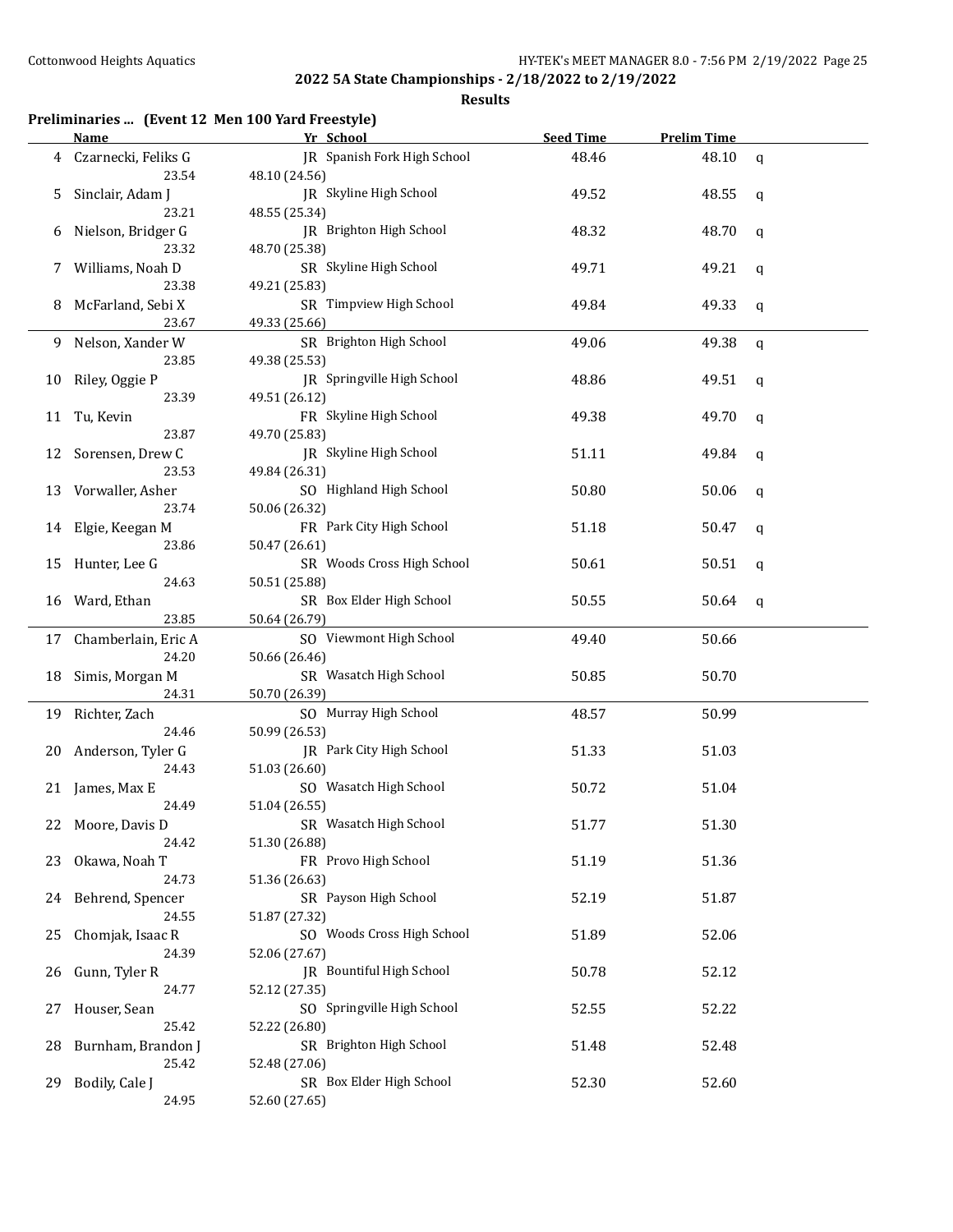|                  | Preliminaries  (Event 12 Men 100 Yard Freestyle)<br>Name | Yr School                          |                                    | <b>Seed Time</b>   | <b>Prelim Time</b> |  |
|------------------|----------------------------------------------------------|------------------------------------|------------------------------------|--------------------|--------------------|--|
| 30               | Courtney, Jaydon M                                       |                                    | SO Olympus High School             | 52.51              | 52.64              |  |
|                  | 25.01                                                    | 52.64 (27.63)                      |                                    |                    |                    |  |
| 31               | Gale, Porter                                             |                                    | SO Murray High School              | 52.70              | 52.69              |  |
|                  | 25.22                                                    | 52.69 (27.47)                      |                                    |                    |                    |  |
| 32               | Flores, Simon                                            |                                    | SO East High School                | 52.84              | 53.15              |  |
|                  | 25.16                                                    | 53.15 (27.99)                      |                                    |                    |                    |  |
|                  |                                                          |                                    |                                    |                    |                    |  |
|                  | Event 13 Women 500 Yard Freestyle                        |                                    |                                    |                    |                    |  |
|                  | <b>UT HS State:</b><br>4:56.96                           | 2/12/2011<br>#                     | <b>Amanda A Barrett</b>            |                    | <b>Brighton</b>    |  |
|                  | <b>5A HS State:</b><br>4:56.96                           | $\ast$<br>2/12/2011                | <b>Amanda A Barrett</b>            |                    | <b>Brighton</b>    |  |
|                  |                                                          | 4:52.19 ALLA All-American Auto     |                                    |                    |                    |  |
|                  |                                                          | 4:56.85 ALLC All-American Consid   |                                    |                    |                    |  |
|                  | Name                                                     | Yr School                          |                                    | <b>Prelim Time</b> | <b>Finals Time</b> |  |
| A - Final        |                                                          |                                    |                                    |                    |                    |  |
|                  | 1 MacWilliams, Colleen J                                 |                                    | SR Olympus High School             | 5:11.96            | 5:09.15            |  |
|                  | 27.52                                                    | 57.79 (30.27)                      | 1:28.76 (30.97)                    | 2:00.05 (31.29)    |                    |  |
|                  | 2:31.46 (31.41)                                          | 3:03.11 (31.65)                    | 3:34.94 (31.83)                    | 4:06.62 (31.68)    |                    |  |
|                  | 4:38.21 (31.59)                                          | 5:09.15 (30.94)                    | SR Olympus High School             |                    |                    |  |
| 2                | Lawson, Kaiya L<br>28.54                                 |                                    | 1:31.15(31.51)                     | 5:19.45            | 5:17.57            |  |
|                  |                                                          | 59.64 (31.10)                      |                                    | 2:03.65 (32.50)    |                    |  |
|                  | 2:36.23 (32.58)<br>4:46.42 (31.70)                       | 3:08.97 (32.74)                    | 3:42.07 (33.10)                    | 4:14.72 (32.65)    |                    |  |
|                  |                                                          | 5:17.57 (31.15)                    | FR Park City High School           |                    |                    |  |
| 3                | Lane, Gretchen D<br>29.62                                |                                    |                                    | 5:25.35            | 5:19.27            |  |
|                  |                                                          | 1:02.35 (32.73)                    | 1:35.35 (33.00)<br>3:46.22 (32.34) | 2:08.29 (32.94)    |                    |  |
|                  | 2:41.16 (32.87)<br>4:49.71 (31.14)                       | 3:13.88 (32.72)<br>5:19.27 (29.56) |                                    | 4:18.57 (32.35)    |                    |  |
|                  | 4 Bringard, Beca J                                       |                                    | SO Skyline High School             | 5:20.18            | 5:19.80            |  |
|                  | 29.12                                                    | 1:01.22 (32.10)                    | 1:33.74 (32.52)                    | 2:06.18 (32.44)    |                    |  |
|                  | 2:38.95 (32.77)                                          |                                    | 3:44.82 (32.97)                    | 4:17.35 (32.53)    |                    |  |
|                  |                                                          | 3:11.85 (32.90)                    |                                    |                    |                    |  |
|                  | 4:49.44 (32.09)<br>Decker, Elle A                        | 5:19.80 (30.36)                    | SR Viewmont High School            | 5:17.39            | 5:20.07            |  |
| 5.               | 27.62                                                    | 58.64 (31.02)                      | 1:30.68 (32.04)                    | 2:03.86 (33.18)    |                    |  |
|                  | 2:36.87 (33.01)                                          | 3:09.87 (33.00)                    | 3:43.28 (33.41)                    | 4:16.04 (32.76)    |                    |  |
|                  | 4:48.92 (32.88)                                          | 5:20.07 (31.15)                    |                                    |                    |                    |  |
| 6                | Bradley, Audrey M                                        |                                    | SO Brighton High School            | 5:21.77            | 5:21.98            |  |
|                  | 28.98                                                    | 1:00.54 (31.56)                    | 1:32.78 (32.24)                    | 2:05.57 (32.79)    |                    |  |
|                  | 2:38.52 (32.95)                                          | 3:11.54 (33.02)                    | 3:44.40 (32.86)                    | 4:17.91 (33.51)    |                    |  |
|                  | 4:50.86 (32.95)                                          | 5:21.98 (31.12)                    |                                    |                    |                    |  |
| 7                | Bulkley, Avery Q                                         |                                    | FR Payson High School              | 5:20.54            | 5:24.46            |  |
|                  | 29.34                                                    | 1:01.48 (32.14)                    | 1:34.24 (32.76)                    | 2:07.34 (33.10)    |                    |  |
|                  | 2:40.37 (33.03)                                          | 3:13.28 (32.91)                    | 3:46.27 (32.99)                    | 4:19.39 (33.12)    |                    |  |
|                  | 4:52.31 (32.92)                                          | 5:24.46 (32.15)                    |                                    |                    |                    |  |
| 8                | Plant, Ellinor S                                         |                                    | FR Highland High School            | 5:25.40            | 5:29.49            |  |
|                  | 28.86                                                    | 1:00.62 (31.76)                    | 1:33.48 (32.86)                    | 2:06.63 (33.15)    |                    |  |
|                  | 2:40.03 (33.40)                                          | 3:13.69 (33.66)                    | 3:47.88 (34.19)                    | 4:21.85 (33.97)    |                    |  |
|                  | 4:56.15 (34.30)                                          | 5:29.49 (33.34)                    |                                    |                    |                    |  |
| <b>B</b> - Final |                                                          |                                    |                                    |                    |                    |  |
|                  | 9 Keller, Campbell J                                     |                                    | SO Olympus High School             | 5:27.38            | 5:24.52            |  |
|                  | 28.71                                                    | 1:00.06(31.35)                     | 1:32.19 (32.13)                    | 2:04.48 (32.29)    |                    |  |
|                  | 2:37.15 (32.67)                                          | 3:10.23 (33.08)                    | 3:43.66 (33.43)                    | 4:17.42 (33.76)    |                    |  |
|                  | 4:51.66 (34.24)                                          | 5:24.52 (32.86)                    |                                    |                    |                    |  |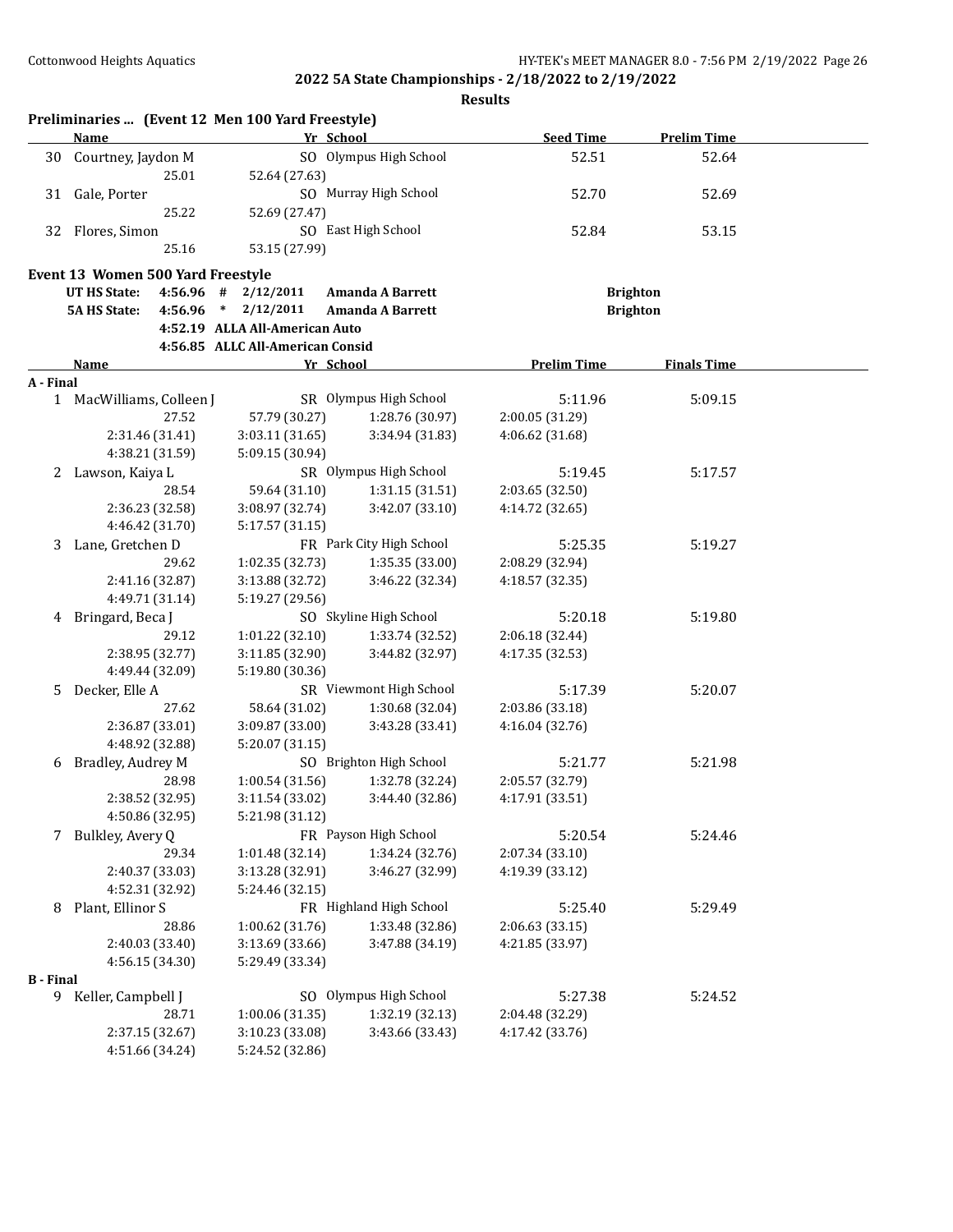|    | B - Final  (Event 13 Women 500 Yard Freestyle) |                                  |                               |                    |                    |              |
|----|------------------------------------------------|----------------------------------|-------------------------------|--------------------|--------------------|--------------|
|    | <b>Name</b>                                    | Yr School                        |                               | <b>Prelim Time</b> | <b>Finals Time</b> |              |
| 10 | Riding, Coco I                                 |                                  | FR Spanish Fork High School   | 5:26.80            | 5:26.34            |              |
|    | 28.35                                          | 59.98 (31.63)                    | 1:32.58 (32.60)               | 2:05.98 (33.40)    |                    |              |
|    | 2:40.07 (34.09)                                | 3:14.13 (34.06)                  | 3:47.78 (33.65)               | 4:21.58 (33.80)    |                    |              |
|    | 4:55.34 (33.76)                                | 5:26.34 (31.00)                  |                               |                    |                    |              |
| 11 | Snyder, Lauren S                               |                                  | SR Wasatch High School        | 5:33.57            | 5:26.65            |              |
|    | 29.52                                          | 1:01.23 (31.71)                  | 1:33.68 (32.45)               | 2:06.56 (32.88)    |                    |              |
|    | 2:39.53 (32.97)                                | 3:13.03 (33.50)                  | 3:47.26 (34.23)               | 4:21.52 (34.26)    |                    |              |
|    | 4:54.22 (32.70)                                | 5:26.65 (32.43)                  |                               |                    |                    |              |
|    | 12 Hicken, Ashlyn                              |                                  | SR Wasatch High School        | 5:34.55            | 5:35.88            |              |
|    | 29.44                                          | 1:01.74 (32.30)                  | 1:35.42 (33.68)               | 2:09.41 (33.99)    |                    |              |
|    | 2:43.98 (34.57)                                | 3:18.55 (34.57)                  | 3:53.48 (34.93)               | 4:28.24 (34.76)    |                    |              |
|    | 5:02.45 (34.21)                                | 5:35.88 (33.43)                  |                               |                    |                    |              |
| 13 | Bassett, Addi                                  |                                  | SR Maple Mountain High School | 5:35.41            | 5:36.92            |              |
|    | 30.15                                          | 1:03.02 (32.87)                  | 1:36.77 (33.75)               | 2:10.92 (34.15)    |                    |              |
|    | 2:45.75 (34.83)                                | 3:19.96 (34.21)                  | 3:54.59 (34.63)               | 4:28.79 (34.20)    |                    |              |
|    | 5:03.31 (34.52)                                | 5:36.92 (33.61)                  |                               |                    |                    |              |
|    | 14 Maccabee, Madelyn M                         |                                  | SO Springville High School    | 5:38.61            | 5:39.19            |              |
|    | 30.98                                          | 1:04.97 (33.99)                  | 1:39.73 (34.76)               | 2:14.63 (34.90)    |                    |              |
|    | 2:49.09 (34.46)                                | 3:23.81 (34.72)                  | 3:58.59 (34.78)               | 4:33.15 (34.56)    |                    |              |
|    | 5:06.78 (33.63)                                | 5:39.19 (32.41)                  |                               |                    |                    |              |
| 15 | Harris, Raiden R                               |                                  | FR Timpanogos High School     | 5:38.03            | 5:41.82            |              |
|    | 30.54                                          | 1:04.22 (33.68)                  | 1:38.69 (34.47)               | 2:14.13 (35.44)    |                    |              |
|    | 2:49.03 (34.90)                                | 3:24.57 (35.54)                  | 3:59.88 (35.31)               | 4:34.90 (35.02)    |                    |              |
|    | 5:09.48 (34.58)                                | 5:41.82 (32.34)                  |                               |                    |                    |              |
| 16 | Davis, Rebecca L                               |                                  | SR Skyline High School        | 5:40.03            | 5:42.11            |              |
|    | 30.29                                          | 1:03.55 (33.26)                  | 1:37.64 (34.09)               | 2:12.05 (34.41)    |                    |              |
|    | 2:47.01 (34.96)                                | 3:21.99 (34.98)                  | 3:57.39 (35.40)               | 4:33.61 (36.22)    |                    |              |
|    | 5:09.52 (35.91)                                | 5:42.11 (32.59)                  |                               |                    |                    |              |
|    | Event 13 Women 500 Yard Freestyle              |                                  |                               |                    |                    |              |
|    | <b>UT HS State:</b><br>4:56.96 #               | 2/12/2011                        | <b>Amanda A Barrett</b>       |                    | <b>Brighton</b>    |              |
|    | <b>5A HS State:</b><br>4:56.96 *               | 2/12/2011                        | Amanda A Barrett              |                    | <b>Brighton</b>    |              |
|    |                                                | 4:52.19 ALLA All-American Auto   |                               |                    |                    |              |
|    |                                                | 4:56.85 ALLC All-American Consid |                               |                    |                    |              |
|    | Name                                           | Yr School                        |                               | <b>Seed Time</b>   | <b>Prelim Time</b> |              |
|    | <b>Preliminaries</b>                           |                                  |                               |                    |                    |              |
|    | 1 MacWilliams, Colleen J                       |                                  | SR Olympus High School        | 5:10.18            | 5:11.96            | q            |
|    | 27.49                                          | 58.01 (30.52)                    | 1:29.46 (31.45)               | 2:00.97 (31.51)    |                    |              |
|    | 2:32.47 (31.50)                                | 3:03.95 (31.48)                  | 3:36.10 (32.15)               | 4:08.21 (32.11)    |                    |              |
|    | 4:40.38 (32.17)                                | 5:11.96 (31.58)                  |                               |                    |                    |              |
|    | 2 Decker, Elle A                               |                                  | SR Viewmont High School       | 5:25.83            | 5:17.39            | q            |
|    | 28.08                                          | 59.02 (30.94)                    | 1:30.65 (31.63)               | 2:02.61 (31.96)    |                    |              |
|    | 2:34.86 (32.25)                                | 3:07.30 (32.44)                  | 3:40.18 (32.88)               | 4:13.25 (33.07)    |                    |              |
|    | 4:45.94 (32.69)                                | 5:17.39 (31.45)                  |                               |                    |                    |              |
| 3  | Lawson, Kaiya L                                |                                  | SR Olympus High School        | 5:19.81            | 5:19.45            | $\mathsf{q}$ |
|    | 27.79                                          | 59.19 (31.40)                    | 1:31.16 (31.97)               | 2:03.30 (32.14)    |                    |              |
|    | 2:35.61 (32.31)                                | 3:08.35 (32.74)                  | 3:41.36 (33.01)               | 4:14.60 (33.24)    |                    |              |
|    | 4:47.33 (32.73)                                | 5:19.45 (32.12)                  |                               |                    |                    |              |
| 4  | Bringard, Beca J                               |                                  | SO Skyline High School        | 5:32.99            | 5:20.18            | $\mathbf q$  |
|    | 29.38                                          | 1:01.64 (32.26)                  | 1:34.09 (32.45)               | 2:06.89 (32.80)    |                    |              |
|    | 2:39.51 (32.62)                                | 3:12.23 (32.72)                  | 3:44.83 (32.60)               | 4:17.48 (32.65)    |                    |              |
|    | 4:49.52 (32.04)                                | 5:20.18 (30.66)                  |                               |                    |                    |              |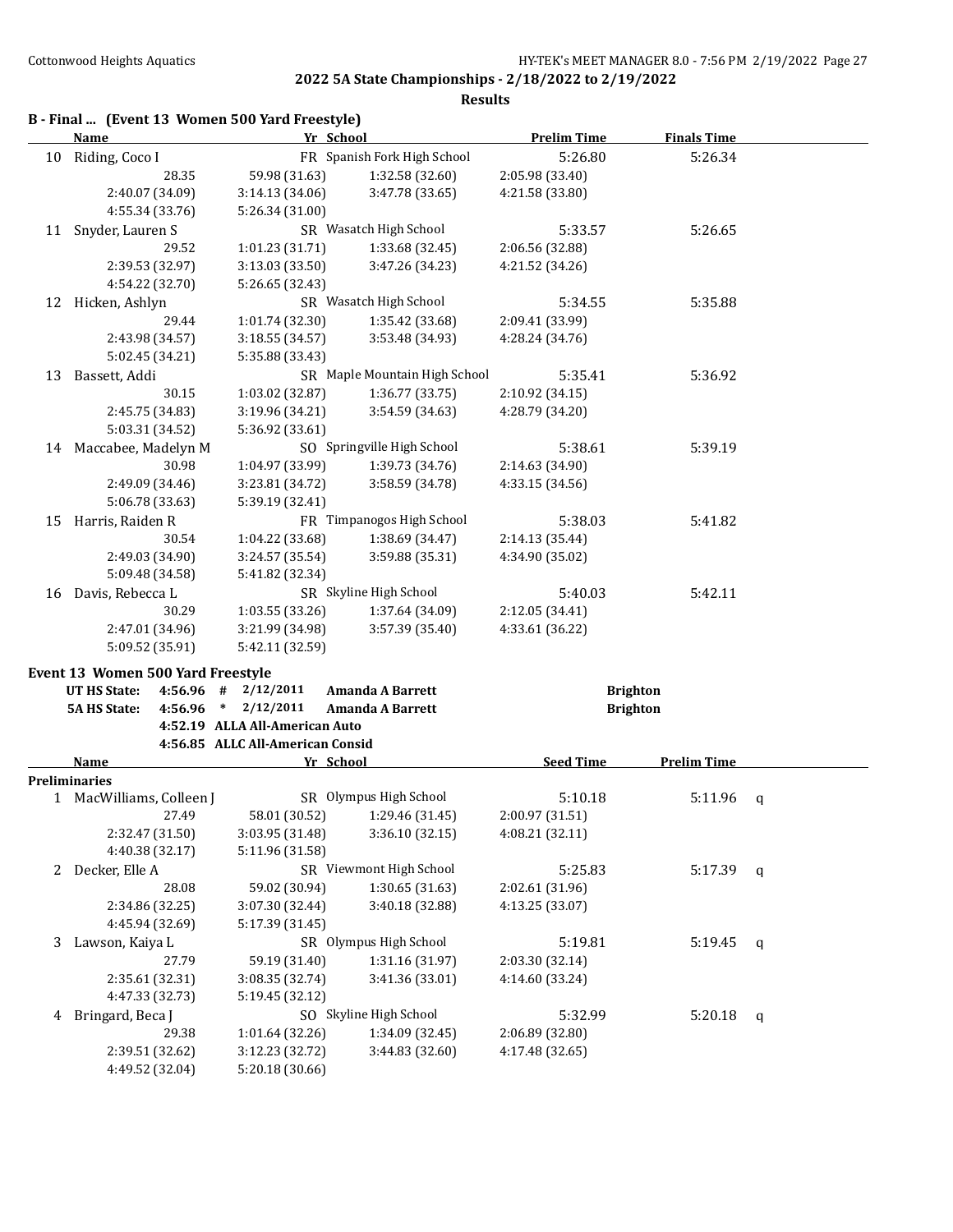|    | Preliminaries  (Event 13 Women 500 Yard Freestyle)<br>Name | Yr School       |                               | <b>Seed Time</b> | <b>Prelim Time</b> |              |
|----|------------------------------------------------------------|-----------------|-------------------------------|------------------|--------------------|--------------|
| 5  | Bulkley, Avery Q                                           |                 | FR Payson High School         | 5:24.56          | 5:20.54            | $\mathsf{q}$ |
|    | 29.19                                                      | 1:00.94 (31.75) | 1:33.16 (32.22)               | 2:05.71 (32.55)  |                    |              |
|    | 2:38.55 (32.84)                                            | 3:11.44 (32.89) | 3:44.34 (32.90)               | 4:17.22 (32.88)  |                    |              |
|    | 4:49.84 (32.62)                                            | 5:20.54 (30.70) |                               |                  |                    |              |
| 6  | Bradley, Audrey M                                          |                 | SO Brighton High School       | 5:22.45          | $5:21.77$ q        |              |
|    | 29.33                                                      | 1:01.42 (32.09) | 1:33.68 (32.26)               | 2:06.05 (32.37)  |                    |              |
|    | 2:38.53 (32.48)                                            | 3:11.41 (32.88) | 3:43.95 (32.54)               | 4:16.86 (32.91)  |                    |              |
|    | 4:50.07 (33.21)                                            | 5:21.77 (31.70) |                               |                  |                    |              |
| 7  | Lane, Gretchen D                                           |                 | FR Park City High School      | 5:22.88          | 5:25.35            | q            |
|    | 29.37                                                      | 1:02.32 (32.95) | 1:36.39 (34.07)               | 2:09.90 (33.51)  |                    |              |
|    | 2:43.21 (33.31)                                            | 3:16.47 (33.26) | 3:49.34 (32.87)               | 4:22.18 (32.84)  |                    |              |
|    | 4:54.88 (32.70)                                            | 5:25.35 (30.47) |                               |                  |                    |              |
| 8  | Plant, Ellinor S                                           |                 | FR Highland High School       | 5:30.57          | 5:25.40            | q            |
|    | 29.50                                                      | 1:01.82 (32.32) | 1:35.27 (33.45)               | 2:08.71 (33.44)  |                    |              |
|    | 2:41.95 (33.24)                                            | 3:15.15 (33.20) | 3:48.22 (33.07)               | 4:21.30 (33.08)  |                    |              |
|    | 4:54.27 (32.97)                                            | 5:25.40 (31.13) |                               |                  |                    |              |
| 9. | Riding, Coco I                                             |                 | FR Spanish Fork High School   | 5:26.59          | 5:26.80            | q            |
|    | 28.51                                                      | 59.63 (31.12)   | 1:32.08 (32.45)               | 2:05.19 (33.11)  |                    |              |
|    | 2:38.74 (33.55)                                            | 3:12.64 (33.90) | 3:46.73 (34.09)               | 4:21.11 (34.38)  |                    |              |
|    | 4:54.83 (33.72)                                            | 5:26.80 (31.97) |                               |                  |                    |              |
| 10 | Keller, Campbell J                                         |                 | SO Olympus High School        | 5:25.20          | 5:27.38            | q            |
|    | 29.43                                                      | 1:01.69 (32.26) | 1:34.51 (32.82)               | 2:07.48 (32.97)  |                    |              |
|    | 2:40.16 (32.68)                                            | 3:13.24 (33.08) | 3:46.65 (33.41)               | 4:20.44 (33.79)  |                    |              |
|    | 4:54.22 (33.78)                                            | 5:27.38 (33.16) |                               |                  |                    |              |
| 11 | Snyder, Lauren S                                           |                 | SR Wasatch High School        | 5:27.54          | 5:33.57            | q            |
|    | 29.25                                                      | 1:00.58 (31.33) | 1:32.77 (32.19)               | 2:06.00 (33.23)  |                    |              |
|    | 2:39.81 (33.81)                                            | 3:14.75 (34.94) | 3:49.18 (34.43)               | 4:24.34 (35.16)  |                    |              |
|    | 4:59.26 (34.92)                                            | 5:33.57 (34.31) |                               |                  |                    |              |
|    | 12 Hicken, Ashlyn                                          |                 | SR Wasatch High School        | 5:33.63          | 5:34.55            | q            |
|    | 29.49                                                      | 1:01.56 (32.07) | 1:34.66 (33.10)               | 2:08.40 (33.74)  |                    |              |
|    | 2:42.53 (34.13)                                            | 3:16.59 (34.06) | 3:51.05 (34.46)               | 4:25.83 (34.78)  |                    |              |
|    | 5:00.63 (34.80)                                            | 5:34.55 (33.92) |                               |                  |                    |              |
| 13 | Bassett, Addi                                              |                 | SR Maple Mountain High School | 5:33.36          | 5:35.41            | $\mathsf{q}$ |
|    | 30.00                                                      | 1:02.46 (32.46) | 1:35.76 (33.30)               | 2:09.08 (33.32)  |                    |              |
|    | 2:42.90 (33.82)                                            | 3:17.07 (34.17) | 3:51.59 (34.52)               | 4:26.46 (34.87)  |                    |              |
|    | 5:01.22 (34.76)                                            | 5:35.41 (34.19) |                               |                  |                    |              |
|    | 14 Harris, Raiden R                                        |                 | FR Timpanogos High School     | 5:44.48          | 5:38.03            |              |
|    | 31.02                                                      | 1:04.92 (33.90) | 1:39.22 (34.30)               | 2:13.82 (34.60)  |                    | q            |
|    | 2:47.90 (34.08)                                            | 3:23.06 (35.16) | 3:57.27 (34.21)               | 4:31.38 (34.11)  |                    |              |
|    | 5:05.06 (33.68)                                            | 5:38.03 (32.97) |                               |                  |                    |              |
| 15 | Maccabee, Madelyn M                                        |                 | SO Springville High School    | 5:40.02          | 5:38.61            |              |
|    | 31.06                                                      | 1:04.41 (33.35) | 1:38.77 (34.36)               | 2:13.83 (35.06)  |                    | q            |
|    | 2:48.32 (34.49)                                            | 3:22.88 (34.56) | 3:58.03 (35.15)               | 4:32.44 (34.41)  |                    |              |
|    | 5:05.84 (33.40)                                            | 5:38.61 (32.77) |                               |                  |                    |              |
|    | 16 Davis, Rebecca L                                        |                 | SR Skyline High School        | 5:37.33          | 5:40.03            |              |
|    | 30.36                                                      | 1:03.55 (33.19) | 1:37.94 (34.39)               | 2:12.56 (34.62)  |                    | q            |
|    | 2:47.23 (34.67)                                            | 3:22.27 (35.04) | 3:57.39 (35.12)               | 4:33.01 (35.62)  |                    |              |
|    | 5:07.25 (34.24)                                            | 5:40.03 (32.78) |                               |                  |                    |              |
|    |                                                            |                 | FR Skyline High School        |                  |                    |              |
|    | 17 Hale, Susanna                                           |                 |                               | 5:45.14          | 5:40.44            |              |
|    | 30.85                                                      | 1:04.93 (34.08) | 1:39.08 (34.15)               | 2:13.75 (34.67)  |                    |              |
|    | 2:48.13 (34.38)                                            | 3:23.18 (35.05) | 3:58.41 (35.23)               | 4:32.88 (34.47)  |                    |              |
|    | 5:07.85 (34.97)                                            | 5:40.44 (32.59) |                               |                  |                    |              |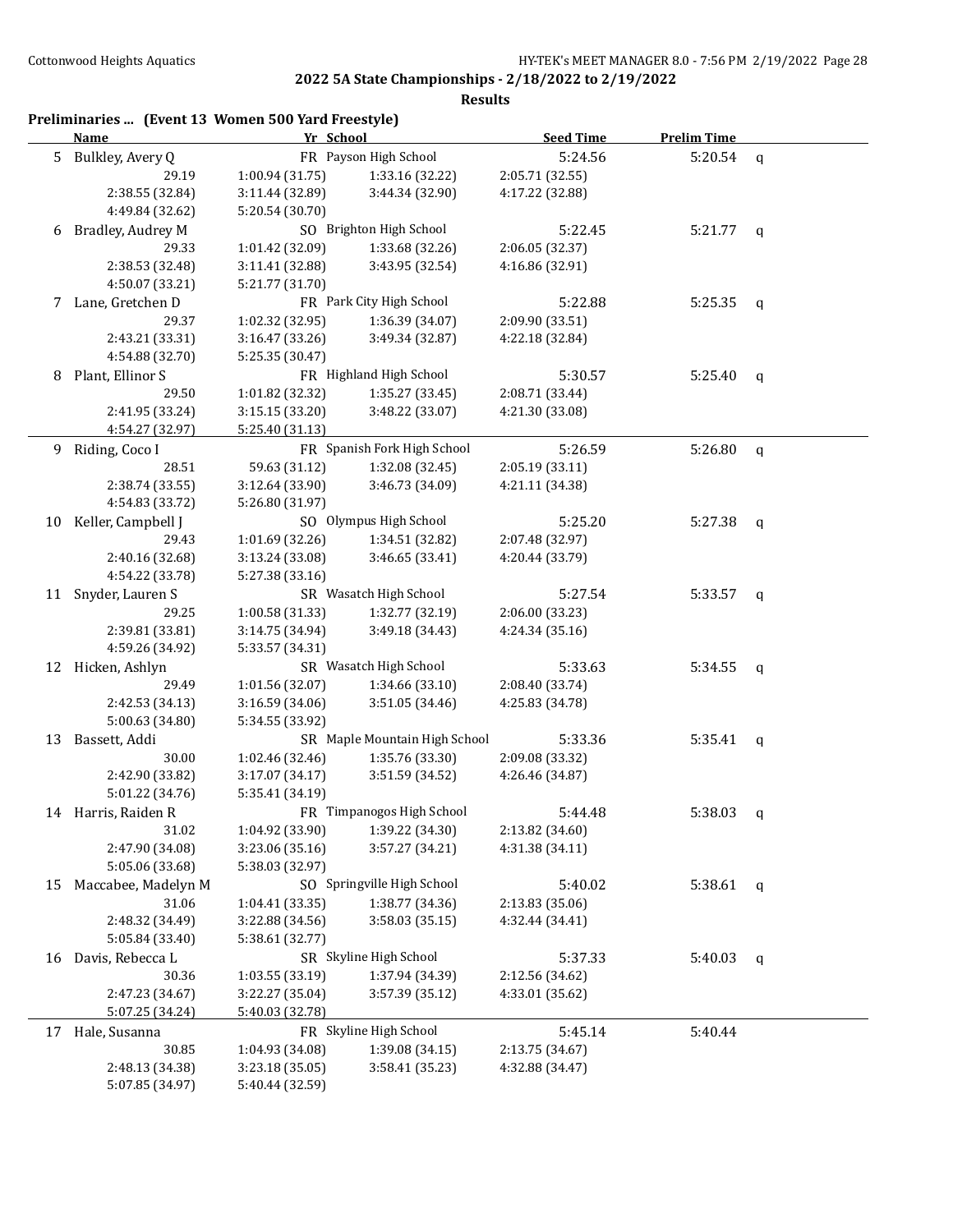|    | Preliminaries  (Event 13 Women 500 Yard Freestyle)<br><b>Name</b> | Yr School       |                               | <b>Seed Time</b> | <b>Prelim Time</b> |  |
|----|-------------------------------------------------------------------|-----------------|-------------------------------|------------------|--------------------|--|
| 18 | Walton, Maren                                                     |                 | SO Murray High School         | 5:43.61          | 5:40.64            |  |
|    | 30.55                                                             | 1:04.22 (33.67) | 1:39.01 (34.79)               | 2:13.99 (34.98)  |                    |  |
|    | 2:48.97 (34.98)                                                   | 3:23.78 (34.81) | 3:58.35 (34.57)               | 4:33.56 (35.21)  |                    |  |
|    | 5:08.26 (34.70)                                                   | 5:40.64 (32.38) |                               |                  |                    |  |
| 19 | Boyer, Ellie P                                                    |                 | SO Springville High School    | 5:36.87          | 5:41.52            |  |
|    | 29.74                                                             | 1:03.35 (33.61) | 1:37.45 (34.10)               | 2:12.09 (34.64)  |                    |  |
|    | 2:47.05 (34.96)                                                   | 3:21.87 (34.82) | 3:56.91 (35.04)               | 4:31.83 (34.92)  |                    |  |
|    | 5:06.74 (34.91)                                                   | 5:41.52 (34.78) |                               |                  |                    |  |
| 20 | Donovan, Elle A                                                   |                 | JR Park City High School      | 5:50.43          | 5:43.00            |  |
|    | 30.40                                                             | 1:04.33 (33.93) | 1:39.16 (34.83)               | 2:13.97 (34.81)  |                    |  |
|    | 2:49.38 (35.41)                                                   | 3:24.61 (35.23) | 3:59.88 (35.27)               | 4:35.88 (36.00)  |                    |  |
|    | 5:10.34 (34.46)                                                   | 5:43.00 (32.66) |                               |                  |                    |  |
|    | 21 Lay, Emma                                                      |                 | SR Wasatch High School        | 5:49.69          | 5:43.65            |  |
|    | 29.91                                                             | 1:02.78 (32.87) | 1:37.48 (34.70)               | 2:12.40 (34.92)  |                    |  |
|    | 2:47.86 (35.46)                                                   | 3:23.08 (35.22) | 3:59.06 (35.98)               | 4:35.13 (36.07)  |                    |  |
|    | 5:10.86 (35.73)                                                   | 5:43.65 (32.79) |                               |                  |                    |  |
|    | 22 Jonart, Sage                                                   |                 | SR Skyline High School        | 5:38.06          | 5:44.22            |  |
|    | 31.17                                                             | 1:05.21 (34.04) | 1:39.49 (34.28)               | 2:14.18 (34.69)  |                    |  |
|    | 2:49.08 (34.90)                                                   | 3:24.48 (35.40) | 3:59.50 (35.02)               | 4:34.56 (35.06)  |                    |  |
|    | 5:09.63 (35.07)                                                   | 5:44.22 (34.59) |                               |                  |                    |  |
|    | 23 Lebold, Emily E                                                |                 | SR Park City High School      | 5:41.31          | 5:44.48            |  |
|    | 29.76                                                             | 1:02.64 (32.88) | 1:36.64 (34.00)               | 2:11.43 (34.79)  |                    |  |
|    | 2:46.77 (35.34)                                                   | 3:22.09 (35.32) | 3:57.50 (35.41)               | 4:32.96 (35.46)  |                    |  |
|    | 5:09.08 (36.12)                                                   | 5:44.48 (35.40) |                               |                  |                    |  |
|    | 24 Hollingshaus, Della                                            |                 | JR Highland High School       | 5:50.27          | 5:46.56            |  |
|    | 31.55                                                             | 1:05.95 (34.40) | 1:41.64 (35.69)               | 2:17.03 (35.39)  |                    |  |
|    |                                                                   |                 |                               |                  |                    |  |
|    | 2:52.35 (35.32)<br>5:13.95 (34.97)                                | 3:27.33 (34.98) | 4:02.96 (35.63)               | 4:38.98 (36.02)  |                    |  |
|    |                                                                   | 5:46.56 (32.61) |                               |                  |                    |  |
| 25 | Cazier, Megan N                                                   |                 | SO Maple Mountain High School | 5:35.85          | 5:47.33            |  |
|    | 29.34                                                             | 1:01.80 (32.46) | 1:35.77 (33.97)               | 2:10.22 (34.45)  |                    |  |
|    | 2:45.46 (35.24)                                                   | 3:21.56 (36.10) | 3:58.33 (36.77)               | 4:35.39 (37.06)  |                    |  |
|    | 5:12.04 (36.65)                                                   | 5:47.33 (35.29) |                               |                  |                    |  |
| 26 | Harris, Izzy O                                                    |                 | FR Viewmont High School       | 5:46.28          | 5:49.58            |  |
|    | 29.87                                                             | 1:03.90 (34.03) | 1:39.28 (35.38)               | 2:15.83 (36.55)  |                    |  |
|    | 2:51.84 (36.01)                                                   | 3:27.85 (36.01) | 4:04.55 (36.70)               | 4:41.24 (36.69)  |                    |  |
|    | 5:16.30 (35.06)                                                   | 5:49.58 (33.28) |                               |                  |                    |  |
| 27 | Brown, Addison L                                                  |                 | SO Orem High School           | 5:52.89          | 5:50.15            |  |
|    | 30.87                                                             | 1:05.05 (34.18) | 1:39.70 (34.65)               | 2:14.63 (34.93)  |                    |  |
|    | 2:50.37 (35.74)                                                   | 3:26.57 (36.20) | 4:02.93 (36.36)               | 4:39.10 (36.17)  |                    |  |
|    | 5:14.81 (35.71)                                                   | 5:50.15 (35.34) |                               |                  |                    |  |
| 28 | Smith, Rilynn M                                                   |                 | SO Lehi High School           | 5:52.20          | 5:51.21            |  |
|    | 29.78                                                             | 1:03.98 (34.20) | 1:39.72 (35.74)               | 2:15.96 (36.24)  |                    |  |
|    | 2:51.86 (35.90)                                                   | 3:28.63 (36.77) | 4:04.97 (36.34)               | 4:41.42 (36.45)  |                    |  |
|    | 5:17.52 (36.10)                                                   | 5:51.21 (33.69) |                               |                  |                    |  |
| 29 | Lane, Bridget J                                                   |                 | SO Park City High School      | 5:40.68          | 5:55.04            |  |
|    | 31.33                                                             | 1:06.13 (34.80) | 1:41.98 (35.85)               | 2:18.14 (36.16)  |                    |  |
|    | 2:54.34 (36.20)                                                   | 3:30.79 (36.45) | 4:07.13 (36.34)               | 4:43.42 (36.29)  |                    |  |
|    | 5:19.46 (36.04)                                                   | 5:55.04 (35.58) |                               |                  |                    |  |
| 30 | Hodgkinson, Bailey                                                |                 | SR Box Elder High School      | 5:51.76          | 5:55.15            |  |
|    | 31.55                                                             | 1:06.73 (35.18) | 1:42.39 (35.66)               | 2:18.84 (36.45)  |                    |  |
|    | 2:54.53 (35.69)                                                   | 3:30.46 (35.93) | 4:06.66 (36.20)               | 4:43.65 (36.99)  |                    |  |
|    | 5:20.72 (37.07)                                                   | 5:55.15 (34.43) |                               |                  |                    |  |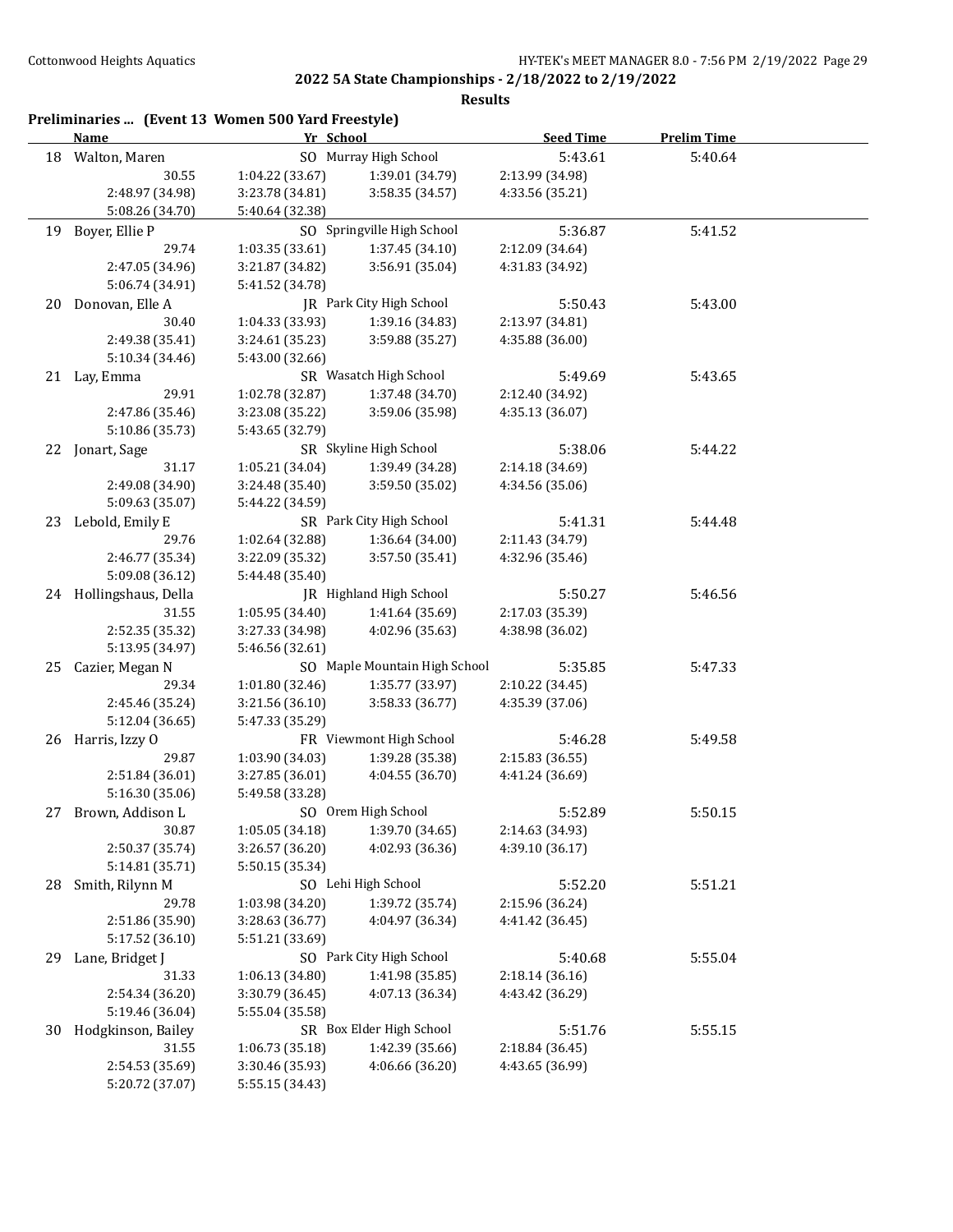|                  | <b>Name</b>                                            | Preliminaries  (Event 13 Women 500 Yard Freestyle) | Yr School                  | <b>Seed Time</b>   | <b>Prelim Time</b> |  |
|------------------|--------------------------------------------------------|----------------------------------------------------|----------------------------|--------------------|--------------------|--|
|                  | 31 Tanner, Angie                                       |                                                    | <b>IR</b> East High School | 5:45.85            | 5:56.19            |  |
|                  | 29.76                                                  | 1:02.79 (33.03)                                    | 1:37.96 (35.17)            | 2:14.29 (36.33)    |                    |  |
|                  | 2:50.43 (36.14)                                        | 3:27.95 (37.52)                                    | 4:05.52 (37.57)            | 4:43.11 (37.59)    |                    |  |
|                  | 5:19.53 (36.42)                                        | 5:56.19 (36.66)                                    |                            |                    |                    |  |
| 32               | Dominguez, Emily                                       |                                                    | JR Cottonwood High School  | 5:50.42            | 6:01.40            |  |
|                  | 31.08                                                  | 1:05.38 (34.30)                                    | 1:40.93 (35.55)            | 2:16.90 (35.97)    |                    |  |
|                  | 2:53.82 (36.92)                                        | 3:31.19 (37.37)                                    | 4:08.91 (37.72)            | 4:47.18 (38.27)    |                    |  |
|                  | 5:24.65 (37.47)                                        | 6:01.40 (36.75)                                    |                            |                    |                    |  |
|                  |                                                        |                                                    |                            |                    |                    |  |
|                  | Event 14 Men 500 Yard Freestyle<br><b>UT HS State:</b> | 2/20/2021<br>$4:30.06$ #                           | <b>Tanner Nelson</b>       | <b>Bigham</b>      |                    |  |
|                  | <b>5A HS State:</b><br>4:32.53                         | $*$ 2/12/2016                                      | <b>Drew Bonner</b>         |                    | Viewmont           |  |
|                  |                                                        | 4:28.38 ALLA All-American Auto                     |                            |                    |                    |  |
|                  |                                                        | 4:33.10 ALLC All-American Consid                   |                            |                    |                    |  |
|                  | <b>Name</b>                                            |                                                    | Yr School                  | <b>Prelim Time</b> | <b>Finals Time</b> |  |
| A - Final        |                                                        |                                                    |                            |                    |                    |  |
|                  | 1 Detjen, Daniel p                                     |                                                    | SR Brighton High School    | 4:41.34            | 4:38.75            |  |
|                  | 25.16                                                  | 52.45 (27.29)                                      | 1:20.43 (27.98)            | 1:49.04 (28.61)    |                    |  |
|                  | 2:17.72 (28.68)                                        | 2:46.38 (28.66)                                    | 3:15.07 (28.69)            | 3:43.98 (28.91)    |                    |  |
|                  | 4:11.92 (27.94)                                        | 4:38.75 (26.83)                                    |                            |                    |                    |  |
| 2                | Quackenbush, Matt D                                    |                                                    | SR Olympus High School     | 4:42.95            | 4:41.70            |  |
|                  | 25.91                                                  | 53.69 (27.78)                                      | 1:22.20 (28.51)            | 1:50.75(28.55)     |                    |  |
|                  | 2:19.54 (28.79)                                        | 2:48.62 (29.08)                                    | 3:17.51 (28.89)            | 3:46.02 (28.51)    |                    |  |
|                  | 4:14.22 (28.20)                                        | 4:41.70 (27.48)                                    |                            |                    |                    |  |
| 3                | Fiscus, Ralph M                                        |                                                    | JR Park City High School   | 4:44.51            | 4:43.50            |  |
|                  | 25.22                                                  | 52.69 (27.47)                                      | 1:21.19 (28.50)            | 1:50.46 (29.27)    |                    |  |
|                  | 2:20.08 (29.62)                                        | 2:49.25 (29.17)                                    | 3:18.10 (28.85)            | 3:47.16 (29.06)    |                    |  |
|                  | 4:15.96 (28.80)                                        | 4:43.50 (27.54)                                    |                            |                    |                    |  |
| 4                | Stewart, Alexander D                                   |                                                    | SO Skyline High School     | 4:41.88            | 4:44.86            |  |
|                  | 25.40                                                  | 52.85 (27.45)                                      | 1:21.03 (28.18)            | 1:49.57 (28.54)    |                    |  |
|                  | 2:18.61 (29.04)                                        | 2:47.46 (28.85)                                    | 3:17.04 (29.58)            | 3:46.36 (29.32)    |                    |  |
|                  | 4:15.53 (29.17)                                        | 4:44.86 (29.33)                                    |                            |                    |                    |  |
| 5.               | Browne, Logan H                                        |                                                    | SR Highland High School    | 4:42.59            | 4:45.52            |  |
|                  | 26.08                                                  | 54.16 (28.08)                                      | 1:22.63 (28.47)            | 1:51.59 (28.96)    |                    |  |
|                  | 2:20.47 (28.88)                                        | 2:49.43 (28.96)                                    | 3:18.36 (28.93)            | 3:47.61 (29.25)    |                    |  |
|                  | 4:16.91 (29.30)                                        | 4:45.52 (28.61)                                    |                            |                    |                    |  |
| 6                | Kunz, Tallin G                                         |                                                    | JR Payson High School      | 4:42.49            | 4:46.45            |  |
|                  | 25.61                                                  | 53.01 (27.40)                                      | 1:21.50 (28.49)            | 1:50.19 (28.69)    |                    |  |
|                  | 2:19.26 (29.07)                                        | 2:48.63 (29.37)                                    | 3:17.77 (29.14)            | 3:47.34 (29.57)    |                    |  |
|                  | 4:17.10 (29.76)                                        | 4:46.45 (29.35)                                    |                            |                    |                    |  |
|                  | 7 Whitney, Alijah T                                    |                                                    | SR Timpview High School    | 4:47.93            | 4:51.98            |  |
|                  | 26.15                                                  | 55.01 (28.86)                                      | 1:23.94 (28.93)            | 1:53.42 (29.48)    |                    |  |
|                  | 2:22.89 (29.47)                                        | 2:52.64 (29.75)                                    | 3:22.95 (30.31)            | 3:52.79 (29.84)    |                    |  |
|                  | 4:22.83 (30.04)                                        | 4:51.98 (29.15)                                    |                            |                    |                    |  |
| 8                | Ridge, Isaac                                           |                                                    | SO Alta High School        | 4:52.14            | 4:53.47            |  |
|                  | 25.81                                                  | 54.26 (28.45)                                      | 1:23.41 (29.15)            | 1:52.73 (29.32)    |                    |  |
|                  | 2:22.65 (29.92)                                        | 2:52.59 (29.94)                                    | 3:22.66 (30.07)            | 3:52.99 (30.33)    |                    |  |
|                  | 4:23.32 (30.33)                                        | 4:53.47 (30.15)                                    |                            |                    |                    |  |
| <b>B</b> - Final |                                                        |                                                    |                            |                    |                    |  |
|                  | 9 Barton, Robs P                                       |                                                    | SO Jordan High School      | 4:52.49            | 4:52.81            |  |
|                  | 25.46                                                  | 54.38 (28.92)                                      | 1:24.03 (29.65)            | 1:54.07 (30.04)    |                    |  |
|                  | 2:24.00 (29.93)                                        | 2:54.05 (30.05)                                    | 3:24.09 (30.04)            | 3:54.28 (30.19)    |                    |  |
|                  | 4:24.03 (29.75)                                        | 4:52.81 (28.78)                                    |                            |                    |                    |  |
|                  |                                                        |                                                    |                            |                    |                    |  |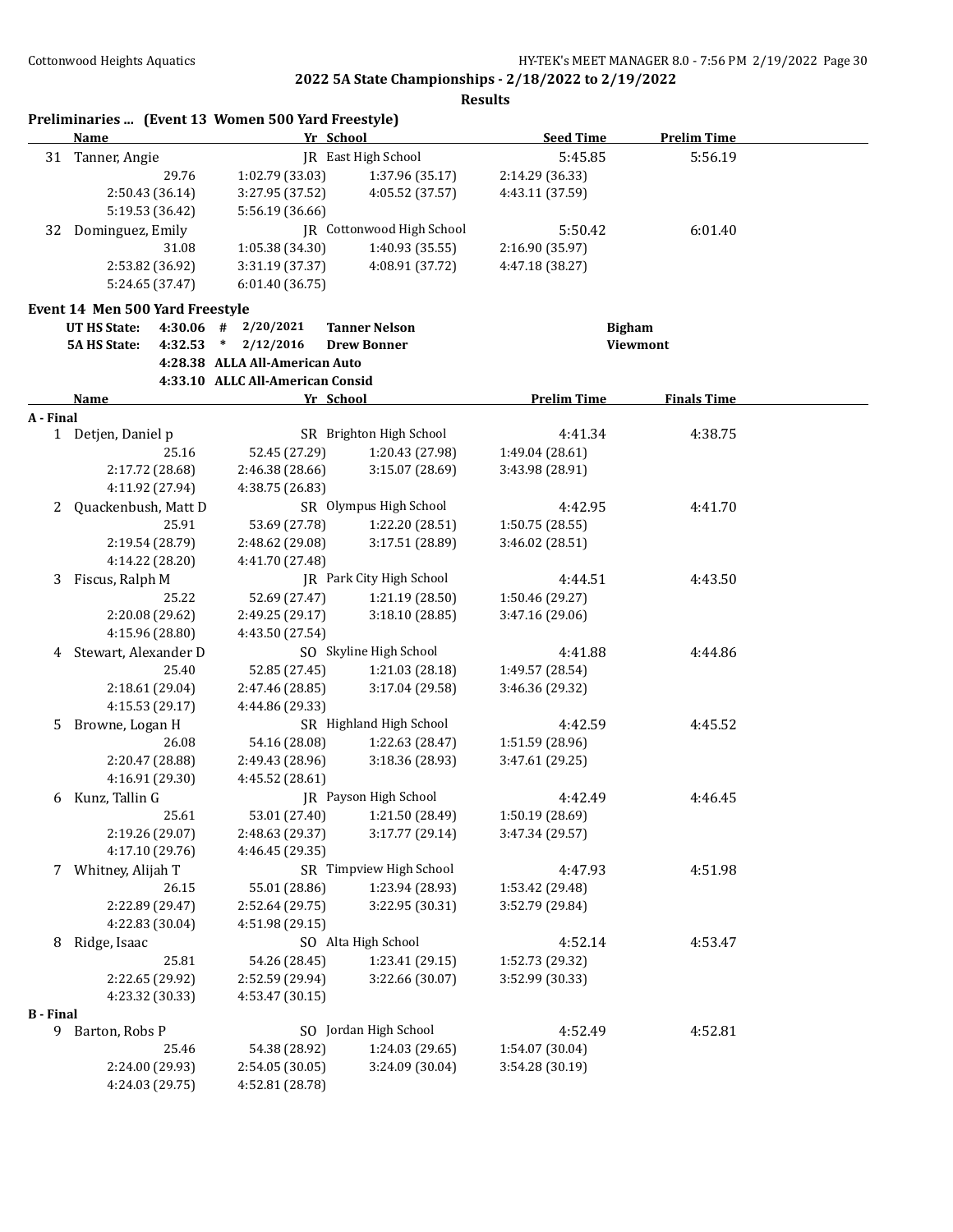**Results**

# **B - Final ... (Event 14 Men 500 Yard Freestyle)**

|    | Yr School<br><b>Name</b>                        |                                  | <b>Prelim Time</b>                         | <b>Finals Time</b> |                    |   |
|----|-------------------------------------------------|----------------------------------|--------------------------------------------|--------------------|--------------------|---|
| 10 | Sanft, Isaac                                    |                                  | SR Timpview High School                    | 4:56.00            | 4:58.06            |   |
|    | 25.99                                           | 55.05 (29.06)                    | 1:25.13 (30.08)                            | 1:55.49 (30.36)    |                    |   |
|    | 2:25.87 (30.38)                                 | 2:56.89 (31.02)                  | 3:27.39 (30.50)                            | 3:58.05 (30.66)    |                    |   |
|    | 4:28.35 (30.30)                                 | 4:58.06 (29.71)                  |                                            |                    |                    |   |
| 11 | Doyle, Drake M                                  |                                  | FR Brighton High School                    | 5:04.95            | 5:01.60            |   |
|    | 26.56                                           | 55.86 (29.30)                    | 1:25.86 (30.00)                            | 1:56.30 (30.44)    |                    |   |
|    | 2:27.23 (30.93)                                 | 2:58.58 (31.35)                  | 3:29.81 (31.23)                            | 4:01.41 (31.60)    |                    |   |
|    | 4:32.59 (31.18)                                 | 5:01.60 (29.01)                  |                                            |                    |                    |   |
| 12 | Moran, Miles L                                  |                                  | JR Olympus High School                     | 5:04.20            | 5:02.86            |   |
|    | 26.80                                           | 56.37 (29.57)                    | 1:26.88 (30.51)                            | 1:57.91 (31.03)    |                    |   |
|    | 2:29.38 (31.47)                                 | 3:00.43 (31.05)                  | 3:31.75 (31.32)                            | 4:03.15 (31.40)    |                    |   |
|    | 4:34.07 (30.92)                                 | 5:02.86 (28.79)                  |                                            |                    |                    |   |
| 13 | Kamauu, Ammon                                   |                                  | FR Woods Cross High School                 | 5:04.41            | 5:03.20            |   |
|    | 26.00                                           | 55.25 (29.25)                    | 1:25.88 (30.63)                            | 1:56.84 (30.96)    |                    |   |
|    | 2:27.85 (31.01)                                 | 2:59.09 (31.24)                  | 3:30.66 (31.57)                            | 4:02.43 (31.77)    |                    |   |
|    | 4:33.90 (31.47)                                 | 5:03.20 (29.30)                  |                                            |                    |                    |   |
|    | 14 de la Garza, Collin E                        |                                  | SO Olympus High School                     | 5:05.08            | 5:03.33            |   |
|    | 26.35                                           | 55.70 (29.35)                    | 1:26.04 (30.34)                            | 1:56.64 (30.60)    |                    |   |
|    | 2:27.61 (30.97)                                 | 2:59.51 (31.90)                  | 3:30.82 (31.31)                            | 4:02.47 (31.65)    |                    |   |
|    | 4:33.72 (31.25)                                 | 5:03.33 (29.61)                  |                                            |                    |                    |   |
| 15 | Mousser, Easton R                               |                                  | FR Springville High School                 | 5:01.88            | 5:04.07            |   |
|    | 26.76                                           | 56.08 (29.32)                    | 1:26.36 (30.28)                            | 1:57.36 (31.00)    |                    |   |
|    | 2:28.73 (31.37)                                 | 3:00.16 (31.43)                  | 3:31.62 (31.46)                            | 4:02.91 (31.29)    |                    |   |
|    | 4:34.39 (31.48)                                 | 5:04.07 (29.68)                  |                                            |                    |                    |   |
|    | 16 Anderson, Nathan J                           |                                  | FR Springville High School                 | 5:00.63            | 5:14.38            |   |
|    | 26.07                                           | 55.38 (29.31)                    | 1:25.76 (30.38)                            | 1:57.09 (31.33)    |                    |   |
|    | 2:29.18 (32.09)                                 | 3:02.00 (32.82)                  | 3:34.86 (32.86)                            | 4:08.45 (33.59)    |                    |   |
|    | 4:41.94 (33.49)                                 | 5:14.38 (32.44)                  |                                            |                    |                    |   |
|    |                                                 |                                  |                                            |                    |                    |   |
|    | Event 14 Men 500 Yard Freestyle<br>UT HS State: |                                  |                                            |                    |                    |   |
|    | 4:30.06 #<br><b>5A HS State:</b><br>4:32.53     | 2/20/2021<br>2/12/2016<br>$\ast$ | <b>Tanner Nelson</b><br><b>Drew Bonner</b> | <b>Bigham</b>      | Viewmont           |   |
|    |                                                 | 4:28.38 ALLA All-American Auto   |                                            |                    |                    |   |
|    |                                                 | 4:33.10 ALLC All-American Consid |                                            |                    |                    |   |
|    | Name                                            |                                  | Yr School                                  | <b>Seed Time</b>   | <b>Prelim Time</b> |   |
|    | Preliminaries                                   |                                  |                                            |                    |                    |   |
|    | 1 Detjen, Daniel p                              |                                  | SR Brighton High School                    | 4:43.02            | 4:41.34            | q |
|    | 25.59                                           | 53.11 (27.52)                    | 1:21.27 (28.16)                            | 1:49.44 (28.17)    |                    |   |
|    | 2:17.87 (28.43)                                 | 2:46.53 (28.66)                  | 3:15.42 (28.89)                            | 3:44.40 (28.98)    |                    |   |
|    | 4:13.68 (29.28)                                 | 4:41.34 (27.66)                  |                                            |                    |                    |   |
|    | 2 Stewart, Alexander D                          |                                  | SO Skyline High School                     | 4:44.81            | 4:41.88            | q |
|    | 25.67                                           | 53.59 (27.92)                    | 1:22.16 (28.57)                            | 1:50.37 (28.21)    |                    |   |
|    | 2:19.31 (28.94)                                 | 2:48.40 (29.09)                  | 3:17.86 (29.46)                            | 3:46.86 (29.00)    |                    |   |
|    | 4:15.27 (28.41)                                 | 4:41.88 (26.61)                  |                                            |                    |                    |   |
| 3  | Kunz, Tallin G                                  |                                  | JR Payson High School                      | 4:43.42            | 4:42.49            | q |
|    | 25.84                                           | 54.30 (28.46)                    | 1:22.94 (28.64)                            | 1:51.94 (29.00)    |                    |   |
|    | 2:20.68 (28.74)                                 | 2:49.32 (28.64)                  | 3:18.07 (28.75)                            | 3:46.70 (28.63)    |                    |   |
|    | 4:14.90 (28.20)                                 | 4:42.49 (27.59)                  |                                            |                    |                    |   |
|    | 4 Browne, Logan H                               |                                  | SR Highland High School                    | 4:47.94            | 4:42.59            | q |
|    | 26.01                                           | 53.60 (27.59)                    | 1:22.10 (28.50)                            | 1:50.97 (28.87)    |                    |   |
|    | 2:19.52 (28.55)                                 | 2:48.22 (28.70)                  | 3:17.11 (28.89)                            | 3:46.10 (28.99)    |                    |   |
|    |                                                 |                                  |                                            |                    |                    |   |
|    | 4:14.90 (28.80)                                 | 4:42.59 (27.69)                  |                                            |                    |                    |   |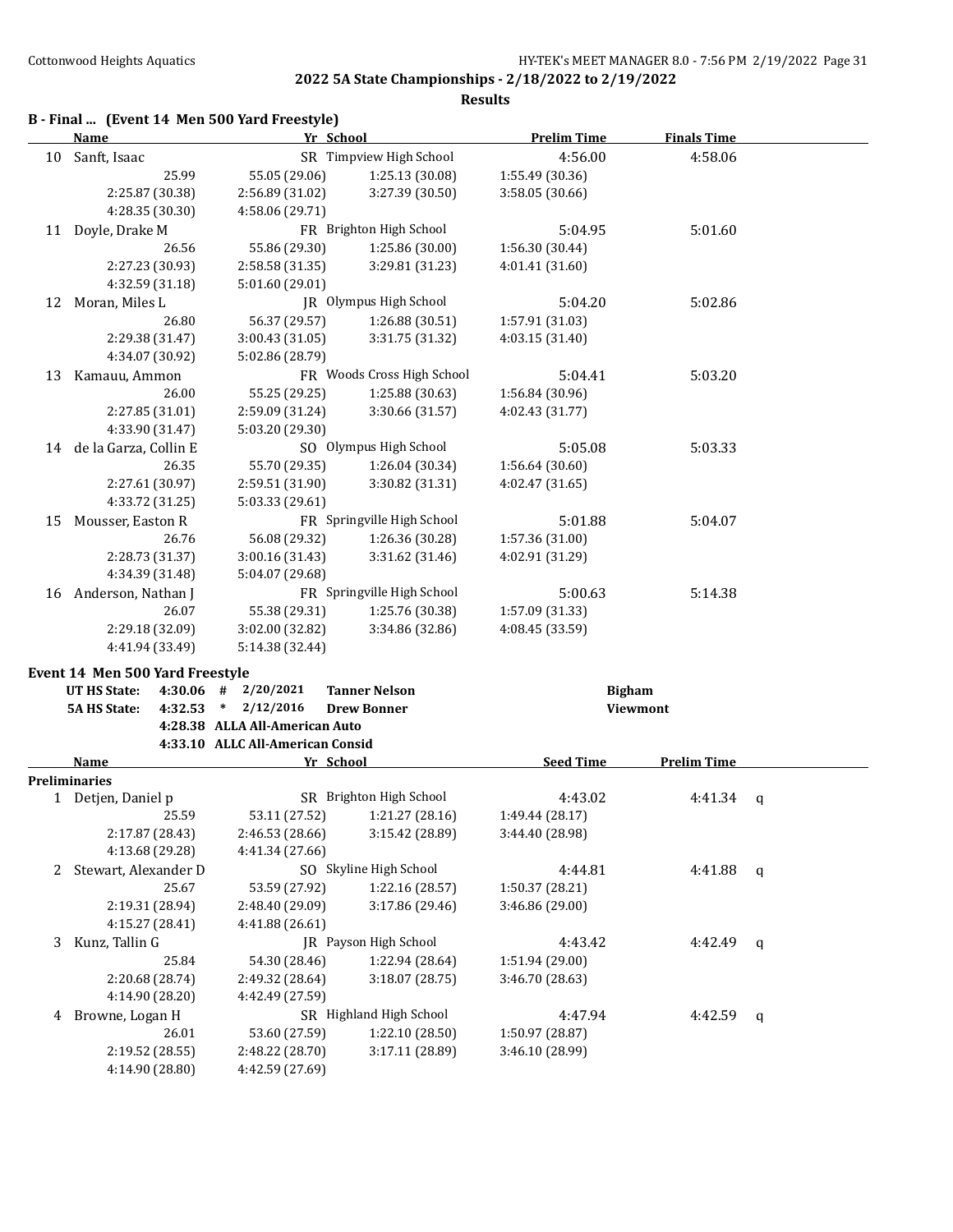|    | Preliminaries  (Event 14 Men 500 Yard Freestyle)<br>Name | Yr School       |                            | <b>Seed Time</b> | <b>Prelim Time</b> |              |
|----|----------------------------------------------------------|-----------------|----------------------------|------------------|--------------------|--------------|
| 5  | Quackenbush, Matt D                                      |                 | SR Olympus High School     | 4:41.21          | 4:42.95            | q            |
|    | 26.03                                                    | 54.11 (28.08)   | 1:22.33 (28.22)            | 1:51.25 (28.92)  |                    |              |
|    | 2:20.14 (28.89)                                          | 2:49.20 (29.06) | 3:18.21 (29.01)            | 3:46.96 (28.75)  |                    |              |
|    | 4:15.49 (28.53)                                          | 4:42.95 (27.46) |                            |                  |                    |              |
| 6  | Fiscus, Ralph M                                          |                 | JR Park City High School   | 4:44.09          | 4:44.51            | $\mathbf{q}$ |
|    | 25.08                                                    | 52.82 (27.74)   | 1:21.14 (28.32)            | 1:49.86 (28.72)  |                    |              |
|    | 2:18.92 (29.06)                                          | 2:48.27 (29.35) | 3:17.70 (29.43)            | 3:47.31 (29.61)  |                    |              |
|    | 4:16.36 (29.05)                                          | 4:44.51 (28.15) |                            |                  |                    |              |
|    | 7 Whitney, Alijah T                                      |                 | SR Timpview High School    | 4:47.29          | 4:47.93            | q            |
|    | 26.14                                                    | 54.98 (28.84)   | 1:24.13 (29.15)            | 1:53.33 (29.20)  |                    |              |
|    | 2:22.55 (29.22)                                          | 2:51.44 (28.89) | 3:20.99 (29.55)            | 3:50.38 (29.39)  |                    |              |
|    | 4:19.95 (29.57)                                          | 4:47.93 (27.98) |                            |                  |                    |              |
| 8  | Ridge, Isaac                                             |                 | SO Alta High School        | 4:48.70          | 4:52.14            | q            |
|    | 26.02                                                    | 54.35 (28.33)   | 1:23.39 (29.04)            | 1:52.64 (29.25)  |                    |              |
|    | 2:22.01 (29.37)                                          | 2:51.85 (29.84) | 3:21.91 (30.06)            | 3:52.29 (30.38)  |                    |              |
|    | 4:22.39 (30.10)                                          | 4:52.14 (29.75) |                            |                  |                    |              |
| 9  | Barton, Robs P                                           |                 | SO Jordan High School      | 4:51.50          | 4:52.49            | $\mathsf{q}$ |
|    | 25.77                                                    | 55.00 (29.23)   | 1:24.73 (29.73)            | 1:54.71 (29.98)  |                    |              |
|    | 2:24.33 (29.62)                                          | 2:54.11 (29.78) | 3:24.03 (29.92)            | 3:53.69 (29.66)  |                    |              |
|    | 4:23.53 (29.84)                                          | 4:52.49 (28.96) |                            |                  |                    |              |
| 10 | Sanft, Isaac                                             |                 | SR Timpview High School    | 5:07.64          | 4:56.00            | $\mathsf{q}$ |
|    | 26.39                                                    | 55.39 (29.00)   | 1:25.39 (30.00)            | 1:55.47 (30.08)  |                    |              |
|    | 2:26.07 (30.60)                                          | 2:56.58 (30.51) | 3:26.81 (30.23)            | 3:56.94 (30.13)  |                    |              |
|    | 4:27.03 (30.09)                                          | 4:56.00 (28.97) |                            |                  |                    |              |
|    | 11 Anderson, Nathan J                                    |                 | FR Springville High School | 5:06.71          | 5:00.63            |              |
|    | 26.01                                                    | 54.82 (28.81)   | 1:24.64 (29.82)            | 1:55.23 (30.59)  |                    | $\mathsf{q}$ |
|    | 2:25.81 (30.58)                                          | 2:56.59 (30.78) | 3:27.55 (30.96)            | 3:58.98 (31.43)  |                    |              |
|    | 4:30.28 (31.30)                                          | 5:00.63 (30.35) |                            |                  |                    |              |
|    | 12 Mousser, Easton R                                     |                 | FR Springville High School | 5:01.00          | 5:01.88            |              |
|    | 25.90                                                    | 54.58 (28.68)   | 1:24.30 (29.72)            | 1:54.47 (30.17)  |                    | q            |
|    | 2:25.38 (30.91)                                          |                 | 3:28.07 (31.37)            |                  |                    |              |
|    | 4:31.22 (31.68)                                          | 2:56.70 (31.32) |                            | 3:59.54 (31.47)  |                    |              |
|    |                                                          | 5:01.88 (30.66) | JR Olympus High School     |                  | 5:04.20            |              |
| 13 | Moran, Miles L                                           |                 |                            | 5:04.24          |                    | q            |
|    | 27.59                                                    | 57.90 (30.31)   | 1:28.70 (30.80)            | 1:59.43 (30.73)  |                    |              |
|    | 2:30.45 (31.02)                                          | 3:01.35 (30.90) | 3:32.41 (31.06)            | 4:03.61 (31.20)  |                    |              |
|    | 4:34.84 (31.23)                                          | 5:04.20 (29.36) | FR Woods Cross High School | 5:04.27          |                    |              |
| 14 | Kamauu, Ammon<br>26.60                                   |                 |                            |                  | 5:04.41            | q            |
|    |                                                          | 56.81 (30.21)   | 1:27.88 (31.07)            | 1:59.10 (31.22)  |                    |              |
|    | 2:30.49 (31.39)                                          | 3:01.58 (31.09) | 3:33.04 (31.46)            | 4:04.39 (31.35)  |                    |              |
|    | 4:35.29 (30.90)                                          | 5:04.41 (29.12) |                            |                  |                    |              |
| 15 | Doyle, Drake M                                           |                 | FR Brighton High School    | 5:05.66          | 5:04.95            | $\mathsf{q}$ |
|    | 26.31                                                    | 55.68 (29.37)   | 1:26.35 (30.67)            | 1:56.82 (30.47)  |                    |              |
|    | 2:28.05 (31.23)                                          | 2:59.38 (31.33) | 3:31.17 (31.79)            | 4:03.26 (32.09)  |                    |              |
|    | 4:35.30 (32.04)                                          | 5:04.95 (29.65) |                            |                  |                    |              |
| 16 | de la Garza, Collin E                                    |                 | SO Olympus High School     | 5:03.24          | 5:05.08            | q            |
|    | 27.21                                                    | 56.13 (28.92)   | 1:25.86 (29.73)            | 1:56.41 (30.55)  |                    |              |
|    | 2:27.26 (30.85)                                          | 2:58.49 (31.23) | 3:30.26 (31.77)            | 4:02.50 (32.24)  |                    |              |
|    | 4:34.64 (32.14)                                          | 5:05.08 (30.44) |                            |                  |                    |              |
| 17 | Elgie, Keegan M                                          |                 | FR Park City High School   | 5:13.86          | 5:06.03            |              |
|    | 27.17                                                    | 57.83 (30.66)   | 1:29.21 (31.38)            | 2:00.60 (31.39)  |                    |              |
|    | 2:32.34 (31.74)                                          | 3:03.86 (31.52) | 3:35.72 (31.86)            | 4:07.01 (31.29)  |                    |              |
|    | 4:37.63 (30.62)                                          | 5:06.03 (28.40) |                            |                  |                    |              |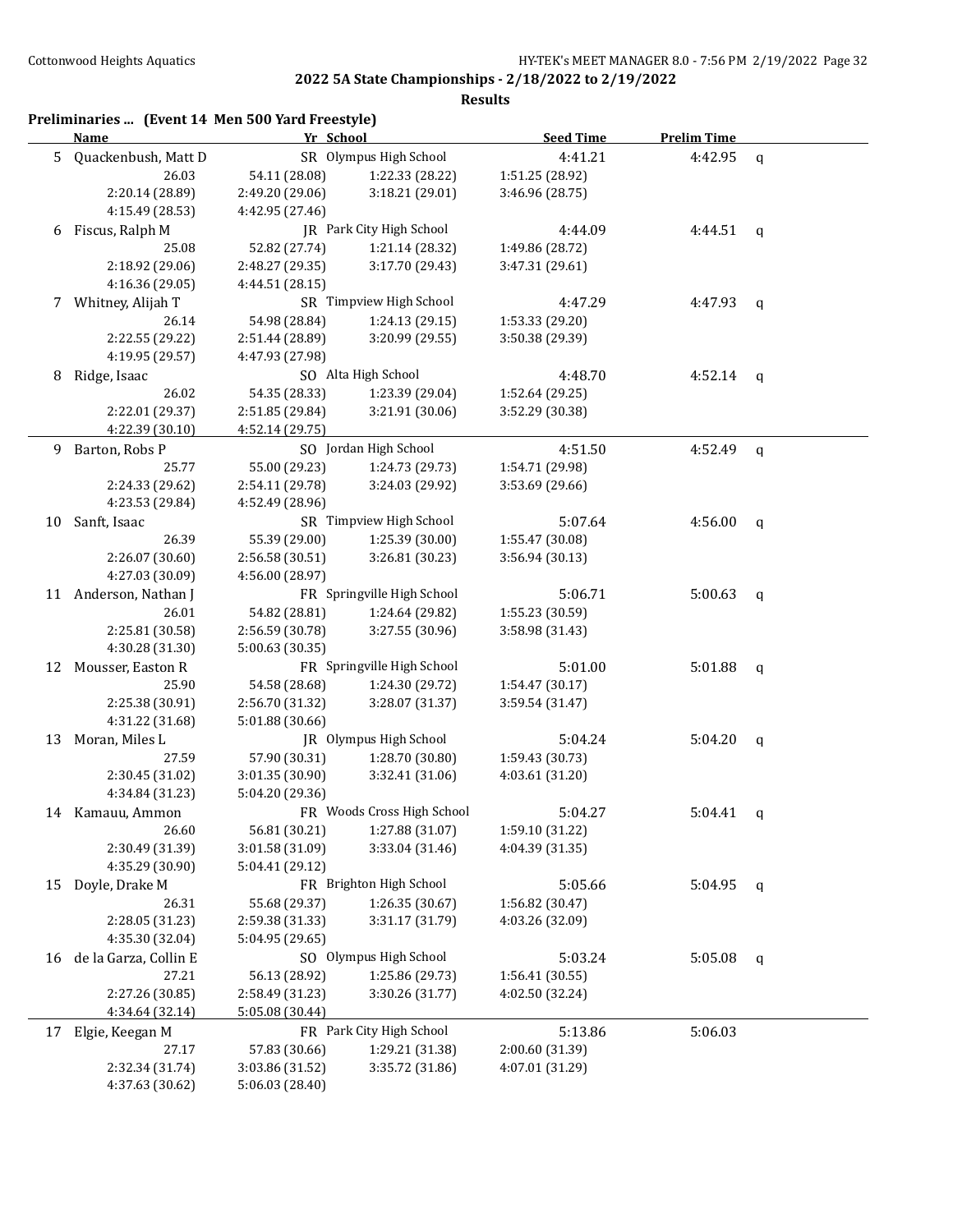|    | Name                      | Yr School       |                               | <b>Seed Time</b> | <b>Prelim Time</b> |
|----|---------------------------|-----------------|-------------------------------|------------------|--------------------|
| 18 | Contreras, Nathan D       |                 | FR Park City High School      | 5:15.48          | 5:06.21            |
|    | 26.64                     | 56.57 (29.93)   | 1:27.24 (30.67)               | 1:58.68 (31.44)  |                    |
|    | 2:30.53 (31.85)           | 3:01.83 (31.30) | 3:33.63 (31.80)               | 4:05.10 (31.47)  |                    |
|    | 4:36.66 (31.56)           | 5:06.21 (29.55) |                               |                  |                    |
| 19 | Taylor, Jaimeson O        |                 | FR Park City High School      | 5:04.76          | 5:08.04            |
|    | 27.64                     | 57.97 (30.33)   | 1:29.04 (31.07)               | 2:00.42 (31.38)  |                    |
|    | 2:31.91 (31.49)           | 3:03.47 (31.56) | 3:35.24 (31.77)               | 4:06.71 (31.47)  |                    |
|    | 4:37.88 (31.17)           | 5:08.04 (30.16) |                               |                  |                    |
| 20 | Arzani, Camden D          |                 | SO Box Elder High School      | 5:12.63          | 5:09.51            |
|    | 27.58                     | 57.76 (30.18)   | 1:28.62 (30.86)               | 2:00.19 (31.57)  |                    |
|    | 2:32.19 (32.00)           | 3:04.22 (32.03) | 3:36.38 (32.16)               | 4:08.63 (32.25)  |                    |
|    | 4:39.88 (31.25)           | 5:09.51 (29.63) |                               |                  |                    |
|    | 21 Ferguson, Jacob D      |                 | SR Box Elder High School      | 5:04.11          | 5:09.99            |
|    | 26.60                     | 55.92 (29.32)   | 1:26.13 (30.21)               | 1:57.68 (31.55)  |                    |
|    | 2:29.99 (32.31)           | 3:02.55 (32.56) | 3:35.15 (32.60)               | 4:07.16 (32.01)  |                    |
|    | 4:38.97 (31.81)           | 5:09.99 (31.02) |                               |                  |                    |
| 22 | Christensen, James S      |                 | FR Orem High School           | 5:12.99          | 5:10.13            |
|    | 26.69                     | 56.21 (29.52)   | 1:27.22 (31.01)               | 1:58.97 (31.75)  |                    |
|    | 2:30.78 (31.81)           | 3:03.01 (32.23) | 3:34.74 (31.73)               | 4:07.70 (32.96)  |                    |
|    | 4:39.73 (32.03)           | 5:10.13 (30.40) |                               |                  |                    |
| 23 | Bushnell, Bryton J        |                 | FR Wasatch High School        | 5:11.84          | 5:10.35            |
|    | 26.72                     | 56.33 (29.61)   | 1:27.28 (30.95)               | 1:58.66 (31.38)  |                    |
|    | 2:30.47 (31.81)           | 3:02.40 (31.93) | 3:34.60 (32.20)               | 4:06.97 (32.37)  |                    |
|    | 4:39.57 (32.60)           | 5:10.35 (30.78) |                               |                  |                    |
|    | 24 Watt, Ryan m           |                 | SR Alta High School           | 5:09.43          | 5:10.48            |
|    | 26.68                     | 56.57 (29.89)   | 1:27.83 (31.26)               | 1:59.20 (31.37)  |                    |
|    | 2:30.84 (31.64)           | 3:02.59 (31.75) | 3:34.97 (32.38)               | 4:06.95 (31.98)  |                    |
|    | 4:39.16 (32.21)           | 5:10.48 (31.32) |                               |                  |                    |
|    | 25 Fregoso, Miguel J      |                 | SO Skyline High School        | 5:09.26          | 5:10.76            |
|    | 28.28                     | 58.79 (30.51)   | 1:29.70 (30.91)               | 2:00.71 (31.01)  |                    |
|    | 2:32.02 (31.31)           | 3:03.74 (31.72) | 3:35.87 (32.13)               | 4:08.29 (32.42)  |                    |
|    | 4:40.44 (32.15)           | 5:10.76 (30.32) |                               |                  |                    |
|    | 26 Hunter, Grayden        |                 | SR Maple Mountain High School | 5:12.21          | 5:10.85            |
|    | 27.22                     | 56.70 (29.48)   | 1:27.06 (30.36)               | 1:58.14 (31.08)  |                    |
|    | 2:29.81 (31.67)           | 3:02.07 (32.26) | 3:34.98 (32.91)               | 4:09.57 (34.59)  |                    |
|    | 4:40.87 (31.30)           | 5:10.85 (29.98) |                               |                  |                    |
| 27 | Monson, Spencer A         |                 | JR Bountiful High School      | 5:14.99          | 5:12.60            |
|    | 26.51                     | 56.96 (30.45)   | 1:28.29 (31.33)               | 2:00.22 (31.93)  |                    |
|    | 2:32.14 (31.92)           | 3:04.65 (32.51) | 3:36.97 (32.32)               | 4:09.39 (32.42)  |                    |
|    | 4:41.50 (32.11)           | 5:12.60 (31.10) |                               |                  |                    |
|    |                           |                 | SR Skyline High School        |                  |                    |
| 28 | Sundberg, Thomas<br>27.04 |                 |                               | 5:12.52          | 5:14.53            |
|    |                           | 55.86 (28.82)   | 1:26.19 (30.33)               | 1:57.07 (30.88)  |                    |
|    | 2:28.99 (31.92)           | 3:01.42 (32.43) | 3:34.47 (33.05)               | 4:08.05 (33.58)  |                    |
|    | 4:41.40 (33.35)           | 5:14.53 (33.13) |                               |                  |                    |
| 29 | Hulse, Gabe L             |                 | SO East High School           | 5:13.72          | 5:18.36            |
|    | 29.07                     | 1:00.43 (31.36) | 1:32.06 (31.63)               | 2:03.67 (31.61)  |                    |
|    | 2:35.75 (32.08)           | 3:07.94 (32.19) | 3:41.03 (33.09)               | 4:13.84 (32.81)  |                    |
|    | 4:46.59 (32.75)           | 5:18.36 (31.77) |                               |                  |                    |
| 30 | Tanner, Glen              |                 | FR East High School           | 5:09.83          | 5:19.68            |
|    | 28.43                     | 59.35 (30.92)   | 1:30.91 (31.56)               | 2:02.96 (32.05)  |                    |
|    | 2:35.38 (32.42)           | 3:08.20 (32.82) | 3:41.21 (33.01)               | 4:14.16 (32.95)  |                    |
|    | 4:47.36 (33.20)           | 5:19.68 (32.32) |                               |                  |                    |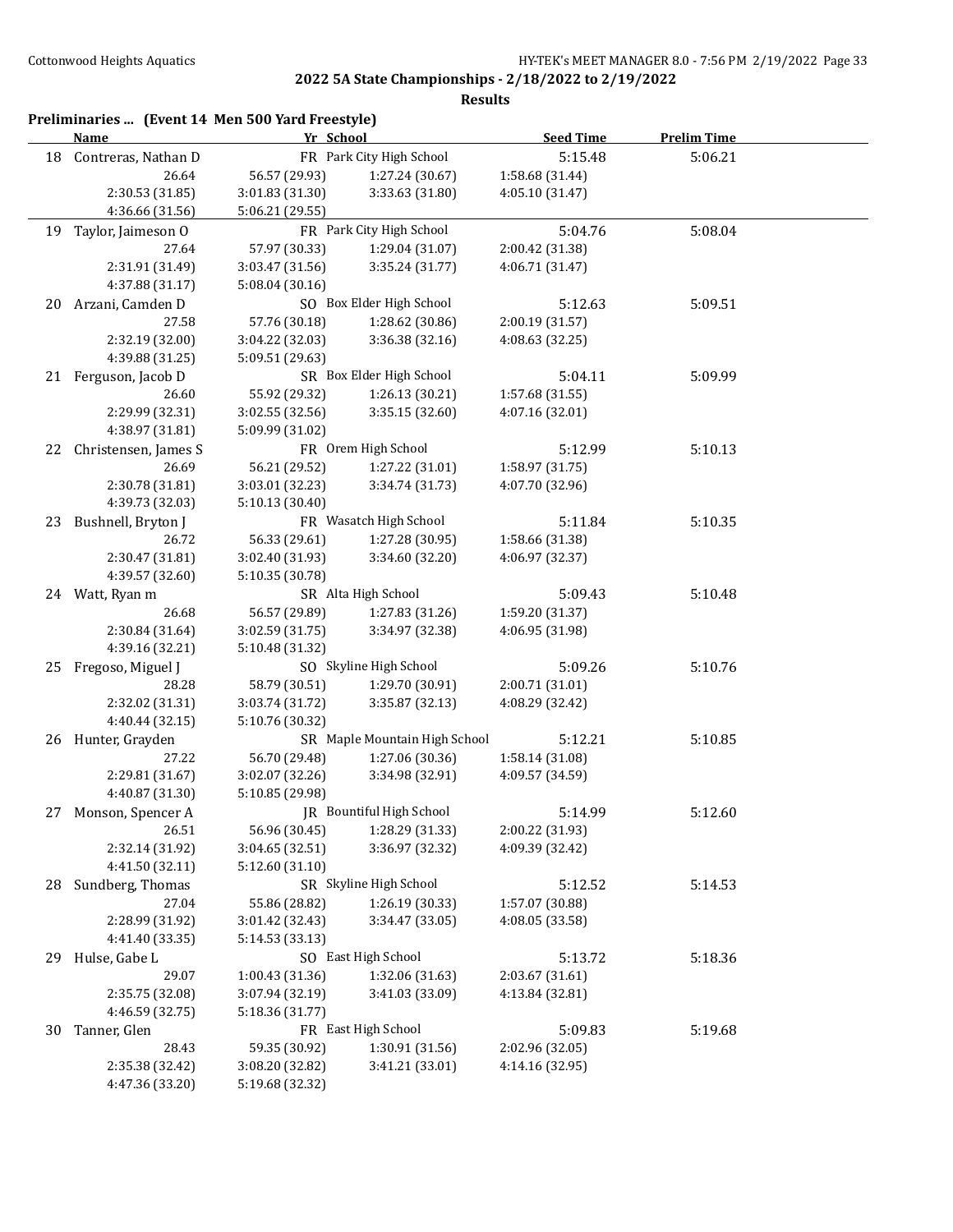|                  | Preliminaries  (Event 14 Men 500 Yard Freestyle)<br>Name |         |        |                                  | Yr School                                  | <b>Seed Time</b>                 | <b>Prelim Time</b>                      |
|------------------|----------------------------------------------------------|---------|--------|----------------------------------|--------------------------------------------|----------------------------------|-----------------------------------------|
|                  | 31 Johnson, Kai A                                        |         |        |                                  | FR Olympus High School                     | 5:11.31                          | 5:20.43                                 |
|                  |                                                          | 27.34   |        | 57.87 (30.53)                    | 1:29.76 (31.89)                            | 2:02.15 (32.39)                  |                                         |
|                  | 2:34.81 (32.66)                                          |         |        | 3:08.06 (33.25)                  | 3:41.78 (33.72)                            | 4:15.40 (33.62)                  |                                         |
|                  | 4:48.33 (32.93)                                          |         |        | 5:20.43 (32.10)                  |                                            |                                  |                                         |
| ---              | Duke, Andy M                                             |         |        |                                  | FR Bountiful High School                   | 5:12.43                          | <b>DFS</b>                              |
|                  | Declared false start                                     |         |        |                                  |                                            |                                  |                                         |
|                  | Event 15 Women 200 Yard Freestyle Relay                  |         |        |                                  |                                            |                                  |                                         |
|                  | UT HS State:                                             |         |        | $1:36.59$ # $2/11/2005$          | <b>Kearns High School</b>                  | Kearn                            |                                         |
|                  |                                                          |         |        |                                  | N. Edge, C. Bergesen, T. Huff, J. Fredsall |                                  |                                         |
|                  | <b>5A HS State:</b>                                      | 1:36.59 | $\ast$ | 2/11/2005                        | <b>Kearns</b>                              | <b>Kearns</b>                    |                                         |
|                  |                                                          |         |        |                                  | N. Edge, C. Bergesen, T. Huff, J. Fredsall |                                  |                                         |
|                  |                                                          |         |        | 1:35.36 ALLA All-American Auto   |                                            |                                  |                                         |
|                  |                                                          |         |        | 1:36.94 ALLC All-American Consid |                                            |                                  |                                         |
|                  | Team                                                     |         |        |                                  | Relay                                      | <b>Prelim Time</b>               | <b>Finals Time</b>                      |
| A - Final        |                                                          |         |        |                                  |                                            |                                  |                                         |
|                  | 1 Olympus High School                                    |         |        |                                  |                                            | 1:41.80<br>3) Lawson, Kaiya L SR | 1:39.51<br>4) MacWilliams, Colleen J SR |
|                  | 1) Moran, Madeleine G SR                                 | 25.31   |        | 50.78 (25.47)                    | 2) Arveseth, Eliza K JR<br>1:15.63 (24.85) |                                  |                                         |
| 2                | Skyline High School                                      |         |        |                                  |                                            | 1:39.51 (23.88)<br>1:40.19       | 1:39.56                                 |
|                  | 1) Williams, Isabella C FR                               |         |        |                                  | 2) Bringard, Beca J SO                     | 3) Garstang, Jade D FR           | 4) Dalton, Rachel E JR                  |
|                  |                                                          | 26.13   |        | 51.23 (25.10)                    | 1:15.07 (23.84)                            | 1:39.56 (24.49)                  |                                         |
| 3                | Spanish Fork High School                                 |         |        |                                  |                                            | 1:42.54                          | 1:41.04                                 |
|                  | 1) Riding, Coco I FR                                     |         |        |                                  | 2) Riding, Sophie JR                       | 3) Erickson, Mara JR             | 4) Parker, Maddy R JR                   |
|                  |                                                          | 26.01   |        | 52.61 (26.60)                    | 1:17.85 (25.24)                            | 1:41.04 (23.19)                  |                                         |
|                  | 4 Park City High School                                  |         |        |                                  |                                            | 1:42.82                          | 1:41.47                                 |
|                  | 1) Lane, Gretchen D FR                                   |         |        |                                  | 2) Evans, Kathleen L JR                    | 3) Djunic, Sofia JR              | 4) Wall, Sara T JR                      |
|                  |                                                          | 25.23   |        | 51.30 (26.07)                    | 1:17.06 (25.76)                            | 1:41.47 (24.41)                  |                                         |
| 5.               | Wasatch High School                                      |         |        |                                  |                                            | 1:42.86                          | 1:42.16                                 |
|                  | 1) Haynes, Jaeden D SR                                   |         |        |                                  | 2) Ferguson, Ellie R JR                    | 3) Lay, Emma SR                  | 4) Harris, Meg E JR                     |
|                  |                                                          | 25.95   |        | 51.49 (25.54)                    | 1:16.95 (25.46)                            | 1:42.16 (25.21)                  |                                         |
| 6                | Brighton High School                                     |         |        |                                  |                                            | 1:43.92                          | 1:43.05                                 |
|                  | 1) Sasivarevic, Hanna JR                                 |         |        |                                  | 2) Cline, Chloe M FR                       | 3) Bradley, Audrey M SO          | 4) Tho, Tayler A JR                     |
|                  |                                                          | 25.20   |        | 50.92 (25.72)                    | 1:16.63(25.71)                             | 1:43.05 (26.42)                  |                                         |
| 7.               | Highland High School                                     |         |        |                                  |                                            | 1:43.69                          | 1:43.23                                 |
|                  | 1) Counterman, Eden SR                                   |         |        |                                  | 2) Dunn, Olivia SR                         | 3) Plant, Ellinor S FR           | 4) Black, Veronica J FR                 |
|                  |                                                          | 26.05   |        | 52.05 (26.00)                    | 1:18.76 (26.71)                            | 1:43.23 (24.47)                  |                                         |
| 8                | Timpview High School                                     |         |        |                                  |                                            | 1:44.80                          | 1:43.34                                 |
|                  | 1) Kelly, Maren L SR                                     |         |        |                                  | 2) Jensen, Elizabeth SR                    | 3) Hansen, Ava SO                | 4) Turagavou, Lavenia M JR              |
|                  |                                                          | 25.55   |        | 52.54 (26.99)                    | 1:18.38 (25.84)                            | 1:43.34 (24.96)                  |                                         |
| <b>B</b> - Final |                                                          |         |        |                                  |                                            |                                  |                                         |
|                  | 9 Provo High School                                      |         |        |                                  |                                            | 1:44.89                          | 1:44.30                                 |
|                  | 1) Bonnett, Kaitlyn FR                                   |         |        |                                  | 2) Weeks, Sydney SO                        | 3) Fisher, Lydia FR              | 4) Eatough, Savannah L JR               |
|                  |                                                          | 26.71   |        | 51.71 (25.00)                    | 1:19.41 (27.70)                            | 1:44.30 (24.89)                  |                                         |
| 10               | Murray High School                                       |         |        |                                  |                                            | 1:45.76                          | 1:44.56                                 |
|                  | 1) Bernstein, Lauren JR                                  |         |        |                                  | 2) Brimley, Emma SR                        | 3) Poprzenovic, Stephanie JR     | 4) Richter, Kathleen C FR               |
|                  |                                                          | 26.60   |        | 53.11 (26.51)                    | 1:19.76 (26.65)                            | 1:44.56 (24.80)                  |                                         |
|                  | 11 Maple Mountain High School                            |         |        |                                  |                                            | 1:47.29                          | 1:45.86                                 |
|                  | 1) Perrins, Alaina SR                                    |         |        |                                  | 2) Cook, Loryn E SR                        | 3) Cazier, Megan N SO            | 4) Bassett, Addi SR                     |
|                  |                                                          | 26.48   |        | 53.05 (26.57)                    | 1:20.05 (27.00)                            | 1:45.86 (25.81)                  |                                         |
| 12               | <b>Bountiful High School</b>                             |         |        |                                  |                                            | 1:49.50                          | 1:47.49                                 |
|                  | 1) Tippetts, Loni H JR                                   |         |        |                                  | 2) Fowler, Mia JR                          | 3) Miller, Jaelyn JR             | 4) Fenwick, Madelynn SO                 |
|                  |                                                          | 26.71   |        | 54.62 (27.91)                    | 1:20.97 (26.35)                            | 1:47.49 (26.52)                  |                                         |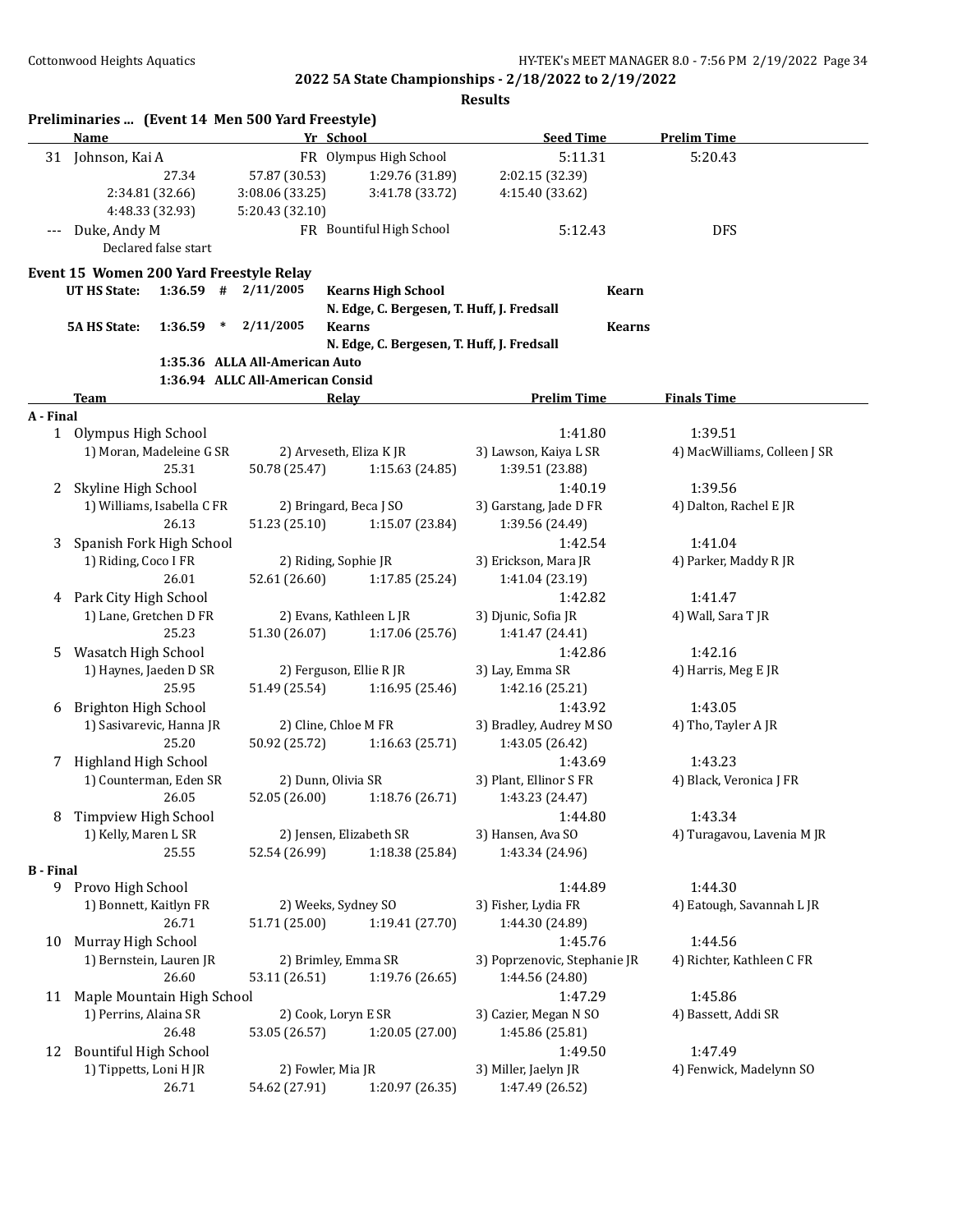|    | B - Final  (Event 15 Women 200 Yard Freestyle Relay)<br><b>Team</b>                |                                  | Relay                                      | <b>Prelim Time</b>           | <b>Finals Time</b>         |
|----|------------------------------------------------------------------------------------|----------------------------------|--------------------------------------------|------------------------------|----------------------------|
|    | 13 Lehi High School                                                                |                                  |                                            | 1:48.69                      | 1:47.51                    |
|    | 1) Zobrist, Addison M SO                                                           |                                  | 2) Smith, Rilynn M SO                      | 3) Ford, Liesel A SO         |                            |
|    | 26.13                                                                              | 52.75 (26.62)                    | 1:21.00 (28.25)                            | 1:47.51 (26.51)              | 4) Zurmely, Sydney C SO    |
|    | 14 Alta High School                                                                |                                  |                                            | 1:50.94                      | 1:47.57                    |
|    | 1) McDonough, Clara FR                                                             |                                  | 2) Johns, Kate SO                          | 3) McDonough, Maggie SR      | 4) North, Elle JR          |
|    | 26.62                                                                              | 54.61 (27.99)                    | 1:21.62 (27.01)                            | 1:47.57 (25.95)              |                            |
| 15 | Viewmont High School                                                               |                                  |                                            | 1:49.85                      | 1:49.32                    |
|    | 1) Harris, Izzy O FR                                                               | 2) Allen, Mia SO                 |                                            | 3) Allen, Reese E SR         | 4) Henry, Gabby P SO       |
|    | 27.11                                                                              | 55.39 (28.28)                    | 1:24.32 (28.93)                            | 1:49.32 (25.00)              |                            |
|    | 16 Salem Hills High School                                                         |                                  |                                            | 1:50.02                      | 1:51.01                    |
|    | 1) Leary, Asia SO                                                                  |                                  | 2) Cook, McKinzie SO                       | 3) Stout, Taya D SR          | 4) Stout, Olivia G SO      |
|    | 28.64                                                                              | 57.29 (28.65)                    | 1:25.12 (27.83)                            | 1:51.01 (25.89)              |                            |
|    |                                                                                    |                                  |                                            |                              |                            |
|    | Event 15 Women 200 Yard Freestyle Relay<br>UT HS State:<br>$1:36.59$ # $2/11/2005$ |                                  | <b>Kearns High School</b>                  | Kearn                        |                            |
|    |                                                                                    |                                  | N. Edge, C. Bergesen, T. Huff, J. Fredsall |                              |                            |
|    | 1:36.59<br>$\ast$<br><b>5A HS State:</b>                                           | 2/11/2005                        | <b>Kearns</b>                              | <b>Kearns</b>                |                            |
|    |                                                                                    |                                  | N. Edge, C. Bergesen, T. Huff, J. Fredsall |                              |                            |
|    |                                                                                    | 1:35.36 ALLA All-American Auto   |                                            |                              |                            |
|    |                                                                                    | 1:36.94 ALLC All-American Consid |                                            |                              |                            |
|    | Team                                                                               |                                  | Relay                                      | <b>Seed Time</b>             | <b>Prelim Time</b>         |
|    | <b>Preliminaries</b>                                                               |                                  |                                            |                              |                            |
|    | 1 Skyline High School                                                              |                                  |                                            | 1:41.66                      | 1:40.19<br>$\alpha$        |
|    | 1) Williams, Isabella C FR                                                         |                                  | 2) Bringard, Beca J SO                     | 3) Garstang, Jade D FR       | 4) Dalton, Rachel E JR     |
|    | 26.27                                                                              | 51.50 (25.23)                    | 1:15.41 (23.91)                            | 1:40.19 (24.78)              |                            |
| 2  | Olympus High School                                                                |                                  |                                            | 1:41.64                      | 1:41.80<br>q               |
|    | 1) MacWilliams, Colleen J SR                                                       |                                  | 2) Moran, Madeleine G SR                   | 3) Arveseth, Eliza KJR       | 4) Lawson, Kaiya L SR      |
|    | 25.28                                                                              | 51.06 (25.78)                    | 1:16.55 (25.49)                            | 1:41.80 (25.25)              |                            |
| 3  | Spanish Fork High School                                                           |                                  |                                            | 1:41.86                      | 1:42.54<br>$\mathbf{q}$    |
|    | 1) Riding, Coco I FR                                                               |                                  | 2) Riding, Sophie JR                       | 3) Erickson, Mara JR         | 4) Parker, Maddy R JR      |
|    | 26.58                                                                              | 53.48 (26.90)                    | 1:19.20 (25.72)                            | 1:42.54 (23.34)              |                            |
|    | 4 Park City High School                                                            |                                  |                                            | 1:43.65                      | 1:42.82<br>$\mathbf q$     |
|    | 1) Lane, Gretchen D FR                                                             |                                  | 2) Evans, Kathleen L JR                    | 3) Djunic, Sofia JR          | 4) Wall, Sara T JR         |
|    | 25.76                                                                              | 52.10 (26.34)                    | 1:17.96 (25.86)                            | 1:42.82 (24.86)              |                            |
| 5  | Wasatch High School                                                                |                                  |                                            | 1:42.56                      | 1:42.86<br>$\mathbf{q}$    |
|    | 1) Ferguson, Ellie R JR                                                            |                                  | 2) Haynes, Jaeden D SR                     | 3) Lay, Emma SR              | 4) Harris, Meg E JR        |
|    | 26.32                                                                              |                                  | 51.89 (25.57) 1:17.70 (25.81)              | 1:42.86 (25.16)              |                            |
|    | 6 Highland High School                                                             |                                  |                                            | 1:45.92                      | 1:43.69<br>$\mathfrak q$   |
|    | 1) Counterman, Eden SR                                                             |                                  | 2) Dunn, Olivia SR                         | 3) Plant, Ellinor S FR       | 4) Black, Veronica J FR    |
|    | 26.48                                                                              | 52.43 (25.95)                    | 1:19.28 (26.85)                            | 1:43.69 (24.41)              |                            |
| 7  | Brighton High School                                                               |                                  |                                            | 1:43.70                      | 1:43.92<br>$\mathbf q$     |
|    | 1) Sasivarevic, Hanna JR                                                           |                                  | 2) Cline, Chloe M FR                       | 3) Bradley, Audrey M SO      | 4) Tho, Tayler A JR        |
|    | 25.41                                                                              | 51.28 (25.87)                    | 1:17.03 (25.75)                            | 1:43.92 (26.89)              |                            |
| 8  | Timpview High School                                                               |                                  |                                            | 1:43.95                      | 1:44.80<br>$\mathbf q$     |
|    | 1) Kelly, Maren L SR                                                               |                                  | 2) Jensen, Elizabeth SR                    | 3) Hansen, Ava SO            | 4) Turagavou, Lavenia M JR |
|    | 25.94                                                                              | 53.27 (27.33)                    | 1:19.46 (26.19)                            | 1:44.80 (25.34)              |                            |
| 9  | Provo High School                                                                  |                                  |                                            | 1:44.56                      | 1:44.89<br>$\mathbf q$     |
|    | 1) Bonnett, Kaitlyn FR                                                             |                                  | 2) Weeks, Sydney SO                        | 3) Fisher, Lydia FR          | 4) Eatough, Savannah L JR  |
|    | 26.87                                                                              | 52.30 (25.43)                    | 1:19.90 (27.60)                            | 1:44.89 (24.99)              |                            |
| 10 | Murray High School                                                                 |                                  |                                            | 1:48.54                      | 1:45.76<br>q               |
|    | 1) Richter, Kathleen C FR                                                          |                                  | 2) Brimley, Emma SR                        | 3) Poprzenovic, Stephanie JR | 4) Bernstein, Lauren JR    |
|    | 25.85                                                                              | 53.05 (27.20)                    | 1:19.74 (26.69)                            | 1:45.76 (26.02)              |                            |
|    |                                                                                    |                                  |                                            |                              |                            |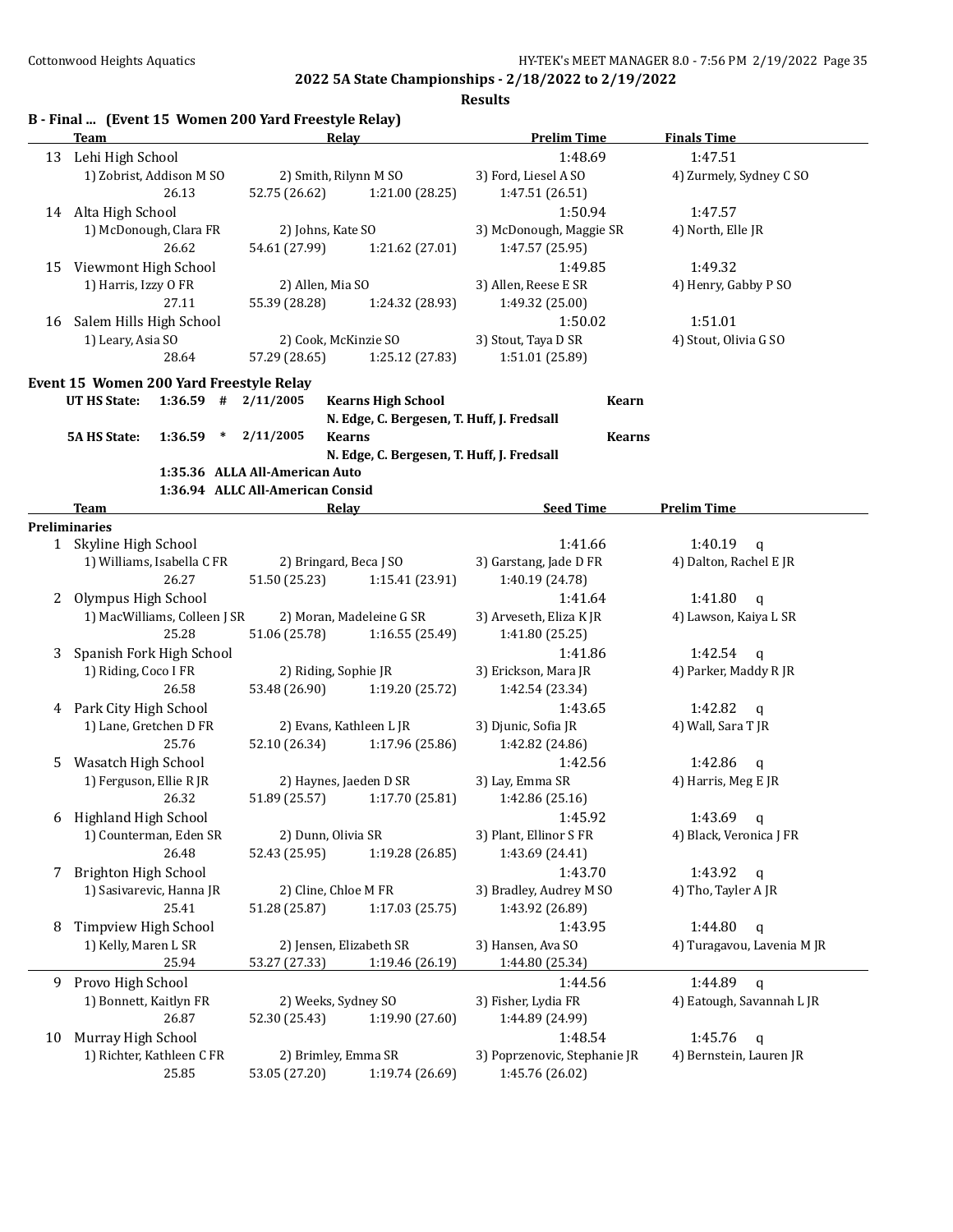**Results**

## **Preliminaries ... (Event 15 Women 200 Yard Freestyle Relay)**

|           | <b>Team</b>                                   | Relay                            |                                           | <b>Seed Time</b>                   | <b>Prelim Time</b>      |
|-----------|-----------------------------------------------|----------------------------------|-------------------------------------------|------------------------------------|-------------------------|
|           | 11 Maple Mountain High School                 |                                  |                                           | 1:46.15                            | 1:47.29<br>$\mathbf q$  |
|           | 1) Perrins, Alaina SR                         | 2) Cook, Loryn E SR              |                                           | 3) Cazier, Megan N SO              | 4) Bassett, Addi SR     |
|           | 27.13                                         | 54.27 (27.14)                    | 1:21.48 (27.21)                           | 1:47.29 (25.81)                    |                         |
|           | 12 Lehi High School                           |                                  |                                           | 1:48.24                            | 1:48.69<br>q            |
|           | 1) Zobrist, Addison M SO                      | 2) Smith, Rilynn M SO            |                                           | 3) Ford, Liesel A SO               | 4) Zurmely, Sydney C SO |
|           | 26.33                                         | 53.58 (27.25)                    | 1:21.54 (27.96)                           | 1:48.69 (27.15)                    |                         |
| 13        | <b>Bountiful High School</b>                  |                                  |                                           | 1:46.50                            | 1:49.50<br>q            |
|           | 1) Fenwick, Madelynn SO                       | 2) Fowler, Mia JR                |                                           | 3) Miller, Jaelyn JR               | 4) Tippetts, Loni H JR  |
|           | 27.76                                         | 56.82 (29.06)                    | 1:23.73 (26.91)                           | 1:49.50 (25.77)                    |                         |
|           | 14 Viewmont High School                       |                                  |                                           | 1:45.09                            | 1:49.85<br>$\mathsf{q}$ |
|           | 1) Allen, Reese E SR                          | 2) Harris, Izzy O FR             |                                           | 3) Allen, Mia SO                   | 4) Henry, Gabby P SO    |
|           | 28.70                                         | 55.59 (26.89)                    | 1:23.57 (27.98)                           | 1:49.85 (26.28)                    |                         |
| 15        | Salem Hills High School                       |                                  |                                           | 1:47.35                            | 1:50.02<br>$\mathbf q$  |
|           | 1) Leary, Asia SO                             | 2) Cook, McKinzie SO             |                                           | 3) Stout, Taya D SR                | 4) Stout, Olivia G SO   |
|           | 28.54                                         | 56.54 (28.00)                    | 1:24.51 (27.97)                           | 1:50.02 (25.51)                    |                         |
|           |                                               |                                  |                                           |                                    |                         |
|           | 16 Alta High School<br>1) McDonough, Clara FR | 2) Johns, Kate SO                |                                           | 1:48.85<br>3) McDonough, Maggie SR | 1:50.94<br>q            |
|           |                                               |                                  |                                           |                                    | 4) North, Elle JR       |
|           | 26.59                                         | 54.57 (27.98)                    | 1:24.91 (30.34)                           | 1:50.94 (26.03)                    |                         |
| 17        | Timpanogos High School                        |                                  |                                           | 1:48.85                            | 1:51.05                 |
|           | 1) Bekker, Sarah A SR                         | 2) Orton, Syd SO                 |                                           | 3) Murdock, Evie R SO              | 4) Pickard, Abby J JR   |
|           | 28.81                                         | 56.56 (27.75)                    | 1:24.22 (27.66)                           | 1:51.05 (26.83)                    |                         |
| 18        | Cottonwood High School                        |                                  |                                           | 1:48.92                            | 1:55.51                 |
|           | 1) Salisbury, Ashleigh SO                     | 2) Gonzaga, Caitlin FR           |                                           | 3) Dominguez, Emily JR             | 4) Lasko, Elle FR       |
|           | 27.23                                         | 56.24 (29.01)                    | 1:25.11 (28.87)                           | 1:55.51 (30.40)                    |                         |
| ---       | Springville High School                       |                                  |                                           | 1:48.88                            | DQ 1:48.83              |
|           | Early take-off swimmer #2                     |                                  |                                           |                                    |                         |
|           | 1) Brower, Lilly JR                           |                                  | 2) Hernandez, Fernanda SO                 | 3) Mottishaw, Sophie FR            | 4) McLean, Reece JR     |
|           | 27.78                                         | 54.70 (26.92)                    | 1:22.11 (27.41)                           | DQ 1:48.83 (26.72)                 |                         |
|           | Bonneville High School                        |                                  |                                           | 1:48.88                            | DQ 1:48.94              |
|           | Early take-off swimmer #2                     |                                  |                                           |                                    |                         |
|           | 1) Patterson, Reagan SO                       |                                  | 2) DeGroot, Emmaline JR                   | 3) Hunsaker, Ivy JR                | 4) Patterson, Sage SR   |
|           | 25.66                                         | 55.14 (29.48)                    | 1:23.53 (28.39)                           | DQ 1:48.94 (25.41)                 |                         |
|           | Event 16 Men 200 Yard Freestyle Relay         |                                  |                                           |                                    |                         |
|           | <b>UT HS State:</b>                           | $1:24.07$ # $2/18/2022$          | <b>Olympus High School</b>                |                                    | <b>Olympus</b> -HS      |
|           |                                               |                                  | E VanBrocklin, J Saber, A Turney, E Astle |                                    |                         |
|           | <b>5A HS State:</b><br>1:24.07                | 2/18/2022                        | <b>Olympus High School</b>                |                                    | <b>Olympus</b> -HS      |
|           |                                               |                                  | E VanBrocklin, J Saber, A Turney, E Astle |                                    |                         |
|           |                                               | 1:24.80 ALLA All-American Auto   |                                           |                                    |                         |
|           |                                               | 1:25.86 ALLC All-American Consid |                                           |                                    |                         |
|           | <b>Team</b>                                   | Relay                            |                                           | <b>Prelim Time</b>                 | <b>Finals Time</b>      |
| A - Final |                                               |                                  |                                           |                                    |                         |
|           | 1 Olympus High School                         |                                  |                                           | 1:24.07                            | 1:25.80<br>ALLC         |
|           | 1) VanBrocklin, Evan M SR                     |                                  | 2) Turney, Alexander J SR                 | 3) Astle, Ethan J SR               | 4) Saber, Jack A SR     |
|           | 20.53                                         | 42.48 (21.95)                    | 1:03.69(21.21)                            | 1:25.80 (22.11)                    |                         |
|           |                                               |                                  |                                           |                                    |                         |
| 2         | Skyline High School                           |                                  |                                           | 1:28.81                            | 1:27.41                 |
|           | 1) Sinclair, Adam J JR                        |                                  | 2) Springmeyer, Daschiel JR               | 3) Sorensen, Drew CJR              | 4) Williams, Noah D SR  |
|           | 22.56                                         | 44.54 (21.98)                    | 1:06.16(21.62)                            | 1:27.41 (21.25)                    |                         |
| 3         | Brighton High School                          |                                  |                                           | 1:28.87                            | 1:27.76                 |
|           | 1) Kim, Bruce J SR                            | 2) Nielson, Bridger G JR         |                                           | 3) Nelson, Xander W SR             | 4) Detjen, Daniel p SR  |
|           | 22.06                                         | 44.00 (21.94)                    | 1:06.21(22.21)                            | 1:27.76 (21.55)                    |                         |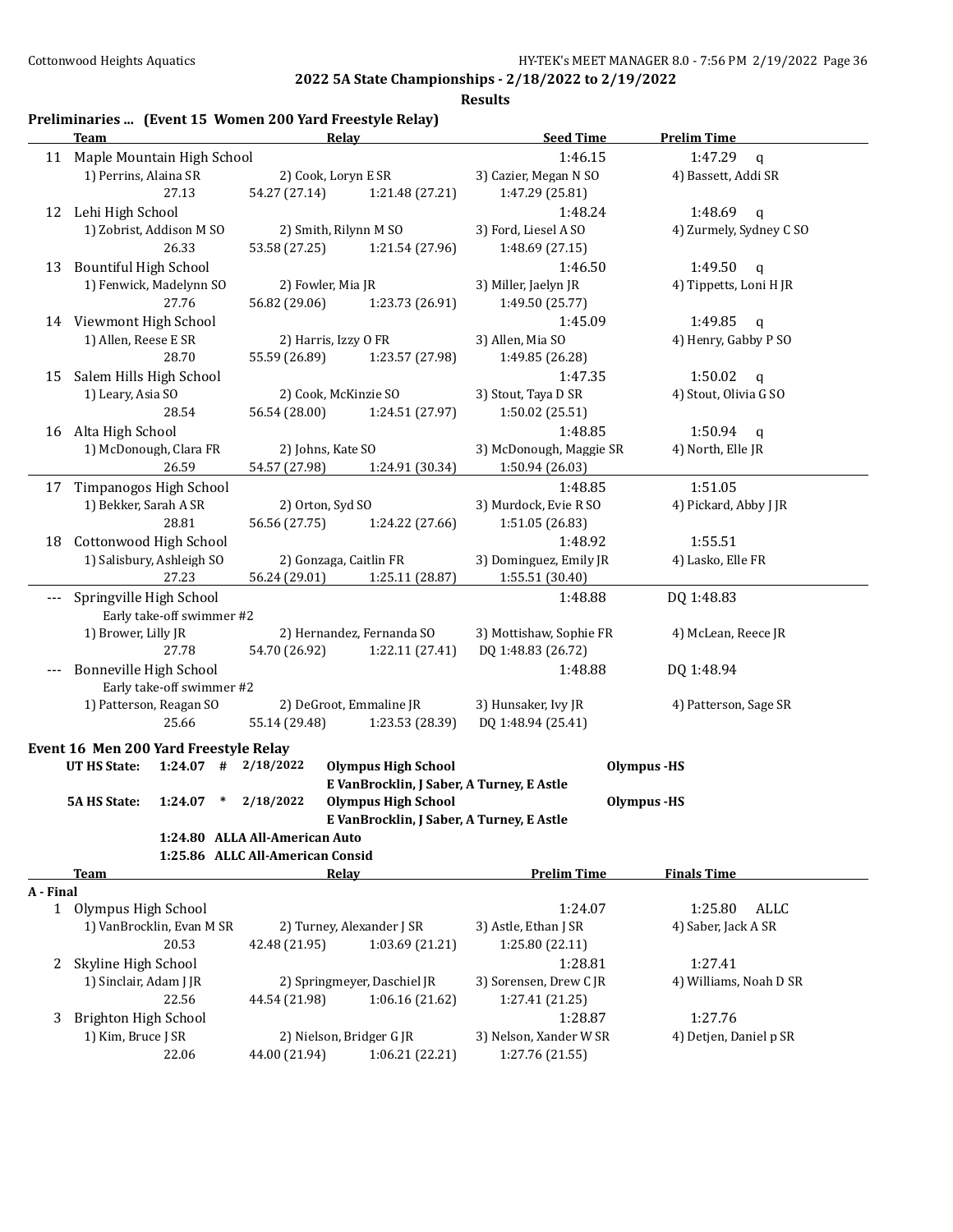## **Results**

## **A - Final ... (Event 16 Men 200 Yard Freestyle Relay)**

|                  | <b>Team</b>                              | Relay                            |                                           | <b>Prelim Time</b>        | <b>Finals Time</b>        |
|------------------|------------------------------------------|----------------------------------|-------------------------------------------|---------------------------|---------------------------|
|                  | 4 Springville High School                |                                  |                                           | 1:31.58                   | 1:29.20                   |
|                  | 1) Riley, Oggie P JR                     | 2) Jepperson, Kolby SO           |                                           | 3) Houser, Sean SO        | 4) Mertz, Austin JR       |
|                  | 22.48                                    | 44.66 (22.18)                    | 1:07.67(23.01)                            | 1:29.20 (21.53)           |                           |
| 5                | Wasatch High School                      |                                  |                                           | 1:30.56                   | 1:29.50                   |
|                  | 1) Hicken, Jayden SR                     | 2) James, Max E SO               |                                           | 3) Webb, Parker D SR      | 4) Simis, Morgan M SR     |
|                  | 21.56                                    | 44.11 (22.55)                    | 1:07.09 (22.98)                           | 1:29.50 (22.41)           |                           |
| 6                | Provo High School                        |                                  |                                           | 1:32.10                   | 1:30.97                   |
|                  | 1) Okawa, Noah T FR                      | 2) Wiechmann, Phil SO            |                                           | 3) Ibarra, Ludwig M FR    | 4) Johnson, Luke JR       |
|                  | 22.62                                    | 46.10 (23.48)                    | 1:09.36 (23.26)                           | 1:30.97 (21.61)           |                           |
| 7                | Box Elder High School                    |                                  |                                           | 1:31.82                   | 1:31.81                   |
|                  | 1) Draney, David SR                      | 2) Bodily, Cale J SR             |                                           | 3) Nowell, Roman JR       | 4) Ward, Ethan SR         |
|                  | 23.79                                    | 46.97 (23.18)                    | 1:09.42 (22.45)                           | 1:31.81 (22.39)           |                           |
| 8                | <b>Highland High School</b>              |                                  |                                           | 1:31.38                   | 1:31.92                   |
|                  | 1) Mayeda, Joshua SR                     |                                  | 2) Murakami, Bennett SR                   | 3) Vorwaller, Asher SO    | 4) Browne, Logan H SR     |
|                  | 23.21                                    | 46.28 (23.07)                    | 1:08.90 (22.62)                           | 1:31.92 (23.02)           |                           |
| <b>B</b> - Final |                                          |                                  |                                           |                           |                           |
|                  | 9 Payson High School                     |                                  |                                           | 1:33.02                   | 1:32.08                   |
|                  | 1) Behrend, Spencer SR                   | 2) Judd, Brandon JR              |                                           | 3) Waters, Hyrum JR       | 4) Kunz, Tallin G JR      |
|                  | 23.23                                    | 46.56 (23.33)                    | 1:10.34(23.78)                            | 1:32.08 (21.74)           |                           |
|                  |                                          |                                  |                                           |                           |                           |
|                  | 10 Jordan High School                    |                                  |                                           | 1:32.77                   | 1:32.30                   |
|                  | 1) Hirschi, Owen SO                      | 2) Leavitt, Ethan JR             |                                           | 3) Brockbank, Isaac SR    | 4) Barton, Robs P SO      |
|                  | 23.67                                    | 46.54 (22.87)                    | 1:10.01 (23.47)                           | 1:32.30 (22.29)           |                           |
|                  | 11 Timpview High School                  |                                  |                                           | 1:36.41                   | 1:35.10                   |
|                  | 1) Bunker, Hudson SR                     | 2) Matsu, Brady N SR             |                                           | 3) Platt, Garrett D JR    | 4) Sanft, Isaac SR        |
|                  | 23.44                                    | 47.45 (24.01)                    | 1:11.93 (24.48)                           | 1:35.10 (23.17)           |                           |
|                  | 12 Woods Cross High School               |                                  |                                           | 1:36.46                   | 1:36.42                   |
|                  | 1) Chomjak, Isaac R SO                   |                                  | 2) Campbell, Miller M JR                  | 3) Glissmeyer, Mark S JR  | 4) Suarez, Dylan A SR     |
|                  | 23.40                                    | 48.43 (25.03)                    | 1:12.07 (23.64)                           | 1:36.42 (24.35)           |                           |
| 13               | <b>Stansbury High School</b>             |                                  |                                           | 1:36.22                   | 1:36.47                   |
|                  | 1) Barry, Wyatt SR                       | 2) Hinton, Adrian SR             |                                           | 3) Reynolds, Cameron JR   | 4) Adair, Isaac SR        |
|                  | 24.15                                    | 48.37 (24.22)                    | 1:12.49 (24.12)                           | 1:36.47 (23.98)           |                           |
|                  | 14 Murray High School                    |                                  |                                           | 1:38.86                   | 1:38.09                   |
|                  | 1) Gale, Porter SO                       | 2) Hughes, Rustie SO             |                                           | 3) Morris, Liam SR        | 4) Black, Micah SR        |
|                  | 24.06                                    | 49.41 (25.35)                    | 1:14.11(24.70)                            | 1:38.09 (23.98)           |                           |
| 15               | Alta High School                         |                                  |                                           | 1:38.90                   | 1:41.26                   |
|                  | 1) Tu, Jaden SR                          | 2) Numbers, James SR             |                                           | 3) Young, Brandon JR      | 4) Hansen, Tyler SR       |
|                  | 24.55                                    | 52.47 (27.92)                    | 1:17.38 (24.91)                           | 1:41.26 (23.88)           |                           |
|                  | Lehi High School                         |                                  |                                           | 1:35.81                   | DQ 1:37.56                |
|                  | Early take-off swimmer #2                |                                  |                                           |                           |                           |
|                  | 1) Hellewell, Ashton SR                  | 2) Johnson, Dallin JR            |                                           | 3) Brown, Damian SR       | 4) Bergstrom, Tanner C SR |
|                  | 25.10                                    | 50.33 (25.23)                    | 1:14.14 (23.81)                           | DQ 1:37.56 (23.42)        |                           |
|                  |                                          |                                  |                                           |                           |                           |
|                  | Event 16 Men 200 Yard Freestyle Relay    |                                  |                                           |                           |                           |
|                  | <b>UT HS State:</b><br>$1:24.07$ #       | 2/18/2022                        | <b>Olympus High School</b>                |                           | <b>Olympus</b> -HS        |
|                  |                                          |                                  | E VanBrocklin, J Saber, A Turney, E Astle |                           |                           |
|                  | <b>5A HS State:</b><br>1:24.07<br>$\ast$ | 2/18/2022                        | <b>Olympus High School</b>                |                           | <b>Olympus</b> -HS        |
|                  |                                          |                                  | E VanBrocklin, J Saber, A Turney, E Astle |                           |                           |
|                  |                                          | 1:24.80 ALLA All-American Auto   |                                           |                           |                           |
|                  |                                          | 1:25.86 ALLC All-American Consid |                                           |                           |                           |
|                  | <b>Team</b>                              | Relay                            |                                           | <b>Seed Time</b>          | <b>Prelim Time</b>        |
|                  | <b>Preliminaries</b>                     |                                  |                                           |                           |                           |
|                  | 1 Olympus High School                    |                                  |                                           | 1:25.98                   | $1:24.07#$ qALLA          |
|                  | 1) VanBrocklin, Evan M SR                | 2) Saber, Jack A SR              |                                           | 3) Turney, Alexander J SR | 4) Astle, Ethan J SR      |
|                  | 20.71                                    | 41.42 (20.71)                    | 1:03.07 (21.65)                           | 1:24.07 (21.00)           |                           |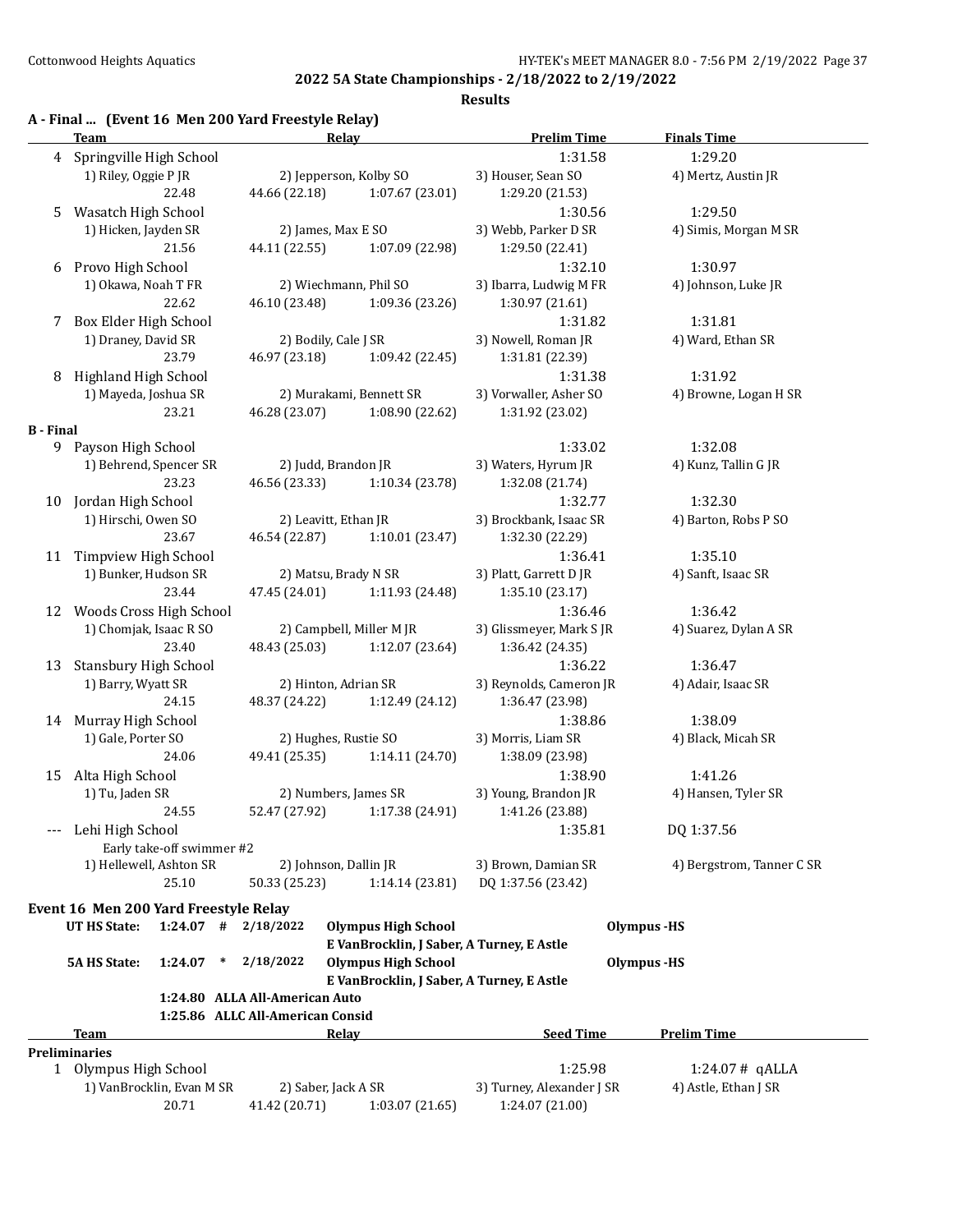#### **Results**

## **Preliminaries ... (Event 16 Men 200 Yard Freestyle Relay)**

|             | <b>Team</b>              | Relay                  |                             | <b>Seed Time</b>           | <b>Prelim Time</b>        |
|-------------|--------------------------|------------------------|-----------------------------|----------------------------|---------------------------|
| $2^{\circ}$ | Skyline High School      |                        |                             | 1:29.69                    | 1:28.81<br>$\mathbf q$    |
|             | 1) Sinclair, Adam J JR   |                        | 2) Springmeyer, Daschiel JR | 3) Sorensen, Drew CJR      | 4) Williams, Noah D SR    |
|             | 22.54                    | 45.05 (22.51)          | 1:07.43 (22.38)             | 1:28.81 (21.38)            |                           |
| 3           | Brighton High School     |                        |                             | 1:31.29                    | 1:28.87<br>$\mathsf{q}$   |
|             | 1) Kim, Bruce J SR       |                        | 2) Nielson, Bridger G JR    | 3) Nelson, Xander W SR     | 4) Detjen, Daniel p SR    |
|             |                          |                        | 1:07.16(22.57)              |                            |                           |
|             | 22.11                    | 44.59 (22.48)          |                             | 1:28.87 (21.71)            |                           |
| 4           | Wasatch High School      |                        |                             | 1:30.36                    | 1:30.56<br>q              |
|             | 1) Hicken, Jayden SR     | 2) James, Max E SO     |                             | 3) Simis, Morgan M SR      | 4) Staples, Rhys SR       |
|             | 21.49                    | 44.84 (23.35)          | 1:08.06 (23.22)             | 1:30.56 (22.50)            |                           |
| 5           | Highland High School     |                        |                             | 1:32.43                    | 1:31.38<br>$\mathfrak{q}$ |
|             | 1) Mayeda, Joshua SR     |                        | 2) Murakami, Bennett SR     | 3) Vorwaller, Asher SO     | 4) Browne, Logan H SR     |
|             | 23.10                    | 45.82 (22.72)          | 1:08.53 (22.71)             | 1:31.38 (22.85)            |                           |
| 6           | Springville High School  |                        |                             | 1:29.50                    | 1:31.58<br>$\mathbf q$    |
|             | 1) Riley, Oggie P JR     |                        | 2) Mousser, Easton R FR     | 3) Jepperson, Kolby SO     | 4) Houser, Sean SO        |
|             | 22.60                    | 46.29 (23.69)          | 1:08.48 (22.19)             | 1:31.58 (23.10)            |                           |
| 7           | Box Elder High School    |                        |                             | 1:34.50                    | 1:31.82<br>$\mathbf q$    |
|             | 1) Draney, David SR      | 2) Bodily, Cale J SR   |                             | 3) Nowell, Roman JR        | 4) Ward, Ethan SR         |
|             | 23.50                    | 47.14 (23.64)          | 1:09.74(22.60)              | 1:31.82 (22.08)            |                           |
|             |                          |                        |                             |                            | 1:32.10                   |
| 8           | Provo High School        |                        |                             | 1:31.88                    | $\mathsf{q}$              |
|             | 1) Okawa, Noah T FR      | 2) Wiechmann, Phil SO  |                             | 3) Ibarra, Ludwig M FR     | 4) Johnson, Luke JR       |
|             | 23.02                    | 47.18 (24.16)          | 1:10.52 (23.34)             | 1:32.10 (21.58)            |                           |
|             | 9 Jordan High School     |                        |                             | 1:33.93                    | 1:32.77 $q$               |
|             | 1) Hirschi, Owen SO      | 2) Leavitt, Ethan JR   |                             | 3) Brockbank, Isaac SR     | 4) Barton, Robs P SO      |
|             | 23.47                    | 46.52 (23.05)          | 1:10.25 (23.73)             | 1:32.77 (22.52)            |                           |
| 10          | Payson High School       |                        |                             | 1:33.13                    | 1:33.02<br>q              |
|             | 1) Behrend, Spencer SR   | 2) Judd, Brandon JR    |                             | 3) Waters, Hyrum JR        | 4) Kunz, Tallin G JR      |
|             | 23.46                    | 47.01 (23.55)          | 1:10.93 (23.92)             | 1:33.02 (22.09)            |                           |
|             | 11 Bountiful High School |                        |                             | 1:34.98                    | 1:33.77<br>q              |
|             | 1) Gunn, Tyler R JR      | 2) Glissmeyer, Liam FR |                             | 3) Monson, Spencer A JR    | 4) Vanderlinden, Kobi JR  |
|             | 23.78                    | 48.29 (24.51)          | 1:11.91 (23.62)             | 1:33.77 (21.86)            |                           |
|             |                          |                        |                             | 1:34.44                    | 1:35.81                   |
|             | 12 Lehi High School      |                        |                             |                            | $\mathbf{q}$              |
|             | 1) Brown, Damian SR      |                        | 2) Hellewell, Ashton SR     | 3) Pendleton, Matthew N JR | 4) Bergstrom, Tanner C SR |
|             | 24.36                    | 48.91 (24.55)          | 1:12.44 (23.53)             | 1:35.81 (23.37)            |                           |
| 13          | Stansbury High School    |                        |                             | 1:35.52                    | 1:36.22<br>$\mathsf{q}$   |
|             | 1) Barry, Wyatt SR       | 2) Hinton, Adrian SR   |                             | 3) Reynolds, Cameron JR    | 4) Adair, Isaac SR        |
|             | 24.08                    | 48.17 (24.09)          | 1:12.08 (23.91)             | 1:36.22 (24.14)            |                           |
|             | 14 Timpview High School  |                        |                             | 1:33.23                    | 1:36.41<br>q              |
|             | 1) Townsend, Brandon SR  | 2) Matsu, Brady N SR   |                             | 3) Platt, Garrett D JR     | 4) Sanft, Isaac SR        |
|             | 25.31                    | 49.39 (24.08)          | 1:13.60 (24.21)             | 1:36.41 (22.81)            |                           |
| 15          | Woods Cross High School  |                        |                             | 1:34.68                    | 1:36.46<br>$\mathbf q$    |
|             | 1) Chomjak, Isaac R SO   |                        | 2) Campbell, Miller M JR    | 3) Glissmeyer, Mark S JR   | 4) Suarez, Dylan A SR     |
|             | 23.24                    | 48.47 (25.23)          | 1:12.35 (23.88)             | 1:36.46 (24.11)            |                           |
| 16          | Murray High School       |                        |                             | 1:34.68                    | 1:38.86<br>$\mathsf{q}$   |
|             | 1) Gale, Porter SO       | 2) Hughes, Rustie SO   |                             | 3) Morris, Liam SR         | 4) Black, Micah SR        |
|             |                          |                        |                             |                            |                           |
|             | 24.16                    | 49.76 (25.60)          | 1:14.83 (25.07)             | 1:38.86 (24.03)            |                           |
| 17          | Alta High School         |                        |                             | 1:37.27                    | 1:38.90                   |
|             | 1) Young, Brandon JR     | 2) Beeler, Nicholas SR |                             | 3) Dyer, Miles SO          | 4) Hansen, Tyler SR       |
|             | 24.83                    | 50.12 (25.29)          | 1:14.60 (24.48)             | 1:38.90 (24.30)            |                           |
| 18          | Spanish Fork High School |                        |                             | 1:33.23                    | 1:39.45                   |
|             | 1) Nielson, Alex JR      | 2) Lewis, Jones SR     |                             | 3) Heap, Andrew JR         | 4) Jones, Carter SR       |
|             | 24.71                    | 49.52 (24.81)          | 1:14.60 (25.08)             | 1:39.45 (24.85)            |                           |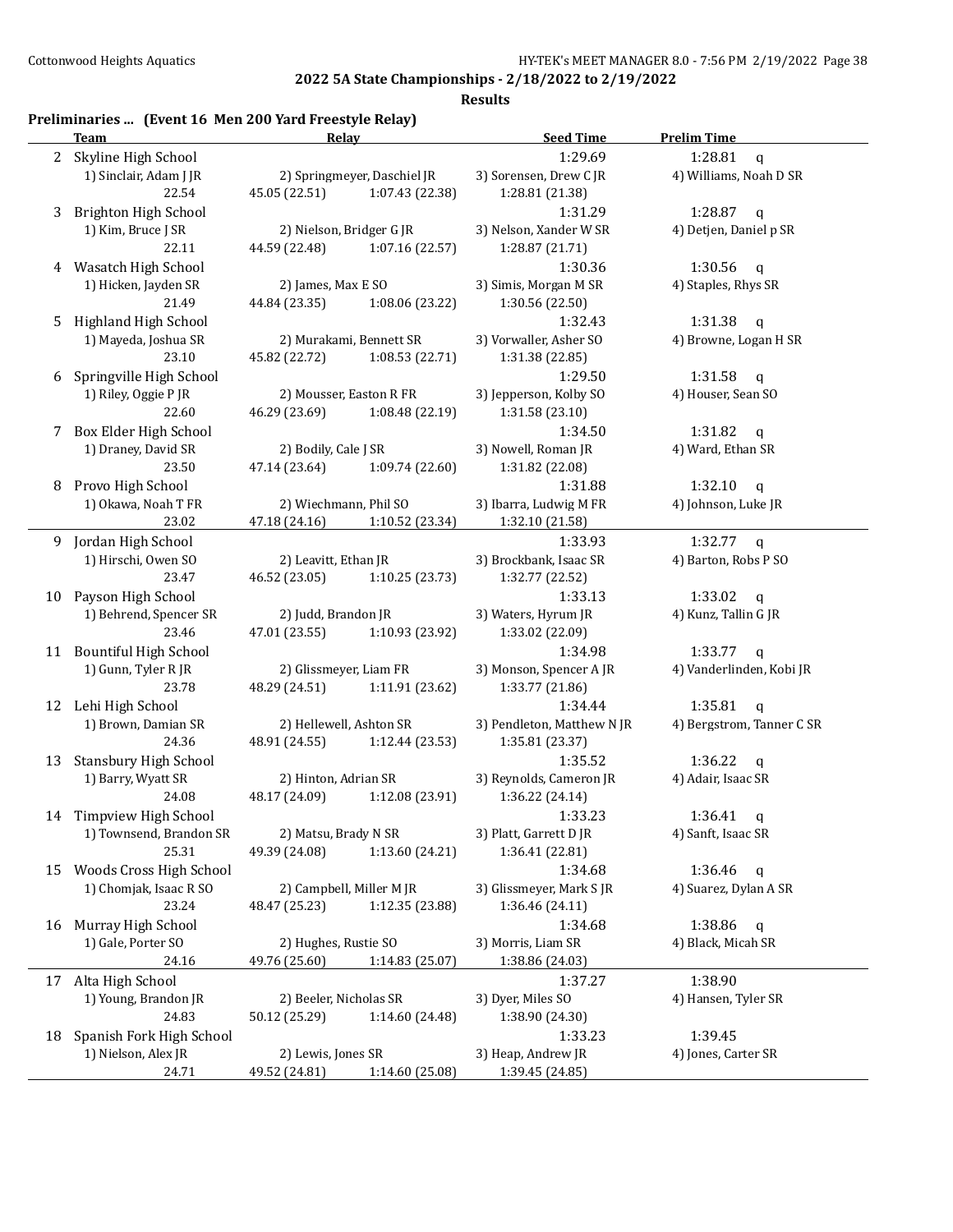|                  |                                           | Preliminaries  (Event 16 Men 200 Yard Freestyle Relay) |                             |                          |                          |      |
|------------------|-------------------------------------------|--------------------------------------------------------|-----------------------------|--------------------------|--------------------------|------|
|                  | Team                                      | Relay                                                  |                             | <b>Seed Time</b>         | <b>Prelim Time</b>       |      |
| 19               | Cottonwood High School                    |                                                        |                             | 1:34.35                  | 1:42.27                  |      |
|                  | 1) Vacharothone, Tyrus FR                 | 2) Garner, Daniel JR                                   |                             | 3) Jacobsen, Jasper SR   | 4) Arevalo, Sebastian JR |      |
|                  | 25.72                                     | 52.99 (27.27)                                          | 1:17.51 (24.52)             | 1:42.27 (24.76)          |                          |      |
| $---$            | Park City High School                     |                                                        |                             | 1:32.91                  | DQ 1:33.05               |      |
|                  | Early take-off swimmer #2                 |                                                        |                             |                          |                          |      |
|                  | 1) Anderson, Tyler G JR                   | 2) Hardy, Kyle G JR                                    |                             | 3) Taylor, Jaimeson O FR | 4) Elgie, Keegan M FR    |      |
|                  | 23.53                                     | 46.73 (23.20)                                          | 1:10.34(23.61)              | DQ 1:33.05 (22.71)       |                          |      |
|                  |                                           |                                                        |                             |                          |                          |      |
|                  | <b>Event 17 Women 100 Yard Backstroke</b> |                                                        |                             |                          |                          |      |
|                  | <b>UT HS State:</b><br>$53.45$ #          | 2/12/2016<br><b>Rhyan White</b>                        |                             |                          | Cottonwood               |      |
|                  | <b>5A HS State:</b>                       | 53.45 * 2/12/2016<br><b>Rhyan White</b>                |                             |                          | Cottonwood               |      |
|                  |                                           | 54.80 ALLA All-American Auto                           |                             |                          |                          |      |
|                  |                                           | 55.92 ALLC All-American Consid                         |                             |                          |                          |      |
|                  | Name                                      | Yr School                                              |                             | <b>Prelim Time</b>       | <b>Finals Time</b>       |      |
| A - Final        |                                           |                                                        |                             |                          |                          |      |
|                  | 1 Garstang, Jade D                        | FR Skyline High School                                 |                             | 55.36                    | 55.07                    | ALLC |
|                  | 26.40                                     | 55.07 (28.67)                                          |                             |                          |                          |      |
| 2                | Hooton, Taylar A                          |                                                        | SO Olympus High School      | 56.38                    | 56.52                    |      |
|                  | 27.09                                     | 56.52 (29.43)                                          |                             |                          |                          |      |
| 3                | Reichner, Annie R                         |                                                        | JR Timpview High School     | 58.22                    | 58.86                    |      |
|                  | 28.40                                     | 58.86 (30.46)                                          |                             |                          |                          |      |
|                  |                                           |                                                        |                             |                          |                          |      |
| 4                | Cline, Chloe M                            |                                                        | FR Brighton High School     | 1:00.14                  | 59.54                    |      |
|                  | 28.68                                     | 59.54 (30.86)                                          |                             |                          |                          |      |
| 5                | Richter, Kathleen C                       | FR Murray High School                                  |                             | 1:00.15                  | 1:00.37                  |      |
|                  | 29.50                                     | 1:00.37 (30.87)                                        |                             |                          |                          |      |
| 6                | Alonso, Natty L                           |                                                        | SO Cottonwood High School   | 1:01.45                  | 1:00.98                  |      |
|                  | 29.40                                     | 1:00.98 (31.58)                                        |                             |                          |                          |      |
| 7                | Phillips, Sydney                          |                                                        | SR Timpview High School     | 1:01.44                  | 1:01.05                  |      |
|                  | 29.99                                     | 1:01.05(31.06)                                         |                             |                          |                          |      |
| 8                | Brooks, Emercynn L                        |                                                        | SO Wasatch High School      | 1:00.93                  | 1:01.14                  |      |
|                  | 29.51                                     | 1:01.14 (31.63)                                        |                             |                          |                          |      |
| <b>B</b> - Final |                                           |                                                        |                             |                          |                          |      |
| 9.               | Keller, Campbell J                        |                                                        | SO Olympus High School      | 1:02.61                  | 1:00.55                  |      |
|                  | 29.23                                     | 1:00.55 (31.32)                                        |                             |                          |                          |      |
|                  | 10 Weight, Brinley                        |                                                        | SO Springville High School  | 1:01.78                  | 1:01.34                  |      |
|                  | 29.83                                     | 1:01.34 (31.51)                                        |                             |                          |                          |      |
|                  |                                           |                                                        |                             |                          |                          |      |
|                  | 11 Riding, Coco I                         |                                                        | FR Spanish Fork High School | 1:01.58                  | 1:01.38                  |      |
|                  | 30.02                                     | 1:01.38 (31.36)                                        |                             |                          |                          |      |
|                  | 12 Humbert, Grace M                       |                                                        | SR Highland High School     | 1:02.72                  | 1:01.93                  |      |
|                  | 30.19                                     | 1:01.93 (31.74)                                        |                             |                          |                          |      |
| 13               | Degering, Kate A                          | JR Alta High School                                    |                             | 1:02.43                  | 1:02.16                  |      |
|                  | 30.41                                     | 1:02.16 (31.75)                                        |                             |                          |                          |      |
| 14               | Biglow, Lauren M                          |                                                        | SO Park City High School    | 1:02.23                  | 1:02.35                  |      |
|                  | 30.07                                     | 1:02.35 (32.28)                                        |                             |                          |                          |      |
| 15               | Weeks, Sydney                             | SO Provo High School                                   |                             | 1:02.57                  | 1:02.61                  |      |
|                  | 30.55                                     | 1:02.61 (32.06)                                        |                             |                          |                          |      |
| 16               | Sweney, Allison K                         | SR Skyline High School                                 |                             | 1:02.26                  | 1:04.50                  |      |
|                  | 31.42                                     | 1:04.50 (33.08)                                        |                             |                          |                          |      |
|                  |                                           |                                                        |                             |                          |                          |      |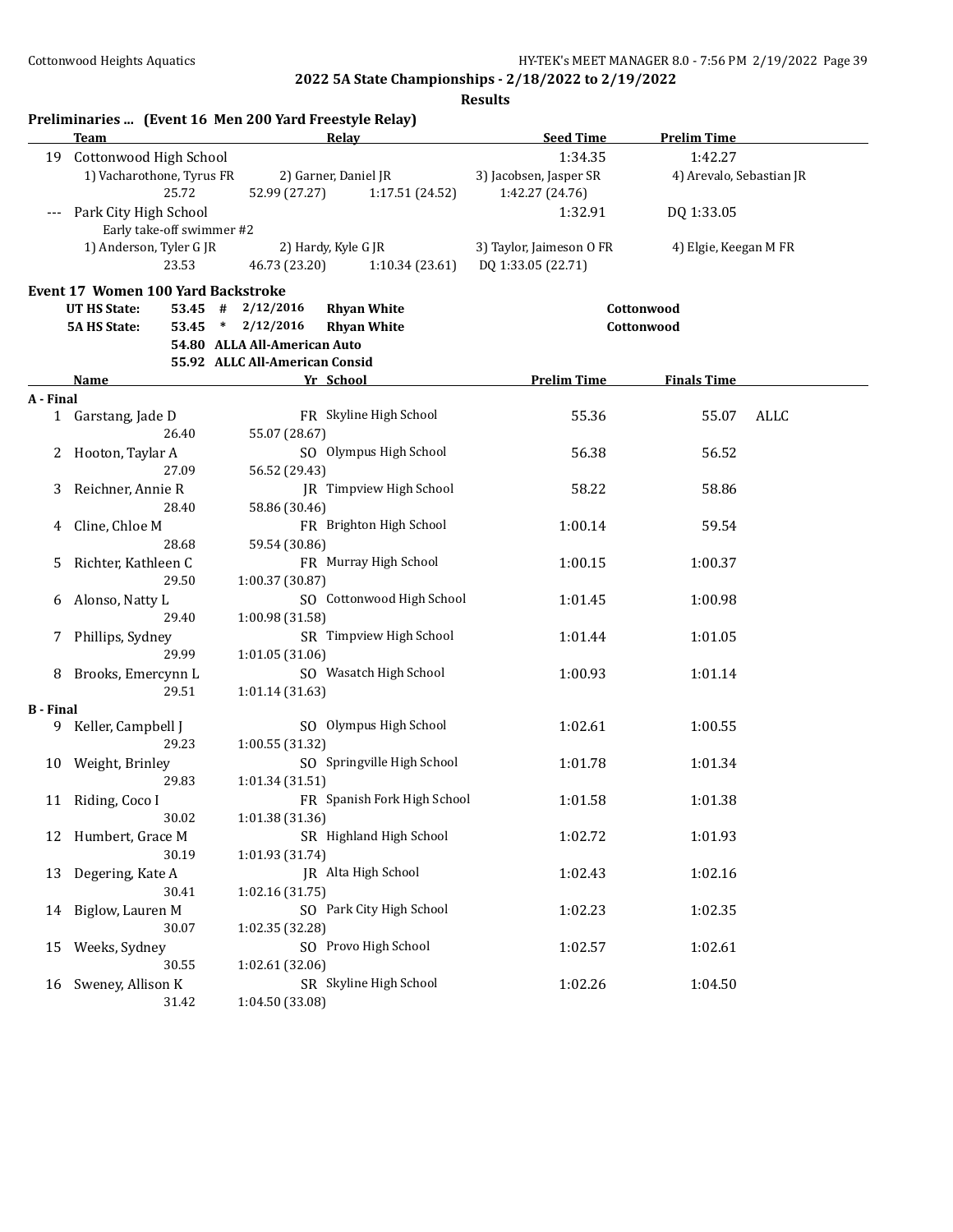|    | <b>Event 17 Women 100 Yard Backstroke</b> |                                           |                  |                    |       |  |  |  |  |
|----|-------------------------------------------|-------------------------------------------|------------------|--------------------|-------|--|--|--|--|
|    | <b>UT HS State:</b>                       | 53.45 # 2/12/2016<br><b>Rhyan White</b>   |                  | Cottonwood         |       |  |  |  |  |
|    | <b>5A HS State:</b>                       | <b>Rhyan White</b><br>$53.45 * 2/12/2016$ |                  | Cottonwood         |       |  |  |  |  |
|    |                                           | 54.80 ALLA All-American Auto              |                  |                    |       |  |  |  |  |
|    | 55.92 ALLC All-American Consid            |                                           |                  |                    |       |  |  |  |  |
|    | Name                                      | Yr School                                 | <b>Seed Time</b> | <b>Prelim Time</b> |       |  |  |  |  |
|    | <b>Preliminaries</b>                      |                                           |                  |                    |       |  |  |  |  |
|    | 1 Garstang, Jade D                        | FR Skyline High School                    | 56.59            | 55.36              | qALLC |  |  |  |  |
|    | 26.73                                     | 55.36 (28.63)                             |                  |                    |       |  |  |  |  |
| 2  | Hooton, Taylar A                          | SO Olympus High School                    | 57.73            | 56.38              | q     |  |  |  |  |
|    | 27.28                                     | 56.38 (29.10)                             |                  |                    |       |  |  |  |  |
| 3  | Reichner, Annie R                         | <b>IR</b> Timpview High School            | 58.16            | 58.22              | q     |  |  |  |  |
|    | 28.15                                     | 58.22 (30.07)                             |                  |                    |       |  |  |  |  |
| 4  | Cline, Chloe M                            | FR Brighton High School                   | 1:00.30          | 1:00.14            | q     |  |  |  |  |
|    | 29.26                                     | 1:00.14 (30.88)                           |                  |                    |       |  |  |  |  |
| 5. | Richter, Kathleen C                       | FR Murray High School                     | 1:00.34          | 1:00.15            | q     |  |  |  |  |
|    | 29.57                                     | 1:00.15 (30.58)                           |                  |                    |       |  |  |  |  |
| 6  | Brooks, Emercynn L                        | SO Wasatch High School                    | 1:00.69          | 1:00.93            | q     |  |  |  |  |
|    | 29.50                                     | 1:00.93 (31.43)                           |                  |                    |       |  |  |  |  |
| 7  | Phillips, Sydney                          | SR Timpview High School                   | 1:00.91          | 1:01.44            | q     |  |  |  |  |
|    | 30.40                                     | 1:01.44 (31.04)                           |                  |                    |       |  |  |  |  |
| 8  | Alonso, Natty L                           | SO Cottonwood High School                 | 1:01.44          | 1:01.45            | q     |  |  |  |  |
|    | 29.72                                     | 1:01.45 (31.73)                           |                  |                    |       |  |  |  |  |
| 9  | Riding, Coco I                            | FR Spanish Fork High School               | 1:01.54          | 1:01.58            | q     |  |  |  |  |
|    | 30.12                                     | 1:01.58 (31.46)                           |                  |                    |       |  |  |  |  |
| 10 | Weight, Brinley                           | SO Springville High School                | 1:02.70          | 1:01.78            | q     |  |  |  |  |
|    | 30.02                                     | 1:01.78 (31.76)                           |                  |                    |       |  |  |  |  |
| 11 | Biglow, Lauren M                          | SO Park City High School                  | 1:01.32          | 1:02.23            | q     |  |  |  |  |
|    | 30.24                                     | 1:02.23 (31.99)                           |                  |                    |       |  |  |  |  |
| 12 | Sweney, Allison K                         | SR Skyline High School                    | 1:03.31          | 1:02.26            | q     |  |  |  |  |
|    | 30.26                                     | 1:02.26 (32.00)                           |                  |                    |       |  |  |  |  |
| 13 | Degering, Kate A                          | JR Alta High School                       | 1:03.15          | 1:02.43            | q     |  |  |  |  |
|    | 30.48                                     | 1:02.43 (31.95)                           |                  |                    |       |  |  |  |  |
| 14 | Weeks, Sydney                             | SO Provo High School                      | 1:02.54          | 1:02.57            | q     |  |  |  |  |
|    | 30.91                                     | 1:02.57(31.66)                            |                  |                    |       |  |  |  |  |
| 15 | Keller, Campbell J                        | SO Olympus High School                    | 1:00.60          | 1:02.61            | q     |  |  |  |  |
|    | 30.17                                     | 1:02.61 (32.44)                           |                  |                    |       |  |  |  |  |
|    | 16 Humbert, Grace M                       | SR Highland High School                   | 1:02.56          | 1:02.72            | q     |  |  |  |  |
|    | 30.47                                     | 1:02.72 (32.25)                           |                  |                    |       |  |  |  |  |
| 17 | Turney, Olivia L                          | SO Skyline High School                    | 1:03.59          | 1:02.74            |       |  |  |  |  |
|    | 30.33                                     | 1:02.74 (32.41)                           |                  |                    |       |  |  |  |  |
| 18 | Graham, Madi A                            | JR Salem Hills High School                | 1:03.74          | 1:02.75            |       |  |  |  |  |
|    | 30.83                                     | 1:02.75 (31.92)                           |                  |                    |       |  |  |  |  |
| 19 | Brodigan, Anna L                          | SR Wasatch High School                    | 1:03.51          | 1:03.41            |       |  |  |  |  |
|    | 30.38                                     | 1:03.41 (33.03)                           |                  |                    |       |  |  |  |  |
| 20 | Taylor, Katelyn L                         | JR Stansbury High School                  | 1:05.05          | 1:04.31            |       |  |  |  |  |
|    | 31.33                                     | 1:04.31 (32.98)                           |                  |                    |       |  |  |  |  |
|    |                                           | SO Orem High School                       | 1:04.70          | 1:04.42            |       |  |  |  |  |
| 21 | Lawson, Leila J<br>31.24                  | 1:04.42 (33.18)                           |                  |                    |       |  |  |  |  |
|    |                                           | SO Brighton High School                   |                  |                    |       |  |  |  |  |
| 22 | Zurias, Andrea A                          |                                           | 1:03.80          | 1:04.52            |       |  |  |  |  |
|    | 30.99                                     | 1:04.52 (33.53)<br>SO Skyline High School |                  |                    |       |  |  |  |  |
| 23 | Pan, Rachel                               |                                           | 1:04.07          | 1:04.56            |       |  |  |  |  |
|    | 31.10                                     | 1:04.56 (33.46)                           |                  |                    |       |  |  |  |  |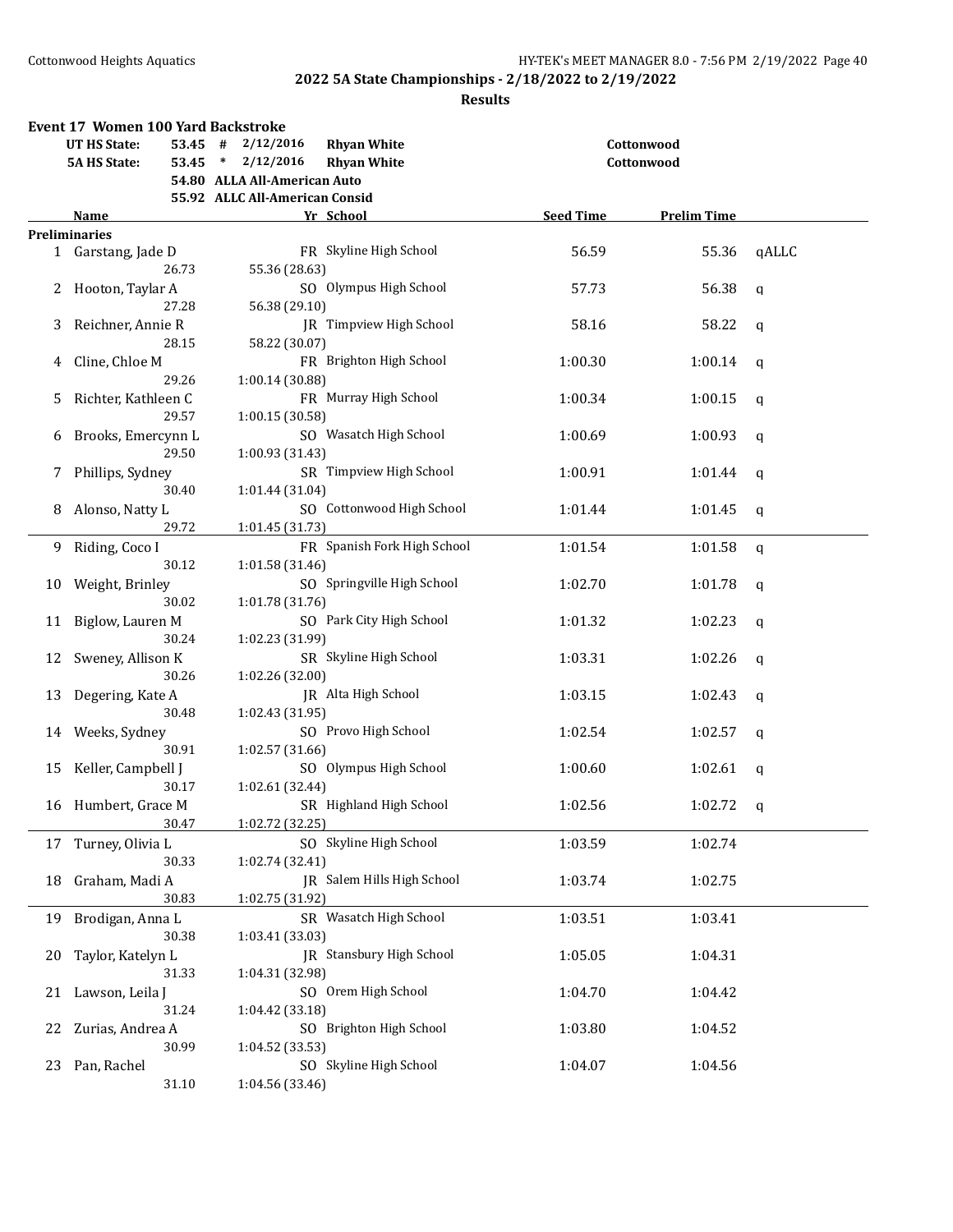|  |  |  | Preliminaries  (Event 17 Women 100 Yard Backstroke) |
|--|--|--|-----------------------------------------------------|
|--|--|--|-----------------------------------------------------|

|    | <b>Name</b>                             |                                | Yr School                     | <b>Seed Time</b>   | <b>Prelim Time</b> |  |
|----|-----------------------------------------|--------------------------------|-------------------------------|--------------------|--------------------|--|
| 24 | Barton, Edee                            |                                | SR Jordan High School         | 1:04.63            | 1:04.88            |  |
|    | 31.14                                   | 1:04.88 (33.74)                |                               |                    |                    |  |
| 25 | Rich, Jill                              |                                | SO Alta High School           | 1:04.37            | 1:05.13            |  |
|    | 30.43                                   | 1:05.13 (34.70)                |                               |                    |                    |  |
| 26 | Hall, Elle N                            |                                | SR Woods Cross High School    | 1:04.68            | 1:05.18            |  |
|    | 31.22                                   | 1:05.18(33.96)                 |                               |                    |                    |  |
| 27 | Fenwick, Madelynn                       |                                | SO Bountiful High School      | 1:04.82            | 1:05.28            |  |
|    | 32.61                                   | 1:05.28 (32.67)                |                               |                    |                    |  |
| 28 | Harris, Raiden R                        |                                | FR Timpanogos High School     | 1:05.60            | 1:05.59            |  |
|    | 32.53                                   | 1:05.59 (33.06)                |                               |                    |                    |  |
| 29 | Cook, Loryn E                           |                                | SR Maple Mountain High School | 1:05.13            | 1:06.71            |  |
|    | 31.92                                   | 1:06.71 (34.79)                |                               |                    |                    |  |
| 30 | Hinckley, Madelyn I                     |                                | <b>IR</b> Wasatch High School | 1:04.83            | 1:06.95            |  |
|    | 31.57                                   | 1:06.95 (35.38)                |                               |                    |                    |  |
| 31 | Christensen, Anna                       |                                | SO Maple Mountain High School | 1:05.43            | 1:06.97            |  |
|    | 31.80                                   | 1:06.97(35.17)                 |                               |                    |                    |  |
| 32 | Spangenberg, Sarah                      |                                | SR Viewmont High School       | 1:05.29            | 1:07.90            |  |
|    | 31.67                                   | 1:07.90 (36.23)                |                               |                    |                    |  |
|    | <b>Event 18 Men 100 Yard Backstroke</b> |                                |                               |                    |                    |  |
|    | UT HS State:<br>48.71 #                 | 2/15/2020                      | <b>Ryan J Garstang</b>        | Olympus            |                    |  |
|    | <b>5A HS State:</b><br>48.71            | $\ast$<br>2/15/2020            | <b>Ryan J Garstang</b>        | Olympus            |                    |  |
|    |                                         | 49.38 ALLA All-American Auto   |                               |                    |                    |  |
|    |                                         | 50.37 ALLC All-American Consid |                               |                    |                    |  |
|    | Name                                    |                                | Yr School                     | <b>Prelim Time</b> | <b>Finals Time</b> |  |

| A - Final        |                      |                                |       |       |  |
|------------------|----------------------|--------------------------------|-------|-------|--|
|                  | 1 Broadhead, Bryce P | JR Lehi High School            | 51.07 | 50.65 |  |
|                  | 24.70                | 50.65 (25.95)                  |       |       |  |
|                  | 2 Conner, Ian D      | JR Olympus High School         | 51.37 | 51.71 |  |
|                  | 25.18                | 51.71 (26.53)                  |       |       |  |
| 3                | de la Garza, Will M  | SO Olympus High School         | 52.35 | 52.01 |  |
|                  | 25.41                | 52.01 (26.60)                  |       |       |  |
|                  | 4 Honey, Sean N      | <b>IR</b> Timpview High School | 53.02 | 52.08 |  |
|                  | 25.62                | 52.08 (26.46)                  |       |       |  |
| 5.               | Tu, Kevin            | FR Skyline High School         | 53.52 | 52.81 |  |
|                  | 25.92                | 52.81 (26.89)                  |       |       |  |
| 6                | Wrona, Sebastian     | FR Park City High School       | 53.83 | 53.58 |  |
|                  | 25.92                | 53.58 (27.66)                  |       |       |  |
|                  | 7 Johnson, Luke      | JR Provo High School           | 53.89 | 53.75 |  |
|                  | 26.31                | 53.75 (27.44)                  |       |       |  |
|                  | 8 Holmberg, Gavin    | SR Murray High School          | 54.47 | 55.15 |  |
|                  | 26.33                | 55.15 (28.82)                  |       |       |  |
| <b>B</b> - Final |                      |                                |       |       |  |
| 9                | Tobiasson, Gauge W   | SR Mountain View High School   | 54.59 | 52.95 |  |
|                  | 25.38                | 52.95 (27.57)                  |       |       |  |
|                  | 10 Hale, Nash S      | FR Skyline High School         | 55.05 | 54.31 |  |
|                  | 26.55                | 54.31 (27.76)                  |       |       |  |
| 11               | Hartman, Owen F      | SO Olympus High School         | 55.21 | 55.73 |  |
|                  | 27.04                | 55.73 (28.69)                  |       |       |  |
| 12               | Black, Micah         | SR Murray High School          | 56.57 | 56.06 |  |
|                  | 27.19                | 56.06 (28.87)                  |       |       |  |
| 13               | Chomjak, Abel R      | SR Woods Cross High School     | 56.15 | 56.25 |  |
|                  | 26.60                | 56.25 (29.65)                  |       |       |  |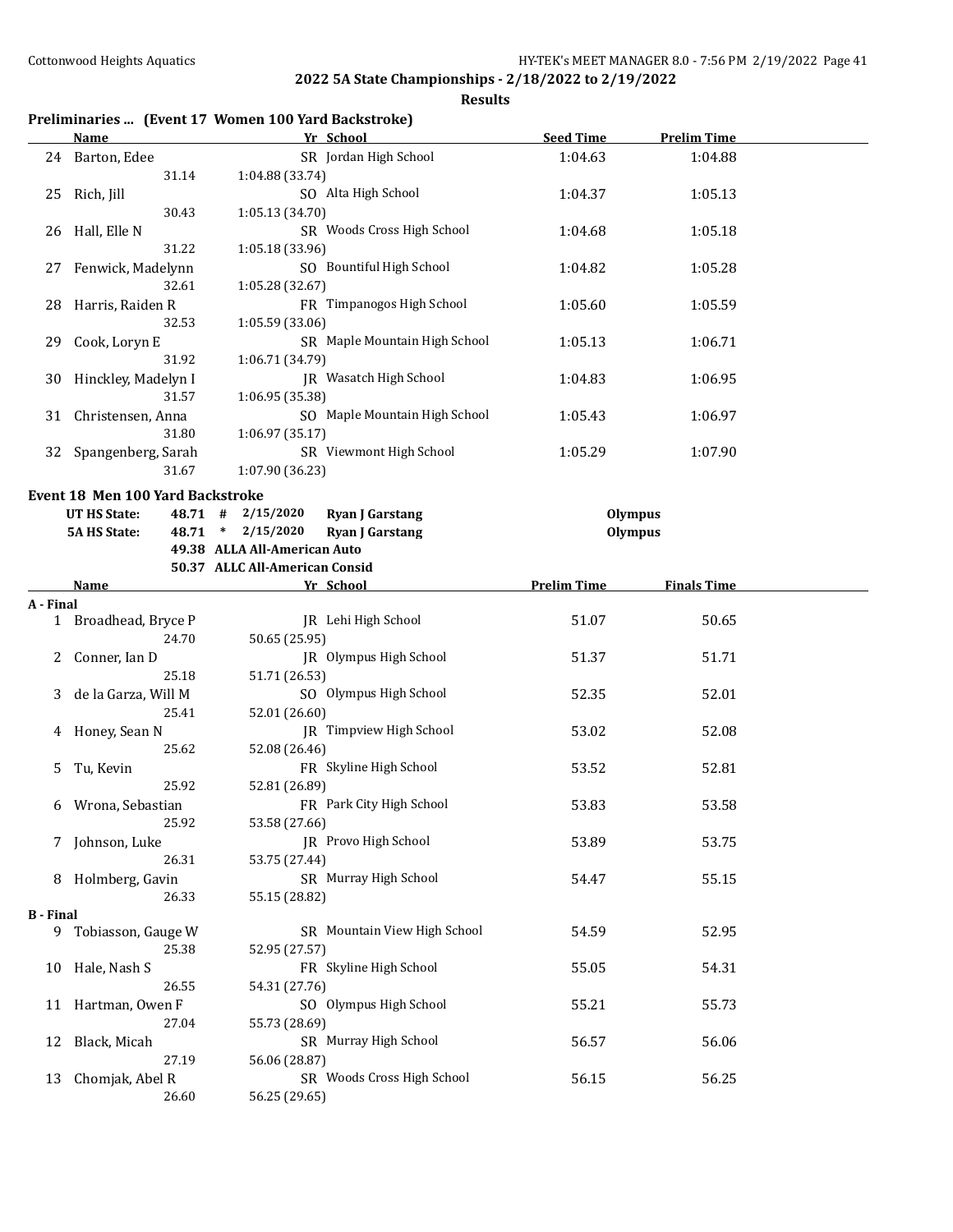|    | <b>Name</b>                      |                                | Yr School                    | <b>Prelim Time</b> | <b>Finals Time</b> |              |
|----|----------------------------------|--------------------------------|------------------------------|--------------------|--------------------|--------------|
|    | 14 Smith, Josh                   |                                | SO Alta High School          | 55.64              | 56.32              |              |
|    | 27.47                            | 56.32 (28.85)                  |                              |                    |                    |              |
| 15 | Lokan, Collen M                  |                                | JR Cottonwood High School    | 56.65              | 56.85              |              |
|    | 27.19                            | 56.85 (29.66)                  |                              |                    |                    |              |
|    | 16 Leavitt, Ethan                |                                | JR Jordan High School        | 57.69              | 56.97              |              |
|    | 28.38                            | 56.97 (28.59)                  |                              |                    |                    |              |
|    |                                  |                                |                              |                    |                    |              |
|    | Event 18 Men 100 Yard Backstroke |                                |                              |                    |                    |              |
|    | UT HS State:                     | 48.71 # 2/15/2020              | <b>Ryan J Garstang</b>       | <b>Olympus</b>     |                    |              |
|    | <b>5A HS State:</b>              | 48.71 * 2/15/2020              | <b>Ryan J Garstang</b>       | <b>Olympus</b>     |                    |              |
|    |                                  | 49.38 ALLA All-American Auto   |                              |                    |                    |              |
|    |                                  | 50.37 ALLC All-American Consid |                              |                    |                    |              |
|    | Name                             |                                | Yr School                    | <b>Seed Time</b>   | <b>Prelim Time</b> |              |
|    | <b>Preliminaries</b>             |                                |                              |                    |                    |              |
|    | 1 Broadhead, Bryce P             |                                | JR Lehi High School          | 52.00              | 51.07              | $\mathbf q$  |
|    | 24.65                            | 51.07 (26.42)                  |                              |                    |                    |              |
| 2  | Conner, Ian D                    |                                | JR Olympus High School       | 52.28              | 51.37              | q            |
|    | 25.08                            | 51.37 (26.29)                  |                              |                    |                    |              |
| 3  | de la Garza, Will M              |                                | SO Olympus High School       | 53.39              | 52.35              | q            |
|    | 25.46                            | 52.35 (26.89)                  |                              |                    |                    |              |
| 4  | Honey, Sean N                    |                                | JR Timpview High School      | 52.76              | 53.02              | q            |
|    | 25.76                            | 53.02 (27.26)                  |                              |                    |                    |              |
| 5  | Tu, Kevin                        |                                | FR Skyline High School       | 53.58              | 53.52              | q            |
|    | 26.32                            | 53.52 (27.20)                  |                              |                    |                    |              |
|    | Wrona, Sebastian                 |                                | FR Park City High School     | 55.93              | 53.83              |              |
| 6  | 26.44                            | 53.83 (27.39)                  |                              |                    |                    | q            |
|    |                                  |                                | JR Provo High School         |                    |                    |              |
| 7  | Johnson, Luke                    |                                |                              | 54.74              | 53.89              | q            |
|    | 26.53                            | 53.89 (27.36)                  |                              |                    |                    |              |
|    | 8 Holmberg, Gavin                |                                | SR Murray High School        | 55.25              | 54.47              | $\mathbf q$  |
|    | 26.27                            | 54.47 (28.20)                  |                              |                    |                    |              |
| 9. | Tobiasson, Gauge W               |                                | SR Mountain View High School | 54.06              | 54.59              | $\mathsf{q}$ |
|    | 26.99                            | 54.59 (27.60)                  |                              |                    |                    |              |
| 10 | Hale, Nash S                     |                                | FR Skyline High School       | 55.79              | 55.05              | q            |
|    | 26.46                            | 55.05 (28.59)                  |                              |                    |                    |              |
|    | 11 Hartman, Owen F               |                                | SO Olympus High School       | 56.83              | 55.21              | q            |
|    | 26.94                            | 55.21 (28.27)                  |                              |                    |                    |              |
|    | 12 Smith, Josh                   |                                | SO Alta High School          | 55.87              | 55.64              | q            |
|    | 27.04                            | 55.64 (28.60)                  |                              |                    |                    |              |
| 13 | Chomjak, Abel R                  |                                | SR Woods Cross High School   | 56.51              | 56.15              | q            |
|    | 26.87                            | 56.15 (29.28)                  |                              |                    |                    |              |
| 14 | Black, Micah                     |                                | SR Murray High School        | 56.92              | 56.57              | q            |
|    | 27.24                            | 56.57 (29.33)                  |                              |                    |                    |              |
| 15 | Lokan, Collen M                  |                                | JR Cottonwood High School    | 56.02              | 56.65              | q            |
|    | 27.09                            | 56.65 (29.56)                  |                              |                    |                    |              |
|    |                                  |                                | JR Jordan High School        |                    |                    |              |
| 16 | Leavitt, Ethan                   |                                |                              | 57.95              | 57.69              | q            |
|    | 28.37                            | 57.69 (29.32)                  |                              |                    |                    |              |
| 17 | McKee, Dallin R                  |                                | FR Box Elder High School     | 59.50              | 57.76              |              |
|    | 27.88                            | 57.76 (29.88)                  |                              |                    |                    |              |
| 18 | Swensen, Conner J                |                                | FR Olympus High School       | 59.58              | 57.85              |              |
|    | 27.97                            | 57.85 (29.88)                  |                              |                    |                    |              |
| 19 | Pulham, Andrew D                 |                                | JR Lehi High School          | 59.42              | 57.90              |              |
|    | 27.42                            | 57.90 (30.48)                  |                              |                    |                    |              |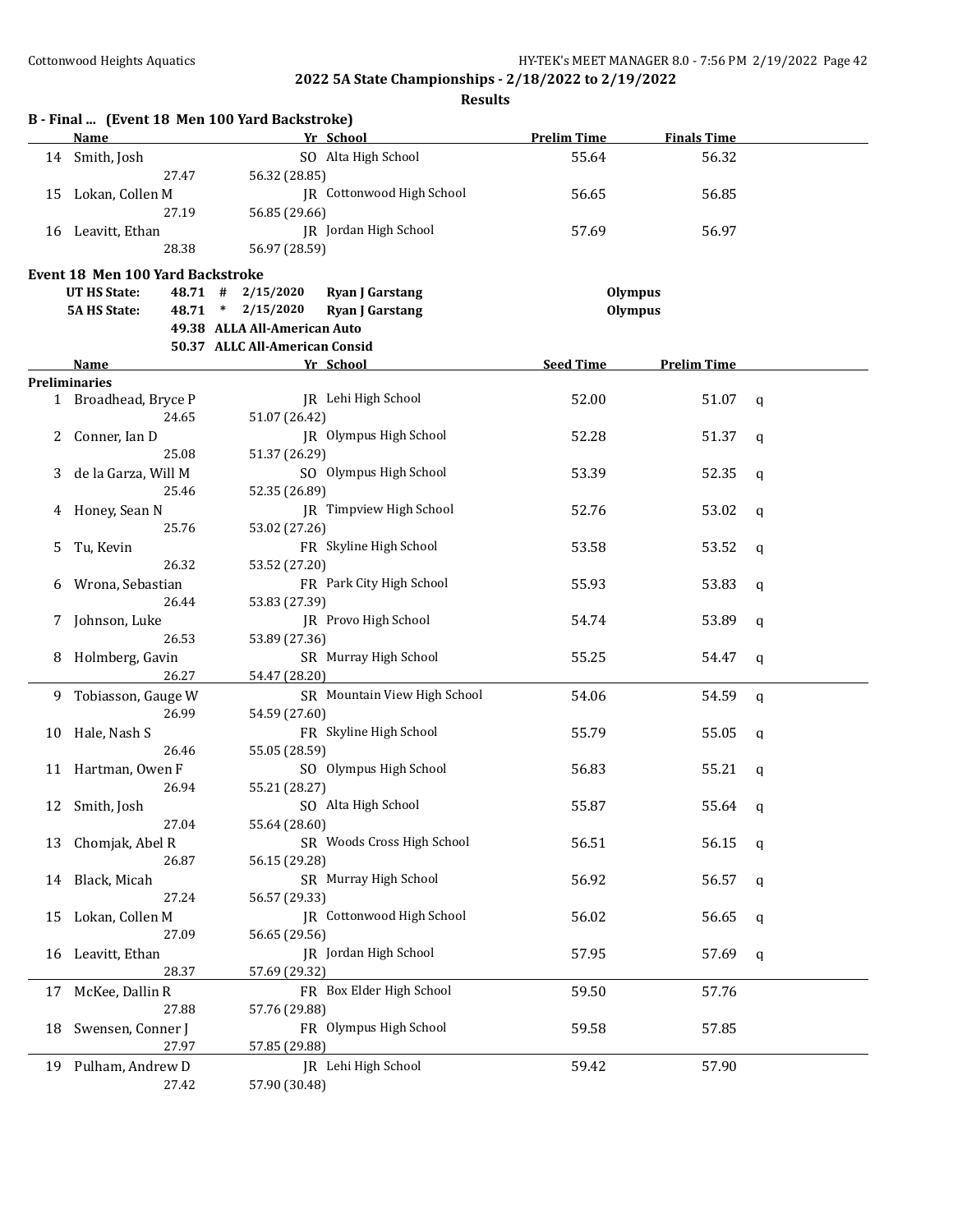**Results**

## **Preliminaries ... (Event 18 Men 100 Yard Backstroke)**

|                  | <b>Name</b>                                        | Yr School                                                                          | <b>Seed Time</b>   | <b>Prelim Time</b> |  |
|------------------|----------------------------------------------------|------------------------------------------------------------------------------------|--------------------|--------------------|--|
| 20               | Bird, Jared H                                      | JR Timpview High School                                                            | 58.58              | 57.92              |  |
|                  | 28.25                                              | 57.92 (29.67)                                                                      |                    |                    |  |
| $*21$            | Tasker, Griffin                                    | SO Alta High School                                                                | 57.59              | 58.02              |  |
|                  | 27.90                                              | 58.02 (30.12)                                                                      |                    |                    |  |
| *21              | Taylor, Harrison J                                 | SO Brighton High School                                                            | 58.67              | 58.02              |  |
|                  | 27.87                                              | 58.02 (30.15)                                                                      |                    |                    |  |
| *23              | Halbersleben, Jack                                 | SR Skyline High School                                                             | 59.23              | 58.16              |  |
|                  | 28.85                                              | 58.16 (29.31)                                                                      |                    |                    |  |
| $*23$            | Darii, Artur                                       | <b>IR</b> Uintah High School                                                       | 56.91              | 58.16              |  |
|                  | 27.72                                              | 58.16 (30.44)                                                                      |                    |                    |  |
| 25               | Wu, Vincent K                                      | SO Skyline High School                                                             | 59.42              | 58.28              |  |
|                  | 28.35                                              | 58.28 (29.93)                                                                      |                    |                    |  |
| 26               | Glissmeyer, Mark S                                 | JR Woods Cross High School                                                         | 59.44              | 58.70              |  |
|                  | 28.47                                              | 58.70 (30.23)                                                                      |                    |                    |  |
| 27               | Hunter, Grayden                                    | SR Maple Mountain High School                                                      | 57.12              | 58.87              |  |
|                  | 28.89                                              | 58.87 (29.98)                                                                      |                    |                    |  |
| 28               | Anderson, Nathan J                                 | FR Springville High School                                                         | 57.96              | 59.12              |  |
|                  | 28.75                                              | 59.12 (30.37)                                                                      |                    |                    |  |
| 29               | Robbins, Ian                                       | SR East High School                                                                | 59.28              | 59.31              |  |
|                  | 29.12                                              | 59.31 (30.19)                                                                      |                    |                    |  |
| 30               | Wright, Isaac                                      | JR Highland High School                                                            | 58.40              | 59.33              |  |
|                  | 28.86                                              | 59.33 (30.47)                                                                      |                    |                    |  |
| 31               | Adair, Isaac                                       | SR Stansbury High School                                                           | 59.01              | 59.36              |  |
|                  | 28.77                                              | 59.36 (30.59)                                                                      |                    |                    |  |
|                  | 32 Dulong, Ben                                     | JR Jordan High School                                                              | 59.54              | 59.50              |  |
|                  | 28.93                                              | 59.50 (30.57)                                                                      |                    |                    |  |
|                  |                                                    |                                                                                    |                    |                    |  |
|                  |                                                    |                                                                                    |                    |                    |  |
|                  | Event 19 Women 100 Yard Breaststroke               |                                                                                    |                    |                    |  |
|                  | UT HS State:<br>$1:02.09$ #<br><b>5A HS State:</b> | 1/25/2020<br><b>Haley Altman</b><br>$1:02.09$ * $1/25/2020$<br><b>Haley Altman</b> | Wasatch<br>Wasatch |                    |  |
|                  |                                                    | 1:02.58 ALLA All-American Auto                                                     |                    |                    |  |
|                  |                                                    | 1:03.80 ALLC All-American Consid                                                   |                    |                    |  |
|                  | <b>Name</b>                                        | Yr School                                                                          | <b>Prelim Time</b> | <b>Finals Time</b> |  |
| A - Final        |                                                    |                                                                                    |                    |                    |  |
|                  | 1 Moran, Madeleine G                               | SR Olympus High School                                                             | 1:04.08            | 1:03.84            |  |
|                  | 29.56                                              | 1:03.84 (34.28)                                                                    |                    |                    |  |
|                  | 2 Liu, Elaine                                      | FR Skyline High School                                                             | 1:08.09            | 1:06.25            |  |
|                  | 31.31                                              | 1:06.25 (34.94)                                                                    |                    |                    |  |
|                  | Johnson, Lucy                                      | SR Skyline High School                                                             | 1:07.14            | 1:07.77            |  |
|                  | 31.35                                              | 1:07.77 (36.42)                                                                    |                    |                    |  |
| 4                | Greenwell, Lauren N                                | SO Park City High School                                                           | 1:08.30            | 1:07.86            |  |
|                  | 31.73                                              | 1:07.86 (36.13)                                                                    |                    |                    |  |
| *5               | Decker, Elle A                                     | SR Viewmont High School                                                            | 1:06.05            | 1:07.93            |  |
|                  | 31.74                                              | 1:07.93 (36.19)                                                                    |                    |                    |  |
| *5               | Black, Veronica J                                  | FR Highland High School                                                            | 1:08.36            | 1:07.93            |  |
|                  | 32.22                                              | 1:07.93 (35.71)                                                                    |                    |                    |  |
| 7                | Duke, Sadie J                                      | SR Bountiful High School                                                           | 1:08.89            | 1:08.59            |  |
|                  | 31.83                                              | 1:08.59 (36.76)                                                                    |                    |                    |  |
| 8                | Eatough, Savannah L                                | JR Provo High School                                                               | 1:08.79            | 1:08.74            |  |
|                  | 32.75                                              | 1:08.74 (35.99)                                                                    |                    |                    |  |
| <b>B</b> - Final |                                                    |                                                                                    |                    |                    |  |
|                  | 9 Harward, Madilyn R<br>32.31                      | JR Highland High School<br>1:08.41 (36.10)                                         | 1:09.33            | 1:08.41            |  |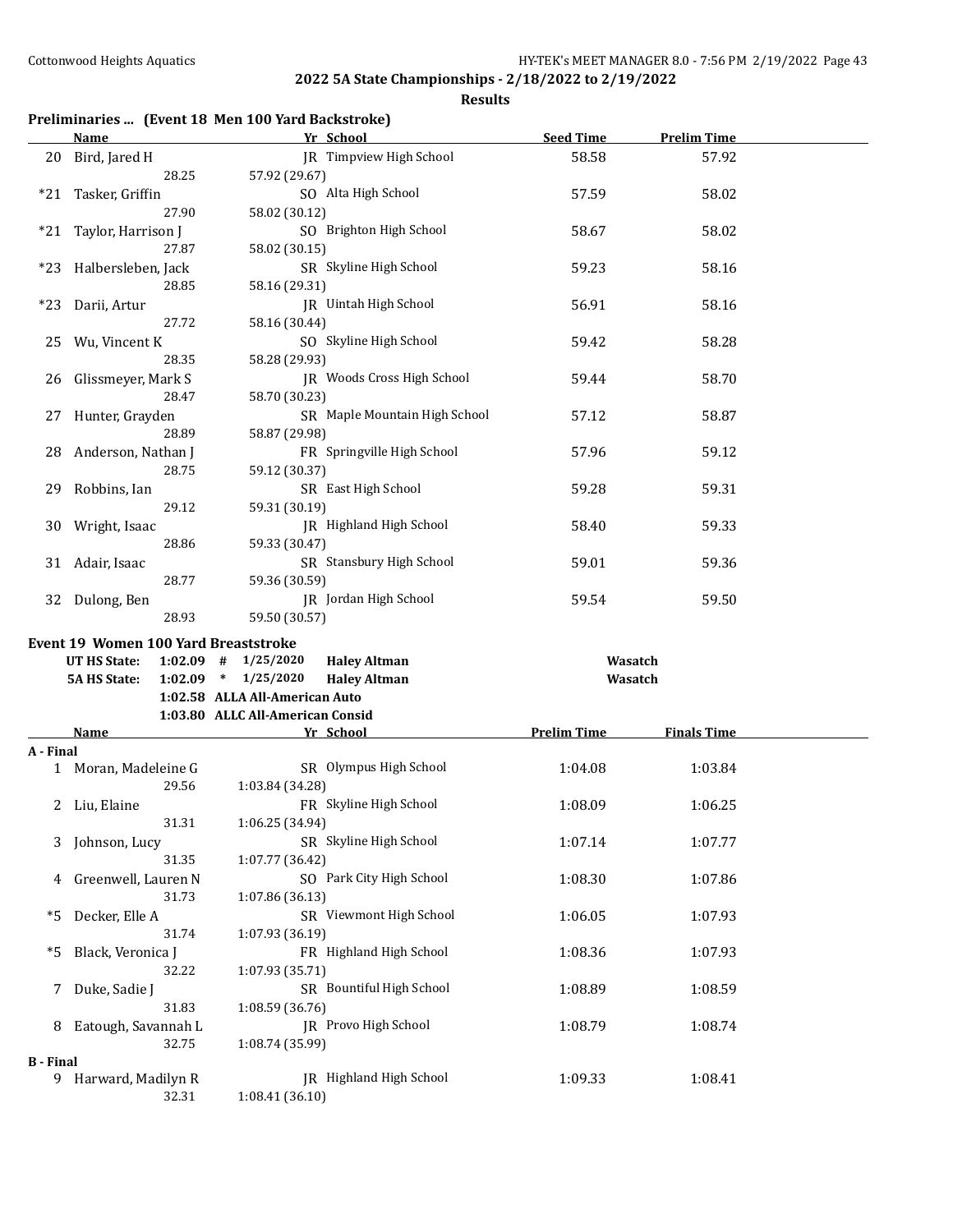|  |  |  |  | B - Final  (Event 19 Women 100 Yard Breaststroke) |
|--|--|--|--|---------------------------------------------------|
|--|--|--|--|---------------------------------------------------|

|    | <b>Name</b>                          | Yr School                                      | <b>Prelim Time</b> | <b>Finals Time</b> |   |
|----|--------------------------------------|------------------------------------------------|--------------------|--------------------|---|
|    | 10 Howe, Malin J                     | FR Viewmont High School                        | 1:10.11            | 1:08.69            |   |
|    | 31.68                                | 1:08.69 (37.01)                                |                    |                    |   |
|    | 11 Zurmely, Sydney C                 | SO Lehi High School                            | 1:11.77            | 1:09.05            |   |
|    | 32.97                                | 1:09.05 (36.08)                                |                    |                    |   |
| 12 | Kokeny, Lucy K                       | SO Brighton High School                        | 1:10.30            | 1:10.12            |   |
|    | 32.84                                | 1:10.12 (37.28)                                |                    |                    |   |
| 13 | Zobrist, Addison M                   | SO Lehi High School                            | 1:11.71            | 1:10.17            |   |
|    | 32.94                                | 1:10.17 (37.23)                                |                    |                    |   |
| 14 | Nelson, Taylee D                     | FR Box Elder High School                       | 1:10.75            | 1:11.25            |   |
|    | 33.25                                | 1:11.25 (38.00)                                |                    |                    |   |
| 15 | Brower, Lilly                        | JR Springville High School                     | 1:11.80            | 1:12.50            |   |
|    | 34.05                                | 1:12.50 (38.45)                                |                    |                    |   |
|    | 16 Nelson, Linnea S                  | FR Salem Hills High School                     | 1:11.84            | 1:13.28            |   |
|    | 34.44                                | 1:13.28 (38.84)                                |                    |                    |   |
|    | Event 19 Women 100 Yard Breaststroke |                                                |                    |                    |   |
|    | <b>UT HS State:</b>                  | $1:02.09$ # $1/25/2020$<br><b>Haley Altman</b> | Wasatch            |                    |   |
|    | <b>5A HS State:</b>                  | $1:02.09$ * $1/25/2020$<br><b>Haley Altman</b> | Wasatch            |                    |   |
|    |                                      | 1:02.58 ALLA All-American Auto                 |                    |                    |   |
|    |                                      | 1:03.80 ALLC All-American Consid               |                    |                    |   |
|    | Name                                 | Yr School                                      | <b>Seed Time</b>   | <b>Prelim Time</b> |   |
|    | <b>Preliminaries</b>                 |                                                |                    |                    |   |
|    | 1 Moran, Madeleine G                 | SR Olympus High School                         | 1:04.42            | 1:04.08            | q |
|    | 29.80                                | 1:04.08 (34.28)                                |                    |                    |   |
|    | Decker, Elle A                       | SR Viewmont High School                        | 1:08.39            | 1:06.05            | q |
|    | 31.08                                | 1:06.05 (34.97)                                |                    |                    |   |
| 3  | Johnson, Lucy                        | SR Skyline High School                         | 1:07.14            | 1:07.14            | q |
|    | 31.02                                | 1:07.14 (36.12)                                |                    |                    |   |
| 4  | Liu, Elaine                          | FR Skyline High School                         | 1:08.11            | 1:08.09            | q |
|    | 32.32                                | 1:08.09 (35.77)                                |                    |                    |   |
| 5  | Greenwell, Lauren N                  | SO Park City High School                       | 1:10.52            | 1:08.30            | q |
|    | 32.02                                | 1:08.30 (36.28)                                |                    |                    |   |
| 6  | Black, Veronica J                    | FR Highland High School                        | 1:07.66            | 1:08.36            | q |
|    | 32.69                                | 1:08.36 (35.67)                                |                    |                    |   |
| 7  | Eatough, Savannah L                  | JR Provo High School                           | 1:09.42            | 1:08.79            | q |
|    | 32.67                                | 1:08.79 (36.12)                                |                    |                    |   |
| 8  | Duke, Sadie J                        | SR Bountiful High School                       | 1:08.65            | 1:08.89            | q |
|    | 32.71                                | 1:08.89 (36.18)                                |                    |                    |   |
| 9  | Harward, Madilyn R                   | JR Highland High School                        | 1:10.95            | 1:09.33            | q |
|    | 32.89                                | 1:09.33 (36.44)                                |                    |                    |   |
| 10 | Howe, Malin J                        | FR Viewmont High School                        | 1:08.82            | 1:10.11            | q |
|    | 32.56                                | 1:10.11 (37.55)                                |                    |                    |   |
| 11 | Kokeny, Lucy K                       | SO Brighton High School                        | 1:09.40            | 1:10.30            | q |
|    | 32.83                                | 1:10.30 (37.47)                                |                    |                    |   |
| 12 | Nelson, Taylee D                     | FR Box Elder High School                       | 1:10.45            | 1:10.75            | q |
|    | 32.91                                | 1:10.75 (37.84)                                |                    |                    |   |
| 13 | Zobrist, Addison M                   | SO Lehi High School                            | 1:13.25            | 1:11.71            | q |
|    | 33.49                                | 1:11.71 (38.22)                                |                    |                    |   |
|    | 14 Zurmely, Sydney C                 | SO Lehi High School                            | 1:08.49            | 1:11.77            | q |
|    | 33.32                                | 1:11.77 (38.45)                                |                    |                    |   |
| 15 | Brower, Lilly                        | JR Springville High School                     | 1:12.18            | 1:11.80            | q |
|    | 33.65                                | 1:11.80 (38.15)                                |                    |                    |   |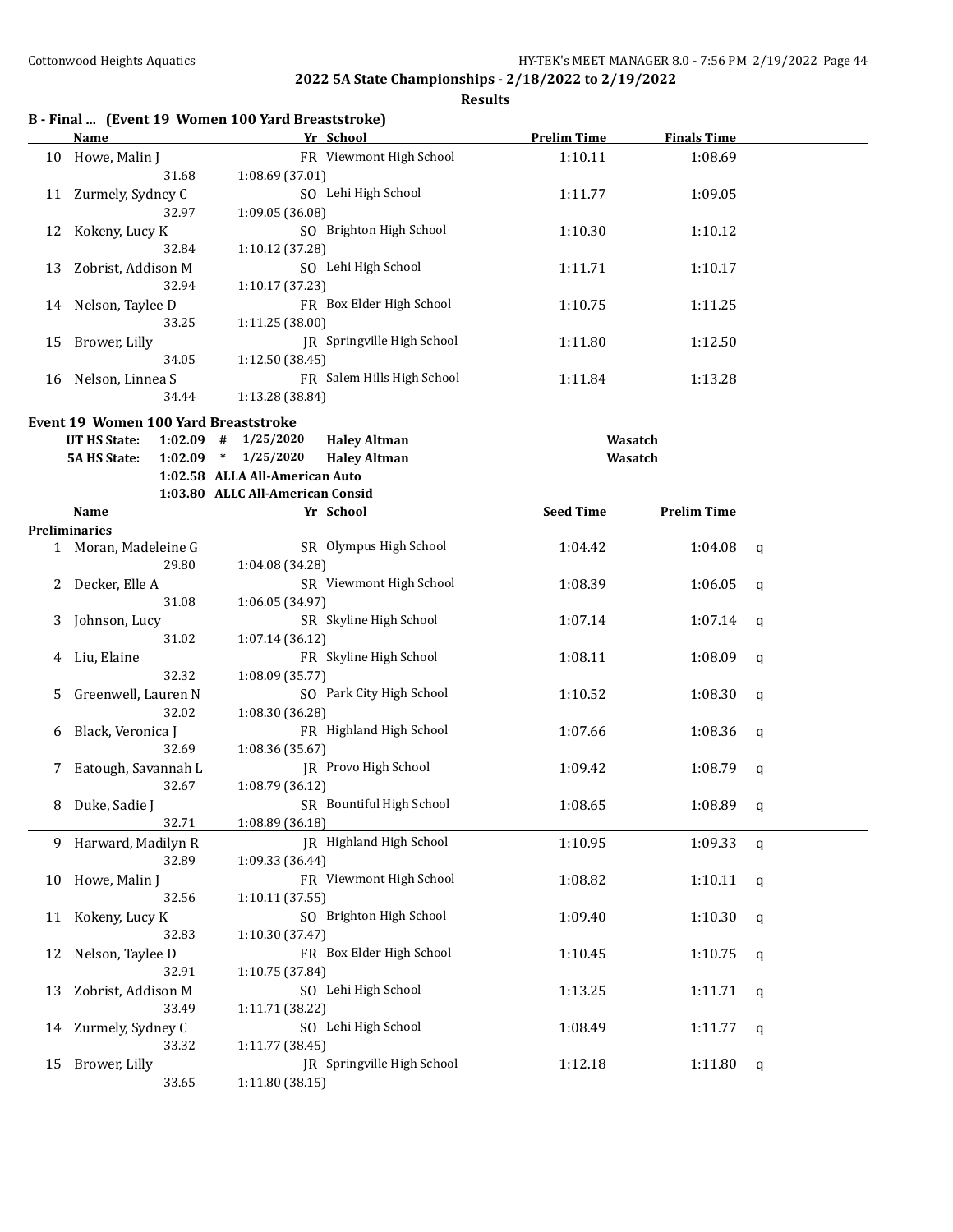|           |                                           | Preliminaries  (Event 19 Women 100 Yard Breaststroke) |                    |                    |             |
|-----------|-------------------------------------------|-------------------------------------------------------|--------------------|--------------------|-------------|
|           | Name                                      | Yr School                                             | <b>Seed Time</b>   | <b>Prelim Time</b> |             |
| 16        | Nelson, Linnea S                          | FR Salem Hills High School                            | 1:10.76            | 1:11.84            | $\mathbf q$ |
|           | 33.86                                     | 1:11.84 (37.98)                                       |                    |                    |             |
|           | 17 Tho, Tayler A                          | <b>IR</b> Brighton High School                        | 1:11.19            | 1:12.51            |             |
|           | 35.04                                     | 1:12.51 (37.47)                                       |                    |                    |             |
| 18        | Djunic, Sofia                             | JR Park City High School                              | 1:11.65            | 1:12.57            |             |
|           | 33.44                                     | 1:12.57 (39.13)                                       |                    |                    |             |
| 19        | Wilkinson, Madelyn A                      | SR Lehi High School                                   | 1:13.96            | 1:13.06            |             |
|           | 34.30                                     | 1:13.06 (38.76)                                       |                    |                    |             |
| 20        | Perrins, Alaina                           | SR Maple Mountain High School                         | 1:11.55            | 1:13.37            |             |
|           | 33.66                                     | 1:13.37 (39.71)                                       |                    |                    |             |
| 21        | Poprzenovic, Stephanie                    | JR Murray High School                                 | 1:13.41            | 1:13.87            |             |
|           | 33.94                                     | 1:13.87 (39.93)                                       |                    |                    |             |
| 22        | Owens, Krysta                             | JR Northridge High School                             | 1:13.72            | 1:14.04            |             |
|           | 34.78                                     | 1:14.04 (39.26)                                       |                    |                    |             |
| 23        | Durrant, Taylor A                         | JR Brighton High School                               | 1:16.27            | 1:14.25            |             |
|           | 35.21                                     | 1:14.25 (39.04)                                       |                    |                    |             |
| 24        | Bassett, Addi                             | SR Maple Mountain High School                         | 1:13.29            | 1:14.32            |             |
|           | 34.99                                     | 1:14.32 (39.33)                                       |                    |                    |             |
| 25        | Phillips, Eva                             | FR Timpview High School                               | 1:15.75            | 1:14.89            |             |
|           | 35.31                                     | 1:14.89 (39.58)                                       |                    |                    |             |
| 26        | Lebold, Emily E                           | SR Park City High School                              | 1:17.09            | 1:14.91            |             |
|           | 34.33                                     | 1:14.91 (40.58)                                       |                    |                    |             |
| 27        | Rose, Imani G                             | FR Highland High School                               | 1:15.97            | 1:15.10            |             |
|           | 35.76                                     | 1:15.10 (39.34)                                       |                    |                    |             |
| 28        | Olson, Addilyn                            | SO Box Elder High School                              | 1:17.06            | 1:16.11            |             |
|           | 35.56                                     | 1:16.11 (40.55)                                       |                    |                    |             |
| 29        | Tang, Kaitlyn A                           | SO Skyline High School                                | 1:15.74            | 1:16.42            |             |
|           | 35.49                                     | 1:16.42 (40.93)                                       |                    |                    |             |
| 30        | Staples, Seren R                          | FR Wasatch High School                                | 1:15.04            | 1:16.43            |             |
|           | 35.80                                     | 1:16.43 (40.63)                                       |                    |                    |             |
| 31        | Taylor, Alice                             | SO Murray High School                                 | 1:17.09            | 1:16.55            |             |
|           | 35.31                                     | 1:16.55 (41.24)                                       |                    |                    |             |
| 32        | Shih, Maya J                              | SO Wasatch High School                                | 1:16.14            | 1:16.73            |             |
|           | 35.27                                     | 1:16.73 (41.46)                                       |                    |                    |             |
| 33        | Patlan, Jana E                            | SO Lehi High School                                   | 1:16.53            | 1:16.89            |             |
|           | 36.34                                     | 1:16.89(40.55)                                        |                    |                    |             |
|           | <b>Event 20 Men 100 Yard Breaststroke</b> |                                                       |                    |                    |             |
|           | UT HS State:<br>55.29 #                   | 2/18/2022<br>Jayden Hicken                            |                    | Wasatch -UT        |             |
|           | 55.29<br><b>5A HS State:</b>              | 2/18/2022<br>$\ast$<br>Jayden Hicken                  |                    | Wasatch -UT        |             |
|           |                                           | 55.84 ALLA All-American Auto                          |                    |                    |             |
|           |                                           | 56.98 ALLC All-American Consid                        |                    |                    |             |
|           | Name                                      | Yr School                                             | <b>Prelim Time</b> | <b>Finals Time</b> |             |
| A - Final |                                           |                                                       |                    |                    |             |
|           | 1 Saber, Jack A                           | SR Olympus High School                                | 56.30              | 56.00              | ALLC        |
|           | 26.27                                     | 56.00 (29.73)                                         |                    |                    |             |
| 2         | Sink, Bridger J                           | SR Olympus High School                                | 56.51              | 56.15              | ALLC        |
|           | 26.35                                     | 56.15 (29.80)                                         |                    |                    |             |
| 3         | Turney, Alexander J                       | SR Olympus High School                                | 56.23              | 56.53              | ALLC        |
|           | 26.36                                     | 56.53 (30.17)                                         |                    |                    |             |
| 4         | Hicken, Jayden                            | SR Wasatch High School                                | 55.29              | 56.65              | ALLC        |
|           | 26.15                                     | 56.65 (30.50)                                         |                    |                    |             |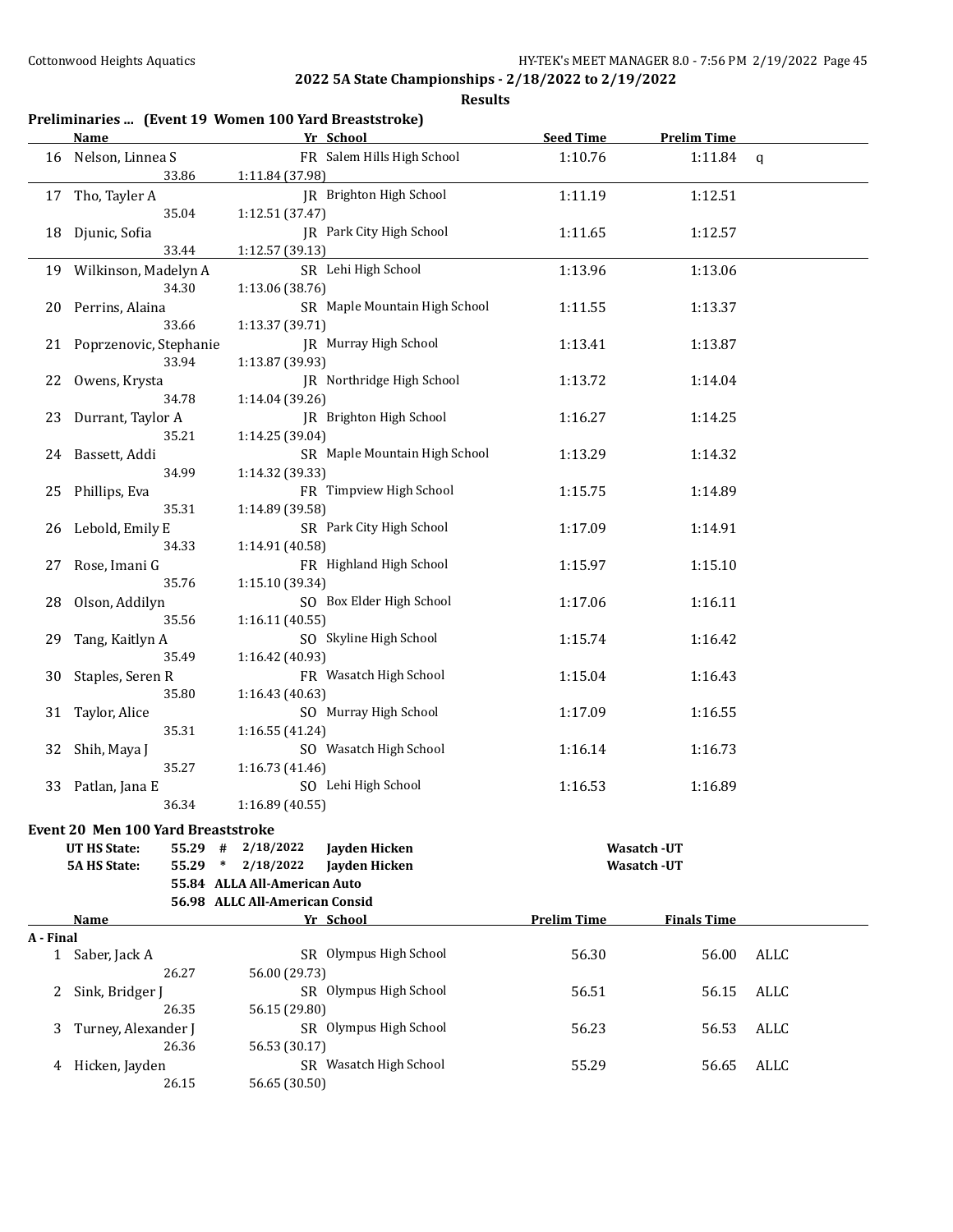|  |  |  |  | A - Final  (Event 20 Men 100 Yard Breaststroke) |
|--|--|--|--|-------------------------------------------------|
|--|--|--|--|-------------------------------------------------|

|                  | Name                                      | Yr School                                                    | <b>Prelim Time</b> | <b>Finals Time</b> |  |
|------------------|-------------------------------------------|--------------------------------------------------------------|--------------------|--------------------|--|
| 5.               | Smith, Bridger A<br>27.08                 | JR Lehi High School<br>57.79 (30.71)                         | 59.08              | 57.79              |  |
| 6                | Salisbury, Aidan F                        | SR Cottonwood High School                                    | 58.88              | 1:00.49            |  |
| 7                | 27.82<br>Astle, Abe D                     | 1:00.49 (32.67)<br>SO Olympus High School                    | 1:00.66            | 1:01.10            |  |
| 8                | 28.85<br>Arevalo, Josh                    | 1:01.10 (32.25)<br>SR Hillcrest High School                  | 1:00.43            | 1:02.04            |  |
|                  | 27.91                                     | 1:02.04 (34.13)                                              |                    |                    |  |
| <b>B</b> - Final |                                           |                                                              |                    |                    |  |
| 9                | Bishop, Jacob M<br>28.83                  | SR Skyline High School<br>1:00.73 (31.90)                    | 1:00.89            | 1:00.73            |  |
| 10               | Fillmore, Parker J<br>28.57               | <b>IR</b> Brighton High School<br>1:01.28 (32.71)            | 1:01.47            | 1:01.28            |  |
|                  | 11 Skamnes, Nicholas D<br>28.70           | JR Skyline High School<br>1:01.31 (32.61)                    | 1:01.20            | 1:01.31            |  |
|                  | 12 Yang, Edison<br>28.80                  | JR Skyline High School<br>1:01.60 (32.80)                    | 1:00.94            | 1:01.60            |  |
| 13               | Yoked, Reef S<br>28.79                    | IR Park City High School<br>1:01.86 (33.07)                  | 1:02.07            | 1:01.86            |  |
|                  | 14 Chamberlain, Justin<br>28.97           | SO Woods Cross High School                                   | 1:01.93            | 1:01.93            |  |
| 15               | Orme, Tyler                               | 1:01.93 (32.96)<br>SR Bountiful High School                  | 1:01.94            | 1:02.04            |  |
| 16               | 28.56<br>Tao, Yunpeng<br>29.30            | 1:02.04 (33.48)<br>FR Skyline High School<br>1:03.16 (33.86) | 1:02.07            | 1:03.16            |  |
|                  |                                           |                                                              |                    |                    |  |
|                  | <b>Event 20 Men 100 Yard Breaststroke</b> |                                                              |                    |                    |  |
|                  | <b>UT HS State:</b><br>55.29 #            | 2/18/2022<br>Jayden Hicken                                   |                    | Wasatch -UT        |  |
|                  | <b>5A HS State:</b><br>55.29              | * $2/18/2022$<br>Jayden Hicken                               |                    | <b>Wasatch -UT</b> |  |
|                  |                                           | 55.84 ALLA All-American Auto                                 |                    |                    |  |
|                  |                                           | 56.98 ALLC All-American Consid                               |                    |                    |  |
|                  | Name                                      | Yr School                                                    | <b>Seed Time</b>   | <b>Prelim Time</b> |  |
|                  | Preliminaries                             |                                                              |                    |                    |  |
|                  |                                           | SR Wasatch High School                                       | 57.31              | 55.29# gALLA       |  |
|                  | 1 Hicken, Jayden                          |                                                              |                    |                    |  |
|                  | 25.70                                     | 55.29 (29.59)                                                |                    |                    |  |
| 2                | Turney, Alexander J                       | SR Olympus High School                                       | 56.84              |                    |  |
|                  | 26.53                                     |                                                              |                    | 56.23<br>qALLC     |  |
|                  |                                           | 56.23 (29.70)                                                |                    |                    |  |
|                  | 3 Saber, Jack A                           | SR Olympus High School                                       | 59.12              | 56.30<br>qALLC     |  |
|                  | 26.57                                     | 56.30 (29.73)                                                |                    |                    |  |
| 4                | Sink, Bridger J                           | SR Olympus High School                                       | 58.15              | 56.51<br>qALLC     |  |
|                  | 26.67                                     | 56.51 (29.84)                                                |                    |                    |  |
| 5                |                                           | SR Cottonwood High School                                    |                    |                    |  |
|                  | Salisbury, Aidan F<br>27.01               |                                                              | 1:00.39            | 58.88<br>q         |  |
|                  |                                           | 58.88 (31.87)                                                |                    |                    |  |
| 6                | Smith, Bridger A                          | JR Lehi High School                                          | 59.39              | 59.08<br>q         |  |
|                  | 27.42                                     | 59.08 (31.66)                                                |                    |                    |  |
| 7                | Arevalo, Josh                             | SR Hillcrest High School                                     | 1:01.52            | 1:00.43<br>q       |  |
|                  | 27.78                                     | 1:00.43(32.65)                                               |                    |                    |  |
| 8                | Astle, Abe D                              | SO Olympus High School                                       | 1:01.16            | 1:00.66<br>q       |  |
|                  | 28.54                                     | 1:00.66 (32.12)                                              |                    |                    |  |
| 9                | Bishop, Jacob M                           | SR Skyline High School                                       | 1:01.55            | 1:00.89<br>q       |  |
|                  | 28.67                                     | 1:00.89 (32.22)                                              |                    |                    |  |
| 10               | Yang, Edison<br>28.09                     | JR Skyline High School<br>1:00.94 (32.85)                    | 1:02.14            | 1:00.94<br>q       |  |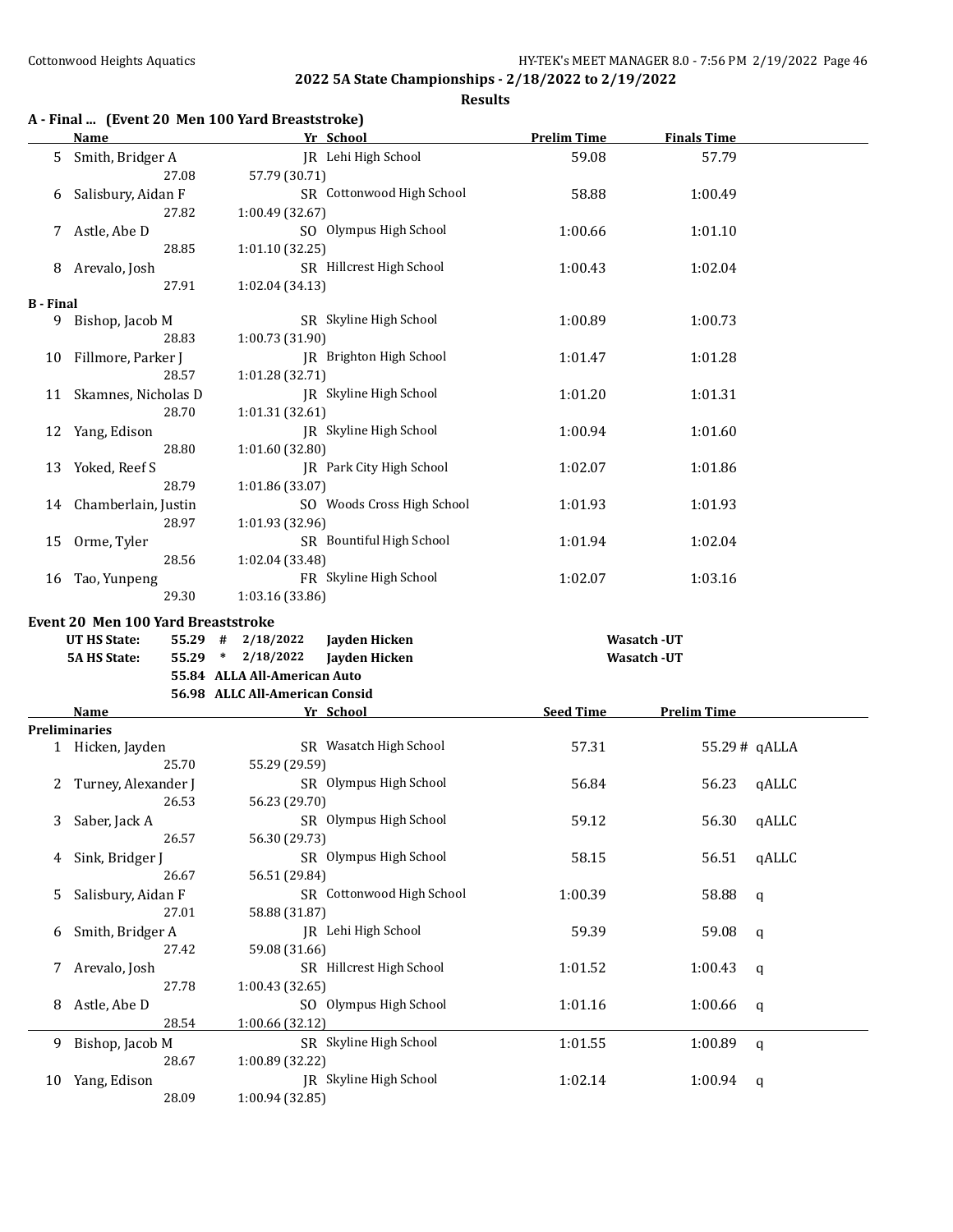|       |                             | Preliminaries  (Event 20 Men 100 Yard Breaststroke) |                  |                    |              |
|-------|-----------------------------|-----------------------------------------------------|------------------|--------------------|--------------|
|       | Name                        | Yr School                                           | <b>Seed Time</b> | <b>Prelim Time</b> |              |
| 11    | Skamnes, Nicholas D         | <b>IR</b> Skyline High School                       | 1:00.92          | 1:01.20            | $\mathsf{q}$ |
|       | 28.72                       | 1:01.20 (32.48)                                     |                  |                    |              |
| 12    | Fillmore, Parker J<br>28.80 | JR Brighton High School<br>1:01.47 (32.67)          | 1:01.62          | 1:01.47            | q            |
| 13    | Chamberlain, Justin         | SO Woods Cross High School                          | 1:02.39          | 1:01.93            | q            |
|       | 28.79                       | 1:01.93 (33.14)                                     |                  |                    |              |
| 14    | Orme, Tyler<br>29.11        | SR Bountiful High School<br>1:01.94 (32.83)         | 1:01.49          | 1:01.94            | q            |
| $*15$ | Yoked, Reef S               | JR Park City High School                            | 1:02.38          | 1:02.07            |              |
|       | 29.18                       | 1:02.07 (32.89)                                     |                  |                    | q            |
| *15   | Tao, Yunpeng                | FR Skyline High School                              | 1:02.15          | 1:02.07            | q            |
|       | 29.40                       | 1:02.07 (32.67)                                     |                  |                    |              |
|       | 17 Ibarra, Ludwig M         | FR Provo High School                                | 1:03.02          | 1:02.73            |              |
|       | 28.78                       | 1:02.73 (33.95)                                     |                  |                    |              |
| 18    | Gunn, Tyler R               | JR Bountiful High School                            | 1:02.13          | 1:02.74            |              |
|       | 29.10                       | 1:02.74 (33.64)                                     |                  |                    |              |
|       | 19 Murakami, Bennett        | SR Highland High School                             | 1:03.55          | 1:02.99            |              |
|       | 28.70                       | 1:02.99 (34.29)                                     |                  |                    |              |
| 20    | Nielson, Alex               | JR Spanish Fork High School                         | 1:04.05          | 1:03.10            |              |
|       | 29.58                       | 1:03.10 (33.52)                                     |                  |                    |              |
| 21    | Staples, Rhys               | SR Wasatch High School                              | 1:04.27          | 1:03.82            |              |
|       | 29.47                       | 1:03.82 (34.35)                                     |                  |                    |              |
| 22    | Tu, Jaden                   | SR Alta High School                                 | 1:03.00          | 1:03.85            |              |
|       | 28.97                       | 1:03.85 (34.88)                                     |                  |                    |              |
| 23    | Hansen, Ben P               | JR Spanish Fork High School                         | 1:03.59          | 1:04.31            |              |
|       | 29.93                       | 1:04.31 (34.38)                                     |                  |                    |              |
| 24    | Duke, Andy M                | FR Bountiful High School                            | 1:02.28          | 1:04.62            |              |
|       | 29.88                       | 1:04.62 (34.74)                                     |                  |                    |              |
| 25    | Shumway, Owen J             | SO Orem High School                                 | 1:04.67          | 1:04.69            |              |
|       | 30.55                       | 1:04.69 (34.14)                                     |                  |                    |              |
| 26    | Draney, David               | SR Box Elder High School                            | 1:05.86          | 1:05.09            |              |
|       | 30.22                       | 1:05.09 (34.87)                                     |                  |                    |              |
| 27    | Matsu, Brady N              | SR Timpview High School                             | 1:03.49          | 1:05.44            |              |
|       | 30.14                       | 1:05.44 (35.30)                                     |                  |                    |              |
| 28    | Chen, Michael               | JR Hillcrest High School                            | 1:04.51          | 1:05.76            |              |
|       | 30.98                       | 1:05.76 (34.78)                                     |                  |                    |              |
| 29    | Morris, Liam                | SR Murray High School                               | 1:06.65          | 1:06.42            |              |
|       | 31.35                       | 1:06.42 (35.07)                                     |                  |                    |              |
| 30    | Sonomura, Shion E           | FR Orem High School                                 | 1:07.09          | 1:06.77            |              |
|       | 31.34                       | 1:06.77 (35.43)                                     |                  |                    |              |
| 31    | Wolfert, Trevon             | SR Wasatch High School                              | 1:06.65          | 1:07.84            |              |
|       | 31.19                       | 1:07.84 (36.65)                                     |                  |                    |              |
|       | 32 Hulse, Gabe L            | SO East High School                                 | 1:07.29          | 1:07.91            |              |
|       | 32.22                       | 1:07.91 (35.69)                                     |                  |                    |              |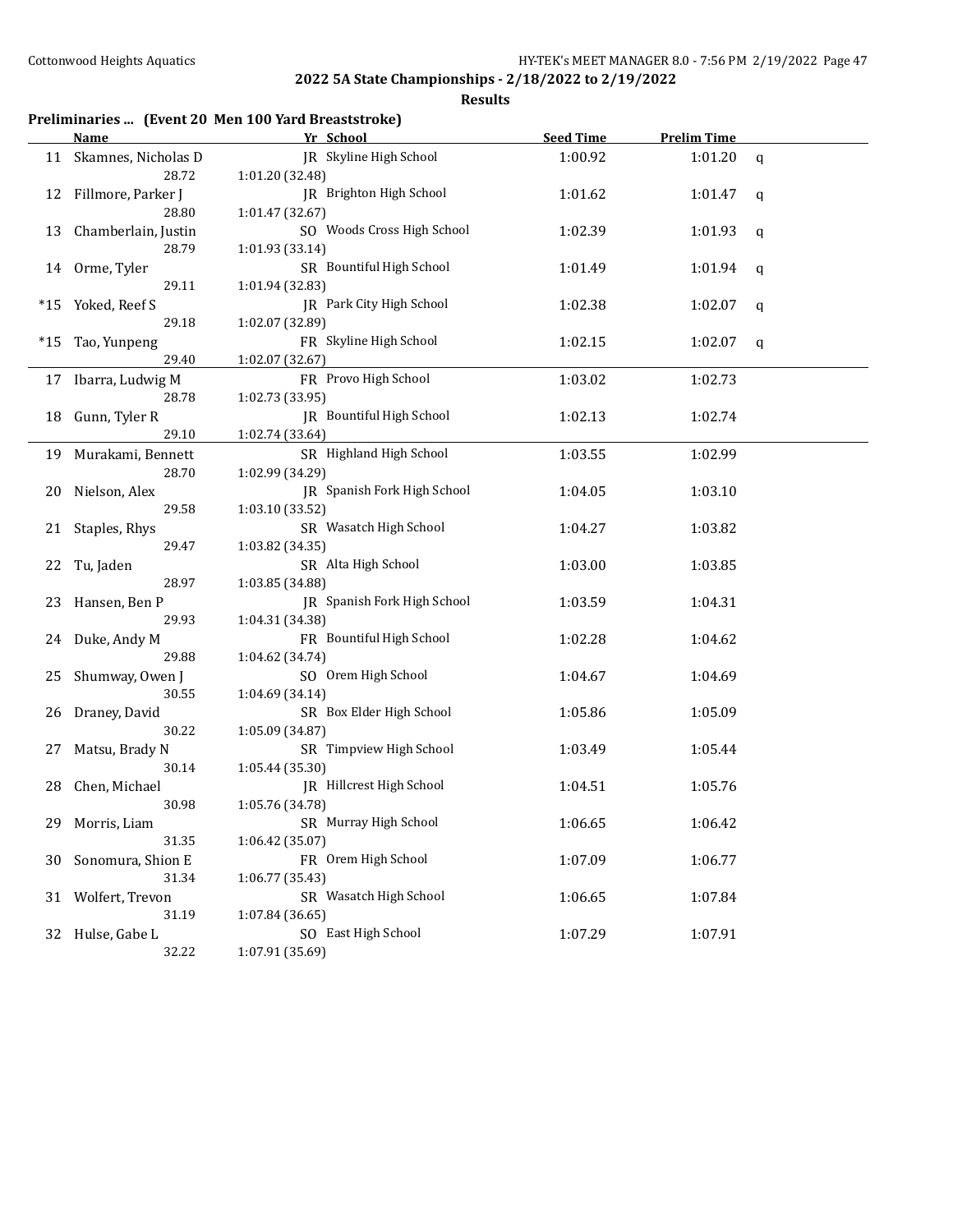|                  | Event 21 Women 400 Yard Freestyle Relay<br>UT HS State: |                 |        | $3:32.07$ # $2/11/2005$          | <b>Kearns High School</b>              | Kearn                      |                              |
|------------------|---------------------------------------------------------|-----------------|--------|----------------------------------|----------------------------------------|----------------------------|------------------------------|
|                  |                                                         |                 |        |                                  | N. Edge, M. Raby, T. Huff, J. Fredsall |                            |                              |
|                  | <b>5A HS State:</b>                                     | 3:32.07         | $\ast$ | 2/11/2005                        | <b>Kearns High School</b>              | <b>Kearns</b>              |                              |
|                  |                                                         |                 |        |                                  | N. Edge, M. Raby, T. Huff, J. Fredsall |                            |                              |
|                  |                                                         |                 |        | 3:27.65 ALLA All-American Auto   |                                        |                            |                              |
|                  |                                                         |                 |        | 3:31.02 ALLC All-American Consid |                                        |                            |                              |
|                  | <b>Team</b>                                             |                 |        |                                  | <b>Relay</b>                           | <b>Prelim Time</b>         | <b>Finals Time</b>           |
| A - Final        |                                                         |                 |        |                                  |                                        |                            |                              |
|                  | 1 Olympus High School                                   |                 |        |                                  |                                        | 3:41.08                    | 3:36.75                      |
|                  | 1) Keller, Campbell J SO                                |                 |        |                                  | 2) Hooton, Taylar A SO                 | 3) Lawson, Kaiya L SR      | 4) MacWilliams, Colleen J SR |
|                  |                                                         | 26.59           |        | 56.41 (56.41)<br>2:44.82 (54.04) | 1:22.17(25.76)                         | 1:50.78 (54.37)            |                              |
|                  |                                                         | 2:16.62 (25.84) |        |                                  | 3:09.67 (24.85)                        | 3:36.75 (51.93)            |                              |
| 2                | <b>Brighton High School</b>                             |                 |        |                                  |                                        | 3:44.44                    | 3:39.91                      |
|                  | 1) Bradley, Audrey M SO                                 |                 |        |                                  | 2) Cline, Chloe M FR                   | 3) Kokeny, Lucy K SO       | 4) Sasivarevic, Hanna JR     |
|                  |                                                         | 26.72           |        | 55.40 (55.40)                    | 1:21.41 (26.01)                        | 1:50.81 (55.41)            |                              |
|                  |                                                         | 2:17.48 (26.67) |        | 2:47.39 (56.58)                  | 3:12.30 (24.91)                        | 3:39.91 (52.52)            |                              |
| 3                | Timpview High School                                    |                 |        |                                  |                                        | 3:49.15                    | 3:41.78                      |
|                  | 1) Reichner, Annie R JR                                 |                 |        |                                  | 2) Phillips, Sydney SR                 | 3) Turagavou, Lavenia M JR | 4) Robinson, Annie L SR      |
|                  |                                                         | 26.62           |        | 54.91 (54.91)                    | 1:22.51 (27.60)                        | 1:52.83 (57.92)            |                              |
|                  |                                                         | 2:18.84 (26.01) |        | 2:47.86 (55.03)                  | 3:13.18 (25.32)                        | 3:41.78 (53.92)            |                              |
|                  | 4 Park City High School                                 |                 |        |                                  |                                        | 3:45.43                    | 3:42.33                      |
|                  | 1) Wall, Sara T JR                                      |                 |        |                                  | 2) Evans, Kathleen L JR                | 3) Dietrichson, Abby A JR  | 4) Lane, Gretchen D FR       |
|                  |                                                         | 26.13           |        | 54.24 (54.24)                    | 1:21.14 (26.90)                        | 1:51.37 (57.13)            |                              |
|                  |                                                         | 2:18.53 (27.16) |        | 2:48.56 (57.19)                  | 3:14.20 (25.64)                        | 3:42.33 (53.77)            |                              |
| 5.               | Wasatch High School                                     |                 |        |                                  |                                        | 3:47.83                    | 3:47.08                      |
|                  | 1) Harris, Meg E JR                                     |                 |        |                                  | 2) Brooks, Emercynn L SO               | 3) Snyder, Lauren S SR     | 4) Moulton, Isabelle SR      |
|                  |                                                         | 27.15           |        | 56.56 (56.56)                    | 1:23.52 (26.96)                        | 1:53.78 (57.22)            |                              |
|                  |                                                         | 2:20.87 (27.09) |        | 2:50.96 (57.18)                  | 3:17.26 (26.30)                        | 3:47.08 (56.12)            |                              |
| 6                | Alta High School                                        |                 |        |                                  |                                        | 3:50.02                    | 3:48.62                      |
|                  | 1) Degering, Kate A JR                                  |                 |        |                                  | 2) North, Elle JR                      | 3) McDonough, Clara FR     | 4) Gassman, Lauren SR        |
|                  |                                                         | 27.78           |        | 57.71 (57.71)                    | 1:25.40 (27.69)                        | 1:56.60 (58.89)            |                              |
|                  |                                                         | 2:23.69 (27.09) |        | 2:53.66 (57.06)                  | 3:19.85 (26.19)                        | 3:48.62 (54.96)            |                              |
| 7                | Provo High School                                       |                 |        |                                  |                                        | 3:51.06                    | 3:48.96                      |
|                  | 1) Bonnett, Kaitlyn FR                                  |                 |        |                                  | 2) Weeks, Sydney SO                    | 3) Fisher, Lydia FR        | 4) Eatough, Savannah L JR    |
|                  |                                                         | 27.51           |        | 57.60 (57.60)                    | 1:24.25 (26.65)                        | 1:53.35(55.75)             |                              |
|                  |                                                         | 2:22.63 (29.28) |        | 2:53.85 (1:00.50)                | 3:19.78 (25.93)                        | 3:48.96 (55.11)            |                              |
| 8                | Cottonwood High School                                  |                 |        |                                  |                                        | 3:47.98                    | 3:49.01                      |
|                  | 1) Cole, Lily M JR                                      |                 |        |                                  | 2) Talbot, Adessa D SO                 | 3) Salisbury, Ashleigh SO  | 4) Alonso, Natty L SO        |
|                  |                                                         | 26.04           |        | 55.25 (55.25)                    | 1:22.81 (27.56)                        | 1:53.80(58.55)             |                              |
|                  |                                                         | 2:22.09 (28.29) |        | 2:54.07 (1:00.27)                | 3:19.97 (25.90)                        | 3:49.01 (54.94)            |                              |
| <b>B</b> - Final |                                                         |                 |        |                                  |                                        |                            |                              |
|                  | 9 Highland High School                                  |                 |        |                                  |                                        | 3:52.05                    | 3:48.46                      |
|                  | 1) Dunn, Olivia SR                                      | 27.91           |        |                                  | 2) Murdock, Kate SR                    | 3) Humbert, Grace M SR     | 4) Black, Veronica J FR      |
|                  |                                                         |                 |        | 58.72 (58.72)                    | 1:26.88 (28.16)                        | 1:57.56 (58.84)            |                              |
|                  |                                                         | 2:25.03 (27.47) |        | 2:54.76 (57.20)                  | 3:20.06 (25.30)                        | 3:48.46 (53.70)            |                              |
| 10               | Springville High School                                 |                 |        |                                  |                                        | 3:52.56                    | 3:48.75                      |
|                  | 1) Boyer, Ellie P SO                                    |                 |        |                                  | 2) Maccabee, Madelyn M SO              | 3) McLean, Reece JR        | 4) Weight, Brinley SO        |
|                  |                                                         | 26.97           |        | 56.54 (56.54)                    | 1:23.97 (27.43)                        | 1:53.66 (57.12)            |                              |
|                  |                                                         | 2:20.96 (27.30) |        | 2:51.93 (58.27)                  | 3:18.91 (26.98)                        | 3:48.75 (56.82)            |                              |
| 11               | Timpanogos High School                                  |                 |        |                                  |                                        | 3:53.22                    | 3:50.39                      |
|                  | 1) Pickard, Abby J JR                                   |                 |        |                                  | 2) Murdock, Evie R SO                  | 3) Harris, Raiden R FR     | 4) Riser, Taya J SR          |
|                  |                                                         | 28.12           |        | 58.95 (58.95)                    | 1:27.52 (28.57)                        | 2:01.36 (1:02.41)          |                              |
|                  |                                                         | 2:27.50 (26.14) |        | 2:58.06 (56.70)                  | 3:23.33 (25.27)                        | 3:50.39 (52.33)            |                              |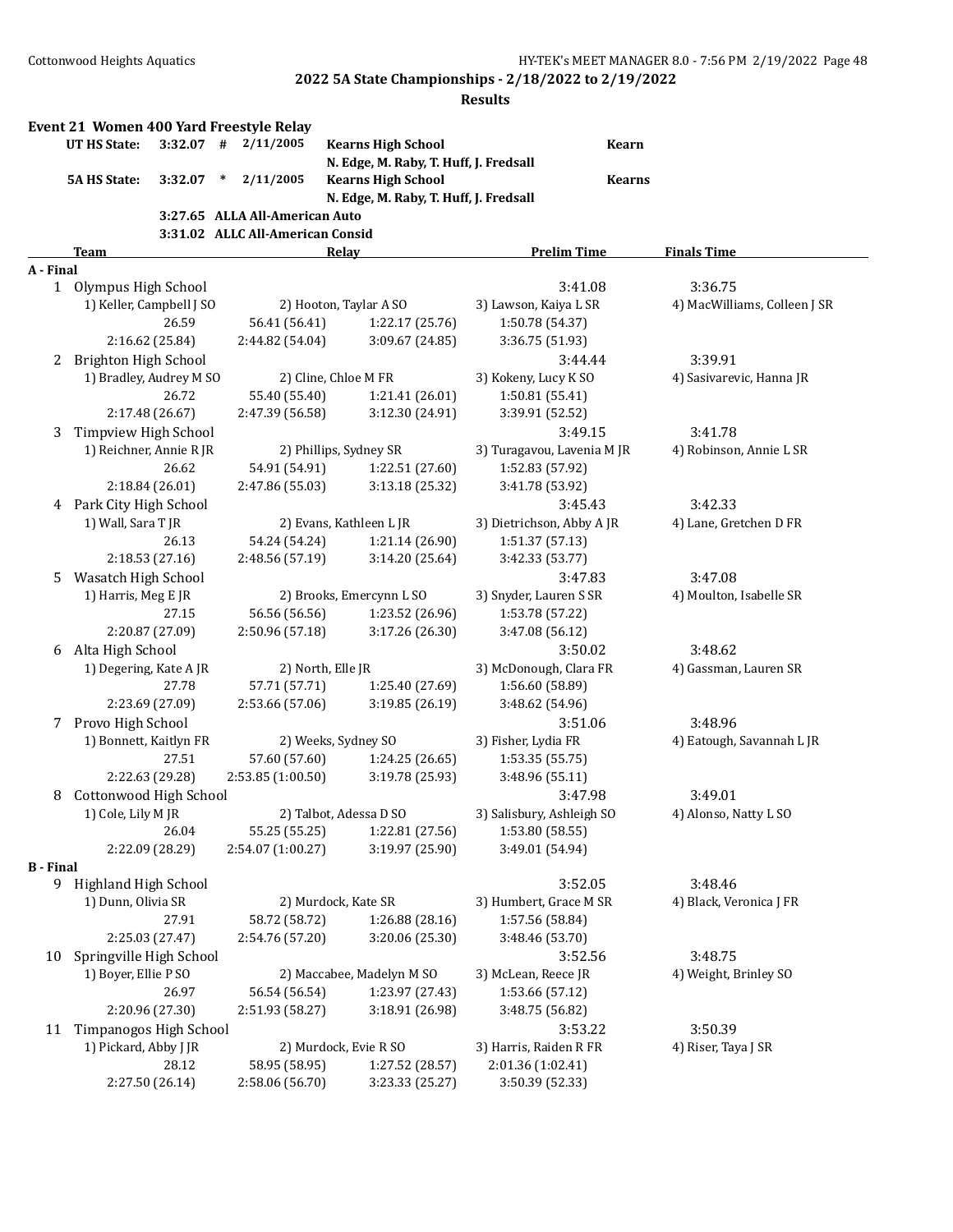|    | Team                                    |                                  | <b>Relay</b>                           | <b>Prelim Time</b>                 | <b>Finals Time</b>        |
|----|-----------------------------------------|----------------------------------|----------------------------------------|------------------------------------|---------------------------|
|    | 12 Salem Hills High School              |                                  |                                        | 3:51.65                            | 3:51.12                   |
|    | 1) Nelson, Linnea S FR                  | 2) Nelson, Eva JR                |                                        | 3) Stout, Olivia G SO              | 4) Graham, Madi A JR      |
|    | 27.87                                   | 57.92 (57.92)                    | 1:26.04 (28.12)                        | 1:58.04 (1:00.12)                  |                           |
|    | 2:25.44 (27.40)                         | 2:55.05 (57.01)                  | 3:21.20 (26.15)                        | 3:51.12 (56.07)                    |                           |
| 13 | Murray High School                      |                                  |                                        | 3:56.13                            | 3:51.77                   |
|    | 1) Bernstein, Lauren JR                 |                                  | 2) Walton, Maren SO                    | 3) Poprzenovic, Stephanie JR       | 4) Richter, Kathleen C FR |
|    | 27.35                                   | 58.86 (58.86)                    | 1:27.37 (28.51)                        | 1:57.95 (59.09)                    |                           |
|    | 2:25.10 (27.15)                         | 2:56.24 (58.29)                  | 3:22.34 (26.10)                        | 3:51.77 (55.53)                    |                           |
|    | 14 Viewmont High School                 |                                  |                                        | 3:52.56                            | 3:57.50                   |
|    | 1) Allen, Reese E SR                    |                                  | 2) Spangenberg, Sarah SR               | 3) Decker, Elle A SR               | 4) Henry, Gabby P SO      |
|    | 30.55                                   | 1:04.59 (1:04.59)                | 1:32.42 (27.83)                        | 2:03.33 (58.74)                    |                           |
|    | 2:30.96 (27.63)                         | 3:01.98 (58.65)                  | 3:28.11 (26.13)                        | 3:57.50 (55.52)                    |                           |
| 15 | Box Elder High School                   |                                  |                                        | 3:57.22                            | 3:58.10                   |
|    | 1) Weyand, Ashlynn JR                   |                                  | 2) Hodgkinson, Bailey SR               | 3) Jensen, Alexis SR               | 4) Dixon, Ellie SR        |
|    | 27.95                                   | 58.61 (58.61)                    | 1:27.43 (28.82)                        | 2:00.37 (1:01.76)                  |                           |
|    | 2:29.52 (29.15)                         | 3:02.35 (1:01.98)                | 3:28.80 (26.45)                        | 3:58.10 (55.75)                    |                           |
| 16 | Spanish Fork High School                |                                  |                                        | 4:00.30                            | 4:00.45                   |
|    | 1) Riding, Sophie JR                    |                                  | 2) Thomas, Kaitlyn JR                  | 3) Colton, Anna SR                 | 4) Erickson, Mara JR      |
|    | 28.14                                   | 59.23 (59.23)                    | 1:28.38 (29.15)                        | 2:00.38 (1:01.15)                  |                           |
|    | 2:29.07 (28.69)                         | 3:01.69 (1:01.31)                | 3:29.78 (28.09)                        | 4:00.45 (58.76)                    |                           |
|    |                                         |                                  |                                        |                                    |                           |
|    | Event 21 Women 400 Yard Freestyle Relay |                                  |                                        |                                    |                           |
|    | <b>UT HS State:</b><br>3:32.07          | $\#$ 2/11/2005                   | <b>Kearns High School</b>              | <b>Kearn</b>                       |                           |
|    |                                         |                                  | N. Edge, M. Raby, T. Huff, J. Fredsall |                                    |                           |
|    | <b>5A HS State:</b><br>3:32.07          | 2/11/2005<br>$\ast$              | <b>Kearns High School</b>              | <b>Kearns</b>                      |                           |
|    |                                         |                                  |                                        |                                    |                           |
|    |                                         |                                  | N. Edge, M. Raby, T. Huff, J. Fredsall |                                    |                           |
|    |                                         | 3:27.65 ALLA All-American Auto   |                                        |                                    |                           |
|    |                                         | 3:31.02 ALLC All-American Consid |                                        |                                    |                           |
|    | Team                                    |                                  | <b>Relay</b>                           | <b>Seed Time</b>                   | <b>Prelim Time</b>        |
|    | <b>Preliminaries</b>                    |                                  |                                        |                                    |                           |
|    | 1 Olympus High School                   |                                  |                                        | 3:40.16                            | 3:41.08<br>$\mathsf{q}$   |
|    | 1) MacWilliams, Colleen J SR            |                                  | 2) Keller, Campbell J SO               | 3) Hooton, Taylar A SO             | 4) Lawson, Kaiya L SR     |
|    | 26.07                                   | 53.79 (53.79)                    | 1:20.65 (26.86)                        | 1:51.34 (57.55)                    |                           |
|    | 2:17.21 (25.87)                         | 2:46.28 (54.94)                  | 3:12.31 (26.03)                        | 3:41.08 (54.80)                    |                           |
| 2  | Brighton High School                    |                                  |                                        | 3:42.15                            | 3:44.44<br>q              |
|    | 1) Bradley, Audrey M SO                 |                                  | 2) Cline, Chloe M FR                   | 3) Kokeny, Lucy K SO               | 4) Sasivarevic, Hanna JR  |
|    | 26.89                                   | 55.87 (55.87)                    | 1:23.39 (27.52)                        | 1:53.63 (57.76)                    |                           |
|    | 2:20.63 (27.00)                         | 2:50.35 (56.72)                  | 3:16.02 (25.67)                        | 3:44.44 (54.09)                    |                           |
|    | 3 Park City High School                 |                                  |                                        | 3:43.31                            | 3:45.43<br>$\mathbf{q}$   |
|    | 1) Wall, Sara T JR                      |                                  | 2) Evans, Kathleen L JR                | 3) Dietrichson, Abby A JR          | 4) Lane, Gretchen D FR    |
|    | 26.13                                   | 55.14 (55.14)                    | 1:22.61 (27.47)                        | 1:52.33 (57.19)                    |                           |
|    | 2:19.35 (27.02)                         | 2:49.19 (56.86)                  | 3:16.04 (26.85)                        | 3:45.43 (56.24)                    |                           |
|    | 4 Wasatch High School                   |                                  |                                        | 3:46.22                            | 3:47.83<br>$\mathbf{q}$   |
|    | 1) Harris, Meg E JR                     |                                  | 2) Brooks, Emercynn L SO               | 3) Snyder, Lauren S SR             | 4) Moulton, Isabelle SR   |
|    | 27.02                                   | 56.64 (56.64)                    | 1:23.94 (27.30)                        | 1:54.11 (57.47)                    |                           |
|    | 2:21.43 (27.32)                         | 2:51.55 (57.44)                  | 3:18.13 (26.58)                        | 3:47.83 (56.28)                    |                           |
| 5. | Cottonwood High School                  |                                  |                                        | 3:54.06                            | 3:47.98<br>$\mathbf{q}$   |
|    | 1) Cole, Lily M JR                      |                                  | 2) Talbot, Adessa D SO                 | 3) Salisbury, Ashleigh SO          | 4) Alonso, Natty L SO     |
|    | 26.17                                   | 54.94 (54.94)                    | 1:22.24 (27.30)                        | 1:52.95 (58.01)                    |                           |
|    | 2:21.66 (28.71)                         | 2:53.21 (1:00.26)                | 3:19.23 (26.02)                        | 3:47.98 (54.77)                    |                           |
| 6  | Timpview High School                    |                                  |                                        | 3:47.66                            | 3:49.15<br>q              |
|    | 1) Reichner, Annie R JR                 |                                  | 2) Phillips, Sydney SR                 | 3) Turagavou, Lavenia M JR         | 4) Robinson, Annie L SR   |
|    | 28.31<br>2:25.01 (26.54)                | 59.07 (59.07)<br>2:54.64 (56.17) | 1:27.52 (28.45)<br>3:20.83 (26.19)     | 1:58.47 (59.40)<br>3:49.15 (54.51) |                           |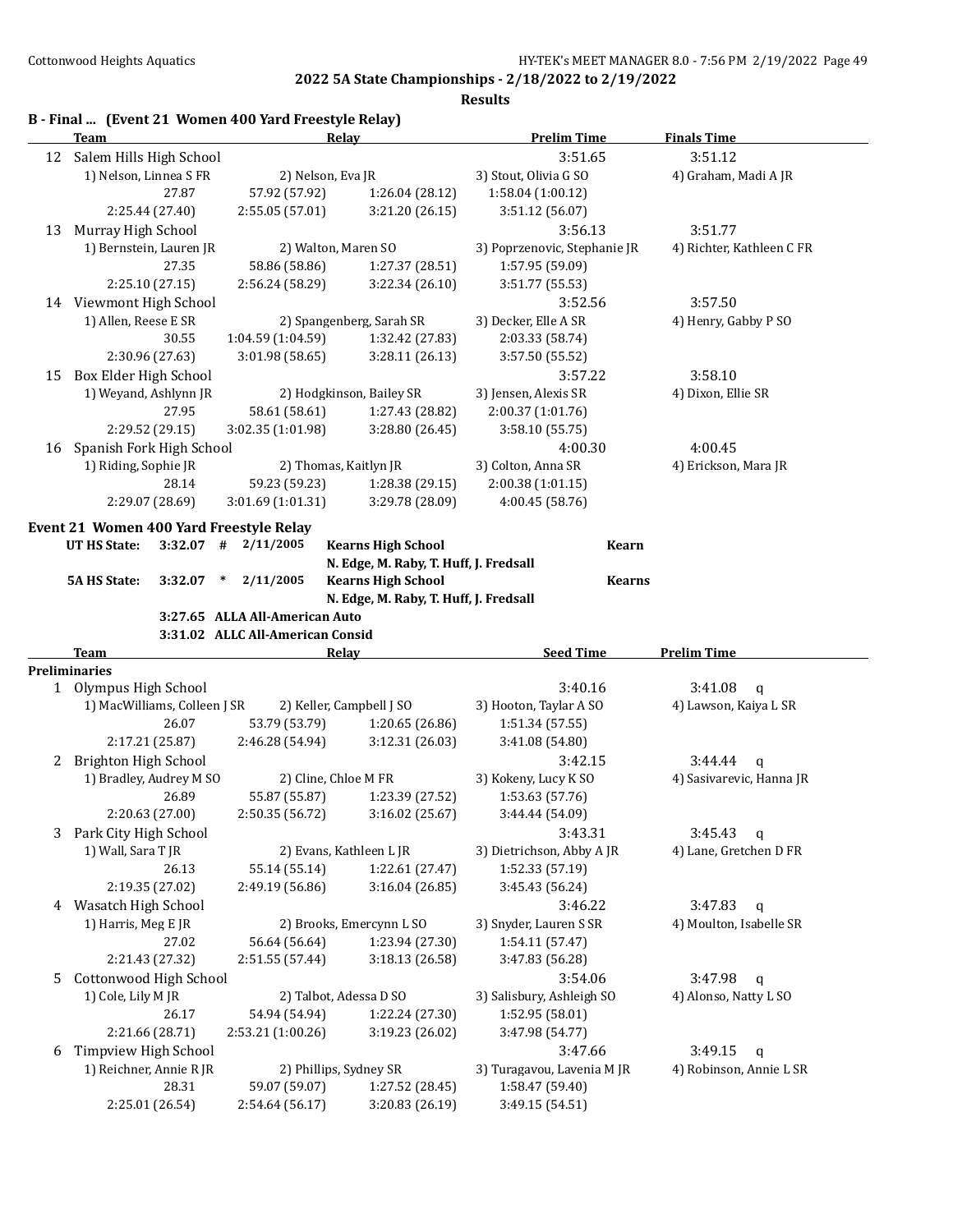|       | Preliminaries  (Event 21 Women 400 Yard Freestyle Relay)<br><b>Team</b> | Relay                 |                                    | <b>Seed Time</b>                     | <b>Prelim Time</b>                |
|-------|-------------------------------------------------------------------------|-----------------------|------------------------------------|--------------------------------------|-----------------------------------|
|       | 7 Alta High School                                                      |                       |                                    | 3:55.54                              | 3:50.02<br>$\mathbf q$            |
|       | 1) Degering, Kate A JR                                                  |                       | 2) McDonough, Clara FR             | 3) North, Elle JR                    | 4) Gassman, Lauren SR             |
|       | 28.12                                                                   | 58.42 (58.42)         | 1:25.95 (27.53)                    | 1:55.61 (57.19)                      |                                   |
|       | 2:23.67 (28.06)                                                         | 2:55.24 (59.63)       | 3:21.17 (25.93)                    | 3:50.02 (54.78)                      |                                   |
| 8     | Provo High School                                                       |                       |                                    | 3:50.77                              | 3:51.06<br>$\mathbf q$            |
|       | 1) Bonnett, Kaitlyn FR                                                  | 2) Weeks, Sydney SO   |                                    | 3) Fisher, Lydia FR                  | 4) Eatough, Savannah L JR         |
|       | 27.85                                                                   | 57.85 (57.85)         | 1:25.11 (27.26)                    | 1:54.35(56.50)                       |                                   |
|       | 2:24.34 (29.99)                                                         | 2:56.15 (1:01.80)     | 3:22.20 (26.05)                    | 3:51.06 (54.91)                      |                                   |
| 9     | Salem Hills High School                                                 |                       |                                    | 3:53.98                              | 3:51.65<br>$\mathsf{q}$           |
|       | 1) Nelson, Linnea S FR                                                  | 2) Nelson, Eva JR     |                                    | 3) Stout, Olivia G SO                | 4) Graham, Madi A JR              |
|       | 28.03                                                                   | 57.89 (57.89)         | 1:26.29 (28.40)                    | 1:58.96 (1:01.07)                    |                                   |
|       | 2:25.69 (26.73)                                                         | 2:55.34 (56.38)       | 3:22.06 (26.72)                    | 3:51.65 (56.31)                      |                                   |
| 10    | Highland High School                                                    |                       |                                    | 3:52.15                              | 3:52.05<br>$\mathbf q$            |
|       | 1) Dunn, Olivia SR                                                      | 2) Murdock, Kate SR   |                                    | 3) Humbert, Grace M SR               | 4) Black, Veronica J FR           |
|       |                                                                         |                       |                                    |                                      |                                   |
|       | 28.24                                                                   | 58.89 (58.89)         | 1:26.92 (28.03)                    | 1:57.91 (59.02)                      |                                   |
|       | 2:26.30 (28.39)                                                         | 2:57.21 (59.30)       | 3:23.70 (26.49)                    | 3:52.05 (54.84)                      |                                   |
| $*11$ | Springville High School                                                 |                       |                                    | 3:52.73                              | 3:52.56<br>$\mathbf q$            |
|       | 1) Boyer, Ellie P SO                                                    |                       | 2) Maccabee, Madelyn M SO          | 3) McLean, Reece JR                  | 4) Weight, Brinley SO             |
|       | 27.43                                                                   | 57.85 (57.85)         | 1:25.63 (27.78)                    | 1:55.33 (57.48)                      |                                   |
|       | 2:23.30 (27.97)                                                         | 2:55.12 (59.79)       | 3:11.22 (16.10)                    | 3:52.56 (57.44)                      |                                   |
|       | *11 Viewmont High School                                                |                       |                                    | 3:49.40                              | 3:52.56<br>$\mathsf{q}$           |
|       | 1) Howe, Malin J FR                                                     |                       | 2) Spangenberg, Sarah SR           | 3) Decker, Elle A SR                 | 4) Henry, Gabby P SO              |
|       | 27.60                                                                   | 57.99 (57.99)         | 1:25.42 (27.43)                    | 1:57.36 (59.37)                      |                                   |
|       | 2:24.73 (27.37)                                                         | 2:54.43 (57.07)       | 3:22.19 (27.76)                    | 3:52.56 (58.13)                      |                                   |
| 13    | Timpanogos High School                                                  |                       |                                    | 3:53.86                              | 3:53.22<br>$\mathbf q$            |
|       | 1) Harris, Raiden R FR                                                  | 2) Murdock, Evie R SO |                                    | 3) Pickard, Abby J JR                | 4) Riser, Taya J SR               |
|       | 28.34                                                                   | 59.44 (59.44)         | 1:28.92 (29.48)                    | 2:01.90 (1:02.46)                    |                                   |
|       | 2:29.71 (27.81)                                                         | 3:00.48 (58.58)       | 3:25.68 (25.20)                    | 3:53.22 (52.74)                      |                                   |
|       | 14 Murray High School                                                   |                       |                                    | 3:55.48                              | 3:56.13<br>$\mathsf{q}$           |
|       | 1) Richter, Kathleen C FR                                               | 2) Walton, Maren SO   |                                    | 3) Poprzenovic, Stephanie JR         | 4) Bernstein, Lauren JR           |
|       | 27.32                                                                   | 57.18 (57.18)         | 1:26.37 (29.19)                    | 1:58.11 (1:00.93)                    |                                   |
|       | 2:26.53 (28.42)                                                         | 2:58.19 (1:00.08)     | 3:25.27 (27.08)                    | 3:56.13 (57.94)                      |                                   |
| 15    | Box Elder High School                                                   |                       |                                    | 3:56.03                              | 3:57.22                           |
|       | 1) Weyand, Ashlynn JR                                                   |                       | 2) Hodgkinson, Bailey SR           | 3) Jensen, Alexis SR                 | $\mathbf q$<br>4) Dixon, Ellie SR |
|       |                                                                         |                       |                                    |                                      |                                   |
|       | 28.13<br>2:29.01 (28.57)                                                | 58.78 (58.78)         | 1:27.71 (28.93)<br>3:27.81 (26.24) | 2:00.44 (1:01.66)<br>3:57.22 (55.65) |                                   |
|       |                                                                         | 3:01.57 (1:01.13)     |                                    |                                      |                                   |
| 16    | Spanish Fork High School                                                |                       |                                    | 3:56.06                              | 4:00.30<br>q                      |
|       | 1) Riding, Sophie JR                                                    | 2) Thomas, Kaitlyn JR |                                    | 3) Colton, Anna SR                   | 4) Erickson, Mara JR              |
|       | 28.40                                                                   | 1:00.06(1:00.06)      | 1:16.82(16.76)                     | 2:01.11 (1:01.05)                    |                                   |
|       | 2:29.91 (28.80)                                                         | 3:01.81 (1:00.70)     | 3:29.29 (27.48)                    | 4:00.30 (58.49)                      |                                   |
| 17    | Maple Mountain High School                                              |                       |                                    | 3:55.44                              | 4:05.54                           |
|       | 1) Pierce, Aurora S SO                                                  | 2) Brady, Samantha SR |                                    | 3) Christensen, Anna SO              | 4) Cazier, Megan N SO             |
|       | 28.27                                                                   | 58.76 (58.76)         | 1:29.69 (30.93)                    | 2:04.43 (1:05.67)                    |                                   |
|       | 2:32.67 (28.24)                                                         | 3:04.65(1:00.22)      | 3:33.27 (28.62)                    | 4:05.54 (1:00.89)                    |                                   |
| 18    | Lehi High School                                                        |                       |                                    | 4:03.11                              | 4:05.55                           |
|       | 1) Smith, Rilynn M SO                                                   | 2) Ford, Liesel A SO  |                                    | 3) Zurmely, Sydney C SO              | 4) Zobrist, Addison M SO          |
|       | 29.65                                                                   | 1:02.04(1:02.04)      | 1:30.77 (28.73)                    | 2:05.09 (1:03.05)                    |                                   |
|       | 2:33.51 (28.42)                                                         | 3:05.64 (1:00.55)     | 3:33.53 (27.89)                    | 4:05.55 (59.91)                      |                                   |
| ---   | Skyline High School                                                     |                       |                                    | 3:50.80                              | DQ 3:52.78                        |
|       | Early take-off swimmer #4                                               |                       |                                    |                                      |                                   |
|       | 1) Sweney, Allison K SR                                                 |                       | 2) Williams, Isabella C FR         | 3) Thredgold, Audrey P FR            | 4) Bringard, Beca J SO            |
|       | 28.49                                                                   | 59.03 (59.03)         | 1:26.82 (27.79)                    | 1:58.06 (59.03)                      |                                   |
|       | 2:25.11 (27.05)                                                         | 2:55.90 (57.84)       | 3:22.63 (26.73)                    | DQ 3:52.78 (56.88)                   |                                   |
|       |                                                                         |                       |                                    |                                      |                                   |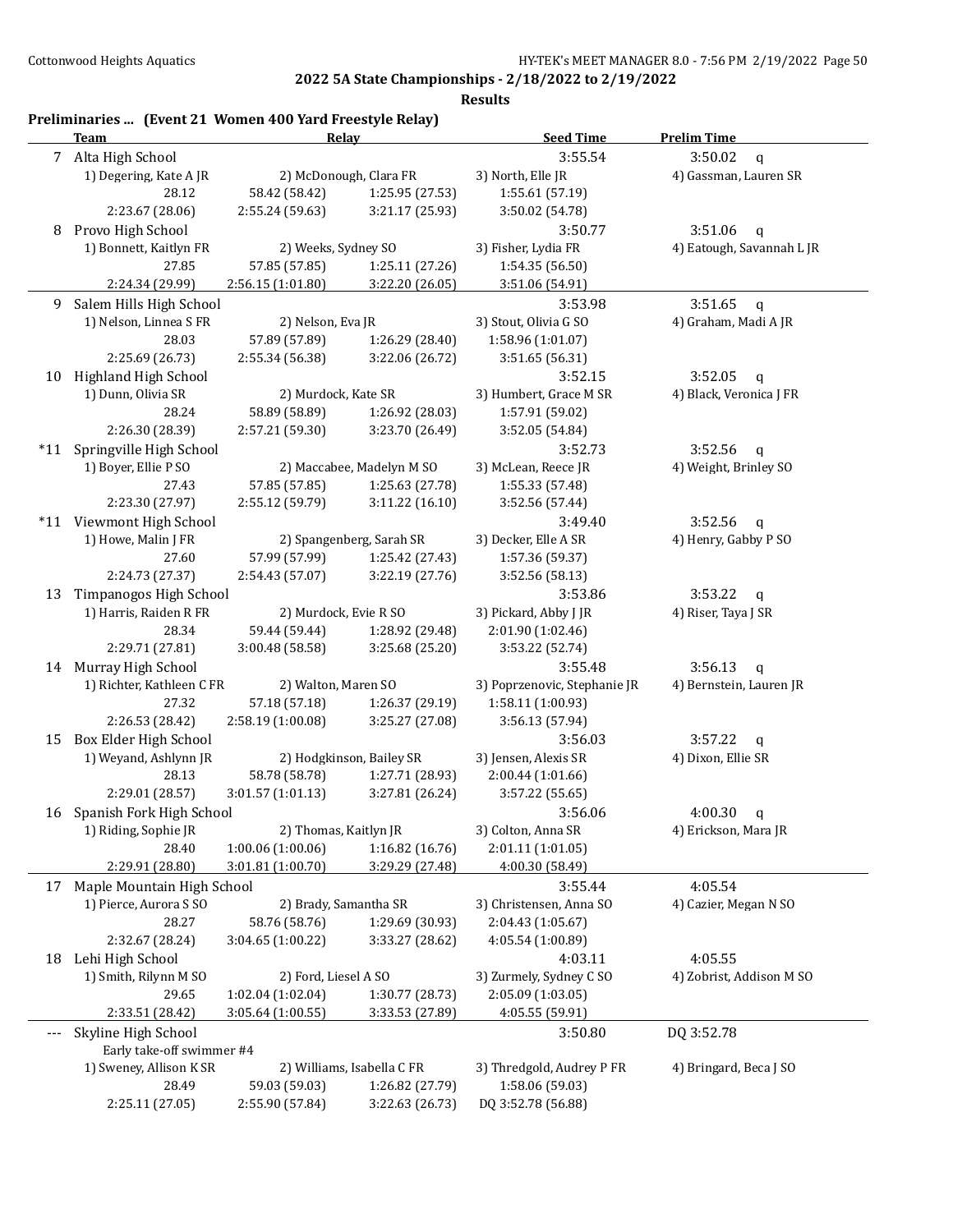|                  | Team                                             |                                  |        |                                  | Preliminaries  (Event 21 Women 400 Yard Freestyle Relay)<br>Relay | <b>Seed Time</b>                                | <b>Prelim Time</b>        |
|------------------|--------------------------------------------------|----------------------------------|--------|----------------------------------|-------------------------------------------------------------------|-------------------------------------------------|---------------------------|
| $---$            | Woods Cross High School                          |                                  |        |                                  |                                                                   | 3:53.52                                         | DQ 3:55.53                |
|                  |                                                  | Early take-off swimmer #3        |        |                                  |                                                                   |                                                 |                           |
|                  | 1) Hall, Elle N SR                               |                                  |        |                                  | 2) Hilbig, Gabi E SR                                              | 3) Holzer, Alanna J SO                          | 4) Kamauu, Nohea E SR     |
|                  |                                                  | 27.14                            |        | 57.07 (57.07)                    | 1:26.42 (29.35)                                                   | 2:01.37 (1:04.30)                               |                           |
|                  |                                                  | 2:27.52 (26.15)                  |        | 2:59.00 (57.63)                  | 3:25.29 (26.29)                                                   | DQ 3:55.53 (56.53)                              |                           |
|                  | Event 22 Men 400 Yard Freestyle Relay            |                                  |        |                                  |                                                                   |                                                 |                           |
|                  | <b>UT HS State:</b>                              |                                  |        | $3:08.65$ # $2/18/2022$          | <b>Olympus High School</b>                                        |                                                 | <b>Olympus</b> -HS        |
|                  |                                                  |                                  |        |                                  |                                                                   | E VanBrocklin, I Conner, E Astle, M Quackenbush |                           |
|                  | <b>5A HS State:</b>                              | 3:08.65                          | $\ast$ | 2/18/2022                        | <b>Olympus High School</b>                                        |                                                 | Olympus -HS               |
|                  |                                                  |                                  |        |                                  |                                                                   | E VanBrocklin, I Conner, E Astle, M Quackenbush |                           |
|                  |                                                  |                                  |        | 3:06.28 ALLA All-American Auto   |                                                                   |                                                 |                           |
|                  |                                                  |                                  |        | 3:09.26 ALLC All-American Consid |                                                                   |                                                 |                           |
|                  | Team                                             |                                  |        |                                  | <b>Relay</b>                                                      | <b>Prelim Time</b>                              | <b>Finals Time</b>        |
| A - Final        |                                                  |                                  |        |                                  |                                                                   |                                                 |                           |
|                  | 1 Olympus High School                            |                                  |        |                                  |                                                                   | 3:08.65                                         | 3:05.98# ALLA             |
|                  | 1) Conner, Ian D JR                              |                                  |        |                                  | 2) Astle, Ethan J SR                                              | 3) Saber, Jack A SR                             | 4) VanBrocklin, Evan M SR |
|                  |                                                  | 22.45                            |        | 47.48 (47.48)                    | 1:09.82 (22.34)                                                   | 1:34.29 (46.81)                                 |                           |
|                  |                                                  | 1:56.14 (21.85)                  |        | 2:20.57 (46.28)                  | 2:41.92 (21.35)                                                   | 3:05.98 (45.41)                                 |                           |
| 2                | Timpview High School                             |                                  |        |                                  |                                                                   | 3:17.94                                         | 3:14.68                   |
|                  | 1) Honey, Sean N JR                              |                                  |        |                                  | 2) Sanft, Isaac SR                                                | 3) Whitney, Alijah T SR                         | 4) McFarland, Sebi X SR   |
|                  |                                                  | 23.20                            |        | 48.05 (48.05)                    | 1:11.74 (23.69)                                                   | 1:37.75 (49.70)                                 |                           |
|                  |                                                  | 2:00.63 (22.88)                  |        | 2:26.27 (48.52)                  | 2:49.13 (22.86)                                                   | 3:14.68 (48.41)                                 |                           |
| 3                | Skyline High School                              |                                  |        |                                  |                                                                   | 3:15.15                                         | 3:15.76                   |
|                  | 1) Stewart, Alexander D SO                       |                                  |        |                                  | 2) Keele, Lukas A JR                                              | 3) Sinclair, Adam J JR                          | 4) Tu, Kevin FR           |
|                  |                                                  | 23.80                            |        | 49.43 (49.43)                    | 1:12.03 (22.60)                                                   | 1:37.59 (48.16)                                 |                           |
|                  |                                                  | 2:00.79 (23.20)                  |        | 2:26.29 (48.70)                  | 2:49.75 (23.46)                                                   | 3:15.76 (49.47)                                 |                           |
| 4                | Springville High School                          |                                  |        |                                  |                                                                   | 3:20.35                                         | 3:18.47                   |
|                  | 1) Riley, Oggie P JR<br>2) Anderson, Nathan J FR |                                  |        |                                  |                                                                   | 3) Jepperson, Kolby SO                          | 4) Mertz, Austin JR       |
|                  |                                                  | 22.94                            |        | 49.11 (49.11)                    | 1:12.17 (23.06)                                                   | 1:39.25 (50.14)                                 |                           |
|                  |                                                  | 2:02.53 (23.28)                  |        | 2:29.59 (50.34)                  | 2:52.51 (22.92)                                                   | 3:18.47 (48.88)                                 |                           |
| 5                | Park City High School                            |                                  |        |                                  |                                                                   | 3:21.16                                         | 3:18.98                   |
|                  | 1) Fiscus, Ralph M JR                            |                                  |        |                                  | 2) Elgie, Keegan M FR                                             | 3) Taylor, Jaimeson O FR                        | 4) Wrona, Sebastian FR    |
|                  |                                                  | 24.19                            |        | 49.84 (49.84)                    | 1:12.85 (23.01)                                                   | 1:39.73 (49.89)                                 |                           |
|                  |                                                  | 2:04.01 (24.28)                  |        | 2:31.07 (51.34)                  | 2:54.08 (23.01)                                                   | 3:18.98 (47.91)                                 |                           |
| 6                | Spanish Fork High School                         |                                  |        |                                  |                                                                   | 3:20.48                                         | 3:19.49                   |
|                  | 1) Feland, Kaleb B SR                            |                                  |        |                                  | 2) Jones, Carter SR                                               | 3) Hansen, Ben P JR                             | 4) Czarnecki, Feliks G JR |
|                  |                                                  | 22.68                            |        | 47.94 (47.94)                    | 1:13.55(25.61)                                                    | 1:41.21 (53.27)                                 |                           |
|                  |                                                  | 2:04.96 (23.75)                  |        | 2:31.58 (50.37)                  | 2:54.14 (22.56)                                                   | 3:19.49 (47.91)                                 |                           |
| 7                | Alta High School                                 |                                  |        |                                  |                                                                   | 3:22.56                                         | 3:23.24                   |
|                  | 1) Ridge, Isaac SO                               |                                  |        |                                  | 2) Watt, Ryan m SR                                                | 3) Tasker, Griffin SO                           | 4) Smith, Josh SO         |
|                  |                                                  | 23.92                            |        | 50.22 (50.22)                    | 1:15.28 (25.06)                                                   | 1:42.37 (52.15)                                 |                           |
|                  |                                                  | 2:06.66 (24.29)                  |        | 2:34.07 (51.70)                  | 2:57.57 (23.50)                                                   | 3:23.24 (49.17)                                 |                           |
| $---$            | Brighton High School                             |                                  |        |                                  |                                                                   | 3:13.57                                         | DQ 3:08.65                |
|                  |                                                  | Entered water without permission |        |                                  |                                                                   |                                                 |                           |
|                  | 1) Kim, Bruce J SR                               |                                  |        |                                  | 2) Nielson, Bridger G JR                                          | 3) Nelson, Xander W SR                          | 4) Detjen, Daniel p SR    |
|                  |                                                  | 22.53                            |        | 47.54 (47.54)                    | 1:09.48 (21.94)                                                   | 1:34.64 (47.10)                                 |                           |
|                  |                                                  | 1:56.79(22.15)                   |        | 2:21.99 (47.35)                  | 2:44.12 (22.13)                                                   | DQ 3:08.65 (46.66)                              |                           |
| <b>B</b> - Final |                                                  |                                  |        |                                  |                                                                   |                                                 |                           |
| 9                | Jordan High School<br>1) Dulong, Ben JR          |                                  |        |                                  |                                                                   | 3:23.97                                         | 3:20.70                   |
|                  |                                                  |                                  |        |                                  | 2) Leavitt, Ethan JR                                              | 3) Brockbank, Isaac SR                          | 4) Barton, Robs P SO      |
|                  |                                                  | 24.77                            |        | 52.39 (52.39)                    | 1:16.21 (23.82)                                                   | 1:42.05 (49.66)                                 |                           |
|                  |                                                  | 2:06.00 (23.95)                  |        | 2:32.32 (50.27)                  | 2:55.32 (23.00)                                                   | 3:20.70 (48.38)                                 |                           |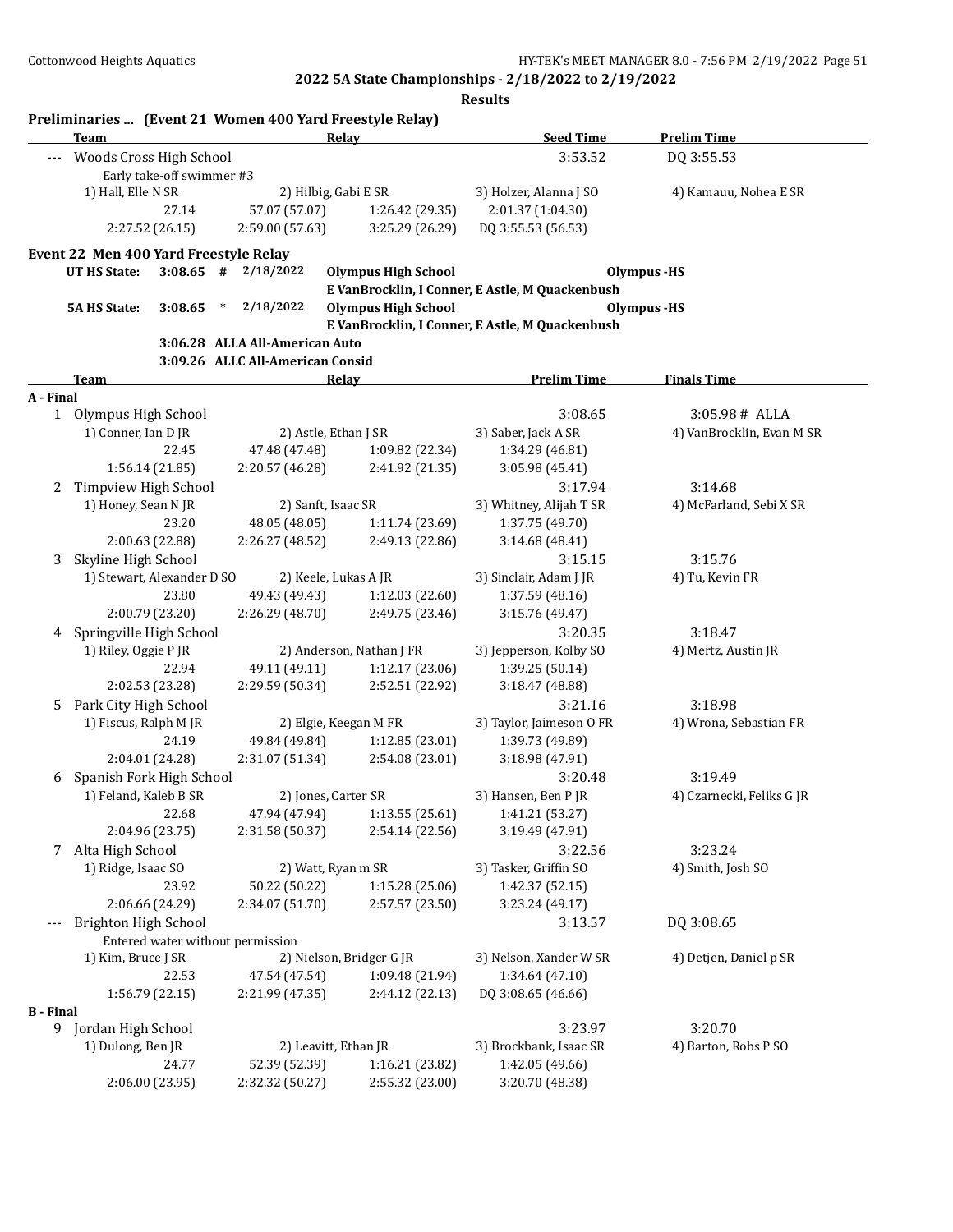|  | B - Final  (Event 22 Men 400 Yard Freestyle Relay) |  |
|--|----------------------------------------------------|--|
|  |                                                    |  |

|    | <b>Team</b>                                   |                                                |        |                                                          | Relay        |                            | <b>Prelim Time</b>                              | <b>Finals Time</b>        |  |
|----|-----------------------------------------------|------------------------------------------------|--------|----------------------------------------------------------|--------------|----------------------------|-------------------------------------------------|---------------------------|--|
| 10 | Lehi High School                              |                                                |        |                                                          |              |                            | 3:25.56                                         | 3:22.86                   |  |
|    | 1) Pendleton, Matthew N JR                    |                                                |        | 2) Pulham, Andrew D JR                                   |              |                            | 3) Smith, Bridger AJR                           | 4) Broadhead, Bryce P JR  |  |
|    |                                               | 25.05                                          |        | 52.74 (52.74)                                            |              | 1:17.32 (24.58)            | 1:45.71 (52.97)                                 |                           |  |
|    | 2:09.22 (23.51)                               |                                                |        | 2:35.87 (50.16)                                          |              | 2:58.16 (22.29)            | 3:22.86 (46.99)                                 |                           |  |
|    | 11 Box Elder High School                      |                                                |        |                                                          |              |                            | 3:24.72                                         | 3:23.59                   |  |
|    | 1) Draney, David SR                           |                                                |        | 2) Bodily, Cale J SR                                     |              |                            | 3) Nowell, Roman JR                             | 4) Ward, Ethan SR         |  |
|    |                                               | 24.83                                          |        | 52.08 (52.08)                                            |              | 1:16.70 (24.62)            | 1:44.83 (52.75)                                 |                           |  |
|    | 2:08.45 (23.62)                               |                                                |        | 2:34.76 (49.93)                                          |              | 2:57.50 (22.74)            | 3:23.59 (48.83)                                 |                           |  |
| 12 | Highland High School                          |                                                |        |                                                          |              |                            | 3:24.80                                         | 3:23.82                   |  |
|    | 1) Vorwaller, Asher SO                        |                                                |        | 2) Mayeda, Joshua SR                                     |              |                            | 3) Baucom, Charlie JR                           | 4) Browne, Logan H SR     |  |
|    | 24.06                                         |                                                |        | 50.13 (50.13)<br>1:14.29 (24.16)                         |              |                            | 1:41.82 (51.69)                                 |                           |  |
|    | 2:07.12 (25.30)                               |                                                |        | 2:35.78 (53.96)                                          |              | 2:58.92 (23.14)            | 3:23.82 (48.04)                                 |                           |  |
| 13 | Wasatch High School                           |                                                |        |                                                          |              |                            | 3:26.76                                         | 3:24.10                   |  |
|    | 1) Simis, Morgan M SR                         |                                                |        |                                                          |              |                            | 3) Orr, Stockton T JR                           | 4) James, Max E SO        |  |
|    |                                               | 24.19                                          |        | 2) Moore, Davis D SR<br>50.86 (50.86)<br>1:14.94 (24.08) |              |                            | 1:41.68 (50.82)                                 |                           |  |
|    | 2:05.85 (24.17)                               |                                                |        | 2:33.34 (51.66)                                          |              | 2:57.23 (23.89)            | 3:24.10 (50.76)                                 |                           |  |
|    | 14 Woods Cross High School                    |                                                |        |                                                          |              |                            | 3:27.04                                         | 3:25.25                   |  |
|    | 1) Hunter, Lee G SR                           |                                                |        | 2) Chamberlain, Justin SO                                |              | 3) Chomjak, Isaac R SO     | 4) Chomjak, Abel R SR                           |                           |  |
|    |                                               | 24.63                                          |        | 50.74 (50.74)                                            |              | 1:15.85(25.11)             | 1:43.47 (52.73)                                 |                           |  |
|    |                                               |                                                |        | 2:35.50 (52.03)                                          |              | 2:58.81 (23.31)            | 3:25.25 (49.75)                                 |                           |  |
| 15 | 2:07.66 (24.19)                               |                                                |        |                                                          |              |                            |                                                 |                           |  |
|    |                                               | Cottonwood High School<br>1) Anders, Bode O FR |        |                                                          |              |                            | 3:27.54                                         | 3:25.52                   |  |
|    |                                               |                                                |        | 2) Lokan, Collen M JR                                    |              |                            | 3) Lewon, Packard JR                            | 4) Salisbury, Aidan F SR  |  |
|    |                                               | 23.47                                          |        | 49.95 (49.95)                                            |              | 1:14.25 (24.30)            | 1:41.36 (51.41)                                 |                           |  |
|    | 2:07.84 (26.48)                               |                                                |        | 2:37.14 (55.78)                                          |              | 2:59.70 (22.56)            | 3:25.52 (48.38)                                 |                           |  |
| 16 | Payson High School                            |                                                |        |                                                          |              |                            | 3:28.23                                         | 3:26.27                   |  |
|    | 1) Behrend, Spencer SR                        |                                                |        | 2) Judd, Brandon JR                                      |              |                            | 3) Waters, Hyrum JR                             | 4) Kunz, Tallin G JR      |  |
|    | 24.94                                         |                                                |        | 51.94 (51.94)                                            |              | 1:16.69 (24.75)            | 1:44.91 (52.97)                                 |                           |  |
|    | 2:10.13 (25.22)                               |                                                |        | 2:38.13 (53.22)                                          |              | 3:00.87 (22.74)            | 3:26.27 (48.14)                                 |                           |  |
|    | Event 22 Men 400 Yard Freestyle Relay         |                                                |        |                                                          |              |                            |                                                 |                           |  |
|    | UT HS State:                                  | $3:08.65$ #                                    |        | 2/18/2022                                                |              | <b>Olympus High School</b> |                                                 | <b>Olympus</b> -HS        |  |
|    |                                               |                                                |        |                                                          |              |                            | E VanBrocklin, I Conner, E Astle, M Quackenbush |                           |  |
|    | <b>5A HS State:</b>                           | 3:08.65                                        | $\ast$ | 2/18/2022                                                |              | <b>Olympus High School</b> |                                                 | <b>Olympus</b> -HS        |  |
|    |                                               |                                                |        |                                                          |              |                            | E VanBrocklin, I Conner, E Astle, M Quackenbush |                           |  |
|    |                                               |                                                |        | 3:06.28 ALLA All-American Auto                           |              |                            |                                                 |                           |  |
|    |                                               |                                                |        | 3:09.26 ALLC All-American Consid                         |              |                            |                                                 |                           |  |
|    | Team                                          |                                                |        |                                                          | <b>Relay</b> |                            | <b>Seed Time</b>                                | <b>Prelim Time</b>        |  |
|    | <b>Preliminaries</b>                          |                                                |        |                                                          |              |                            |                                                 |                           |  |
| 1  | Olympus High School                           |                                                |        |                                                          |              |                            | 3:08.81                                         | $3:08.65#$ qALLC          |  |
|    | 1) VanBrocklin, Evan M SR                     |                                                |        | 2) Conner, Ian D JR                                      |              |                            | 3) Astle, Ethan J SR                            | 4) Quackenbush, Matt D SR |  |
|    | 21.64                                         |                                                |        | 45.69 (45.69)                                            |              | 1:07.84 (22.15)            | 1:32.32 (46.63)                                 |                           |  |
|    | 1:54.89 (22.57)                               |                                                |        | 2:19.87 (47.55)                                          |              | 2:43.19 (23.32)            | 3:08.65 (48.78)                                 |                           |  |
| 2  | Brighton High School                          |                                                |        |                                                          |              |                            | 3:11.04                                         | 3:13.57<br>q              |  |
|    | 1) Kim, Bruce J SR                            |                                                |        |                                                          |              | 2) Nielson, Bridger G JR   | 3) Nelson, Xander W SR                          | 4) Detjen, Daniel p SR    |  |
|    | 23.01                                         |                                                |        | 48.10 (48.10)                                            |              | 1:10.70 (22.60)            | 1:36.19 (48.09)                                 |                           |  |
|    | 1:59.29 (23.10)                               |                                                |        | 2:24.89 (48.70)                                          |              | 2:48.20 (23.31)            | 3:13.57 (48.68)                                 |                           |  |
| 3  | Skyline High School                           |                                                |        |                                                          |              |                            | 3:18.61                                         | 3:15.15<br>q              |  |
|    | 1) Stewart, Alexander D SO                    |                                                |        | 2) Keele, Lukas A JR                                     |              | 3) Sinclair, Adam J JR     | 4) Tu, Kevin FR                                 |                           |  |
|    | 23.65                                         |                                                |        | 48.59 (48.59)<br>1:11.61 (23.02)                         |              | 1:37.11 (48.52)            |                                                 |                           |  |
|    | 2:00.46 (23.35)                               |                                                |        | 2:26.04 (48.93)                                          |              | 2:49.57 (23.53)            | 3:15.15(49.11)                                  |                           |  |
|    |                                               |                                                |        |                                                          |              |                            | 3:22.80                                         | 3:17.94<br>q              |  |
|    | 4 Timpview High School<br>1) Honey, Sean N JR |                                                |        | 2) Sanft, Isaac SR                                       |              |                            | 3) Whitney, Alijah T SR                         | 4) McFarland, Sebi X SR   |  |
|    | 23.38                                         |                                                |        | 48.42 (48.42)                                            |              | 1:12.36 (23.94)            | 1:38.37 (49.95)                                 |                           |  |
|    | 2:01.97 (23.60)                               |                                                |        | 2:28.26 (49.89)                                          |              | 2:51.42 (23.16)            | 3:17.94 (49.68)                                 |                           |  |
|    |                                               |                                                |        |                                                          |              |                            |                                                 |                           |  |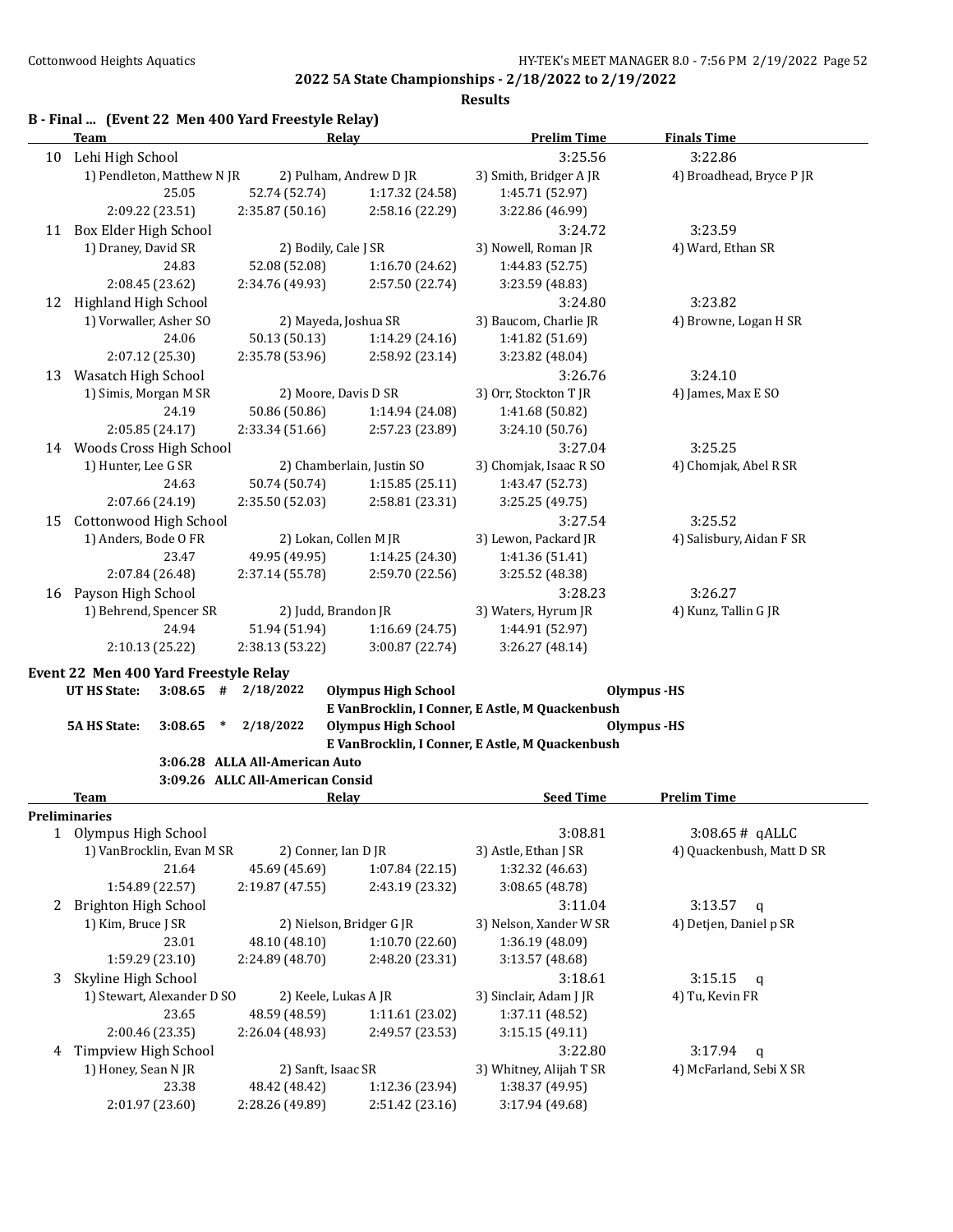| Springville High School<br>3:19.73<br>3:20.35<br>q<br>1) Riley, Oggie P JR<br>2) Mousser, Easton R FR<br>3) Jepperson, Kolby SO<br>23.29<br>48.76 (48.76)<br>1:13.11 (24.35)<br>1:40.03 (51.27)<br>2:03.93 (23.90)<br>2:30.49 (50.46)<br>2:53.82 (23.33)<br>3:20.35 (49.86)<br>Spanish Fork High School<br>3:21.95<br>3:20.48<br>$\mathsf{q}$<br>1) Feland, Kaleb B SR<br>2) Jones, Carter SR<br>3) Hansen, Ben P JR<br>22.95<br>47.85 (47.85)<br>1:13.84 (25.99)<br>1:41.62 (53.77)<br>2:05.93 (24.31)<br>2:33.10 (51.48)<br>2:55.55 (22.45)<br>3:20.48 (47.38)<br>Park City High School<br>3:22.53<br>3:21.16<br>$\mathbf q$<br>4) Wrona, Sebastian FR<br>1) Elgie, Keegan M FR<br>2) Fiscus, Ralph M JR<br>3) Taylor, Jaimeson O FR<br>23.93<br>50.91 (50.91)<br>1:14.69 (23.78)<br>1:40.46 (49.55)<br>2:05.48 (25.02)<br>2:32.97 (52.51)<br>2:55.61 (22.64)<br>3:21.16 (48.19)<br>Alta High School<br>3:29.29<br>3:22.56<br>$\mathsf{q}$<br>1) Ridge, Isaac SO<br>2) Watt, Ryan m SR<br>3) Tasker, Griffin SO<br>4) Smith, Josh SO<br>23.73<br>49.59 (49.59)<br>1:14.17 (24.58)<br>1:41.18 (51.59)<br>2:05.97 (24.79)<br>2:33.54 (52.36)<br>2:57.46 (23.92)<br>3:22.56 (49.02)<br>3:31.84<br>3:23.97<br>Jordan High School<br>$\mathsf{q}$<br>3) Brockbank, Isaac SR<br>1) Dulong, Ben JR<br>2) Leavitt, Ethan JR<br>4) Barton, Robs P SO<br>24.68<br>52.44 (52.44)<br>1:16.71 (24.27)<br>1:43.39 (50.95)<br>2:07.81 (24.42)<br>2:35.05 (51.66)<br>2:58.24 (23.19)<br>3:23.97 (48.92)<br>Box Elder High School<br>3:24.72<br>3:24.76<br>$\mathsf{q}$<br>1) Draney, David SR<br>2) Bodily, Cale J SR<br>3) Nowell, Roman JR<br>4) Ward, Ethan SR<br>25.52<br>53.08 (53.08)<br>1:17.94 (24.86)<br>1:45.59 (52.51)<br>2:02.19 (16.60)<br>2:35.30 (49.71)<br>2:59.11 (23.81)<br>3:24.72 (49.42)<br>11 Highland High School<br>3:24.80<br>3:27.34<br>$\mathsf{q}$<br>1) Vorwaller, Asher SO<br>2) Mayeda, Joshua SR<br>3) Baucom, Charlie JR<br>4) Browne, Logan H SR<br>24.04<br>1:14.92 (24.40)<br>50.52 (50.52)<br>1:42.48 (51.96)<br>2:07.88 (25.40)<br>2:36.24 (53.76)<br>2:59.53 (23.29)<br>3:24.80 (48.56)<br>12 Lehi High School<br>3:28.50<br>3:25.56<br>q<br>1) Pendleton, Matthew N JR<br>2) Bergstrom, Tanner C SR<br>4) Broadhead, Bryce P JR<br>3) Smith, Bridger A JR<br>24.54<br>51.91 (51.91)<br>1:17.62 (25.71)<br>1:46.81 (54.90)<br>2:10.79 (23.98)<br>2:38.27 (51.46)<br>3:00.60 (22.33)<br>3:25.56 (47.29)<br>13 Wasatch High School<br>3:25.97<br>3:26.76<br>$\mathsf{q}$<br>2) Moore, Davis D SR<br>1) Simis, Morgan M SR<br>3) Orr, Stockton T JR<br>4) James, Max E SO<br>24.29<br>1:14.97 (24.12)<br>50.85 (50.85)<br>1:41.83 (50.98)<br>2:58.77 (24.83)<br>2:06.23 (24.40)<br>2:33.94 (52.11)<br>3:26.76 (52.82)<br>Woods Cross High School<br>3:26.71<br>3:27.04<br>$\mathbf{q}$<br>2) Chamberlain, Justin SO<br>1) Hunter, Lee G SR<br>3) Chomjak, Isaac R SO<br>4) Chomjak, Abel R SR<br>51.34 (51.34)<br>1:16.16 (24.82)<br>24.96<br>1:43.43 (52.09)<br>2:08.59 (25.16)<br>3:00.15 (23.84)<br>2:36.31 (52.88)<br>3:27.04 (50.73)<br>Cottonwood High School<br>3:27.54<br>3:23.49<br>$\mathsf{q}$<br>1) Anders, Bode O FR<br>2) Lokan, Collen M JR<br>3) Lewon, Packard JR<br>4) Salisbury, Aidan F SR<br>1:15.98 (24.24)<br>1:43.04 (51.30)<br>24.25<br>51.74 (51.74)<br>2:09.92 (26.88)<br>2:39.22 (56.18)<br>3:01.91 (22.69)<br>3:27.54 (48.32)<br>16 Payson High School<br>3:28.23<br>3:29.51<br>q<br>1) Behrend, Spencer SR<br>2) Judd, Brandon JR<br>4) Kunz, Tallin G JR<br>3) Waters, Hyrum JR<br>24.88<br>1:45.58 (53.20)<br>52.38 (52.38)<br>1:17.08 (24.70)<br>2:10.83(25.25)<br>2:38.74 (53.16)<br>3:02.43 (23.69)<br>3:28.23 (49.49)<br>3:30.96<br>East High School<br>3:28.73<br>1) Tanner, Glen FR<br>2) Flores, Simon SO<br>3) Massey, Brooks SO<br>4) Robbins, Ian SR |    | Preliminaries  (Event 22 Men 400 Yard Freestyle Relay)<br>Team | Relay |  | <b>Seed Time</b> | <b>Prelim Time</b>        |
|----------------------------------------------------------------------------------------------------------------------------------------------------------------------------------------------------------------------------------------------------------------------------------------------------------------------------------------------------------------------------------------------------------------------------------------------------------------------------------------------------------------------------------------------------------------------------------------------------------------------------------------------------------------------------------------------------------------------------------------------------------------------------------------------------------------------------------------------------------------------------------------------------------------------------------------------------------------------------------------------------------------------------------------------------------------------------------------------------------------------------------------------------------------------------------------------------------------------------------------------------------------------------------------------------------------------------------------------------------------------------------------------------------------------------------------------------------------------------------------------------------------------------------------------------------------------------------------------------------------------------------------------------------------------------------------------------------------------------------------------------------------------------------------------------------------------------------------------------------------------------------------------------------------------------------------------------------------------------------------------------------------------------------------------------------------------------------------------------------------------------------------------------------------------------------------------------------------------------------------------------------------------------------------------------------------------------------------------------------------------------------------------------------------------------------------------------------------------------------------------------------------------------------------------------------------------------------------------------------------------------------------------------------------------------------------------------------------------------------------------------------------------------------------------------------------------------------------------------------------------------------------------------------------------------------------------------------------------------------------------------------------------------------------------------------------------------------------------------------------------------------------------------------------------------------------------------------------------------------------------------------------------------------------------------------------------------------------------------------------------------------------------------------------------------------------------------------------------------------------------------------------------------------------------------------------------------------------------------------------------------------------------------------------------------------------------------------------------------------------------------------------------------------------------------------------------|----|----------------------------------------------------------------|-------|--|------------------|---------------------------|
|                                                                                                                                                                                                                                                                                                                                                                                                                                                                                                                                                                                                                                                                                                                                                                                                                                                                                                                                                                                                                                                                                                                                                                                                                                                                                                                                                                                                                                                                                                                                                                                                                                                                                                                                                                                                                                                                                                                                                                                                                                                                                                                                                                                                                                                                                                                                                                                                                                                                                                                                                                                                                                                                                                                                                                                                                                                                                                                                                                                                                                                                                                                                                                                                                                                                                                                                                                                                                                                                                                                                                                                                                                                                                                                                                                                                                      | 5  |                                                                |       |  |                  |                           |
|                                                                                                                                                                                                                                                                                                                                                                                                                                                                                                                                                                                                                                                                                                                                                                                                                                                                                                                                                                                                                                                                                                                                                                                                                                                                                                                                                                                                                                                                                                                                                                                                                                                                                                                                                                                                                                                                                                                                                                                                                                                                                                                                                                                                                                                                                                                                                                                                                                                                                                                                                                                                                                                                                                                                                                                                                                                                                                                                                                                                                                                                                                                                                                                                                                                                                                                                                                                                                                                                                                                                                                                                                                                                                                                                                                                                                      |    |                                                                |       |  |                  | 4) Anderson, Nathan J FR  |
|                                                                                                                                                                                                                                                                                                                                                                                                                                                                                                                                                                                                                                                                                                                                                                                                                                                                                                                                                                                                                                                                                                                                                                                                                                                                                                                                                                                                                                                                                                                                                                                                                                                                                                                                                                                                                                                                                                                                                                                                                                                                                                                                                                                                                                                                                                                                                                                                                                                                                                                                                                                                                                                                                                                                                                                                                                                                                                                                                                                                                                                                                                                                                                                                                                                                                                                                                                                                                                                                                                                                                                                                                                                                                                                                                                                                                      |    |                                                                |       |  |                  |                           |
|                                                                                                                                                                                                                                                                                                                                                                                                                                                                                                                                                                                                                                                                                                                                                                                                                                                                                                                                                                                                                                                                                                                                                                                                                                                                                                                                                                                                                                                                                                                                                                                                                                                                                                                                                                                                                                                                                                                                                                                                                                                                                                                                                                                                                                                                                                                                                                                                                                                                                                                                                                                                                                                                                                                                                                                                                                                                                                                                                                                                                                                                                                                                                                                                                                                                                                                                                                                                                                                                                                                                                                                                                                                                                                                                                                                                                      |    |                                                                |       |  |                  |                           |
|                                                                                                                                                                                                                                                                                                                                                                                                                                                                                                                                                                                                                                                                                                                                                                                                                                                                                                                                                                                                                                                                                                                                                                                                                                                                                                                                                                                                                                                                                                                                                                                                                                                                                                                                                                                                                                                                                                                                                                                                                                                                                                                                                                                                                                                                                                                                                                                                                                                                                                                                                                                                                                                                                                                                                                                                                                                                                                                                                                                                                                                                                                                                                                                                                                                                                                                                                                                                                                                                                                                                                                                                                                                                                                                                                                                                                      | 6  |                                                                |       |  |                  |                           |
|                                                                                                                                                                                                                                                                                                                                                                                                                                                                                                                                                                                                                                                                                                                                                                                                                                                                                                                                                                                                                                                                                                                                                                                                                                                                                                                                                                                                                                                                                                                                                                                                                                                                                                                                                                                                                                                                                                                                                                                                                                                                                                                                                                                                                                                                                                                                                                                                                                                                                                                                                                                                                                                                                                                                                                                                                                                                                                                                                                                                                                                                                                                                                                                                                                                                                                                                                                                                                                                                                                                                                                                                                                                                                                                                                                                                                      |    |                                                                |       |  |                  | 4) Czarnecki, Feliks G JR |
|                                                                                                                                                                                                                                                                                                                                                                                                                                                                                                                                                                                                                                                                                                                                                                                                                                                                                                                                                                                                                                                                                                                                                                                                                                                                                                                                                                                                                                                                                                                                                                                                                                                                                                                                                                                                                                                                                                                                                                                                                                                                                                                                                                                                                                                                                                                                                                                                                                                                                                                                                                                                                                                                                                                                                                                                                                                                                                                                                                                                                                                                                                                                                                                                                                                                                                                                                                                                                                                                                                                                                                                                                                                                                                                                                                                                                      |    |                                                                |       |  |                  |                           |
|                                                                                                                                                                                                                                                                                                                                                                                                                                                                                                                                                                                                                                                                                                                                                                                                                                                                                                                                                                                                                                                                                                                                                                                                                                                                                                                                                                                                                                                                                                                                                                                                                                                                                                                                                                                                                                                                                                                                                                                                                                                                                                                                                                                                                                                                                                                                                                                                                                                                                                                                                                                                                                                                                                                                                                                                                                                                                                                                                                                                                                                                                                                                                                                                                                                                                                                                                                                                                                                                                                                                                                                                                                                                                                                                                                                                                      |    |                                                                |       |  |                  |                           |
|                                                                                                                                                                                                                                                                                                                                                                                                                                                                                                                                                                                                                                                                                                                                                                                                                                                                                                                                                                                                                                                                                                                                                                                                                                                                                                                                                                                                                                                                                                                                                                                                                                                                                                                                                                                                                                                                                                                                                                                                                                                                                                                                                                                                                                                                                                                                                                                                                                                                                                                                                                                                                                                                                                                                                                                                                                                                                                                                                                                                                                                                                                                                                                                                                                                                                                                                                                                                                                                                                                                                                                                                                                                                                                                                                                                                                      | 7  |                                                                |       |  |                  |                           |
|                                                                                                                                                                                                                                                                                                                                                                                                                                                                                                                                                                                                                                                                                                                                                                                                                                                                                                                                                                                                                                                                                                                                                                                                                                                                                                                                                                                                                                                                                                                                                                                                                                                                                                                                                                                                                                                                                                                                                                                                                                                                                                                                                                                                                                                                                                                                                                                                                                                                                                                                                                                                                                                                                                                                                                                                                                                                                                                                                                                                                                                                                                                                                                                                                                                                                                                                                                                                                                                                                                                                                                                                                                                                                                                                                                                                                      |    |                                                                |       |  |                  |                           |
|                                                                                                                                                                                                                                                                                                                                                                                                                                                                                                                                                                                                                                                                                                                                                                                                                                                                                                                                                                                                                                                                                                                                                                                                                                                                                                                                                                                                                                                                                                                                                                                                                                                                                                                                                                                                                                                                                                                                                                                                                                                                                                                                                                                                                                                                                                                                                                                                                                                                                                                                                                                                                                                                                                                                                                                                                                                                                                                                                                                                                                                                                                                                                                                                                                                                                                                                                                                                                                                                                                                                                                                                                                                                                                                                                                                                                      |    |                                                                |       |  |                  |                           |
|                                                                                                                                                                                                                                                                                                                                                                                                                                                                                                                                                                                                                                                                                                                                                                                                                                                                                                                                                                                                                                                                                                                                                                                                                                                                                                                                                                                                                                                                                                                                                                                                                                                                                                                                                                                                                                                                                                                                                                                                                                                                                                                                                                                                                                                                                                                                                                                                                                                                                                                                                                                                                                                                                                                                                                                                                                                                                                                                                                                                                                                                                                                                                                                                                                                                                                                                                                                                                                                                                                                                                                                                                                                                                                                                                                                                                      |    |                                                                |       |  |                  |                           |
|                                                                                                                                                                                                                                                                                                                                                                                                                                                                                                                                                                                                                                                                                                                                                                                                                                                                                                                                                                                                                                                                                                                                                                                                                                                                                                                                                                                                                                                                                                                                                                                                                                                                                                                                                                                                                                                                                                                                                                                                                                                                                                                                                                                                                                                                                                                                                                                                                                                                                                                                                                                                                                                                                                                                                                                                                                                                                                                                                                                                                                                                                                                                                                                                                                                                                                                                                                                                                                                                                                                                                                                                                                                                                                                                                                                                                      | 8  |                                                                |       |  |                  |                           |
|                                                                                                                                                                                                                                                                                                                                                                                                                                                                                                                                                                                                                                                                                                                                                                                                                                                                                                                                                                                                                                                                                                                                                                                                                                                                                                                                                                                                                                                                                                                                                                                                                                                                                                                                                                                                                                                                                                                                                                                                                                                                                                                                                                                                                                                                                                                                                                                                                                                                                                                                                                                                                                                                                                                                                                                                                                                                                                                                                                                                                                                                                                                                                                                                                                                                                                                                                                                                                                                                                                                                                                                                                                                                                                                                                                                                                      |    |                                                                |       |  |                  |                           |
|                                                                                                                                                                                                                                                                                                                                                                                                                                                                                                                                                                                                                                                                                                                                                                                                                                                                                                                                                                                                                                                                                                                                                                                                                                                                                                                                                                                                                                                                                                                                                                                                                                                                                                                                                                                                                                                                                                                                                                                                                                                                                                                                                                                                                                                                                                                                                                                                                                                                                                                                                                                                                                                                                                                                                                                                                                                                                                                                                                                                                                                                                                                                                                                                                                                                                                                                                                                                                                                                                                                                                                                                                                                                                                                                                                                                                      |    |                                                                |       |  |                  |                           |
|                                                                                                                                                                                                                                                                                                                                                                                                                                                                                                                                                                                                                                                                                                                                                                                                                                                                                                                                                                                                                                                                                                                                                                                                                                                                                                                                                                                                                                                                                                                                                                                                                                                                                                                                                                                                                                                                                                                                                                                                                                                                                                                                                                                                                                                                                                                                                                                                                                                                                                                                                                                                                                                                                                                                                                                                                                                                                                                                                                                                                                                                                                                                                                                                                                                                                                                                                                                                                                                                                                                                                                                                                                                                                                                                                                                                                      |    |                                                                |       |  |                  |                           |
|                                                                                                                                                                                                                                                                                                                                                                                                                                                                                                                                                                                                                                                                                                                                                                                                                                                                                                                                                                                                                                                                                                                                                                                                                                                                                                                                                                                                                                                                                                                                                                                                                                                                                                                                                                                                                                                                                                                                                                                                                                                                                                                                                                                                                                                                                                                                                                                                                                                                                                                                                                                                                                                                                                                                                                                                                                                                                                                                                                                                                                                                                                                                                                                                                                                                                                                                                                                                                                                                                                                                                                                                                                                                                                                                                                                                                      | 9  |                                                                |       |  |                  |                           |
|                                                                                                                                                                                                                                                                                                                                                                                                                                                                                                                                                                                                                                                                                                                                                                                                                                                                                                                                                                                                                                                                                                                                                                                                                                                                                                                                                                                                                                                                                                                                                                                                                                                                                                                                                                                                                                                                                                                                                                                                                                                                                                                                                                                                                                                                                                                                                                                                                                                                                                                                                                                                                                                                                                                                                                                                                                                                                                                                                                                                                                                                                                                                                                                                                                                                                                                                                                                                                                                                                                                                                                                                                                                                                                                                                                                                                      |    |                                                                |       |  |                  |                           |
|                                                                                                                                                                                                                                                                                                                                                                                                                                                                                                                                                                                                                                                                                                                                                                                                                                                                                                                                                                                                                                                                                                                                                                                                                                                                                                                                                                                                                                                                                                                                                                                                                                                                                                                                                                                                                                                                                                                                                                                                                                                                                                                                                                                                                                                                                                                                                                                                                                                                                                                                                                                                                                                                                                                                                                                                                                                                                                                                                                                                                                                                                                                                                                                                                                                                                                                                                                                                                                                                                                                                                                                                                                                                                                                                                                                                                      |    |                                                                |       |  |                  |                           |
|                                                                                                                                                                                                                                                                                                                                                                                                                                                                                                                                                                                                                                                                                                                                                                                                                                                                                                                                                                                                                                                                                                                                                                                                                                                                                                                                                                                                                                                                                                                                                                                                                                                                                                                                                                                                                                                                                                                                                                                                                                                                                                                                                                                                                                                                                                                                                                                                                                                                                                                                                                                                                                                                                                                                                                                                                                                                                                                                                                                                                                                                                                                                                                                                                                                                                                                                                                                                                                                                                                                                                                                                                                                                                                                                                                                                                      |    |                                                                |       |  |                  |                           |
|                                                                                                                                                                                                                                                                                                                                                                                                                                                                                                                                                                                                                                                                                                                                                                                                                                                                                                                                                                                                                                                                                                                                                                                                                                                                                                                                                                                                                                                                                                                                                                                                                                                                                                                                                                                                                                                                                                                                                                                                                                                                                                                                                                                                                                                                                                                                                                                                                                                                                                                                                                                                                                                                                                                                                                                                                                                                                                                                                                                                                                                                                                                                                                                                                                                                                                                                                                                                                                                                                                                                                                                                                                                                                                                                                                                                                      | 10 |                                                                |       |  |                  |                           |
|                                                                                                                                                                                                                                                                                                                                                                                                                                                                                                                                                                                                                                                                                                                                                                                                                                                                                                                                                                                                                                                                                                                                                                                                                                                                                                                                                                                                                                                                                                                                                                                                                                                                                                                                                                                                                                                                                                                                                                                                                                                                                                                                                                                                                                                                                                                                                                                                                                                                                                                                                                                                                                                                                                                                                                                                                                                                                                                                                                                                                                                                                                                                                                                                                                                                                                                                                                                                                                                                                                                                                                                                                                                                                                                                                                                                                      |    |                                                                |       |  |                  |                           |
|                                                                                                                                                                                                                                                                                                                                                                                                                                                                                                                                                                                                                                                                                                                                                                                                                                                                                                                                                                                                                                                                                                                                                                                                                                                                                                                                                                                                                                                                                                                                                                                                                                                                                                                                                                                                                                                                                                                                                                                                                                                                                                                                                                                                                                                                                                                                                                                                                                                                                                                                                                                                                                                                                                                                                                                                                                                                                                                                                                                                                                                                                                                                                                                                                                                                                                                                                                                                                                                                                                                                                                                                                                                                                                                                                                                                                      |    |                                                                |       |  |                  |                           |
|                                                                                                                                                                                                                                                                                                                                                                                                                                                                                                                                                                                                                                                                                                                                                                                                                                                                                                                                                                                                                                                                                                                                                                                                                                                                                                                                                                                                                                                                                                                                                                                                                                                                                                                                                                                                                                                                                                                                                                                                                                                                                                                                                                                                                                                                                                                                                                                                                                                                                                                                                                                                                                                                                                                                                                                                                                                                                                                                                                                                                                                                                                                                                                                                                                                                                                                                                                                                                                                                                                                                                                                                                                                                                                                                                                                                                      |    |                                                                |       |  |                  |                           |
|                                                                                                                                                                                                                                                                                                                                                                                                                                                                                                                                                                                                                                                                                                                                                                                                                                                                                                                                                                                                                                                                                                                                                                                                                                                                                                                                                                                                                                                                                                                                                                                                                                                                                                                                                                                                                                                                                                                                                                                                                                                                                                                                                                                                                                                                                                                                                                                                                                                                                                                                                                                                                                                                                                                                                                                                                                                                                                                                                                                                                                                                                                                                                                                                                                                                                                                                                                                                                                                                                                                                                                                                                                                                                                                                                                                                                      |    |                                                                |       |  |                  |                           |
|                                                                                                                                                                                                                                                                                                                                                                                                                                                                                                                                                                                                                                                                                                                                                                                                                                                                                                                                                                                                                                                                                                                                                                                                                                                                                                                                                                                                                                                                                                                                                                                                                                                                                                                                                                                                                                                                                                                                                                                                                                                                                                                                                                                                                                                                                                                                                                                                                                                                                                                                                                                                                                                                                                                                                                                                                                                                                                                                                                                                                                                                                                                                                                                                                                                                                                                                                                                                                                                                                                                                                                                                                                                                                                                                                                                                                      |    |                                                                |       |  |                  |                           |
|                                                                                                                                                                                                                                                                                                                                                                                                                                                                                                                                                                                                                                                                                                                                                                                                                                                                                                                                                                                                                                                                                                                                                                                                                                                                                                                                                                                                                                                                                                                                                                                                                                                                                                                                                                                                                                                                                                                                                                                                                                                                                                                                                                                                                                                                                                                                                                                                                                                                                                                                                                                                                                                                                                                                                                                                                                                                                                                                                                                                                                                                                                                                                                                                                                                                                                                                                                                                                                                                                                                                                                                                                                                                                                                                                                                                                      |    |                                                                |       |  |                  |                           |
|                                                                                                                                                                                                                                                                                                                                                                                                                                                                                                                                                                                                                                                                                                                                                                                                                                                                                                                                                                                                                                                                                                                                                                                                                                                                                                                                                                                                                                                                                                                                                                                                                                                                                                                                                                                                                                                                                                                                                                                                                                                                                                                                                                                                                                                                                                                                                                                                                                                                                                                                                                                                                                                                                                                                                                                                                                                                                                                                                                                                                                                                                                                                                                                                                                                                                                                                                                                                                                                                                                                                                                                                                                                                                                                                                                                                                      |    |                                                                |       |  |                  |                           |
|                                                                                                                                                                                                                                                                                                                                                                                                                                                                                                                                                                                                                                                                                                                                                                                                                                                                                                                                                                                                                                                                                                                                                                                                                                                                                                                                                                                                                                                                                                                                                                                                                                                                                                                                                                                                                                                                                                                                                                                                                                                                                                                                                                                                                                                                                                                                                                                                                                                                                                                                                                                                                                                                                                                                                                                                                                                                                                                                                                                                                                                                                                                                                                                                                                                                                                                                                                                                                                                                                                                                                                                                                                                                                                                                                                                                                      |    |                                                                |       |  |                  |                           |
|                                                                                                                                                                                                                                                                                                                                                                                                                                                                                                                                                                                                                                                                                                                                                                                                                                                                                                                                                                                                                                                                                                                                                                                                                                                                                                                                                                                                                                                                                                                                                                                                                                                                                                                                                                                                                                                                                                                                                                                                                                                                                                                                                                                                                                                                                                                                                                                                                                                                                                                                                                                                                                                                                                                                                                                                                                                                                                                                                                                                                                                                                                                                                                                                                                                                                                                                                                                                                                                                                                                                                                                                                                                                                                                                                                                                                      |    |                                                                |       |  |                  |                           |
|                                                                                                                                                                                                                                                                                                                                                                                                                                                                                                                                                                                                                                                                                                                                                                                                                                                                                                                                                                                                                                                                                                                                                                                                                                                                                                                                                                                                                                                                                                                                                                                                                                                                                                                                                                                                                                                                                                                                                                                                                                                                                                                                                                                                                                                                                                                                                                                                                                                                                                                                                                                                                                                                                                                                                                                                                                                                                                                                                                                                                                                                                                                                                                                                                                                                                                                                                                                                                                                                                                                                                                                                                                                                                                                                                                                                                      |    |                                                                |       |  |                  |                           |
|                                                                                                                                                                                                                                                                                                                                                                                                                                                                                                                                                                                                                                                                                                                                                                                                                                                                                                                                                                                                                                                                                                                                                                                                                                                                                                                                                                                                                                                                                                                                                                                                                                                                                                                                                                                                                                                                                                                                                                                                                                                                                                                                                                                                                                                                                                                                                                                                                                                                                                                                                                                                                                                                                                                                                                                                                                                                                                                                                                                                                                                                                                                                                                                                                                                                                                                                                                                                                                                                                                                                                                                                                                                                                                                                                                                                                      |    |                                                                |       |  |                  |                           |
|                                                                                                                                                                                                                                                                                                                                                                                                                                                                                                                                                                                                                                                                                                                                                                                                                                                                                                                                                                                                                                                                                                                                                                                                                                                                                                                                                                                                                                                                                                                                                                                                                                                                                                                                                                                                                                                                                                                                                                                                                                                                                                                                                                                                                                                                                                                                                                                                                                                                                                                                                                                                                                                                                                                                                                                                                                                                                                                                                                                                                                                                                                                                                                                                                                                                                                                                                                                                                                                                                                                                                                                                                                                                                                                                                                                                                      |    |                                                                |       |  |                  |                           |
|                                                                                                                                                                                                                                                                                                                                                                                                                                                                                                                                                                                                                                                                                                                                                                                                                                                                                                                                                                                                                                                                                                                                                                                                                                                                                                                                                                                                                                                                                                                                                                                                                                                                                                                                                                                                                                                                                                                                                                                                                                                                                                                                                                                                                                                                                                                                                                                                                                                                                                                                                                                                                                                                                                                                                                                                                                                                                                                                                                                                                                                                                                                                                                                                                                                                                                                                                                                                                                                                                                                                                                                                                                                                                                                                                                                                                      |    |                                                                |       |  |                  |                           |
|                                                                                                                                                                                                                                                                                                                                                                                                                                                                                                                                                                                                                                                                                                                                                                                                                                                                                                                                                                                                                                                                                                                                                                                                                                                                                                                                                                                                                                                                                                                                                                                                                                                                                                                                                                                                                                                                                                                                                                                                                                                                                                                                                                                                                                                                                                                                                                                                                                                                                                                                                                                                                                                                                                                                                                                                                                                                                                                                                                                                                                                                                                                                                                                                                                                                                                                                                                                                                                                                                                                                                                                                                                                                                                                                                                                                                      |    |                                                                |       |  |                  |                           |
|                                                                                                                                                                                                                                                                                                                                                                                                                                                                                                                                                                                                                                                                                                                                                                                                                                                                                                                                                                                                                                                                                                                                                                                                                                                                                                                                                                                                                                                                                                                                                                                                                                                                                                                                                                                                                                                                                                                                                                                                                                                                                                                                                                                                                                                                                                                                                                                                                                                                                                                                                                                                                                                                                                                                                                                                                                                                                                                                                                                                                                                                                                                                                                                                                                                                                                                                                                                                                                                                                                                                                                                                                                                                                                                                                                                                                      |    |                                                                |       |  |                  |                           |
|                                                                                                                                                                                                                                                                                                                                                                                                                                                                                                                                                                                                                                                                                                                                                                                                                                                                                                                                                                                                                                                                                                                                                                                                                                                                                                                                                                                                                                                                                                                                                                                                                                                                                                                                                                                                                                                                                                                                                                                                                                                                                                                                                                                                                                                                                                                                                                                                                                                                                                                                                                                                                                                                                                                                                                                                                                                                                                                                                                                                                                                                                                                                                                                                                                                                                                                                                                                                                                                                                                                                                                                                                                                                                                                                                                                                                      | 14 |                                                                |       |  |                  |                           |
|                                                                                                                                                                                                                                                                                                                                                                                                                                                                                                                                                                                                                                                                                                                                                                                                                                                                                                                                                                                                                                                                                                                                                                                                                                                                                                                                                                                                                                                                                                                                                                                                                                                                                                                                                                                                                                                                                                                                                                                                                                                                                                                                                                                                                                                                                                                                                                                                                                                                                                                                                                                                                                                                                                                                                                                                                                                                                                                                                                                                                                                                                                                                                                                                                                                                                                                                                                                                                                                                                                                                                                                                                                                                                                                                                                                                                      |    |                                                                |       |  |                  |                           |
|                                                                                                                                                                                                                                                                                                                                                                                                                                                                                                                                                                                                                                                                                                                                                                                                                                                                                                                                                                                                                                                                                                                                                                                                                                                                                                                                                                                                                                                                                                                                                                                                                                                                                                                                                                                                                                                                                                                                                                                                                                                                                                                                                                                                                                                                                                                                                                                                                                                                                                                                                                                                                                                                                                                                                                                                                                                                                                                                                                                                                                                                                                                                                                                                                                                                                                                                                                                                                                                                                                                                                                                                                                                                                                                                                                                                                      |    |                                                                |       |  |                  |                           |
|                                                                                                                                                                                                                                                                                                                                                                                                                                                                                                                                                                                                                                                                                                                                                                                                                                                                                                                                                                                                                                                                                                                                                                                                                                                                                                                                                                                                                                                                                                                                                                                                                                                                                                                                                                                                                                                                                                                                                                                                                                                                                                                                                                                                                                                                                                                                                                                                                                                                                                                                                                                                                                                                                                                                                                                                                                                                                                                                                                                                                                                                                                                                                                                                                                                                                                                                                                                                                                                                                                                                                                                                                                                                                                                                                                                                                      |    |                                                                |       |  |                  |                           |
|                                                                                                                                                                                                                                                                                                                                                                                                                                                                                                                                                                                                                                                                                                                                                                                                                                                                                                                                                                                                                                                                                                                                                                                                                                                                                                                                                                                                                                                                                                                                                                                                                                                                                                                                                                                                                                                                                                                                                                                                                                                                                                                                                                                                                                                                                                                                                                                                                                                                                                                                                                                                                                                                                                                                                                                                                                                                                                                                                                                                                                                                                                                                                                                                                                                                                                                                                                                                                                                                                                                                                                                                                                                                                                                                                                                                                      | 15 |                                                                |       |  |                  |                           |
|                                                                                                                                                                                                                                                                                                                                                                                                                                                                                                                                                                                                                                                                                                                                                                                                                                                                                                                                                                                                                                                                                                                                                                                                                                                                                                                                                                                                                                                                                                                                                                                                                                                                                                                                                                                                                                                                                                                                                                                                                                                                                                                                                                                                                                                                                                                                                                                                                                                                                                                                                                                                                                                                                                                                                                                                                                                                                                                                                                                                                                                                                                                                                                                                                                                                                                                                                                                                                                                                                                                                                                                                                                                                                                                                                                                                                      |    |                                                                |       |  |                  |                           |
|                                                                                                                                                                                                                                                                                                                                                                                                                                                                                                                                                                                                                                                                                                                                                                                                                                                                                                                                                                                                                                                                                                                                                                                                                                                                                                                                                                                                                                                                                                                                                                                                                                                                                                                                                                                                                                                                                                                                                                                                                                                                                                                                                                                                                                                                                                                                                                                                                                                                                                                                                                                                                                                                                                                                                                                                                                                                                                                                                                                                                                                                                                                                                                                                                                                                                                                                                                                                                                                                                                                                                                                                                                                                                                                                                                                                                      |    |                                                                |       |  |                  |                           |
|                                                                                                                                                                                                                                                                                                                                                                                                                                                                                                                                                                                                                                                                                                                                                                                                                                                                                                                                                                                                                                                                                                                                                                                                                                                                                                                                                                                                                                                                                                                                                                                                                                                                                                                                                                                                                                                                                                                                                                                                                                                                                                                                                                                                                                                                                                                                                                                                                                                                                                                                                                                                                                                                                                                                                                                                                                                                                                                                                                                                                                                                                                                                                                                                                                                                                                                                                                                                                                                                                                                                                                                                                                                                                                                                                                                                                      |    |                                                                |       |  |                  |                           |
|                                                                                                                                                                                                                                                                                                                                                                                                                                                                                                                                                                                                                                                                                                                                                                                                                                                                                                                                                                                                                                                                                                                                                                                                                                                                                                                                                                                                                                                                                                                                                                                                                                                                                                                                                                                                                                                                                                                                                                                                                                                                                                                                                                                                                                                                                                                                                                                                                                                                                                                                                                                                                                                                                                                                                                                                                                                                                                                                                                                                                                                                                                                                                                                                                                                                                                                                                                                                                                                                                                                                                                                                                                                                                                                                                                                                                      |    |                                                                |       |  |                  |                           |
|                                                                                                                                                                                                                                                                                                                                                                                                                                                                                                                                                                                                                                                                                                                                                                                                                                                                                                                                                                                                                                                                                                                                                                                                                                                                                                                                                                                                                                                                                                                                                                                                                                                                                                                                                                                                                                                                                                                                                                                                                                                                                                                                                                                                                                                                                                                                                                                                                                                                                                                                                                                                                                                                                                                                                                                                                                                                                                                                                                                                                                                                                                                                                                                                                                                                                                                                                                                                                                                                                                                                                                                                                                                                                                                                                                                                                      |    |                                                                |       |  |                  |                           |
|                                                                                                                                                                                                                                                                                                                                                                                                                                                                                                                                                                                                                                                                                                                                                                                                                                                                                                                                                                                                                                                                                                                                                                                                                                                                                                                                                                                                                                                                                                                                                                                                                                                                                                                                                                                                                                                                                                                                                                                                                                                                                                                                                                                                                                                                                                                                                                                                                                                                                                                                                                                                                                                                                                                                                                                                                                                                                                                                                                                                                                                                                                                                                                                                                                                                                                                                                                                                                                                                                                                                                                                                                                                                                                                                                                                                                      |    |                                                                |       |  |                  |                           |
|                                                                                                                                                                                                                                                                                                                                                                                                                                                                                                                                                                                                                                                                                                                                                                                                                                                                                                                                                                                                                                                                                                                                                                                                                                                                                                                                                                                                                                                                                                                                                                                                                                                                                                                                                                                                                                                                                                                                                                                                                                                                                                                                                                                                                                                                                                                                                                                                                                                                                                                                                                                                                                                                                                                                                                                                                                                                                                                                                                                                                                                                                                                                                                                                                                                                                                                                                                                                                                                                                                                                                                                                                                                                                                                                                                                                                      |    |                                                                |       |  |                  |                           |
|                                                                                                                                                                                                                                                                                                                                                                                                                                                                                                                                                                                                                                                                                                                                                                                                                                                                                                                                                                                                                                                                                                                                                                                                                                                                                                                                                                                                                                                                                                                                                                                                                                                                                                                                                                                                                                                                                                                                                                                                                                                                                                                                                                                                                                                                                                                                                                                                                                                                                                                                                                                                                                                                                                                                                                                                                                                                                                                                                                                                                                                                                                                                                                                                                                                                                                                                                                                                                                                                                                                                                                                                                                                                                                                                                                                                                      |    |                                                                |       |  |                  |                           |
|                                                                                                                                                                                                                                                                                                                                                                                                                                                                                                                                                                                                                                                                                                                                                                                                                                                                                                                                                                                                                                                                                                                                                                                                                                                                                                                                                                                                                                                                                                                                                                                                                                                                                                                                                                                                                                                                                                                                                                                                                                                                                                                                                                                                                                                                                                                                                                                                                                                                                                                                                                                                                                                                                                                                                                                                                                                                                                                                                                                                                                                                                                                                                                                                                                                                                                                                                                                                                                                                                                                                                                                                                                                                                                                                                                                                                      | 17 |                                                                |       |  |                  |                           |
|                                                                                                                                                                                                                                                                                                                                                                                                                                                                                                                                                                                                                                                                                                                                                                                                                                                                                                                                                                                                                                                                                                                                                                                                                                                                                                                                                                                                                                                                                                                                                                                                                                                                                                                                                                                                                                                                                                                                                                                                                                                                                                                                                                                                                                                                                                                                                                                                                                                                                                                                                                                                                                                                                                                                                                                                                                                                                                                                                                                                                                                                                                                                                                                                                                                                                                                                                                                                                                                                                                                                                                                                                                                                                                                                                                                                                      |    |                                                                |       |  |                  |                           |
| 25.76<br>54.06 (54.06)<br>1:19.01 (24.95)<br>1:46.91 (52.85)                                                                                                                                                                                                                                                                                                                                                                                                                                                                                                                                                                                                                                                                                                                                                                                                                                                                                                                                                                                                                                                                                                                                                                                                                                                                                                                                                                                                                                                                                                                                                                                                                                                                                                                                                                                                                                                                                                                                                                                                                                                                                                                                                                                                                                                                                                                                                                                                                                                                                                                                                                                                                                                                                                                                                                                                                                                                                                                                                                                                                                                                                                                                                                                                                                                                                                                                                                                                                                                                                                                                                                                                                                                                                                                                                         |    |                                                                |       |  |                  |                           |
| 2:39.87 (52.96)<br>2:11.86 (24.95)<br>3:04.43 (24.56)<br>3:30.96 (51.09)                                                                                                                                                                                                                                                                                                                                                                                                                                                                                                                                                                                                                                                                                                                                                                                                                                                                                                                                                                                                                                                                                                                                                                                                                                                                                                                                                                                                                                                                                                                                                                                                                                                                                                                                                                                                                                                                                                                                                                                                                                                                                                                                                                                                                                                                                                                                                                                                                                                                                                                                                                                                                                                                                                                                                                                                                                                                                                                                                                                                                                                                                                                                                                                                                                                                                                                                                                                                                                                                                                                                                                                                                                                                                                                                             |    |                                                                |       |  |                  |                           |